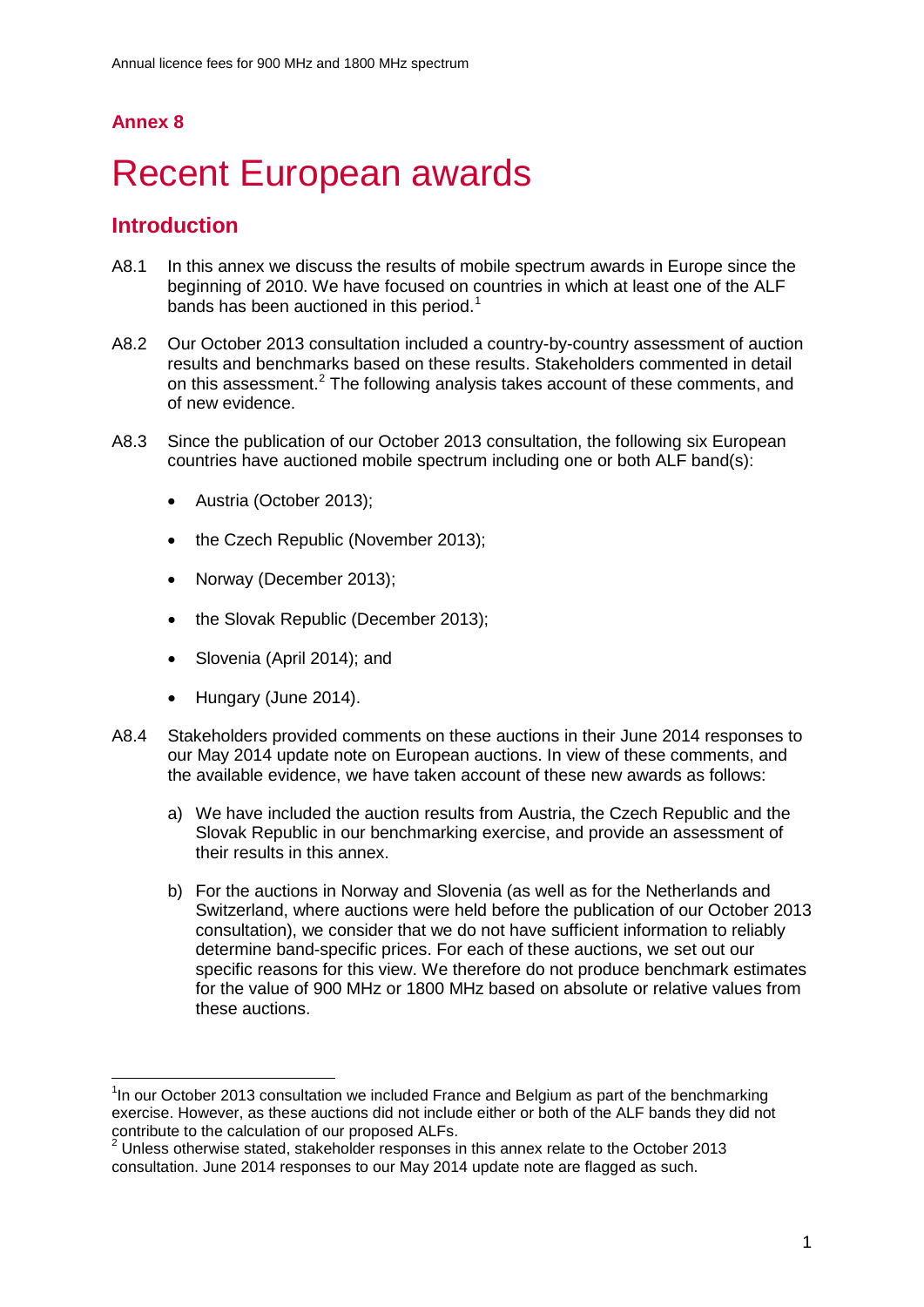- c) In Hungary, applications to bid in their spectrum auction were submitted by four operators on 16 June 2014.<sup>[3](#page-1-0)</sup> The auction design was not conventional in the sense that bidders who offered the highest price for spectrum would not necessarily win.[4](#page-1-1) Due to the nature of the award, we do not consider that the results of this award will be informative about the value of 900 MHz and 1800 MHz spectrum in the UK. Therefore we do not include Hungary in our benchmarking exercise for this consultation.
- A8.5 This annex has separate sections for each of the countries considered, organised in alphabetical order. For each country, we set out:
	- i) The circumstances and outcome of the auction. This includes a table summarising the amount of spectrum won by each winning bidder, and the prices paid. It also includes a table detailing the major rules and features of the auction design.
	- ii) Where relevant, a summary of our estimation of prices in CCA awards.
	- iii) Our position in the October 2013 consultation.
	- iv) A summary of responses to our October 2013 consultation and comments on our May 2014 update. Comments are split into those relating to whether auction prices are likely to reflect market value in the country concerned, and those which discuss whether market value in the country concerned is likely to reflect UK market value.
	- v) Our assessment of whether the absolute and relative values derived from each auction are likely to reflect market value in the country concerned, and also whether market value in the country concerned is likely to reflect UK market value, taking into account stakeholder comments.
	- vi) A summary of the benchmarks and our assessment. This includes a table and chart capturing all absolute and relative benchmarks from the award.<sup>[5](#page-1-2)</sup> along with the tier of evidence to which the most important relative values (i.e. the 900 MHz / 800 MHz paired ratios and the distance method values) belong.<sup> $6$ </sup> It also includes our interpretation of each benchmark in terms of the likelihood, scale and direction of any overstatement or understatement of UK market value. The likelihood and scale of overstatement or understatement are categorised as smaller, larger, or, if we consider that we cannot sensibly judge whether it is smaller or larger as "unknown". The direction of effect is categorised as "overstatement", "understatement", or, if we consider that we cannot sensibly judge the direction, as "unknown", for example where different factors may

 $\overline{a}$ 

<span id="page-1-1"></span><span id="page-1-0"></span><sup>&</sup>lt;sup>3</sup> [http://english.nmhh.hu/cikk/163243/NMHH\\_frequency\\_tender\\_for\\_broadband\\_services\\_published](http://english.nmhh.hu/cikk/163243/NMHH_frequency_tender_for_broadband_services_published) <sup>4</sup> For 800 MHz, 900 MHz and 2.6 GHz spectrum, bidders offered a price along with proposed commitments and a timeline for achieving them. For 1800 MHz packages, bidders offered a price along with a commitment regarding the date of payment. The Hungarian regulator (NMHH) evaluated bids and awarded lots according to a 'points score' based on the various components of each bid.<br><sup>5</sup> For completeness, in the tables and charts we include paired ratios of 1800 MHz to 800 MHz and 1800 MHz to 2.6 GHz. However, as explained in paragraph 3.27, we consider the distance method to be a more appropriate benchmark for 1800 MHz than either of these paired ratios. The charts also show our preferred estimates of the UK value of 800 MHz and 2.6 GHz (using relevant comparators for 800 MHz as outlined in Table 3.3 and Table 3.4).

<span id="page-1-3"></span><span id="page-1-2"></span> $6$  We do not discuss our assessment of the quality of evidence – i.e. the tier to which each country belongs – in this annex. This is covered in Section 3.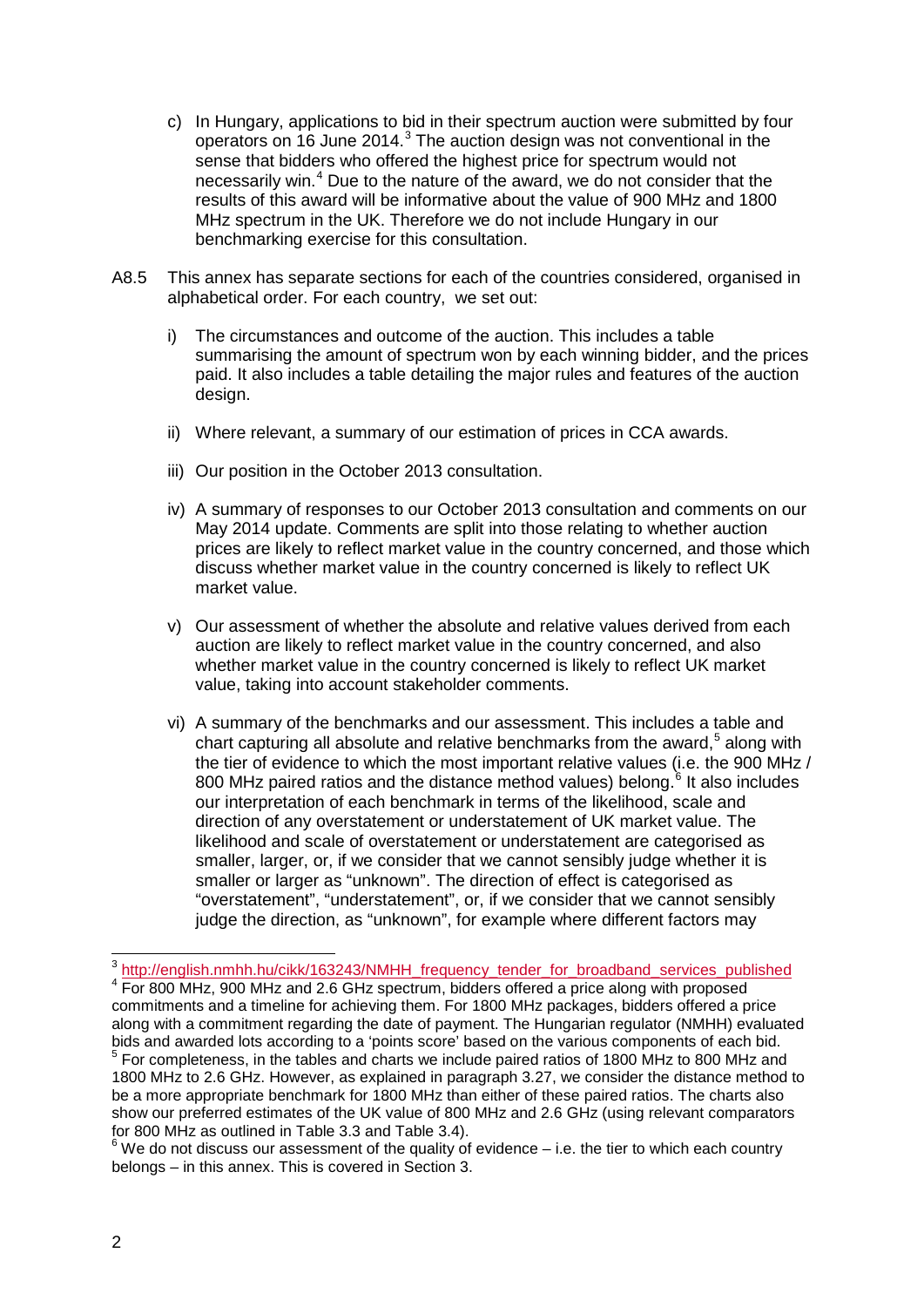influence the benchmark but operate in different directions with the net effect being unclear.<sup>[7](#page-2-0)</sup>

- A8.6 The tables on the following three pages set out the principal relative benchmarks for the countries where these have been derived. Table A8.1 shows the 900 MHz / [8](#page-2-1)00 MHz paired ratio<sup>8</sup> benchmarks for 900 MHz, and Table A8.2 shows the distance method benchmarks for 1800 MHz, which are the focus of our assessment in Section 3.
- A8.7 For each of the benchmarks shown, the tables summarise our assessment of the quality of evidence represented by the benchmark (on the basis of which we have grouped these benchmarks into tiers, as explained in Section 3) and our interpretation of the benchmarks (i.e. our assessment of the risk that they overstate or understate market value, in terms of the likelihood, scale, and direction of overstatement or understatement). The tables also include brief summaries, in the last column, of the key considerations that are relevant to our interpretation of each benchmark.<sup>[9](#page-2-2)</sup>

 $\overline{a}$ 

<span id="page-2-0"></span> $<sup>7</sup>$  In a small number of cases we have not identified any basis for expecting benchmarks to be</sup> overstated or understated, and we have labelled the risk as "none".

<span id="page-2-1"></span> $8$  We use the term "paired ratio" to refer to benchmarks based on the relative values in two bands (whereas the distance method incorporates values in three bands). The calculation of the 900 MHz /<br>800 MHz paired ratio is described in paragraph 3.23.

<span id="page-2-2"></span><sup>800</sup> MHz paired ratio is described in paragraph 3.23. 9 We use the terms "likelihood" and "extent of risk" interchangeably in this annex.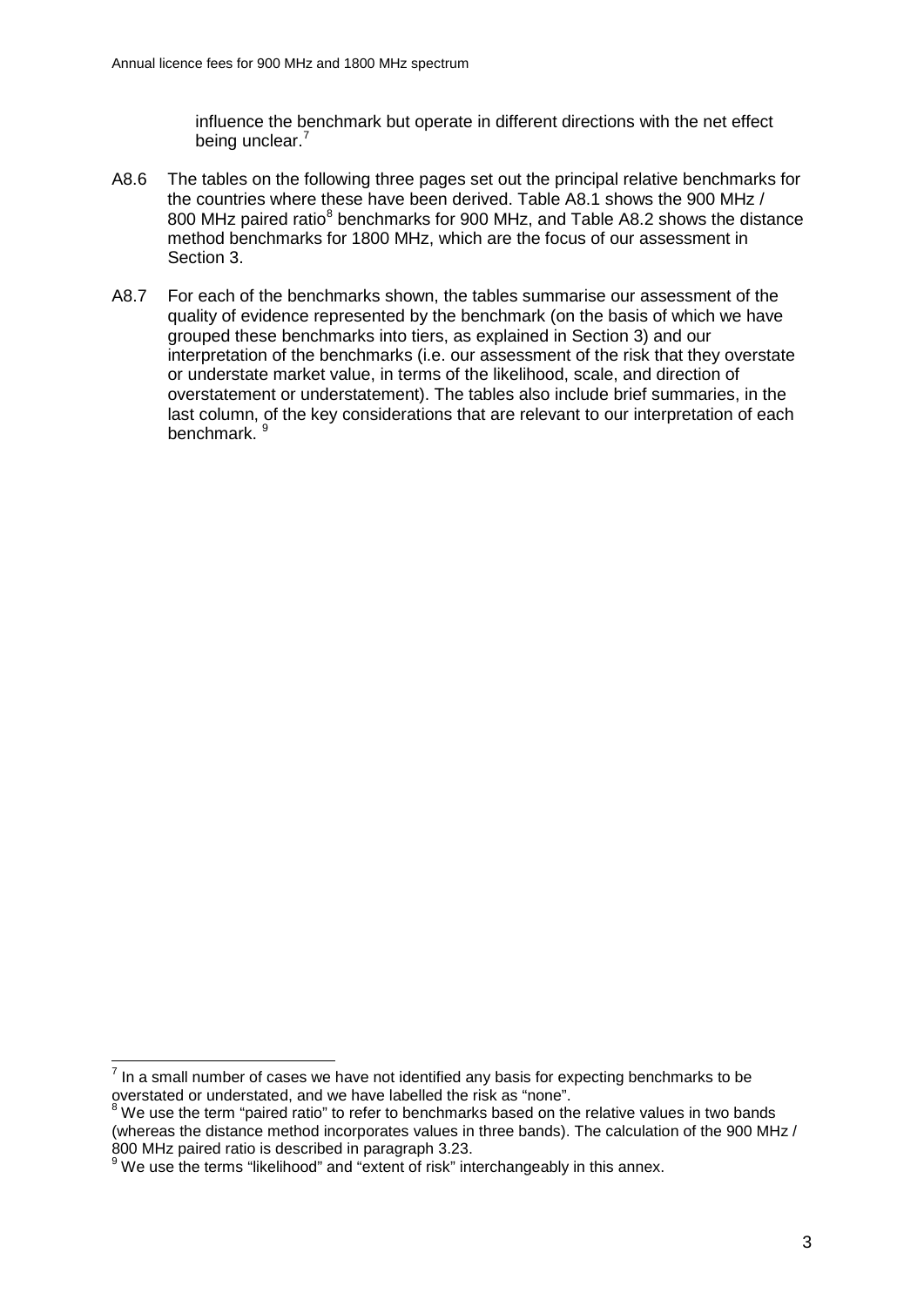| <b>Country</b>  | 900 MHz /<br><b>800 MHz</b> | <b>Implied</b><br><b>900 MHz</b> | <b>Quality of</b><br>evidence |                                          | <b>Interpretation of benchmark:</b><br>risk of under/overstatement |                  | Key considerations, indicating tendency to                                            |
|-----------------|-----------------------------|----------------------------------|-------------------------------|------------------------------------------|--------------------------------------------------------------------|------------------|---------------------------------------------------------------------------------------|
|                 | ratio                       | value<br>£m/MHz                  |                               | <b>Likelihood</b><br>(extent of<br>risk) | <b>Scale</b>                                                       | <b>Direction</b> | overstate (+) or understate (-) the benchmark                                         |
| <b>Austria</b>  | 110%                        | 39.2                             | 1st tier                      | <b>Unknown</b>                           | <b>Unknown</b>                                                     | <b>Unknown</b>   | Alleged strategic bidding for 900 MHz (+)                                             |
|                 |                             |                                  |                               |                                          |                                                                    |                  | Alleged strategic bidding for 800 MHz (-)                                             |
| <b>Ireland</b>  | 62%                         | 20.3                             | 1st tier                      | <b>Unknown</b>                           | <b>Unknown</b>                                                     | Overstate        | Alleged strategic bidding for 900 MHz (+)                                             |
|                 |                             |                                  |                               |                                          |                                                                    |                  | Alleged budget constraint for 800 MHz due to strategic<br>bidding for other bands (+) |
| <b>Portugal</b> | 67%                         | 21.8                             | 2nd tier                      | <b>Unknown</b>                           | <b>Unknown</b>                                                     | Unknown          | Some unsold 900 MHz spectrum; all 800 MHz<br>spectrum sold at reserve price $(+)$     |
|                 |                             |                                  |                               |                                          |                                                                    |                  | Non-contiguous 900 MHz lots (-)                                                       |
| <b>Spain</b>    | 65%                         | 23.2                             | 2nd tier                      | Larger                                   | <b>Unknown</b>                                                     | Overstate        | 900 MHz spectrum sold at reserve price; 800 MHz sold<br>above reserve price (+)       |
| <b>Denmark</b>  | 18%                         | 6.1                              | 3rd tier                      | Larger                                   | Larger                                                             | Understate       | The three incumbents prevented from bidding for<br>900 MHz (-)                        |
|                 |                             |                                  |                               |                                          |                                                                    |                  | Joint bidding reduced the number of bidders for<br>800 MHz (+)                        |
| <b>Romania</b>  | 108%                        | 33.5                             | 3rd tier                      | <b>Unknown</b>                           | <b>Unknown</b>                                                     | <b>Unknown</b>   | Some unsold 800 MHz spectrum, all 900 MHz<br>spectrum sold at reserve price (-)       |
|                 |                             |                                  |                               |                                          |                                                                    |                  | Greater importance of 2G (+)                                                          |

# **Figure A8.1 Summary of 900 MHz / 800 MHz paired ratio benchmarks**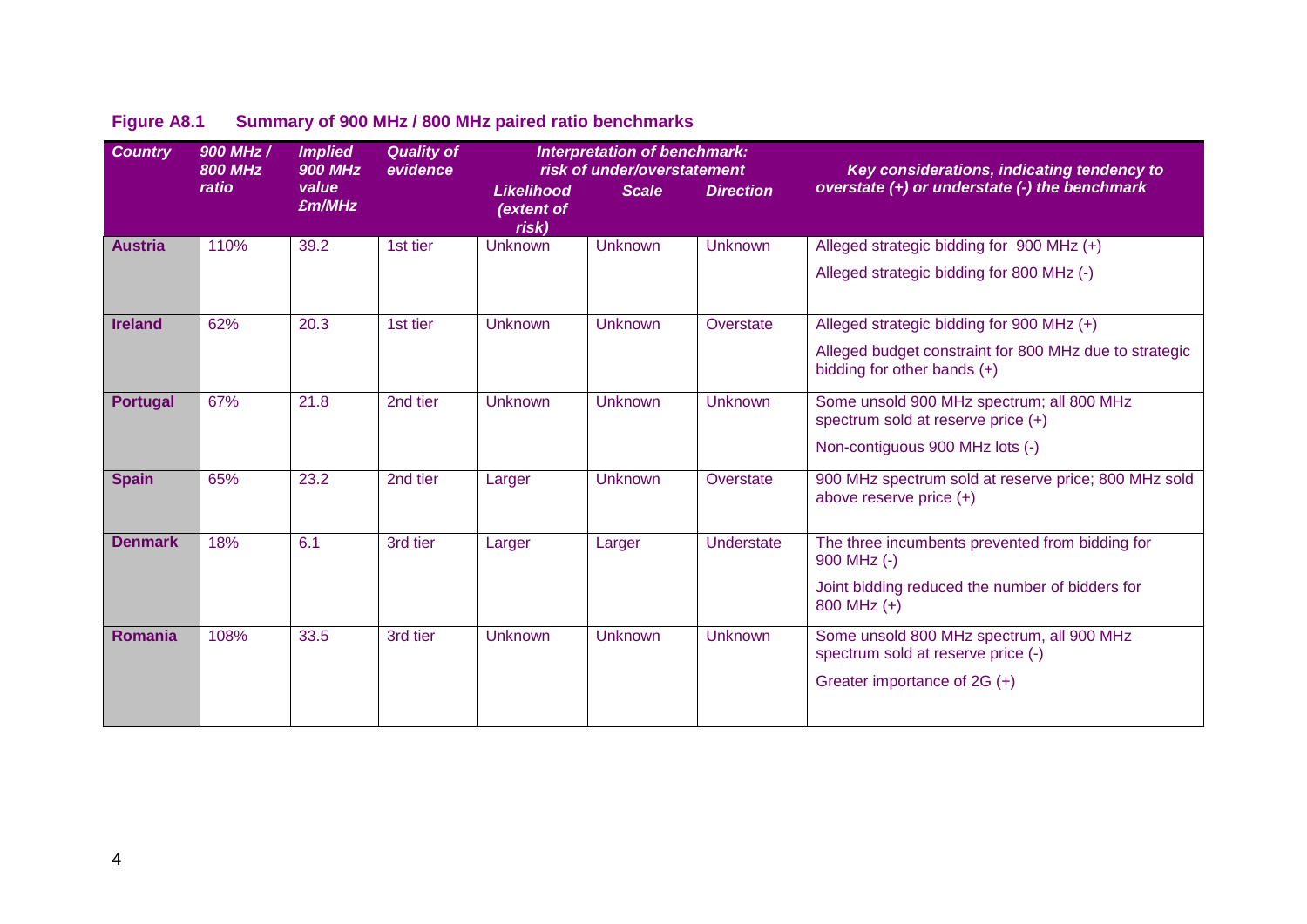| <b>Country</b> | <b>Implied</b><br><b>1800 MHz</b> | <b>Quality</b><br><b>of</b> |                                          | <b>Interpretation of benchmark:</b><br>risk of under/overstatement |                  |                                                                                             |
|----------------|-----------------------------------|-----------------------------|------------------------------------------|--------------------------------------------------------------------|------------------|---------------------------------------------------------------------------------------------|
|                | value<br>£m/MHz                   | evidence                    | <b>Likelihood</b><br>(extent of<br>risk) | <b>Scale</b>                                                       | <b>Direction</b> | Key considerations, indicating tendency to<br>overstate (+) or understate (-) the benchmark |
| <b>Austria</b> | 25.5                              | 1 <sup>st</sup> tier        | Unknown                                  | <b>Unknown</b>                                                     | <b>Unknown</b>   | Alleged strategic bidding for 1800 MHz (+)                                                  |
|                |                                   |                             |                                          |                                                                    |                  | Alleged strategic bidding for 800 MHz (-)                                                   |
| <b>Ireland</b> | 14.3                              | $1st$ tier                  | Larger                                   | Unknown                                                            | Overstate        | Alleged strategic bidding for 1800 MHz (+)                                                  |
|                |                                   |                             |                                          |                                                                    |                  | Alleged budget constraint for 800 MHz due to strategic bidding for<br>other bands $(+)$     |
|                |                                   |                             |                                          |                                                                    |                  | 2.6 GHz unavailable for mobile services in Ireland (+)                                      |
| <b>Italy</b>   | 13.5                              | 1 <sup>st</sup> tier        | <b>Unknown</b>                           | <b>Unknown</b>                                                     | <b>Unknown</b>   | $[\times]$ (+)                                                                              |
|                |                                   |                             |                                          |                                                                    |                  | Alleged strategic demand reduction in 1800 MHz (-)                                          |
|                |                                   |                             |                                          |                                                                    |                  | Alleged strategic demand reduction in 2.6 GHz (+)                                           |
|                |                                   |                             |                                          |                                                                    |                  | 1800 MHz may not have been perceived as a core LTE band at the<br>time of the award (-)     |
| <b>Germany</b> | 5.6                               | $2^{nd}$ tier               | Larger                                   | Larger                                                             | Understate       | Likely that 1800 MHz was not perceived as a core LTE band at the<br>time of the award (-)   |
|                |                                   |                             |                                          |                                                                    |                  | Possible lack of competition for frequency-specific 1800 MHz lots (-)                       |
|                |                                   |                             |                                          |                                                                    |                  | Possible signalling through bids for 1800 MHz (+/-)                                         |
| <b>Sweden</b>  | 17.5                              | $2^{nd}$ tier               | <b>Unknown</b>                           | <b>Unknown</b>                                                     | <b>Unknown</b>   | Possible that the joint venture reduced competition for 1800 MHz (-)                        |
|                |                                   |                             |                                          |                                                                    |                  | Possible that the joint venture reduced competition for 800 MHz (+)                         |
|                |                                   |                             |                                          |                                                                    |                  | More bidders for 800 MHz than 1800 MHz (-)                                                  |
|                |                                   |                             |                                          |                                                                    |                  | 1800 MHz may not have been perceived as a core LTE band at the<br>time of the award (-)     |

# **Figure A8.2 Summary of 1800 MHz distance method benchmarks**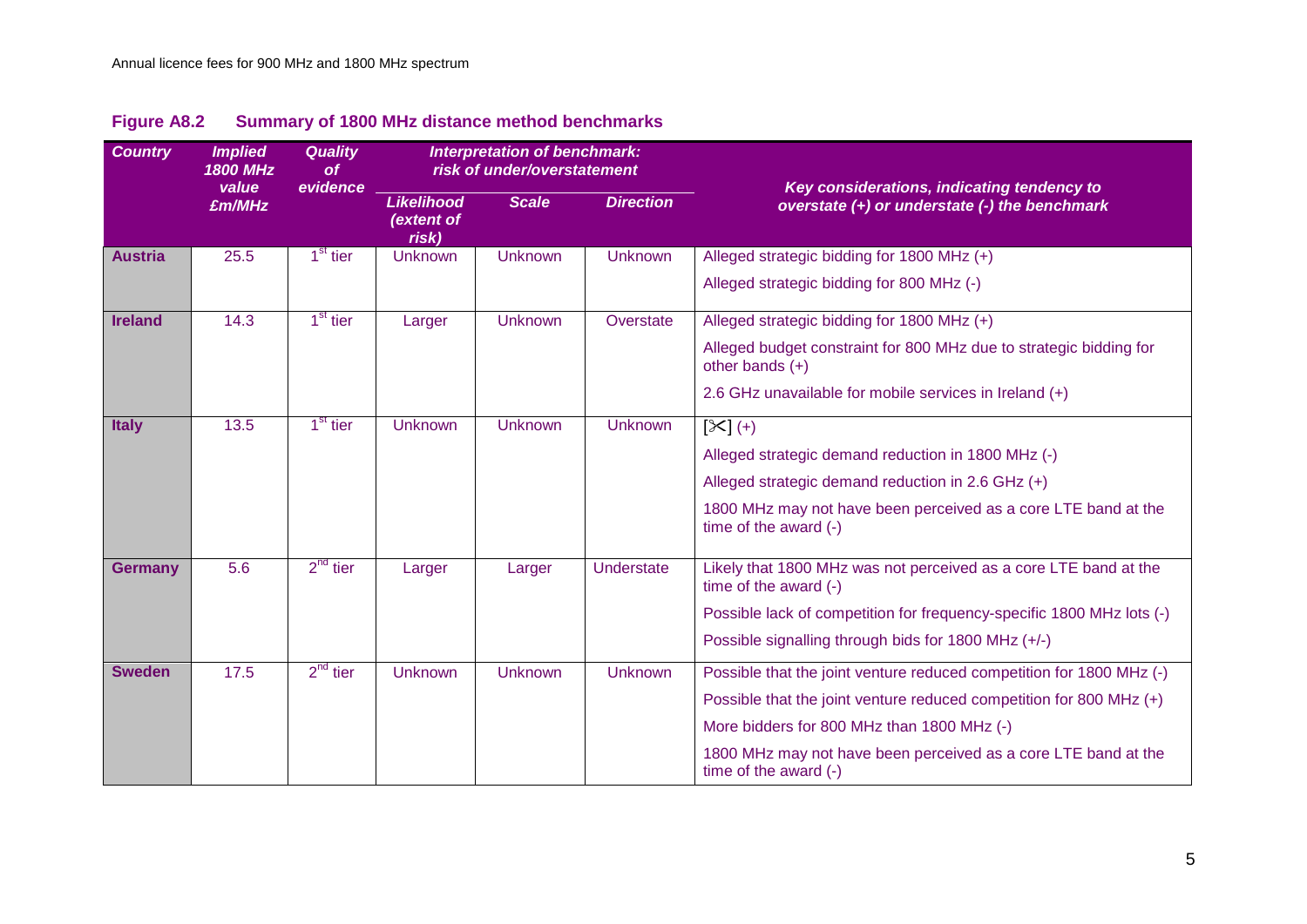| <b>Czech</b><br><b>Republic</b>  | 7.5  | $3^{rd}$ tier | Larger         | <b>Unknown</b> | <b>Understate</b> | 2x1 MHz lot sizes may have raised aggregation risks in the 1800 MHz<br>band $(-)$<br>Incumbent operators were excluded from bidding for the only large<br>1800 MHz block (-)<br>Unsold 2.6 GHz spectrum with binding caps $(+)$                                       |
|----------------------------------|------|---------------|----------------|----------------|-------------------|-----------------------------------------------------------------------------------------------------------------------------------------------------------------------------------------------------------------------------------------------------------------------|
| <b>Portugal</b>                  | 6.1  | $3rd$ tier    | <b>Unknown</b> | <b>Unknown</b> | <b>Unknown</b>    | Likely that 1800 MHz was not perceived as a core LTE band at the<br>time of the award (-)<br>Unsold 1800 MHz spectrum with binding caps(-)<br>Unsold 2.6 GHz spectrum with binding caps $(+)$                                                                         |
| <b>Romania</b>                   | 12.0 | $3rd$ tier    | <b>Unknown</b> | <b>Unknown</b> | <b>Unknown</b>    | 1800 MHz sold at reserve price; no caps were binding (+)<br>Unsold 800 MHz (-)<br>Unsold $2.6$ GHz $(-)$                                                                                                                                                              |
| <b>Slovak</b><br><b>Republic</b> | 7.5  | $3rd$ tier    | <b>Unknown</b> | <b>Unknown</b> | Understate        | Incumbents excluded from bidding for large block of contiguous<br>1800 MHz; other 1800 MHz lots were frequency-specific, small, and<br>non-contiguous (-)<br>Reserve price understates price of 2.6 GHz $(+)$<br>Possible lack of competition in the 800 MHz band (+) |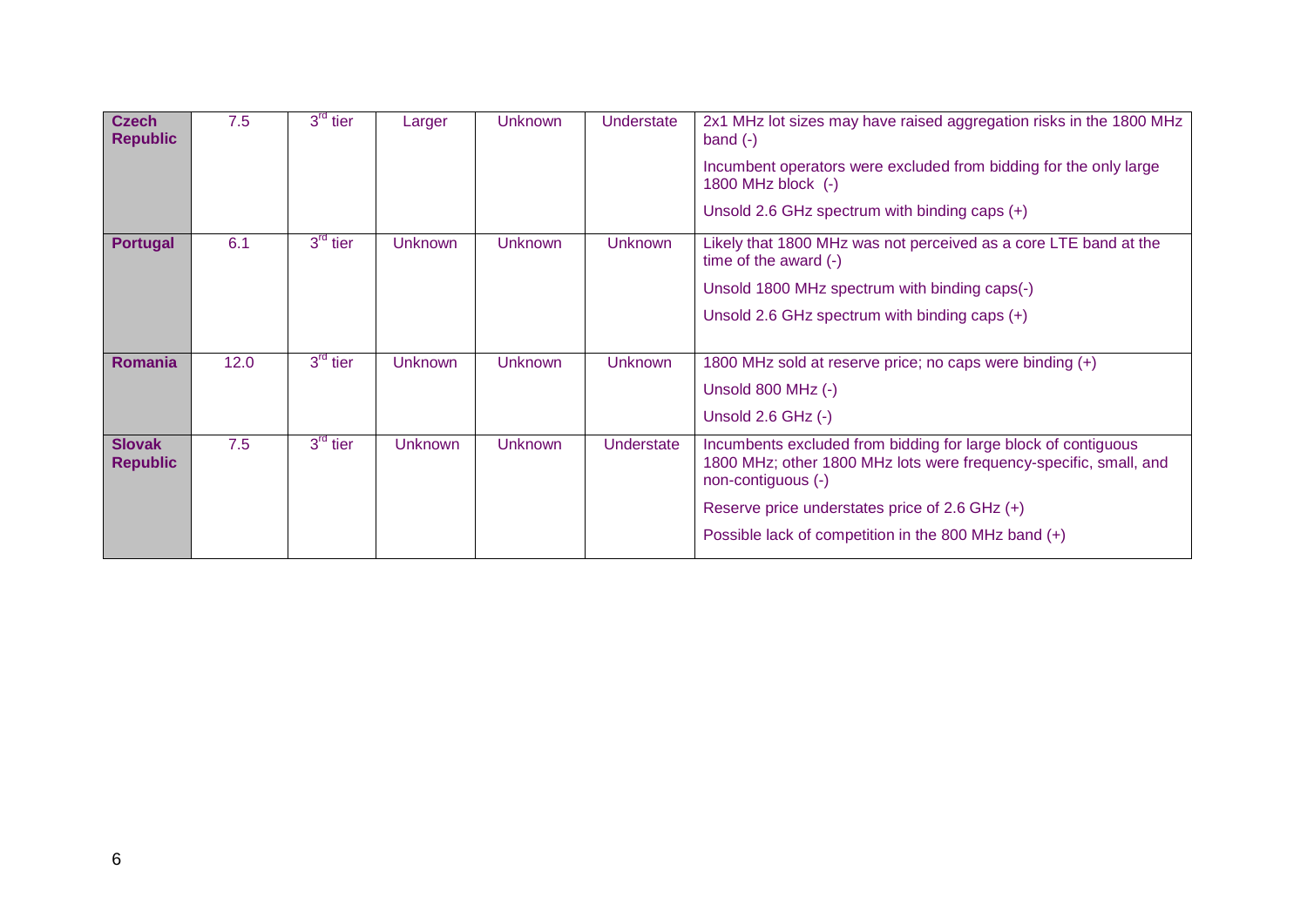# **Austria**

# **October 2010 2.6 GHz award**

*Description:* Award of 2x70 MHz of paired 2.6 GHz and 50 MHz of unpaired 2.6 GHz spectrum using a CCA format.<sup>[10](#page-6-0)</sup>

*Context:* Prior to this auction, Austria had four MNOs: Telekom Austria, T-Mobile, Orange and 3G Austria.<sup>[11](#page-6-1)</sup>

|                        | <b>2.6 GHz</b> | <b>Unpaired</b><br><b>2.6 GHz</b> | <b>Price</b><br>Paid <sup>12</sup> |
|------------------------|----------------|-----------------------------------|------------------------------------|
| <b>Total Available</b> | 2x70           | 50                                |                                    |
| <b>Telekom Austria</b> | 2x20           | 25                                | €13.2m                             |
| <b>T-Mobile</b>        | 2x20           |                                   | €11.2m                             |
| Orange                 | 2x10           |                                   | €4m                                |
| Hi3G                   | 2x20           | 25                                | €11m                               |
| <b>Unsold</b>          |                |                                   |                                    |

# **Table A8.1.1: October 2010 auction results**

# **Table A8.1.2: October 2010 auction design**

|                       | <b>Description</b>                                                 | <b>Implications</b>                                                                 |  |  |  |
|-----------------------|--------------------------------------------------------------------|-------------------------------------------------------------------------------------|--|--|--|
| <b>Number of</b>      | 4 bidders. Spectrum was                                            | It was possible for all bidders to win                                              |  |  |  |
| bidders; number of    | available in lots of 2x5 MHz                                       | some spectrum in the auction.                                                       |  |  |  |
| lots; lot sizes       | paired and 5 MHz unpaired. <sup>13</sup>                           |                                                                                     |  |  |  |
| Spectrum caps /       | A cap of 2x30 MHz applied to                                       | The cap was not binding for any                                                     |  |  |  |
| <b>Restrictions</b>   | MNOs who already held 900                                          | MNO.                                                                                |  |  |  |
|                       | MHz or 1800 MHz spectrum                                           |                                                                                     |  |  |  |
|                       | (Telekom Austria, T-Mobile                                         |                                                                                     |  |  |  |
|                       | and Orange).                                                       |                                                                                     |  |  |  |
| <b>Reserve prices</b> | All spectrum was sold above reserve prices.                        |                                                                                     |  |  |  |
| <b>Obligations</b>    | An obligation on all winners of spectrum to provide at least 25%   |                                                                                     |  |  |  |
|                       | population coverage by December 31 2013. In the areas covered, a   |                                                                                     |  |  |  |
|                       | bearer service must be offered with a data transmission rate of at |                                                                                     |  |  |  |
|                       |                                                                    | least 1 Mbit/s on the downlink and at least 256 Kbit/s on the uplink. <sup>14</sup> |  |  |  |

<span id="page-6-0"></span><sup>&</sup>lt;sup>10</sup> See: http://www.dotecon.com/assets/images/dp1001.pdf

<span id="page-6-1"></span><sup>&</sup>lt;sup>11</sup> In January 2013 a merger was completed between Hi3G and Orange, leaving only three national MNOs in the Austrian market.<br><sup>12</sup> See: https://www.rtr.at/en/tk/FRQ 2600MHz 2010 AE

<span id="page-6-4"></span><span id="page-6-3"></span><span id="page-6-2"></span><sup>13</sup> See page 30: http://www.rtr.at/en/tk/FRQ\_2600MHz\_2010\_AU/F4\_08\_TenderDocumentation\_2\_6\_GHz.pdf<br><sup>14</sup> https://www.rtr.at/en/tk/FRQ\_2600<u>MHz\_2010\_AU/F4\_08\_TenderDocumentation\_2\_6\_GHz.pdf</u>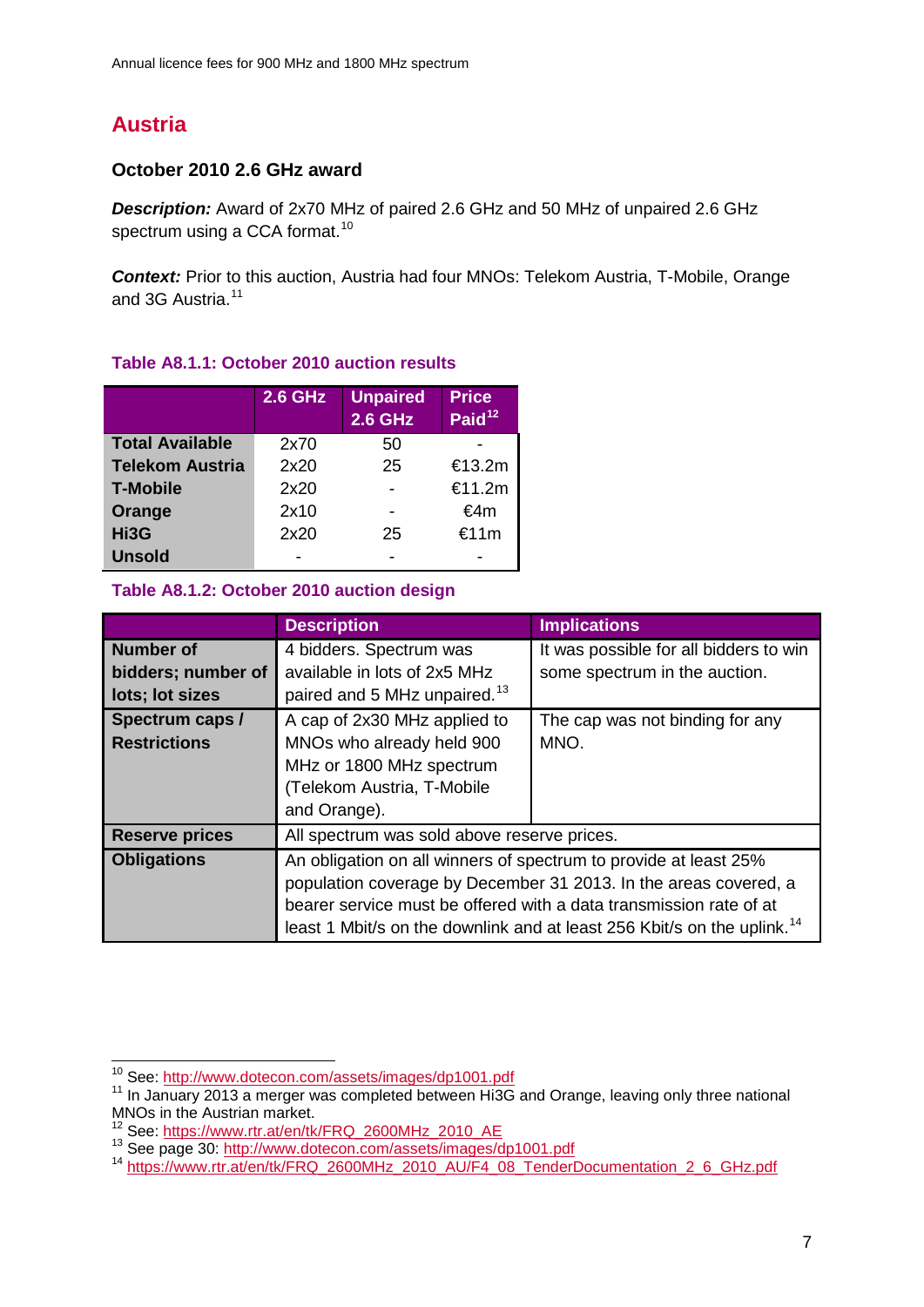# **October 2013 multiband auction**

*Description:* Award of spectrum in the 800 MHz, 900 MHz and 1800 MHz spectrum bands using a CCA format.

*Context:* Prior to this auction, Austria had three MNOs: Telekom Austria, T-Mobile Austria and H3G Austria.<sup>[15](#page-7-0)</sup> In December 2013, T-Mobile Austria and H3G Austria appealed against the results of the auction.<sup>[16](#page-7-1)</sup>

| <b>Operator</b>         | <b>800 MHz</b> | <b>900 MHz</b> | <b>1800 MHz</b> | <b>Price paid</b> |
|-------------------------|----------------|----------------|-----------------|-------------------|
| <b>Total available</b>  | $2 \times 30$  | 2 x 35         | 2 x 75          | €2,014.5m         |
| <b>Telekom Austria</b>  | $2 \times 20$  | $2 \times 15$  | 2 x 35          | €1,029.9m         |
| <b>T-Mobile Austria</b> | $2 \times 10$  | $2 \times 15$  | $2 \times 20$   | €654.5m           |
| <b>H3G Austria</b>      | -              | $2 \times 5$   | $2 \times 20$   | €330.1m           |
| <b>Unsold</b>           | -              |                |                 |                   |

### **Table A8.1.3: October 2013 multiband auction results**

Source: RTR, [https://www.rtr.at/en/tk/multibandauktion\\_ergebnis](https://www.rtr.at/en/tk/multibandauktion_ergebnis)

### **Table A8.1.4: October 2013 multiband auction design**

|                                                           | <b>Description</b>                                                                                                                                                                                                                          | <b>Implications</b>                                                                 |  |  |
|-----------------------------------------------------------|---------------------------------------------------------------------------------------------------------------------------------------------------------------------------------------------------------------------------------------------|-------------------------------------------------------------------------------------|--|--|
| <b>Number of</b><br>bidders; number of<br>lots; lot sizes | The three incumbent operators were<br>the only bidders.<br>Spectrum was awarded in each<br>band in 2x5 MHz lots.                                                                                                                            | The overall number of lots<br>exceeded the number of<br>potential bidders.          |  |  |
| Spectrum caps <sup>17</sup> /<br><b>Restrictions</b>      | Total package: A 2x70 MHz cap.<br>Sub-1GHz: A 2x35 MHz cap.<br>800 MHz: A 2x20 MHz cap.<br>900 MHz: A 2x30 MHz cap.<br>2 x10 MHz of 800 MHz was reserved<br>in a "pre-auction" for new entrants,<br>but there was no take-up. <sup>18</sup> | The total package, sub-1 GHz<br>and 800 MHz caps were<br>binding on Telekom Austria |  |  |
| <b>Reserve prices</b>                                     | Spectrum sold above reserve prices. Total revenue was<br>approximately four times the sum of reserve prices.                                                                                                                                |                                                                                     |  |  |
| <b>Obligations</b>                                        | Coverage obligations applied to all lots (but differentiated by band),<br>with increased requirements for the A3 lot (2x5 MHz at 800 MHz). <sup>19</sup>                                                                                    |                                                                                     |  |  |

<span id="page-7-0"></span><sup>&</sup>lt;sup>15</sup> In January 2013 a merger was completed between 3G Austria and Orange, leaving only three national MNOs in the Austrian market.  $\overline{a}$ 

<span id="page-7-2"></span><span id="page-7-1"></span> $^{16}_{-2}$  Total Telecom, 'Austrian operators appeal against 'exorbitant' LTE spectrum fees', November 2013. <sup>17</sup> [https://www.rtr.at/en/tk/multibandauktion\\_AU/2013-03-](https://www.rtr.at/en/tk/multibandauktion_AU/2013-03-26_F1_11_Tender_Document_Multiband_Auction_2013.pdf)

[<sup>26</sup>\\_F1\\_11\\_Tender\\_Document\\_Multiband\\_Auction\\_2013.pdf](https://www.rtr.at/en/tk/multibandauktion_AU/2013-03-26_F1_11_Tender_Document_Multiband_Auction_2013.pdf) section 4.4 <sup>18</sup> [https://www.rtr.at/en/tk/multibandauktion\\_AU/2013-03-](https://www.rtr.at/en/tk/multibandauktion_AU/2013-03-26_F1_11_Tender_Document_Multiband_Auction_2013.pdf)

<span id="page-7-3"></span><sup>26</sup> F1\_11\_Tender\_Document\_Multiband\_Auction\_2013.pdf section 2.1

<span id="page-7-4"></span><sup>19</sup> [https://www.rtr.at/en/tk/multibandauktion\\_AU/2013-03-](https://www.rtr.at/en/tk/multibandauktion_AU/2013-03-26_F1_11_Tender_Document_Multiband_Auction_2013.pdf)

<sup>26&</sup>lt;sup>F1</sup> 11 Tender Document Multiband Auction 2013.pdf, section 3.4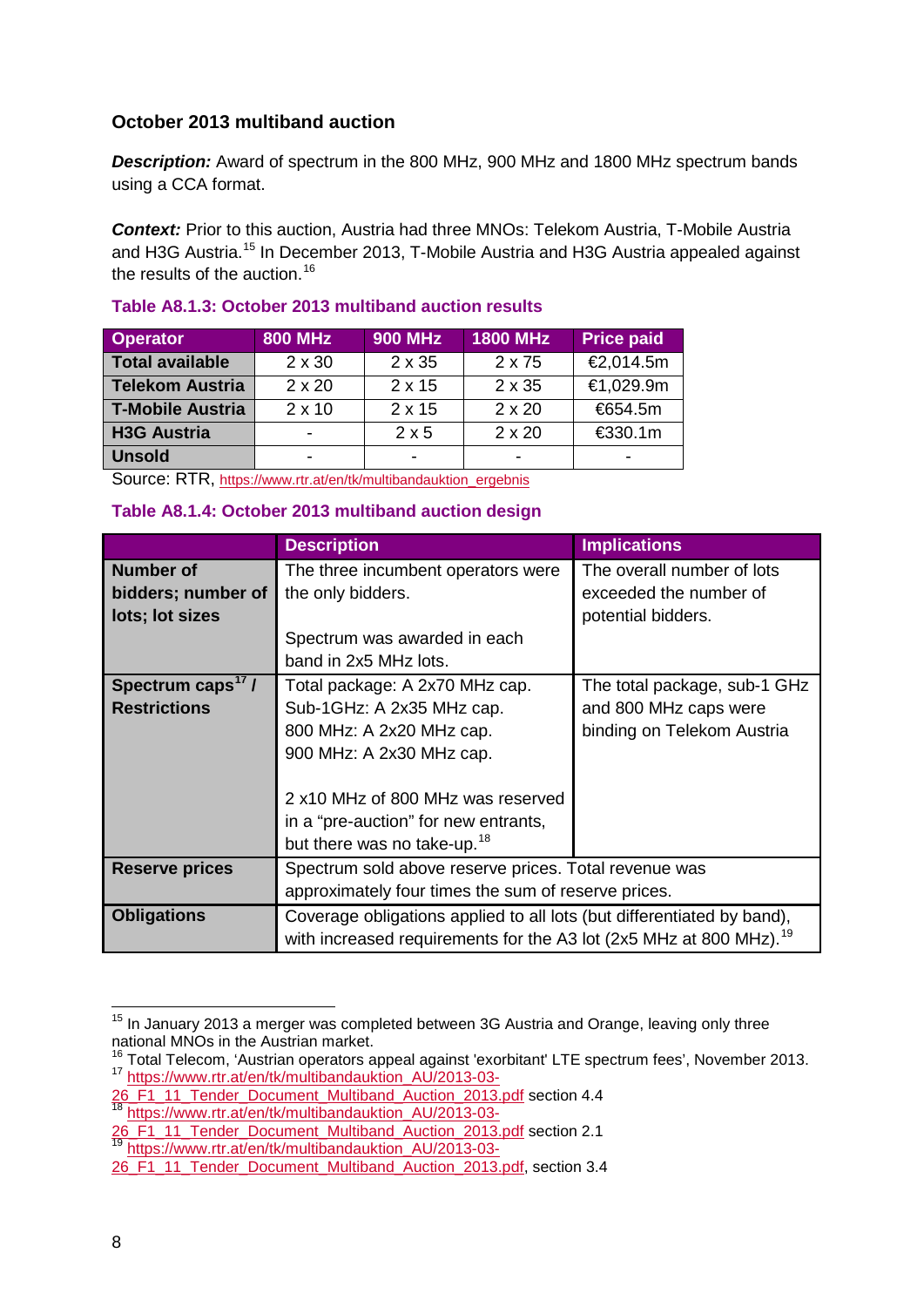- A8.9 The lot structure involved three sub-categories for each of the bands. As set out in the May 2014 update, the differences between these sub-categories are:
	- a) In the 800 MHz band, the A1 lot is subject to higher risk of interference or requirements to protect the adjacent DTT than A2 and A3 lots. The A3 lot is subject to more stringent rural coverage requirements (whereas the A1 lot and the four A2 lots are subject to lower targets of coverage).
	- b) In the 900 MHz band, different lot categories reflect the different timing of the spectrum becoming available: the B1 and B3 lots are only partially available (respectively 2x1.7 MHz and 2x4.1 MHz) from 2016 and fully available from 2018, while the five B2 lots are fully available from 2016. In addition, the B1 lot is also subject to possible usage restrictions or co-ordination requirements along railway lines to protect adjacent GSM-R.
	- c) In the 1800 MHz band, different lot categories reflect the different timing of the spectrum becoming available: the two C1 lots are fully available from 2016, the eight C2 blocks are partially available from 2016 and fully available from 2020, and the five C3 lots are fully available from 2018.

### **Our position in the October 2013 consultation and May 2014 update**

- A8.10 The multiband auction concluded after the publication of our October 2013 consultation document.
- A8.11 In the May 2014 update on European auctions we set out prices by lot category estimated with the LRP methodology. We presented four scenarios: a base case (which used the original structure of lots categories and included the revenue constraint in the LRP optimisation problem), and three sensitivity scenarios which differed because of the exclusion of the revenue constraint and/or the use of a "condensed" lot structure (that is, the three lot categories for each frequency band were merged into a single category).
- A8.12 We also suggested two approaches to identify the most relevant comparators to UK spectrum: the first uses LRP for categories A2, B2 and C1; and the second uses the LRPs calculated with the collapsed lot structure.

### **Stakeholder responses**

#### Whether award outcomes are likely to reflect market value

#### *Methodological issues*

- A8.13 AM&A (June 2014 report for H3G and EE, pages 12-13) said that the Austrian values adopted for the benchmarking analysis should be calculated with the revenue constraint in place, in order to be as consistent as possible with our approach to deriving values from the UK auction (albeit they consider that they have not examined the UK LRP calculation in detail).
- A8.14 AM&A considered three approaches to the selection of relevant lot categories for each band. They dismissed the LRP calculated with condensed lot structure, on the grounds that this entails a higher sum of maximum excursions across bidders and there is no compelling reason for its use over data from bids for actual lots. They considered the use of A2, B2 and C1 lot categories as a possible option, but noted that none of these are exactly parallel to spectrum auctioned (or previously held) in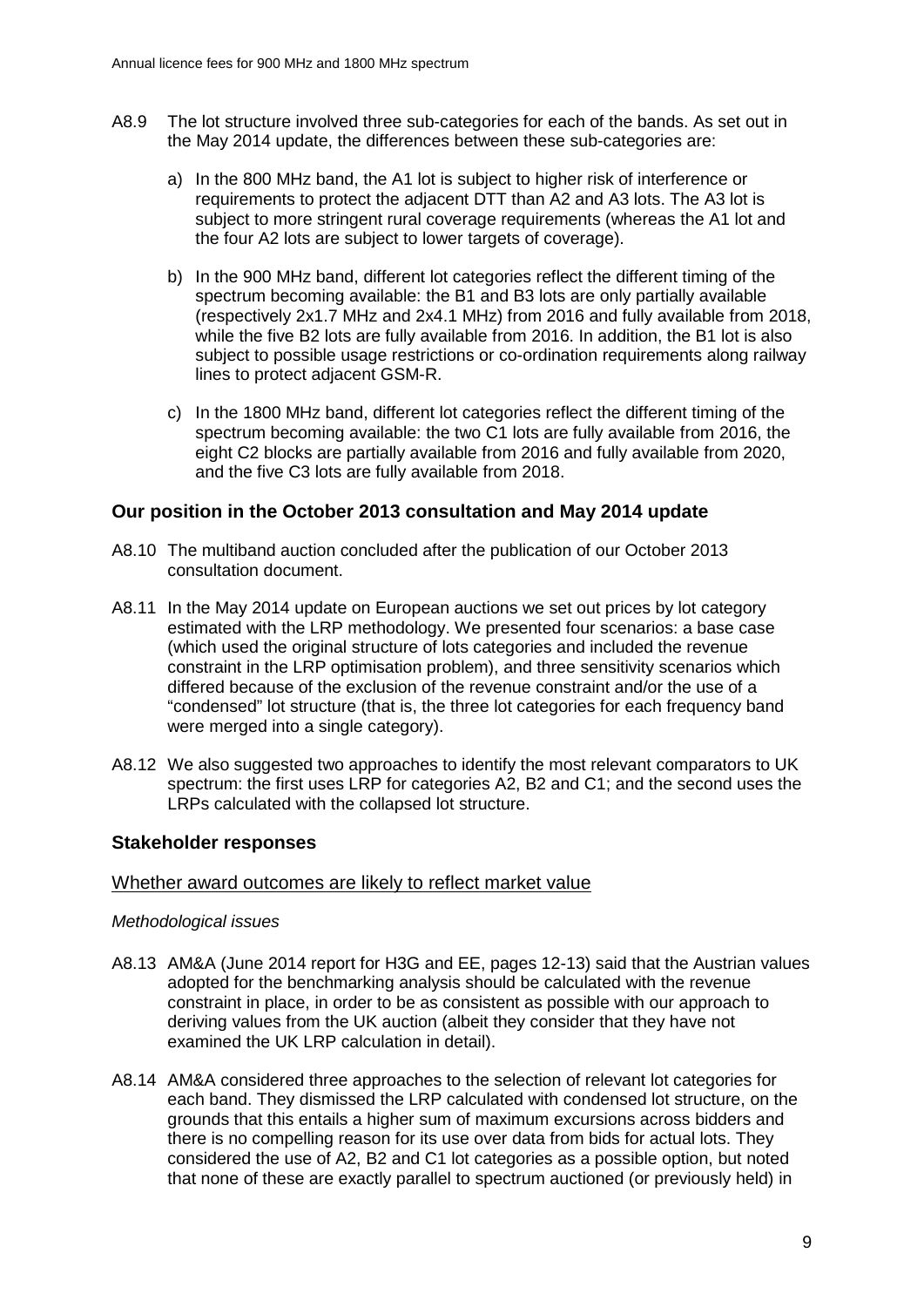the UK, and that this is a level of detail that Ofcom has not applied to other benchmark countries. They preferred, on balance, an approach based on a weighted average, which they considered akin to the approach implicitly used by Ofcom in other benchmark countries.

- A8.15 Telefónica (June 2014 response, page 6) said that the lack of access to Austrian bid data severely limits the ability to undertake detailed sensitivity analysis, meaning that confidence in results cannot be established. It (June 2014 response, page 7) further argued that it is unsatisfactory that Ofcom is seeking to use an approach that cannot be verified by operators.
- A8.16 Frontier Economics, on behalf of Vodafone (June [20](#page-9-0)14 response, Annex 1)<sup>20</sup> argued that there are a number of reasons why LRP results may not be robust estimates of market clearing prices in Austria:
	- LRP results do not purport to be market clearing prices for blocks of spectrum but are a linear decomposition of package prices, which by its nature averages out the incremental value of blocks of spectrum. Vodafone noted that there may be no decomposition of prices paid into linear prices which would clear the market;
	- Winning prices and their decomposition into LRP are likely to be affected by losing bids with a high probability of strategic value (as discussed in more detail below); and
	- Without access to the underlying bids data it is impossible to assess the robustness of the LRP calculations.
- A8.17 For its own calculations Vodafone (June 2014 response, page 16) used the LRP for A2, B2 and C1 to calculate relative values. It considered that the A2 lots are comparable to the 800 MHz lots without coverage obligation in the UK, and that blocks in categories B2 and C1 are comparable to the equivalent 900 MHz and 1800 MHz blocks in the UK given that, unlike the other lot categories in the Austrian CCA, the entirety of these blocks are available for the whole licence period.

### *Cross-band comments*

- A8.18 AM&A (June 2014 report, page 15) considered that, if it is to be included in the benchmarking exercise, the distance method benchmark based on the Austrian results should be categorised as less important evidence because band-specific prices cannot be inferred directly from the Austrian auction (as it was a CCA). They considered that this continues to be the case with respect to band-specific LRPs.
- A8.19 Telefónica (June 2014 response, pages 13 to 16) considered that the Austrian benchmark grossly overstates the market value for all spectrum bands in Austria and the UK, and that it should not be included in the benchmarking exercise, on the basis that:
	- a) Lax spectrum caps meant that it was possible for two bidders to block a third player from acquiring sub-1GHz spectrum and/or any spectrum at all. In light of this, it argued that "it does not make sense that Ofcom could use as a benchmark

<span id="page-9-0"></span> $^{20}$  Vodafone's responses to the October 2013 Consultation and the May 2014 update note included detailed submissions from Frontier Economics. For simplicity, in this annex we hereafter refer to any point in these reports as if it were made by Vodafone.  $\overline{a}$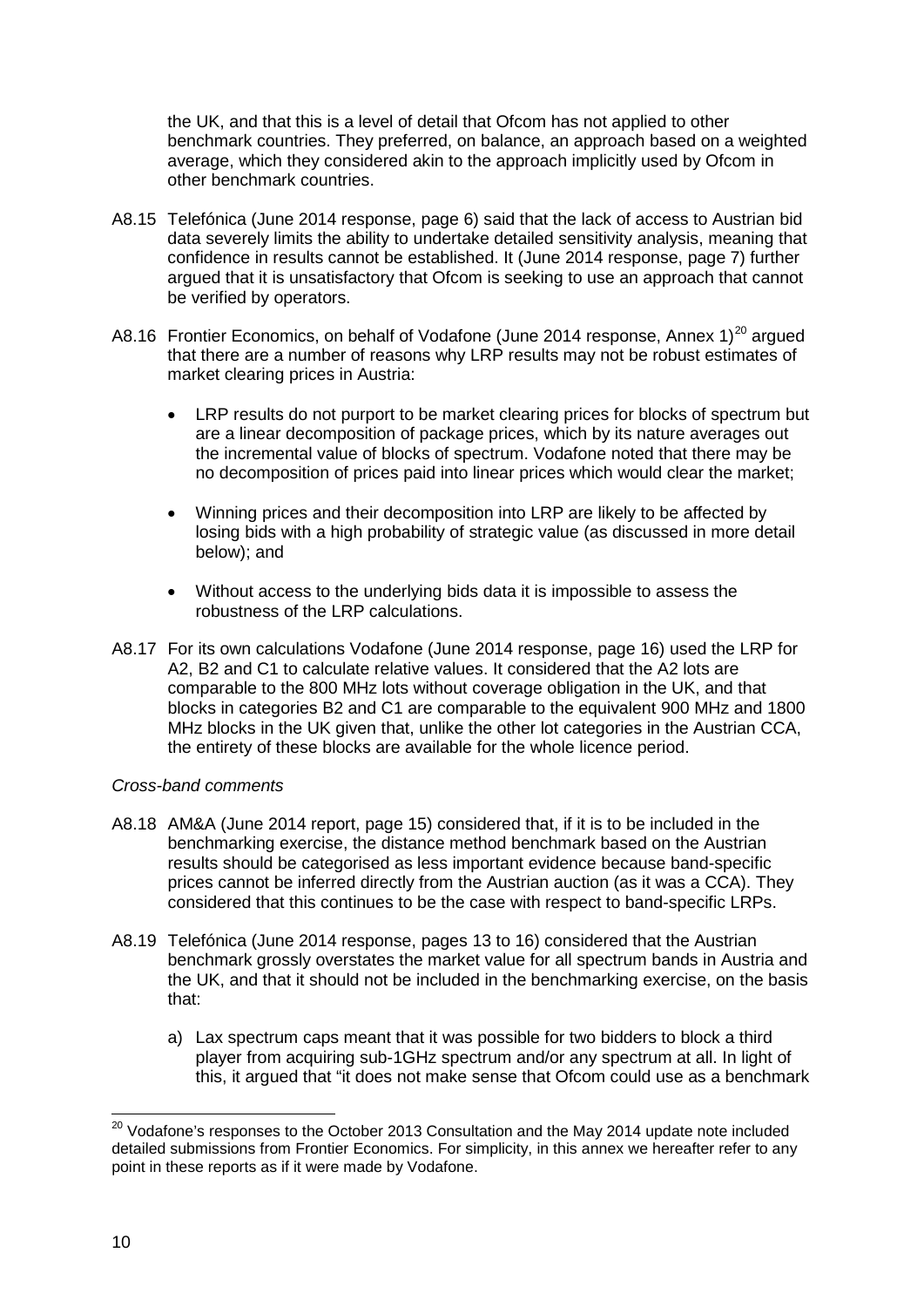for UK prices bid values that may have been inflated by bidding behaviour explicitly ruled out as unacceptable in the UK auction."

- b) The lack of aggregate demand data in most of the clock rounds appears to have created an environment in which operators bid aggressively, fearing they would be left paying proportionately a lot more than rivals for smaller quantities of spectrum. Telefónica said it was to be expected that bidders pushed down to smaller packages would retaliate with aggressive price setting bids in the supplementary round, including bids for packages of spectrum significantly in excess of their real demand that they knew would not win.
- A8.20 Vodafone (June 2014 response, pages 16 to 17) argued that there is evidence of prices being influenced "by 'exclusionary' and / or 'price-setting' strategic bids…which may indicate that prices do not fully reflect the true market value of the spectrum". In particular, it considered:
	- a) The risk of strategic investment to foreclose rivals, given the small number of operators and loose spectrum caps. Vodafone said that this was particularly true for sub-1 GHz spectrum, where the caps allowed a single operator to obtain over half of the available spectrum.
	- b) The risk of strategic price-driving for 900 MHz and 1800 MHz spectrum, which was being re-auctioned and was likely to have a high incumbent private value.
- A8.21 Vodafone linked these points by arguing (June 2014 report, page 37) that a combination of high values for initial "core" blocks of spectrum, and high strategic (foreclosure) valuations for marginal blocks in large packages could lead to large variations in the marginal cost of spectrum depending on the amount of spectrum acquired, and that "the LRP, by effectively averaging out this variation, could result in a significant loss of information". It comments that the risk of LRP over-estimating the prices at which all blocks would be sold is likely to be relatively high because of strategic considerations, the small number of bidders, and the large number of different lots available.
- A8.22 Vodafone (June 2014 response, Annex 1) argued that its concerns around strategic bidding are supported by looking at the bidding activity in the Austrian auction:
	- a) In the clock round, spectrum demand was apparently reduced by multiple blocks in a round for some categories of spectrum. Vodafone said that such behaviour could be a sign of high combinatorial values or of strategic bidding, and that the former was not consistent with the final sale price. It also commented that such behaviour (by H3G) was observed in the UK 4G auction and that "analysis of the UK auction suggests that Hutchison's behaviour in that auction was consistent with strategic bidding."
	- b) Early in the auction, each of the three bidders bid for packages with 21 eligibility points (the maximum possible under spectrum caps); by the end of the primary round bidding was on packages with a total of 35 eligibility points (out of 41 available), indicating that "at least one bidder (most likely H3G) was bidding for far fewer than 21 points at the end of the primary rounds". Vodafone said that analysis from RTR showed a disproportionate number of supplementary bids for packages with 20 and 21 bid points (65% of the total bids made). It considered that this was evidence of price-setting bids which were not expected to be winning bids, commenting that "only plausible explanations for this behaviour are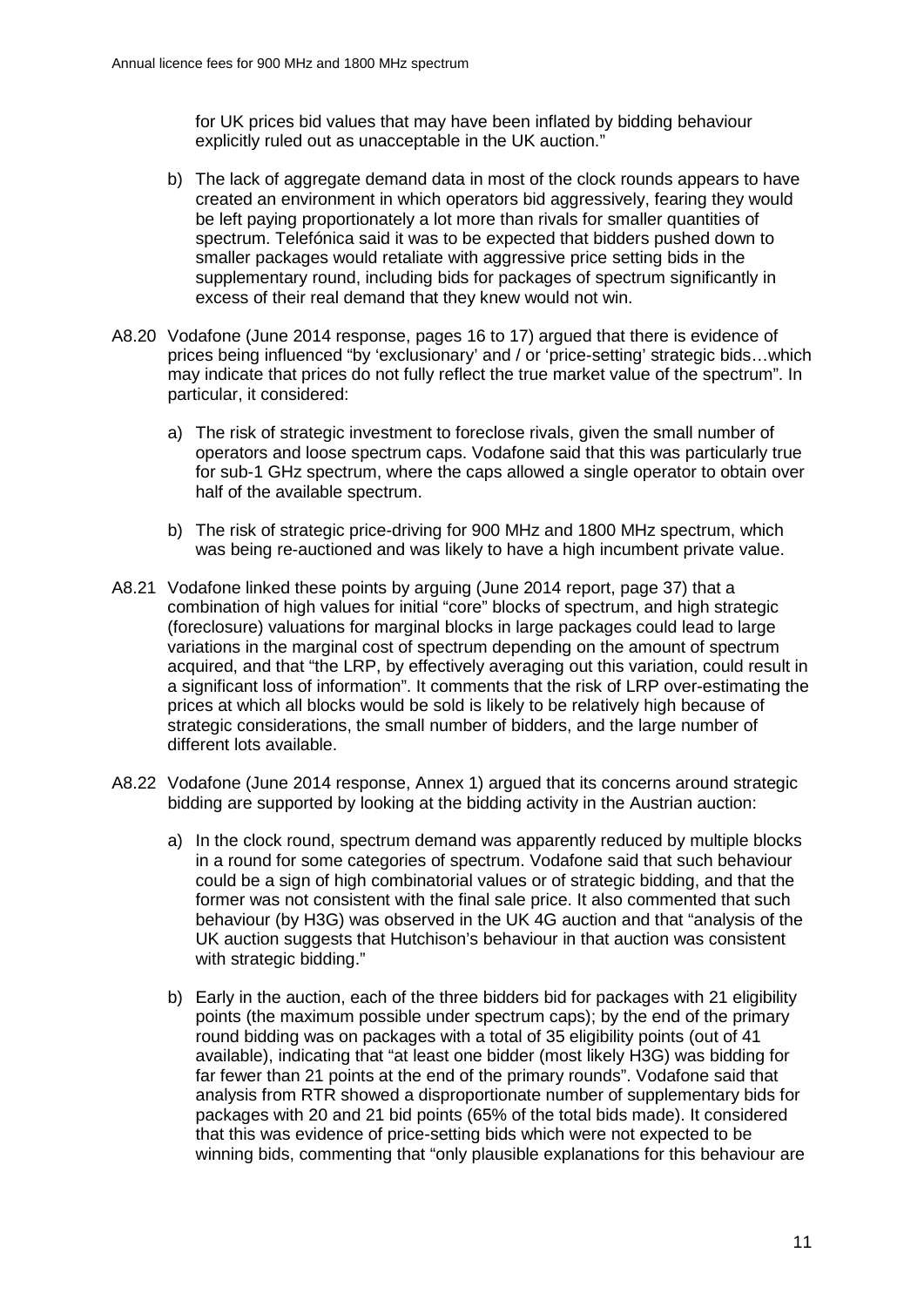bidders attempting to exclude a competitor or…influence the prices paid by others".

A8.23 Vodafone (June 2014 response, page 45) commented that "the limited analyses publicly available from the auction show evidence consistent with strategic bidding", and argued that without access to the bid data it is not possible to assess the robustness of LRPs and in particular the impact of combinatorial effects and strategic bidding on these prices.

### *900 MHz*

- A8.24 In addition to its cross-band comments, Telefónica (June 2014 response, page 13) suspected that the value of 900 MHz was likely grossly distorted by fall-out from competition for 800 MHz and, very likely, by price-driving in the 900 MHz band because Telekom Austria and T-Mobile, as 900 MHz operators, had predictable, irreducible demands to protect their legacy businesses.
- A8.25 Vodafone (June 2014 response, page 22) said that H3G could strategically bid up the price of 900 MHz at little risk, with the high private values of 900 MHz spectrum meaning that the other two operators would continue to bid for this spectrum significantly above the market clearing price. It further argued that some of the reasons why some operators attached significant private value to the 900 MHz band (e.g. investments in GSM equipment) did not apply to the 800 MHz band, meaning that comparisons between the two bands could have been distorted.

### *1800 MHz*

- A8.26 AM&A (pages 43-44) said that one of the issues raised in the appeal against Austria's October 2013 auction is that the inclusion of frequency specific and time specific 1800 MHz lots in the primary-rounds and supplementary round led to strategic bidding, resulting in a high price for 1800 MHz.
- A8.27 Telefónica (June 2014 response, page 13) considered that the price of 1800 MHz may have been affected by price-driving in a similar way to 900 MHz, as all three bidders had existing 1800 MHz operations that they needed to continue without interruption.
- A8.28 Vodafone (June 2014 response, page 22-23) considered that a combination of strategic bidding and high private values for 1800 MHz likely led to prices bring bid up above market clearing level. It further argued that some of reasons why some operators attached significant private value to the 1800 MHz band (potentially creating opportunities for others to follow a price-driving strategy) did not apply to 800 MHz, meaning that comparisons between the two bands could have been distorted.

#### *800 MHz*

A8.29 Vodafone (Annex 4, pp. 86-87) argued the Austrian auction design implied its results were likely to provide limited information about the value of spectrum in the UK, and in particular that the less restrictive 2x20 MHz spectrum caps in the 800 MHz band meant it was likely that Telekom Austria bid aggressively for this spectrum in order to prevent competitors from obtaining it, thereby potentially limiting their ability to compete in the future.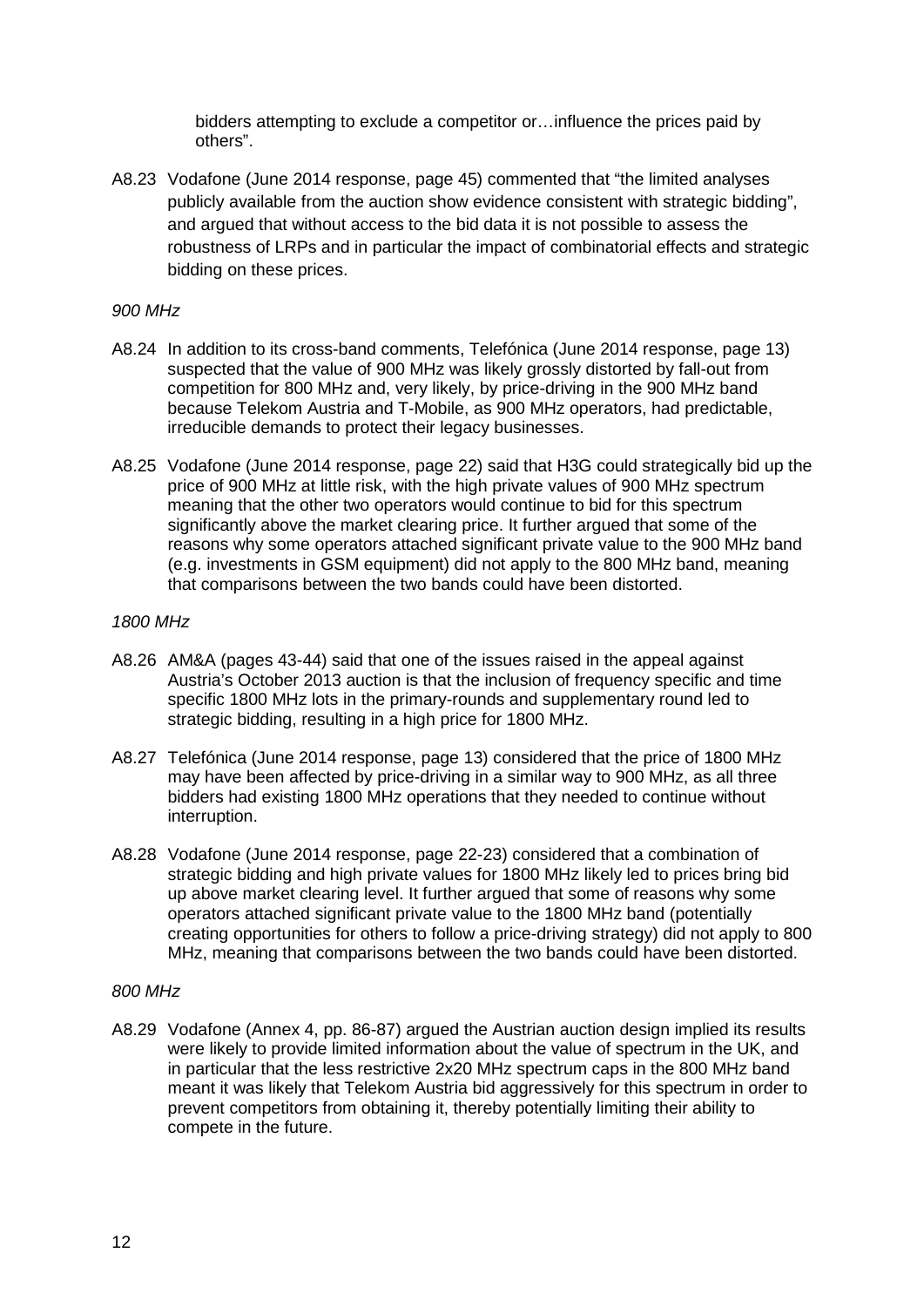# Likelihood of reflecting UK market value

- A8.30 Vodafone (Annex 4, page 86) commented that 900 MHz and 1800 MHz spectrum is likely to be more valuable in Austria than in the UK, due to higher AMPU ( $[\times]$ compared to  $[\times]$  and higher demand for 2G services (2G penetration was  $[\times]$  in Austria compared to  $[\times]$  in the UK).
- A8.31 Vodafone (June 2014 response, pages 18 to 20) argued that the available evidence suggests spectrum suitable for mobile data services is likely to be more valuable in Austria than in the UK. It said that Austria is the only EU country where the regulator concluded that there is substitutability between fixed and mobile broadband and where the European Commission accepted this finding.<sup>[21](#page-12-0)</sup>
- A8.32 Vodafone also referred to the European Commission's finding that in Austria (as well as Finland and Sweden) mobile broadband services are more widely used as a primary connection rather than as a complement to the existing fixed broadband subscriptions.<sup>[22](#page-12-1)</sup> It reported that in Austria there is a higher proportion of users which rely on dedicated mobile access data (17% compared to 8% in the UK),  $^{23}$  $^{23}$  $^{23}$  and also a higher level of data consumption per capita (slightly above 5GB per annum per capita, compared to around 4GB per annum per capita in the UK).<sup>[24](#page-12-3)</sup>

# **Assessment**

### Whether award outcomes are likely to reflect market value

### *Methodological issues*

- A8.33 As we noted in Section 2 (paragraph 2.51), we do not agree with Vodafone's characterisation of LRP as involving averaging.
- A8.34 As regards the selection of relevant comparators, AM&A's main reason for its preference for the LRP with revenue constraint is consistency with our proposals in the October 2013 consultation. However our current view is that the UK LRP with revenue constraint for 800 MHz is too low for the purposes of ALF (see Section 2, paragraph 2.43), while using the LRP without revenue constraint mitigates this concern and provides a better fit with the bids (as explained in Section 2, paragraph 2.50). We agree that the original lot structure is preferable for deriving LRP, due to the higher total excursions generated when using a condensed lot structure.
- A8.35 In light of the above considerations, we use the Austrian LRP (calculated without revenue constraint) for the Austrian A2 lot category as the relevant comparator for 800 MHz spectrum without coverage obligation and gross of DTT co-existence costs.[25](#page-12-4) As for the 900 MHz and 1800 MHz bands, we consider that the LRP without revenue constraint for lot categories B2 and C1 is the most appropriate comparator

<span id="page-12-0"></span><sup>&</sup>lt;sup>21</sup> RTR *Definition for the market for broadband wholesale access* from December 2009 available at [https://www.rtr.at/en/komp/KonsultationTKMVO2003/Marktabgrenzung%20Breitband\\_nat%20Konsult](https://www.rtr.at/en/komp/KonsultationTKMVO2003/Marktabgrenzung%20Breitband_nat%20Konsultation.pdf) [ation.pdf](https://www.rtr.at/en/komp/KonsultationTKMVO2003/Marktabgrenzung%20Breitband_nat%20Konsultation.pdf)  $\overline{a}$ 

<span id="page-12-1"></span><sup>22</sup> *Scoreboard 2014 - Trends in European broadband markets 2014* Available at [http://ec.europa.eu/digital-agenda/en/news/scoreboard-2014-trends-european-broadband-markets-](http://ec.europa.eu/digital-agenda/en/news/scoreboard-2014-trends-european-broadband-markets-2014) $\frac{2014}{^{23}}$  See Figure 6 in Vodafone's June 2014 report.<br><sup>24</sup> See Figure 7 in Vodafone's June 2014 report.<br><sup>25</sup> See Section 3, paragraph 3.28 for the definition of value of 800 MHz "gross" and "net" of DTT co-

<span id="page-12-2"></span>

<span id="page-12-3"></span>

<span id="page-12-4"></span>existence costs.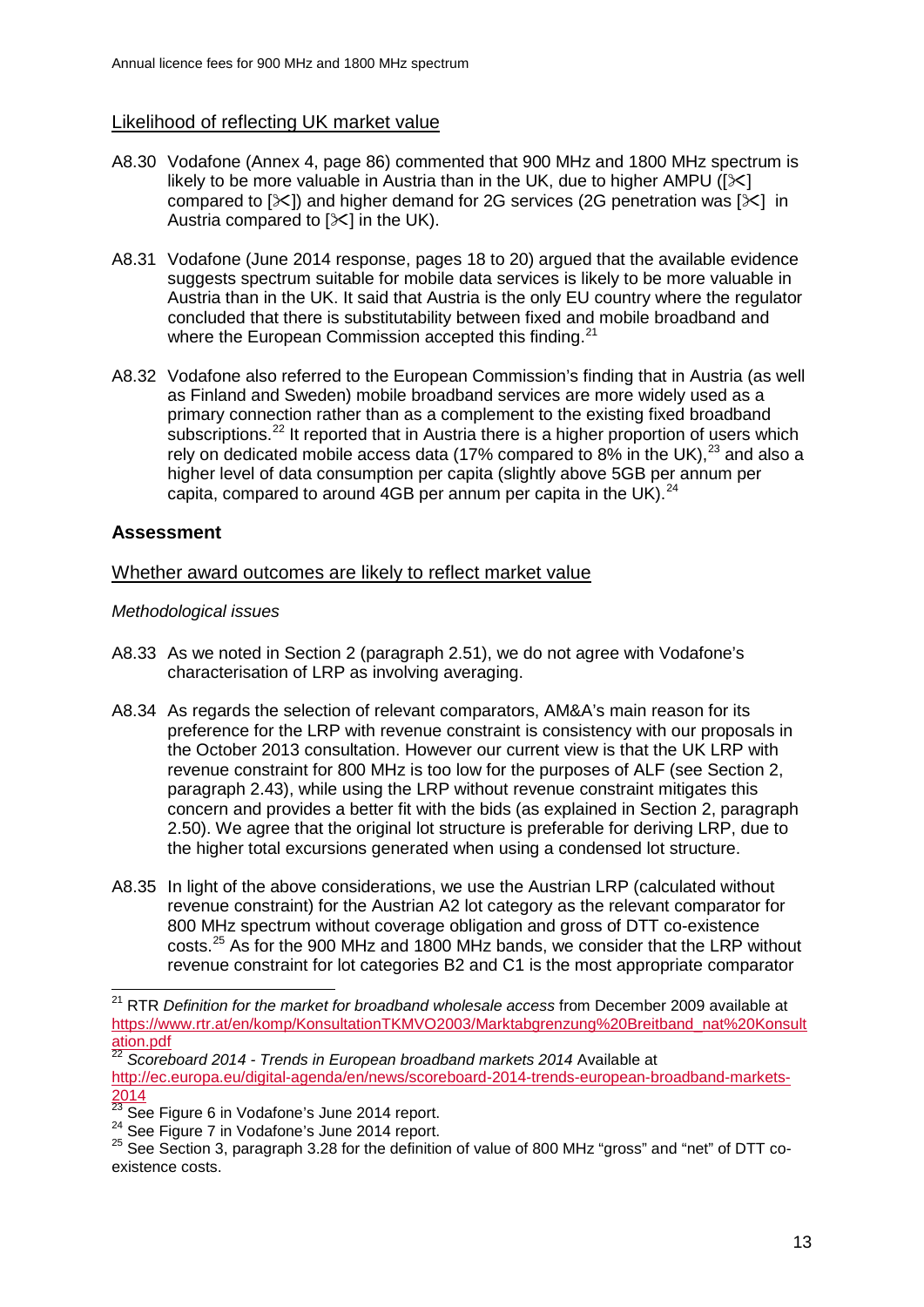for UK licences, as spectrum in these lot categories is available in its entirety from the start of the licence.<sup>[26](#page-13-0)</sup> In this sense, using a weighted average of lot categories by band, as suggested by AM&A, would reduce the comparability of Austrian and UK spectrum.

- A8.36 We consider below Vodafone's concern about the high probability of strategic value in losing bids.
- A8.37 We recognise that the auction bids which are used in the derivation of LRPs are not publicly available. However, we do not consider this leads us to modify our view as to the usefulness of the Austrian LRPs for the following main reasons.
	- a) First, stakeholders are able to verify the software used by RTR for the calculation of LRPs. We published this software<sup>[27](#page-13-1)</sup> along with a user manual.<sup>[28](#page-13-2)</sup> The software is a variation of the version we use to compute LRPs for the UK 4G auction, adapted to the circumstances of the Austrian auction (in terms of lot structure etc.).
	- b) Second, RTR generate LRPs for four scenarios as explained above. For each scenario, we published not only the LRP results but also the log of the calculations including relevant diagnostic statistics such as the excursions in aggregate and by bidder.<sup>[29](#page-13-3)</sup>
	- c) Third, there is some information on final clock prices in the public domain which was published by Telekom Austria (in Euros million): 89.7 for 800 MHz; 95.3 for 900 MHz; and 57.8 for 1800 MHz.<sup>[30](#page-13-4)</sup> This information did not distinguish between the three lot categories in each band, but just referred to a single price for each band. We compare the ratios of these final clock prices to the ratios of the LRPs without revenue constraint (with lot categories A2, B2 and C1) in Table A8.1.5. As shown in that table, there is a significant degree of similarity between the ratios of the LRPs and final clock prices.

<span id="page-13-3"></span>[0MHz%20and%201800%20MHz%20spectrum/lrp\\_base%20case.log;](http://www.ofcom.org.uk/static/consultations/8013%20Annual%20licence%20fees%20for%20900%20MHz%20and%201800%20MHz%20spectrum/lrp_base%20case.log)

[http://www.ofcom.org.uk/static/consultations/8013%20Annual%20licence%20fees%20for%20900%20](http://www.ofcom.org.uk/static/consultations/8013%20Annual%20licence%20fees%20for%20900%20MHz%20and%201800%20MHz%20spectrum/lrp_without%20rev%20constraints.log) [MHz%20and%201800%20MHz%20spectrum/lrp\\_without%20rev%20constraints.log;](http://www.ofcom.org.uk/static/consultations/8013%20Annual%20licence%20fees%20for%20900%20MHz%20and%201800%20MHz%20spectrum/lrp_without%20rev%20constraints.log)

[http://www.ofcom.org.uk/static/consultations/8013%20Annual%20licence%20fees%20for%20900%20](http://www.ofcom.org.uk/static/consultations/8013%20Annual%20licence%20fees%20for%20900%20MHz%20and%201800%20MHz%20spectrum/lrp_condensed.log) [MHz%20and%201800%20MHz%20spectrum/lrp\\_condensed.log;](http://www.ofcom.org.uk/static/consultations/8013%20Annual%20licence%20fees%20for%20900%20MHz%20and%201800%20MHz%20spectrum/lrp_condensed.log) and

[http://www.ofcom.org.uk/static/consultations/8013%20Annual%20licence%20fees%20for%20900%20](http://www.ofcom.org.uk/static/consultations/8013%20Annual%20licence%20fees%20for%20900%20MHz%20and%201800%20MHz%20spectrum/lrp_without_rev%20constraints_condensed.log)<br>MHz%20and%201800%20MHz%20spectrum/lrp\_without\_rev%20constraints\_condensed.log

<span id="page-13-0"></span> $^{26}$  However, we consider it appropriate to adjust the 900 MHz and 1800 MHz benchmarks to reflect the fact that spectrum only becomes available in 2016.  $\overline{a}$ 

<sup>&</sup>lt;sup>27</sup>http://www.ofcom.org.uk/static/consultations/8013%20Annual%20licence%20fees%20for%20900%2

<span id="page-13-2"></span><span id="page-13-1"></span>[<sup>0</sup>MHz%20and%201800%20MHz%20spectrum/AustrianLRP\\_v1-0.zip](http://www.ofcom.org.uk/static/consultations/8013%20Annual%20licence%20fees%20for%20900%20MHz%20and%201800%20MHz%20spectrum/AustrianLRP_v1-0.zip)<br><sup>28</sup><http://stakeholders.ofcom.org.uk/binaries/consultations/900-1800-mhz-fees/update/calculator.pdf><br><sup>29</sup>http://www.ofc<u>om.org.uk/static/consultations/8013%20Annual%20</u>

<span id="page-13-4"></span> $\frac{30}{30}$ http://cdn1.telekomaustria.com/final/de/media/pdf/TKA\_acquires\_austrian\_spectrum\_Presentation.p [df](http://cdn1.telekomaustria.com/final/de/media/pdf/TKA_acquires_austrian_spectrum_Presentation.pdf)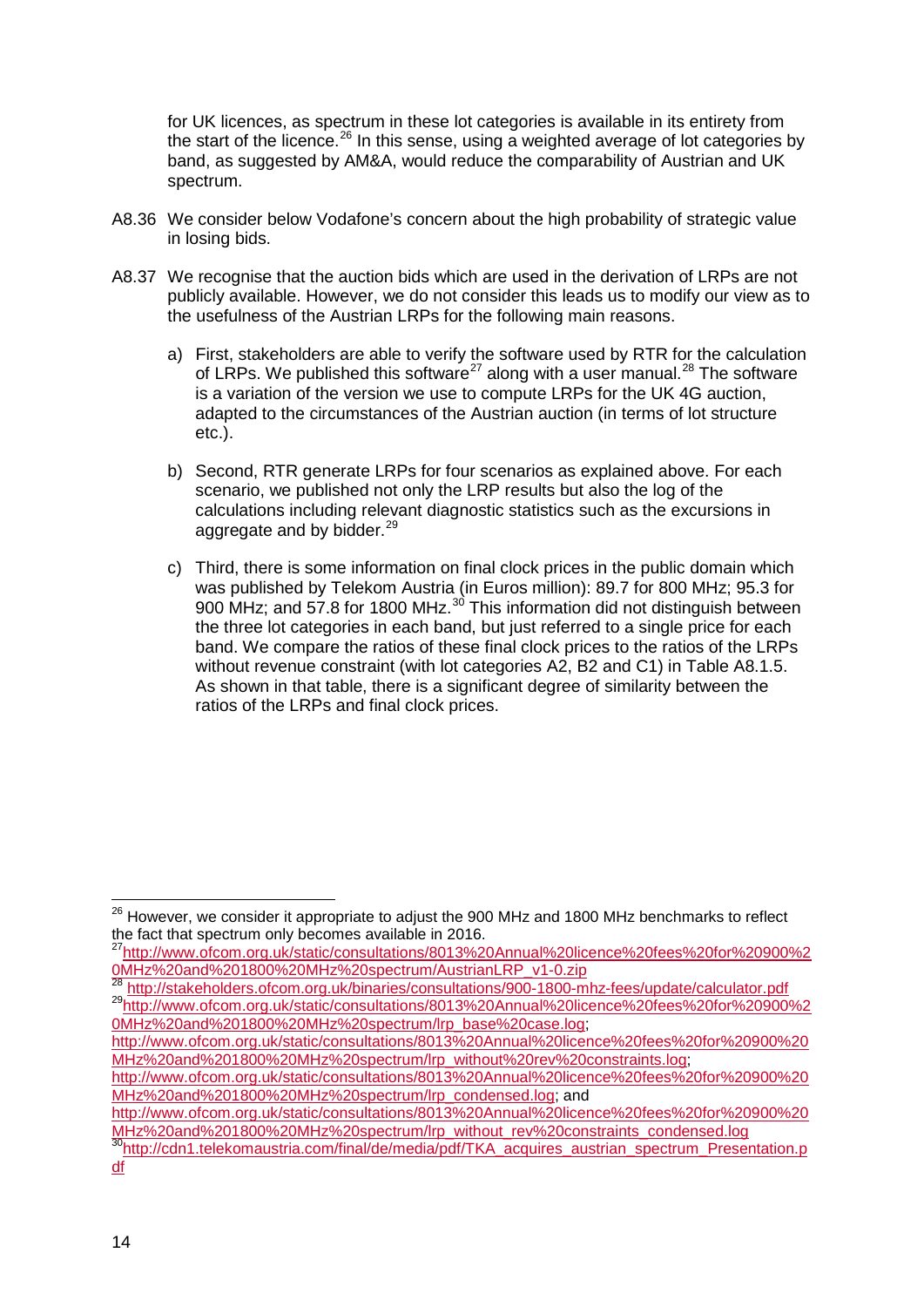|                                           | 900 MHz / 800 MHz | 1800 MHz / 800 MHz 1800 MHz / 900 MHz |      |
|-------------------------------------------|-------------------|---------------------------------------|------|
| <b>LRPs without</b><br>revenue constraint | 1.11              | 0.66                                  | 0.59 |
| <b>Final clock prices</b>                 | 1.06              | 0.64                                  | 0.61 |

#### **Table A8.1.5: Comparison of ratios of LRPs and final clock prices**

A8.38 With reference to the information for Austria, even though LRP without revenue constraint is not our preferred method to derive estimates of market value of 800 MHz and 2.6 GHz for the UK 4G auction, we consider that these LRPs still provide useful reference points. Furthermore, the ratio of LRPs in the UK between 2.6 GHz and 800 MHz at 18% (5.7 / 31.2) is similar to the ratio with our preferred figures using the marginal bidder analysis at 17% (5.5 / 32.63).

#### *Cross-band comments*

- A8.39 We explain in Section 3 (paragraphs 3.48 and 3.70) why we classify relative values from the Austrian auction in tier 1 and not as less important evidence.
- A8.40 As set out above, various allegations of strategic bidding were made by stakeholders, in summary as follows:
	- a) Strategic investment to foreclose spectrum in the auction to competitors in general or specifically sub-1 GHz spectrum (alleged by both Telefónica and Vodafone).
	- b) Price driving in general in the auction (alleged by Telefónica), specifically in the 900 MHz and 1800 MHz bands (alleged by Vodafone), or by a bidder such as H3G (alleged by Vodafone). Vodafone also commented on why it considered that the available evidence of bidding activity supports the existence of price driving.
- A8.41 As we note in paragraph A7.91 our approach to allegations of strategic bidding is to identify the direction of the potential understatement or overstatement, but to judge both the risk and the scale of any effect as being unknown, in the absence of clear evidence that it occurred. Furthermore, the evidence points from the Austrian auction that are most significant in our analysis are the relative values: for 900 MHz, the ratio of 900 MHz to 800 MHz; and for 1800 MHz, the distance of 1800 MHz between 800 MHz and 2.6 GHz.
- A8.42 For the allegations of **strategic investment**, we recognise that the overall cap allowed as few as two operators to acquire all spectrum in the auction, and this could potentially raise the prospect of strategic investment for foreclosure. However, unless bidders were able to coordinate successfully, any firm pursuing such a strategy would have to rely on one of its other rivals pursuing the same strategy in order to exclude the third bidder. Otherwise, the first bidder would risk paying more than its intrinsic valuation for spectrum without achieving its strategic objective. We note that, in practice, the available spectrum, including the sub-1 GHz spectrum, was not won by two bidders, so such a foreclosure strategy either was not attempted, or did not succeed.
- A8.43 Furthermore, to the extent that bids in the auction reflected strategic investment to foreclose rivals and materially affected band-specific prices, it is not clear that this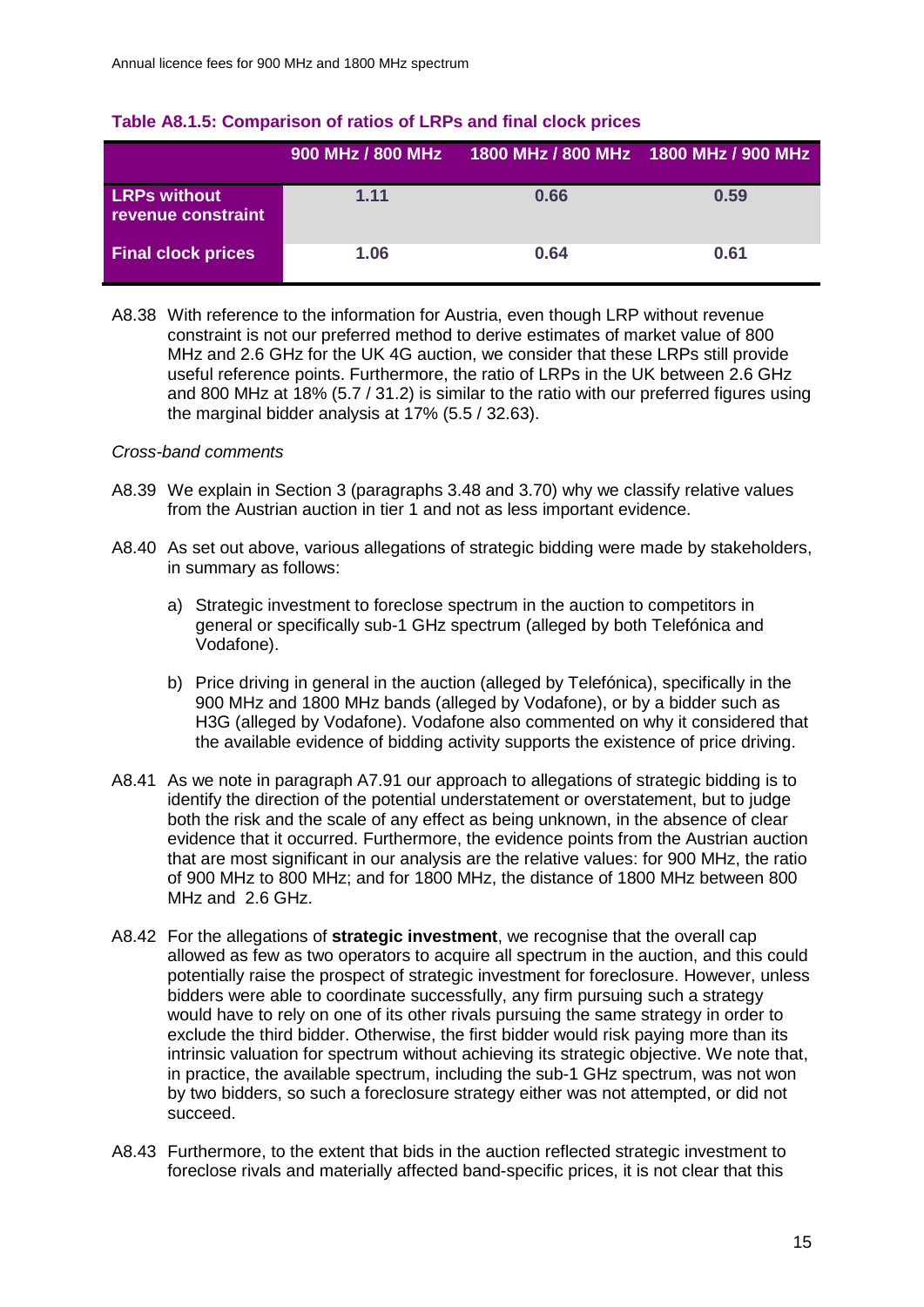would have affected one band more than the others. This applies, for example, to the general allegation of strategic investment to foreclose the spectrum in the auction to competitors. For the allegation of strategic investment in sub-1 GHz spectrum, if this occurred and materially affected the band-specific prices, it could affect the relative values for the distance method for 1800 MHz. But even in this circumstance, there would be no clear implication for the relative value for 900 MHz.

- A8.44 In relation to allegations by Telefónica and Vodafone of **price driving**, we recognise that there can be opportunities for price driving in auctions, including in CCAs. However, as discussed in paragraph A7.89 of Annex 7, price-driving can be a risky strategy for operators, as they are unlikely to have full knowledge of rival bidders' intrinsic value of spectrum and/or budget constraint in the auction. To drive prices above market value, bidders would need to make bids for spectrum above their own intrinsic value. If the bidder is not certain that such bids will fail to win, it would be taking a risk in making these bids, because, by definition, winning the spectrum would be unprofitable. The bidder therefore needs to judge whether the risk of losing money and failing to win its most preferred package of spectrum is worth the commercial gain it may perceive from pushing up the prices paid by competitors. In our view, therefore, it would be unreliable to conclude that price driving necessarily occurred just because of a theoretical opportunity to engage in such a bidding strategy.
- A8.45 The allegations put forward by stakeholders include suggestions that there were some bids that bidders knew would not win. However, the evidential basis for bidders having such certainty is unclear to us.
- A8.46 Furthermore, as for strategic investment, even if price driving occurred, it would only lead to a risk of understatement or overstatement in the relative values if it disproportionately affected some bands compared to others. It is unclear this would be the case for the allegation of price driving in general, or for the suggestion of price driving by H3G.
- A8.47 An effect on the relative values is, however, being suggested in the allegation of price driving specifically in 900 MHz and 1800 MHz. In practice, as we discuss below, each of the three operators gained, and lost, some 900 MHz or 1800 MHz spectrum compared to their holdings before the auction (H3G and T-Mobile each lost some 1800 MHz spectrum, while Telekom Austria lost some 900 MHz). This means that an expectation, before the auction, that an operator would outbid rivals for all of the spectrum it previously held would not have been borne out by the results of the auction, and a bidder who followed a price driving strategy based on such an expectation would have risked winning spectrum at prices above its value of that spectrum.
- A8.48 We also note that at the end of the clock rounds there was an excess supply of 2x10 MHz in each of the 900 MHz and 1800 MHz bands (i.e. compared to the demand in the final clock round).<sup>[31](#page-15-0)</sup> This further suggests a possible reason why bidders may have considered price driving in the supplementary bids to be a risky strategy, as such excess supply in the final clock round can affect the probability of supplementary bids winning which are for larger packages including these bands.

<span id="page-15-0"></span> $31$  See slide 7 in the presentation by Telekom Austria, available here: http://cdn1.telekomaustria.com/final/de/media/pdf/TKA\_acquires\_austrian\_spectrum\_Presentation.pdf  $\overline{a}$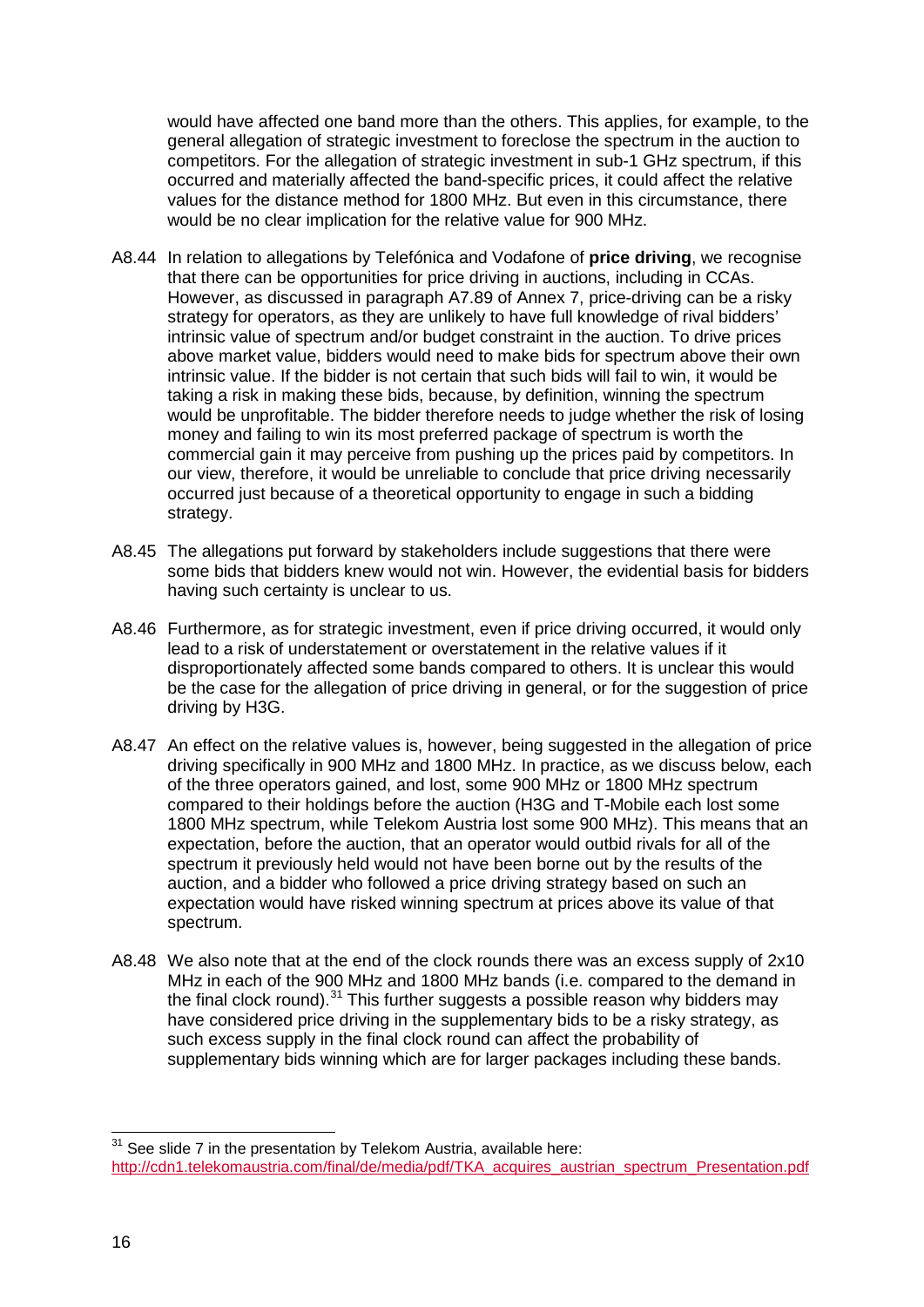- A8.49 We have considered Vodafone's analysis of bidding activity. While this analysis may, as Vodafone said, be consistent with strategic bidding, we also consider that it could be consistent with other explanations:
	- a) We do not understand the basis for Vodafone's suggestion that the final sale price was not consistent with demand being reduced by multiple blocks in a clock round. Typically in CCAs the final auction prices are primarily determined by bids in the supplementary round and this is more likely to be the case if there is excess supply of spectrum in the final clock round, as in the Austrian auction. Furthermore, in our view, the parallel that Vodafone draws to H3G's behaviour in the UK 4G auction supports our interpretation, because H3G's clock round bids did not affect the final auction prices in the UK (contrary to Vodafone's apparent allegation).
	- b) We do not agree that the only plausible explanation for bids for large packages is strategic investment or price driving. Since most of the mobile spectrum in Austria was included in the auction, bidders could have placed bids at their intrinsic values for large packages of spectrum. Furthermore, especially given the excess supply of spectrum in the final clock round, it is unclear to us that there would necessarily have been minimal risk that bids for larger packages than final clock round packages would not be part of any winning combination, as Vodafone suggested. In any case, we do not know which of the bids were the highest losing bids that affected auction prices. Nor, even if there were strategic bidding, is it necessarily the case that relative values were materially affected.
- A8.50 In our view, the available evidence does not provide clear evidence for or against the various allegations of strategic bidding that were put forward by stakeholders as materially affecting the relative values we use in our benchmarking analysis. Furthermore, we note that, even if all the bid data were available, it would not necessarily be straightforward to reach reliable conclusions on the allegations as they generally depend on knowledge of bidders' intrinsic values which are not usually publicly known. We therefore consider that the risks and scale of understatement or overstatement arising from the allegations of strategic bidding are unknown.

#### *900 MHz*

- A8.51 For the Austrian CCA we have band-specific price information that is derived from the bids actually submitted in the auction. The LRP results indicate that all lots sold well above reserve price to the three incumbent bidders.
- A8.52 Vodafone and Telefónica argued that the 900 MHz band was particularly susceptible to price-driving. We note that 900 MHz is currently used by some operators for core legacy services. However, Telekom Austria won 2x15 MHz of 900 MHz in the auction, down from pre-existing holdings of 2x20.2 MHz. This suggests that operators could not be sure that incumbent spectrum owners would be the highestvalue bidders for this spectrum, making a price-driving strategy particularly risky.
- A8.53 Overall, taking into account our cross-band assessments of the possibility of strategic investment and price driving, we consider that the 900 MHz auction price carries a risk of overstatement of Austrian market value, but the likelihood and scale of this risk is unknown.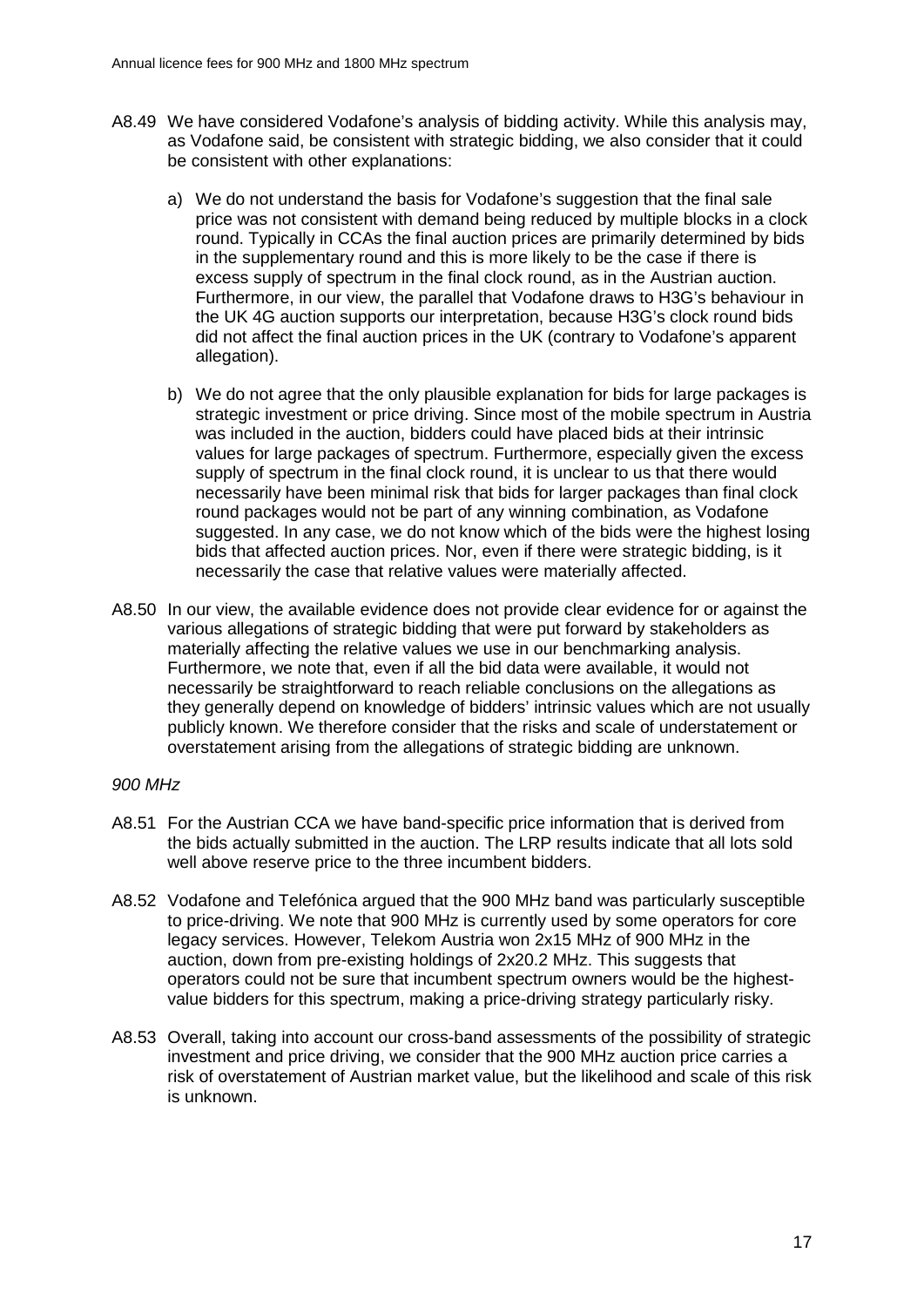### *1800 MHz*

- A8.54 The LRP results indicate that all 1800 MHz lots in the Austrian auction sold well above reserve price to the three incumbent bidders.
- A8.55 We agree that the use of frequency-specific lots could potentially make it easier for operators to identify lots for which rival operators are likely to have significantly higher valuations due to existing holdings. This increases their ability to bid in excess of their intrinsic true value without incurring a high risk of winning such lots, as discussed at paragraph A7.89. However, it does not remove the risk that operators will acquire a certain spectrum allocation for more than they value it at.
- A8.56 T-Mobile won 2x20 MHz of 1800 MHz, down from pre-existing holdings of 2 x 24.8 MHz. This suggests that operators could not be sure that incumbent spectrum owners would continue bidding for spectrum above the market clearing price, making such a strategy more risky.
- A8.57 Overall, taking into account our cross-band assessments of the possibility of strategic investment and price-driving, we consider there is a risk that the 1800 MHz auction price carries a risk of overstatement of Austrian market value, but that the likelihood and scale of this risk is unknown.

### *800 MHz*

A8.58 The LRP results show that all lots sold well above reserve price to the three incumbent bidders. The Austrian results are also around twice as high as the UK LRP for 800 MHz. We discuss the potential for strategic bidding across all bands above. In view of this, we consider that the 800 MHz price carries an unknown risk of overstating 800 MHz market value in Germany (of an unknown scale).

### *2.6 GHz*

A8.59 We received no specific comments about the price of 2.6 GHz by respondents.<sup>[32](#page-17-0)</sup> We have labelled the likelihood, scale and direction of risk as "none" in the table below.

### Likelihood of reflecting UK market value

- A8.60 As discussed in paragraphs A7.62 to A7.74, we do not consider that there are strong reasons, in principle, to expect a clear relationship between market profitability and spectrum values, or between demand for 2G services and spectrum value. In addition, the available evidence does not provide strong grounds for considering either such relationship to exist. We do not consider differences from the UK in either of these factors to be a basis for considering that the market value in Austria overstates the UK market value.
- A8.61 To the extent that the higher take up of mobile broadband makes it more valuable in Austria (in particular, for the marginal bidder) than in the UK, it is unclear that such an effect is more prominent for one spectrum band over the others.

<span id="page-17-0"></span> $32$  We are aware that package prices in the Austrian CCA for paired and unpaired 2.6 GHz spectrum were non-linear across package size and non-uniform across bidders. Our 2.6 GHz benchmark is the simple average of the price per MHz of the two packages that only included paired 2.6 GHz spectrum (Orange's 2x10 MHz package and T-Mobile's 2x20 MHz package).  $\overline{a}$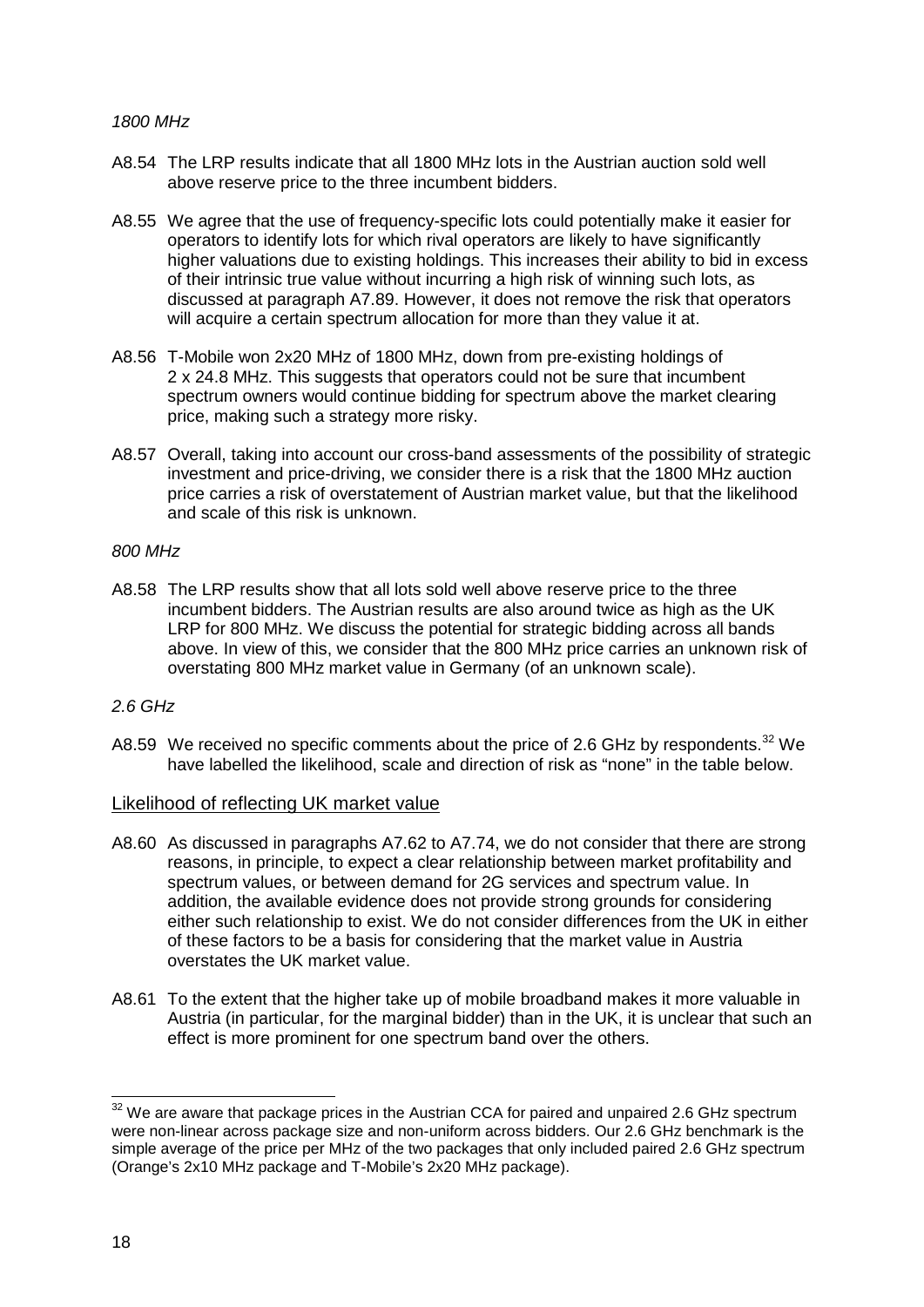# Relative benchmarks

A8.62 In summary, we have derived the benchmarks for the Austrian CCA as follows:

- We use the LRPs of lot categories A2, B2 and C1 as basis for deriving benchmarks of respectively 800 MHz, 900 MHz and 1800 MHz in the UK, on the basis that they have the closest licence characteristics to UK spectrum.
- We add the present value of annual fees of Euros 348.828 per 2x5 MHz block, due by spectrum holders over the lifetime of the auction; [33](#page-18-0)
- We then derive UK equivalent absolute benchmarks using the benchmarking methodology set out in Annex 7; and
- To derive relative benchmarks, we use the paired ratios and Y/X ratio implied by Austrian absolute benchmarks in conjunction with the UK values of 800 MHz (without coverage obligation and gross of DTT co-existence costs) and 2.6 GHz spectrum.<sup>34</sup>
- A8.63 As set out above, Telekom Austria published the final clock prices on its website. These final clock prices, which AM&A used in their analysis before LRPs were available, are broadly consistent with the relative values between bands indicated by the LRPs described above.
- A8.64 In interpreting these evidence points we note the risk that prices for 900 MHz and 1800 MHz spectrum overstate market value in Austria. We also consider that there is a risk of overstatement in the 800 MHz price due to the possibility of strategic investment. In all cases, the likelihood and scale of these risks are unknown; in particular, we are not in a position to assess whether these risks affected one band more than another. As a result, we consider that there is a risk that the 900 MHz / 800 MHz paired ratio and distance method benchmarks understate or overstate UK market value, but that the likelihood, scale and direction is unknown.
- A8.65 The following table summarises the available benchmarks (along with our interpretation of them) from the Austrian award:

 $33$  The fee (581,38 Euro per month for 200 kHz) is set in the ordinance  $\overline{a}$ 

<span id="page-18-1"></span><span id="page-18-0"></span><sup>&</sup>quot;Telekommunikationsgebührenverordnung - TKGV", available here: [www.ris.bka.gv.at](http://www.ris.bka.gv.at/)<br> $34$  We acknowledge that there is a three year time gap between the multiband CCAs and the 2.6 CCAs, so expectations behind bids for 2.6 GHz in 2010 may not be entirely comparable with the expectations bidders had during the Austrian CCA in 2013. However, both auctions were within the time window of our sample with prices determined by bidding in the auction.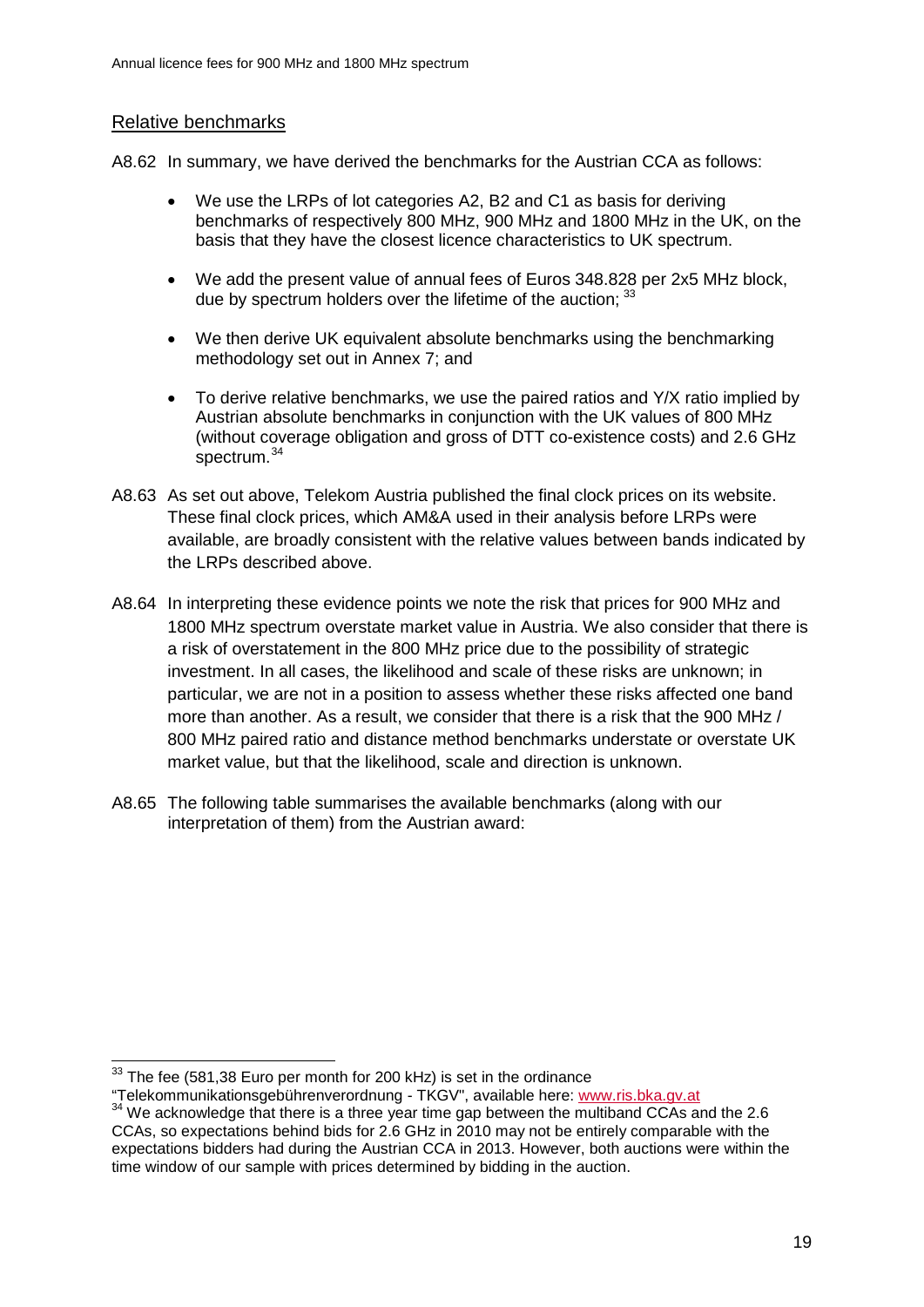|                      | 800   | 900          |            | 1800           |              |              |       | 1800<br>/900 | 2.6  |
|----------------------|-------|--------------|------------|----------------|--------------|--------------|-------|--------------|------|
|                      | Abs.  | 900<br>/800  | <b>Abs</b> | Dist.<br>Meth. | 1800<br>/800 | 1800<br>/2.6 | Abs.  | $\%$         | Abs. |
| <b>Values</b>        | 72.2  | 39.2         | 79.4       | 25.5           | 24           | 140.7        | 48.6  | 61%          | 1.9  |
| <b>Tier</b>          |       | <b>First</b> |            | <b>First</b>   |              |              |       |              |      |
| <b>Likelihood</b>    | Unkn  | Unkn.        | Unkn.      | Unkn.          | Unkn.        | Unkn.        | Unkn. | Unkn.        | None |
| <b>Scale of risk</b> | Unkn. | Unkn.        | Unkn.      | Unkn.          | Unkn.        | Unkn.        | Unkn. | Unkn.        | None |
| <b>Direction</b>     | Over  | Unkn.        | Over       | Unkn.          | Unkn.        | Over         | Over  | Unkn.        | None |

### **Table A8.1.6: Summary of evidence points from Austria**





 $\triangle$  = Absolute values;  $\bullet$  = paired ratios;  $\angle$  = Distance Method benchmark

**↑**= risk of understatement; **↓**= risk of overstatement; **↕**= risk of understatement or overstatement For all figures of this type in this annex, we take the relevant UK 800 MHz comparator as outlined in Section 3, Tables 3.2 and 3.3.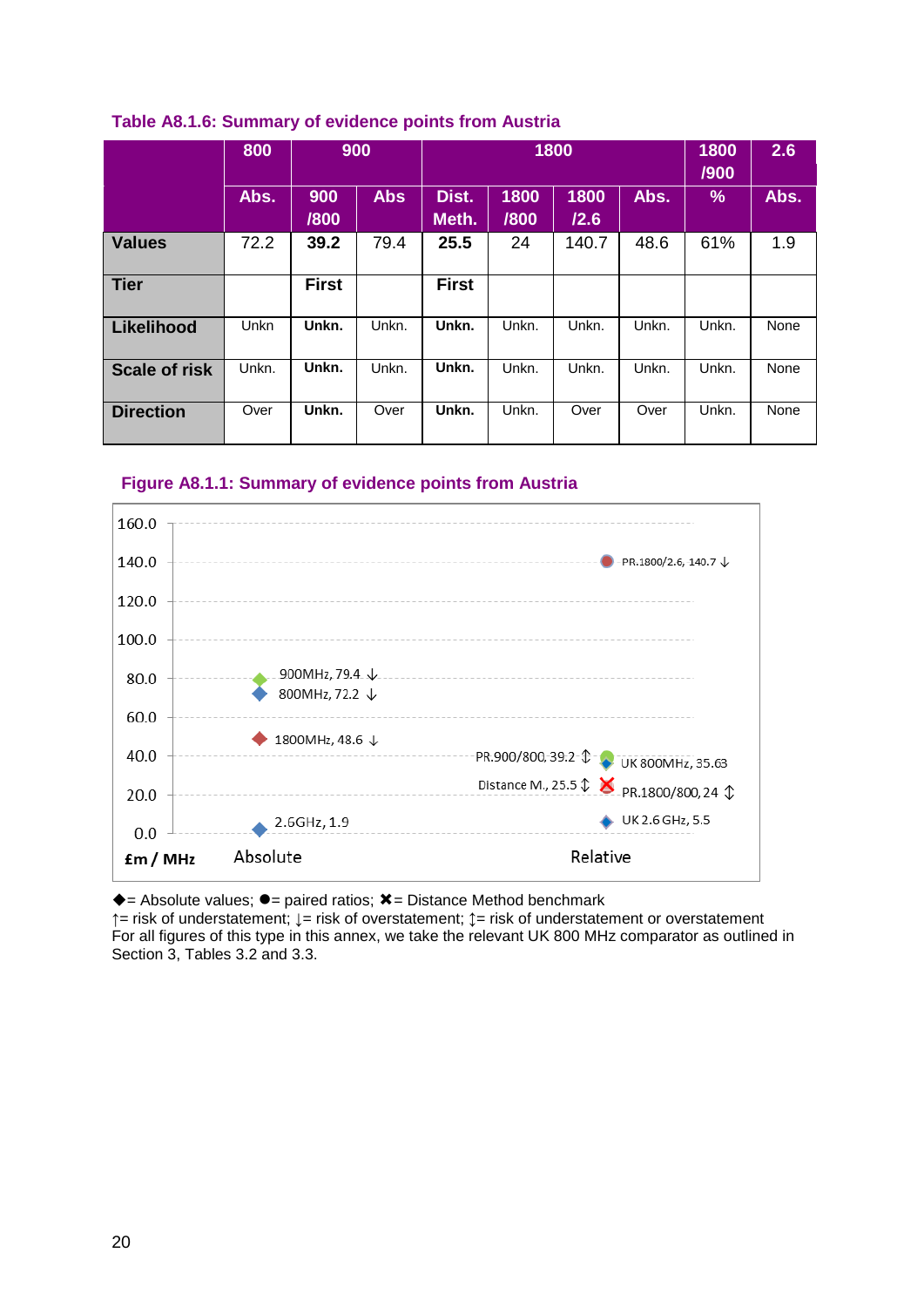# **Czech Republic**

# **November 2013 multiband award**

*Description:* Award of spectrum in the 800 MHz, 1800 MHz and 2.6 GHz bands using a SMRA auction format.<sup>[35](#page-20-0)</sup>

*Context:* There were five participants (the three winning bidders and two new applicants, Sazka Telecommunications and Revolution Mobile) in the auction. The Czech regulator, CTU, had previously broken off the auction on 8 March 2013 after bids became too inflated, reaching over CZK 20bn when CTU halted the process.<sup>[36](#page-20-1)</sup>

| Operator        | <b>800 MHz</b> | <b>1800 MHz</b> | <b>2.6 GHz</b><br>paired | <b>2.6 GHz</b><br>unpaired | <b>Price paid</b> |
|-----------------|----------------|-----------------|--------------------------|----------------------------|-------------------|
| Total available | $2 \times 30$  | $2 \times 24.8$ | 2 x 70                   | 45                         | CZK 8.5bn         |
| <b>T-Mobile</b> | $2 \times 10$  | $2 \times 2$    | $2 \times 20$            |                            | CZK 2.6bn         |
| Telefónica      | $2 \times 10$  | $2 \times 3$    | $2 \times 20$            |                            | CZK 2.8bn         |
| <b>Vodafone</b> | $2 \times 10$  | $2 \times 4$    | $2 \times 20$            |                            | CZK 3.1bn         |
| <b>Unsold</b>   |                | $2 \times 15.8$ | $2 \times 10$            | 45                         |                   |

# **Table A8.2.1: November 2013 multiband auction results[37](#page-20-2)**

# **Table A8.2.2: November 2013 multiband auction design**

|                                        | <b>Description</b>                                                                                                                                                                                                                                                                                                                                                     | <b>Implications</b>                                                                                                              |
|----------------------------------------|------------------------------------------------------------------------------------------------------------------------------------------------------------------------------------------------------------------------------------------------------------------------------------------------------------------------------------------------------------------------|----------------------------------------------------------------------------------------------------------------------------------|
| Number of bidders /<br>number of lots? | There were five bidders – three<br>incumbents and two new applicants<br>1800 MHz was available in one 2x15.8<br>MHz lot and nine 2x1 MHz lots                                                                                                                                                                                                                          | For each band, the<br>overall number of lots<br>exceeded the number of<br>potential bidders.                                     |
| Spectrum caps /<br><b>Restrictions</b> | 800 MHz: A 2x10 MHz cap. Lot A3 (2x10)<br>MHz) was initially reserved for new<br>entrants but was eventually won by<br>Vodafone.<br>1800 MHz: 2x23 MHz cap (including<br>existing holdings). The 2x15.8 MHz block<br>was reserved for new entrants.<br>2.6 GHz paired: A minimum 2x10 MHz bid<br>and a $2 \times 20$ MHz cap<br>2.6 GHz unpaired: A minimum 15 MHz bid | The 800 MHz cap was<br>binding for all three<br>winners.<br>The 2.6 GHz paired cap<br>was also binding for all<br>three winners. |
| Reserve prices                         | 2.6 GHz paired spectrum sold at reserve price. 800 MHz and 1800<br>MHz lots sold slightly above reserve price.                                                                                                                                                                                                                                                         |                                                                                                                                  |

<span id="page-20-0"></span><sup>35</sup> http://www.ctu.eu/main.php?pageid=341&page\_content\_id=5597

<span id="page-20-1"></span><sup>36</sup> http://www.ctu.cu.main.php?pageid=341&page\_content\_id=55597 36 <http://www.telecoms.com/122442/regulator-stops-czech-auction-over-pricing-worries/>

<span id="page-20-2"></span><sup>&</sup>lt;sup>37</sup>http://www.ctu.eu/164/download/Spectrum%20Auction/2013/invitation\_to\_tender\_15\_08\_2013\_sum mary auction results 20 11 2013.pdf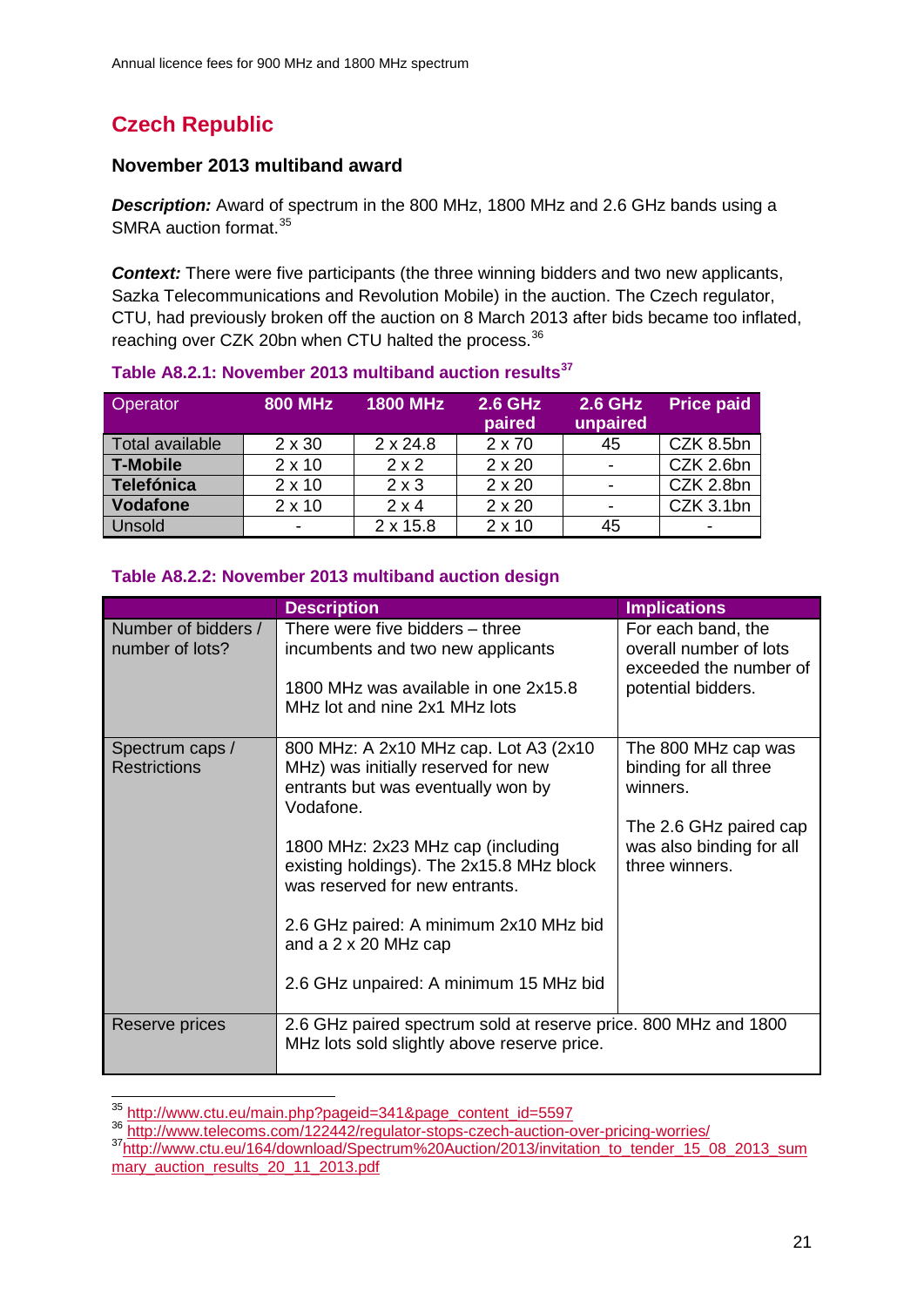| Obligations | 800 MHz: Obligation to provide coverage <sup>38</sup> over seven years to an<br>increasing number of specified residential districts, with priority for a<br>group of districts where thinly populated areas prevail. Requirement<br>for a minimum service speed (initially 2Mbps, increasing to 5Mbps<br>after seven years). <sup>39</sup> |
|-------------|---------------------------------------------------------------------------------------------------------------------------------------------------------------------------------------------------------------------------------------------------------------------------------------------------------------------------------------------|
|             | 1800 MHz: Obligation on the winner of the 2x15.8 MHz lot to provide<br>coverage to 50% of the population within eight years, with a minimum<br>speed (download) of 2Mbps, increasing to 5Mbps after this period. <sup>40</sup>                                                                                                              |
|             | 2.6 GHz paired: Obligation to provide coverage to 10% of the<br>population within seven years, with a minimum speed (download) of<br>2Mbps, increasing to 5Mbps after this period. <sup>41</sup>                                                                                                                                            |
|             | Obligation to provide wholesale access to MVNOs <sup>42</sup> .                                                                                                                                                                                                                                                                             |

# **Our position in the October 2013 consultation**

A8.66 This auction concluded after the publication of our October 2013 consultation.

### **Stakeholder responses**

### Whether award outcomes are likely to reflect market value

### *1800 MHz*

- A8.67 Telefónica (page 91) noted that the price for 1800 MHz in the Czech Republic was lower than any other country in Europe. It said that this might be explained by the fact that:
	- Incumbents could only bid on incremental 2x1 MHz blocks positioned in between existing assignments, in contrast to the situation in most recent European auctions where 1800 MHz was sold in 2x5 MHz lots suitable for LTE. The implication of this is that smaller chunks of 1800 MHz spectrum may have much lower value than coherent 2x5 MHz LTE lots; and
	- There were obvious market-sharing outcomes in the 1800 MHz band, given existing 1800 MHz assignments, so it is possible that competition was stalled owing to demand reduction incentives.
- A8.68 Telefónica (page 91) considered that it was reasonable to exclude relative 1800 MHz values from the Czech Republic from the benchmarking exercise, on the basis that the price for 1800 MHz likely understates market value.

<span id="page-21-0"></span> $38$  Coverage is defined as 95% of the population, with 75% probability of indoor coverage without the use of an external antenna and with an 85% probability of indoor coverage with the use of an external antenna.  $\overline{a}$ 

[http://www.ctu.cz/cs/download/vyberova\\_rizeni/invitation\\_to\\_tender\\_15\\_08\\_2013.pdf,](http://www.ctu.cz/cs/download/vyberova_rizeni/invitation_to_tender_15_08_2013.pdf) section 5.3.1

<span id="page-21-2"></span><span id="page-21-1"></span><sup>40</sup> [http://www.ctu.cz/cs/download/vyberova\\_rizeni/invitation\\_to\\_tender\\_15\\_08\\_2013.pdf,](http://www.ctu.cz/cs/download/vyberova_rizeni/invitation_to_tender_15_08_2013.pdf) section 5.3.2 41 [http://www.ctu.cz/cs/download/vyberova\\_rizeni/invitation\\_to\\_tender\\_15\\_08\\_2013.pdf,](http://www.ctu.cz/cs/download/vyberova_rizeni/invitation_to_tender_15_08_2013.pdf) section 5.3.3

<span id="page-21-4"></span><span id="page-21-3"></span><sup>42</sup> [http://www.ctu.cz/cs/download/vyberova\\_rizeni/invitation\\_to\\_tender\\_15\\_08\\_2013.pdf,](http://www.ctu.cz/cs/download/vyberova_rizeni/invitation_to_tender_15_08_2013.pdf) section 5.7.2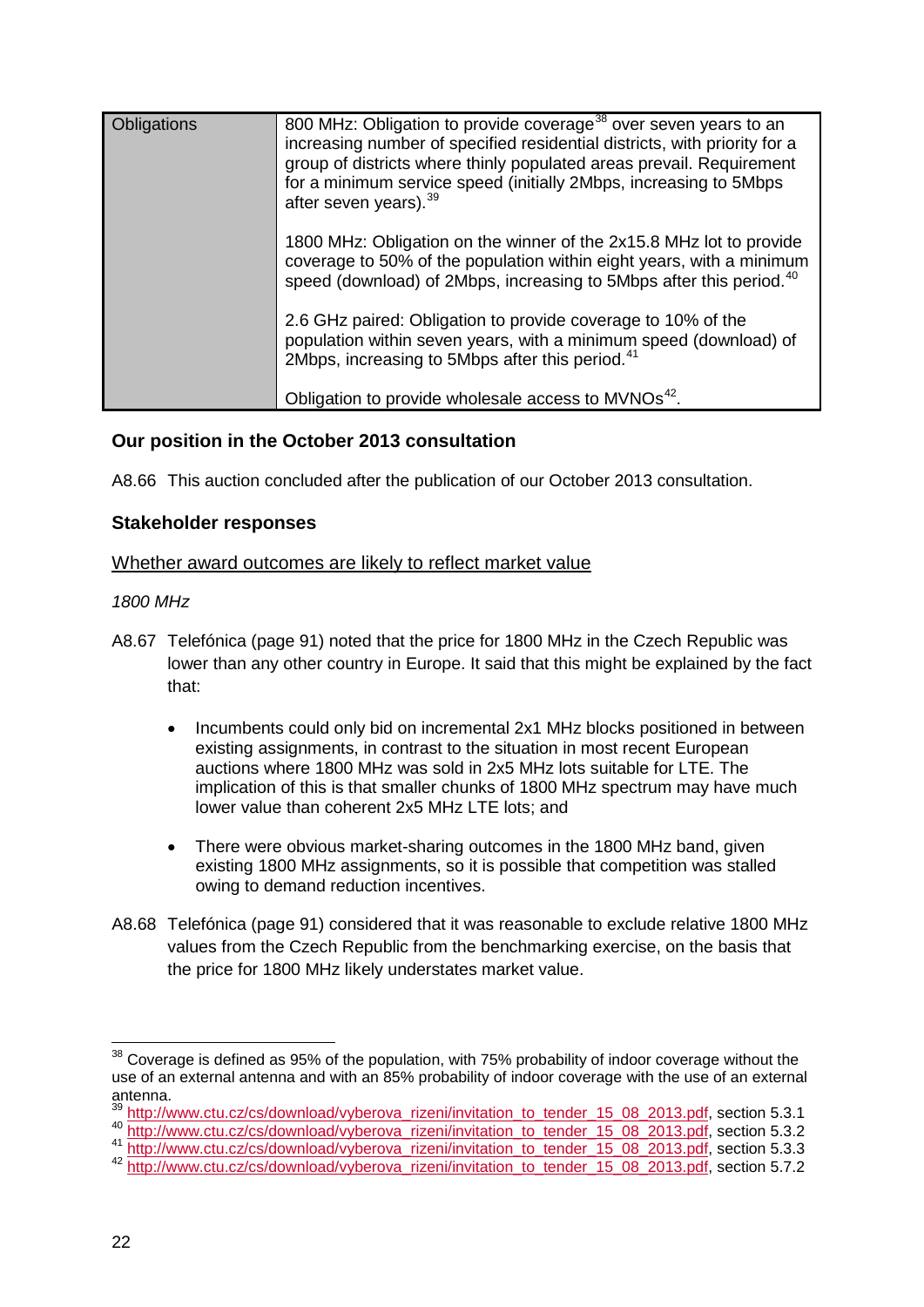A8.69 Vodafone (June 2014 response, page 13) argued that the Czech auction would provide only limited information about the market value of 1800 MHz in the UK. It said that this is because the auction included significant measures to promote new entry and was undertaken twice, with the 2x15.8 MHz of 1800 MHz which was reserved for a new entrant going unsold.

### *800 MHz*

A8.70 Telefónica (June 2014 response, page 18) noted that 2x10 MHz of spectrum was reserved for a new entrant, but no entrant bids were received for this lot, and so it was opened up to incumbent bidders. It said this implies that the reserve price may have exceeded the value of the spectrum to a marginal bidder.

### *2.6 GHz*

A8.71 Telefónica (June 2014 response, page 18) said that the 2.6 GHz band did not attract any competition. It suggested that entrant bidders were deterred from pursuing this spectrum because the price of complementary 800 MHz spectrum was above their willingness to pay.

### **Assessment**

### Whether award outcomes are likely to reflect market value

### *1800 MHz*

- A8.72 The fact that the 2x15.8 MHz block of spectrum went unsold might suggest that the price was set above market value. However, the three incumbent bidders were excluded from bidding for this spectrum. It is possible that they valued it at more than reserve price and would have competed for it in the absence of the spectrum reservation.
- A8.73 The 2x1 MHz lots that were purchased by the incumbents sold at just above reserve price. As Telefónica observed, though, these were located in between existing spectrum assignments and were therefore worth significantly more to particular operators, depending on their pre-auction holdings of 1800 MHz. This may have served to reduce competition among incumbent operators, and also new entrants, for individual 2x1 MHz lots. If so, it means that the average price for the 2x1 MHz lots of 1800 MHz is significantly lower than the market value in the Czech Republic of a 2x5 MHz block suitable for LTE.
- A8.74 In view of this, we consider that there is a larger risk that the price of 1800 MHz understates market value in the Czech Republic, but of unknown scale.

### *800 MHz*

A8.75 All 800 MHz spectrum sold to the three incumbents after the entrants had passed up the opportunity to bid for lot A3. Telefónica said that this suggests the reserve price for 800 MHz was above the marginal bidder's value. However, the fact that all but one lot sold slightly above reserve price indicates a degree of competition among incumbent operators for 800 MHz, and we cannot rule out the possibility that, in the absence of the 2x10 MHz cap, the incumbents would have competed for more spectrum in this band. Overall, we consider that the price for 800 MHz spectrum is likely to be reflective of market value in the Czech Republic.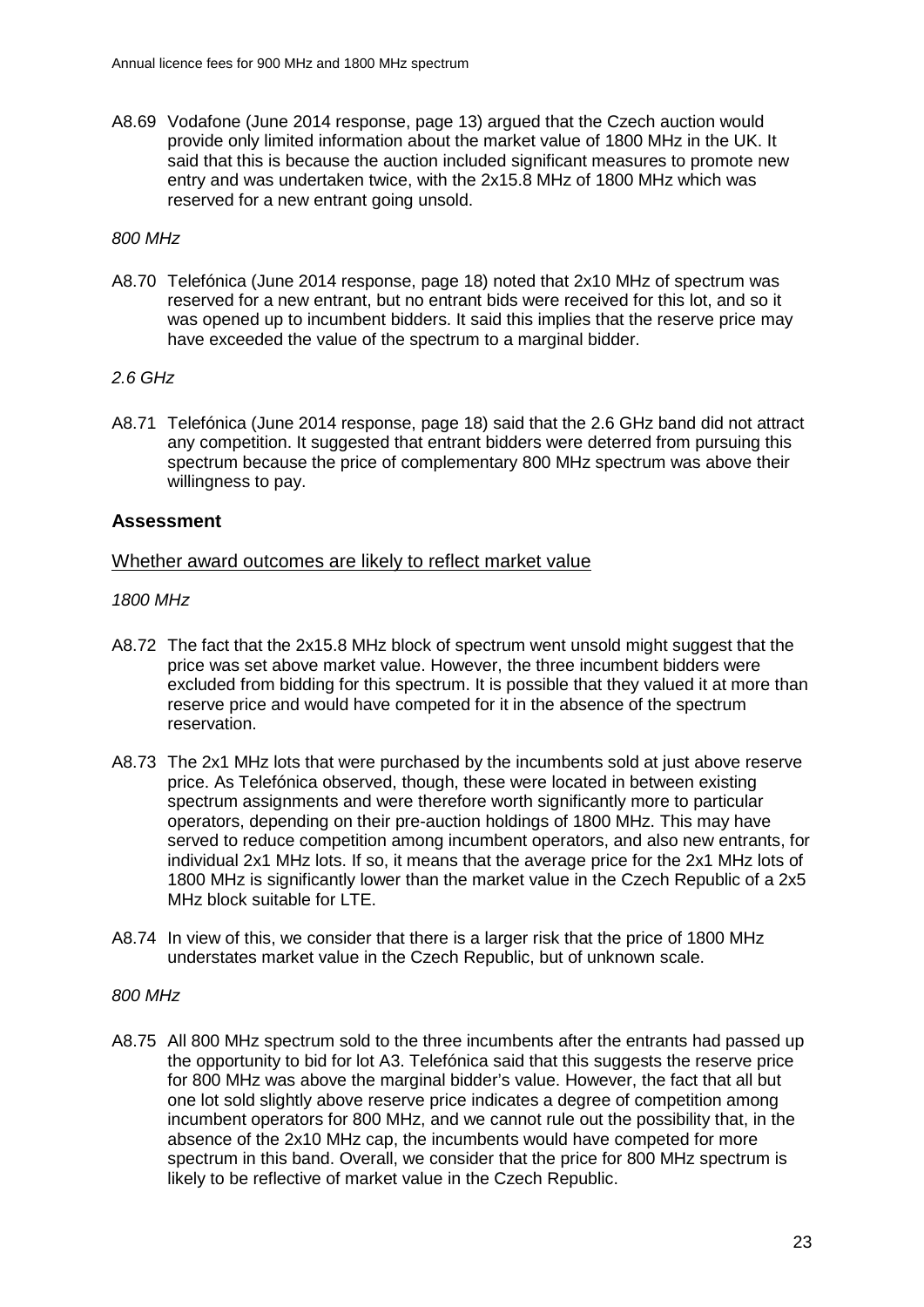# *2.6 GHz*

A8.76 The fact that 2x10 MHz of 2.6 GHz spectrum went unsold might suggest that the price was set above market value. However, the three incumbent bidders all purchased up to their spectrum cap. In the absence of these caps, there would likely have been competition for 2.6 GHz lots, which would have raised auction prices above reserve. We therefore consider that there is a larger risk that the 2.6 GHz price understates market value in the Czech Republic, but that the scale of this understatement is unknown.

### Likelihood of reflecting UK market value

- A8.77 Respondents did not comment that market value in the Czech Republic may understate or overstate UK market value.
- A8.78 We have not identified country-specific factors that may have such an effect.

### Relative benchmarks

- A8.79 We have sufficient information from the Czech auction from all relevant bands (i.e. 800 MHz, 1800 MHz and 2.6 GHz) to apply the distance method. We also use the absolute value of 1800 MHz as a cross-check against our proposed 1800 MHz LSV.
- A8.80 In interpreting the evidence points, we consider that the price of 1800 MHz carries a larger risk of understating market value in the Czech Republic (with unknown scale) due to the lot structure in the auction and the tight spectrum caps / reservations. The 2.6 GHz price also understates market value with unknown likelihood and scale. For similar proportional understatements of the 1800 MHz and 2.6 GHz band, the net effect on the distance method is one of understatement. Hence, on balance, we consider that the distance method benchmark carries a larger risk of understatement of UK market value of unknown scale.
- A8.81 The following table summarises the available benchmarks (along with our interpretation of them) from the Czech award:

|                      | 800  |                                  | 1800     |          |         |         |  |
|----------------------|------|----------------------------------|----------|----------|---------|---------|--|
|                      | Abs. | <b>Distance</b><br><b>Method</b> | 1800/800 | 1800/2.6 | Abs.    | Abs.    |  |
| <b>Values</b>        | 44.1 | 7.5                              | 4.4      | 11       | 6       | 3       |  |
| <b>Tier</b>          |      | <b>Third</b>                     |          |          |         |         |  |
| Likelihood           | None | Larger                           | Larger   | Larger   | Larger  | Larger  |  |
| <b>Scale of risk</b> | None | <b>Unknown</b>                   | Unknown  | Unknown  | Unknown | Unknown |  |
| <b>Direction</b>     | None | <b>Under</b>                     | Under    | Under    | Under   | Under   |  |

### **Table A8.2.3: Summary of evidence points from the Czech Republic**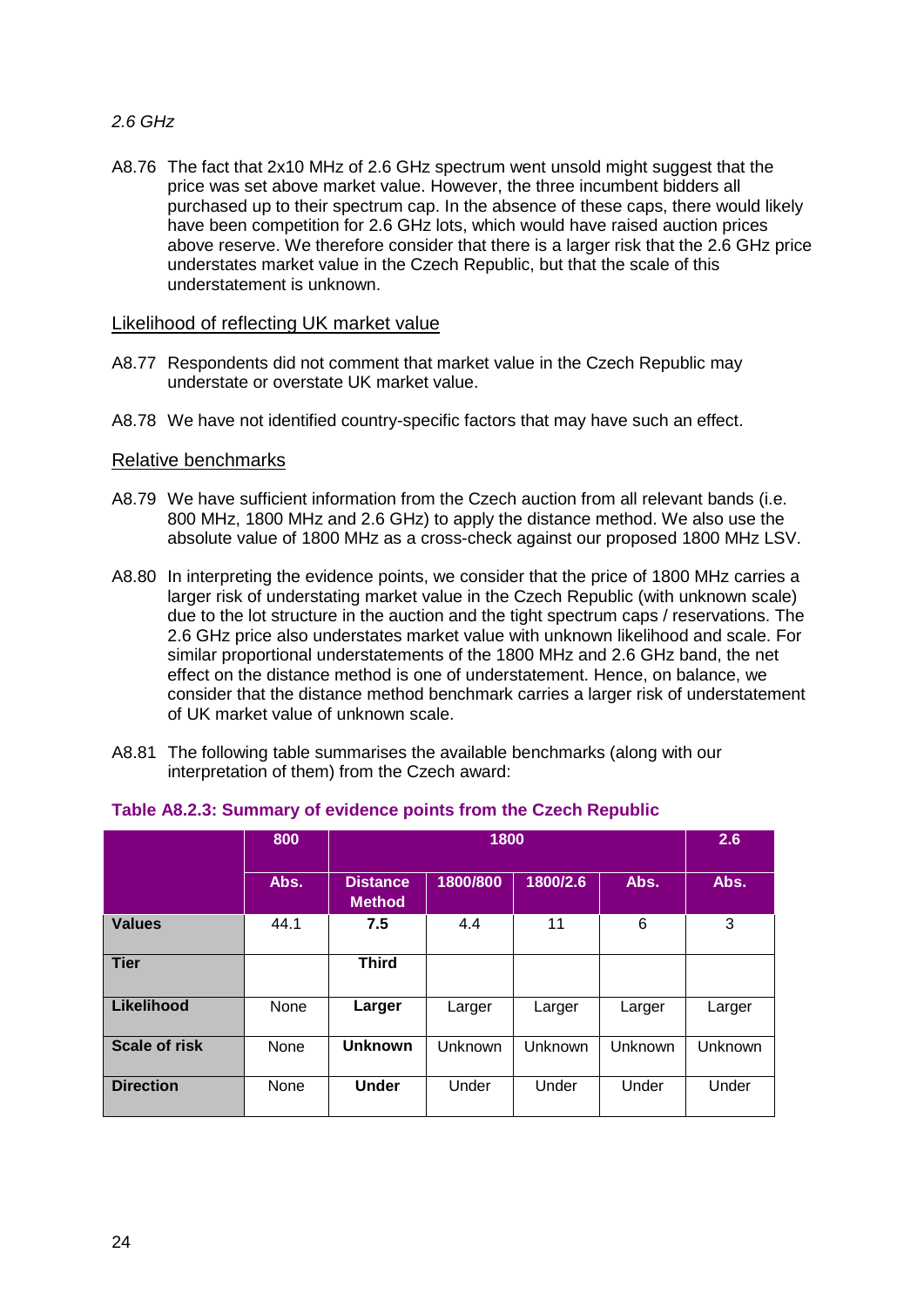

# **Figure A8.2.1: Summary of evidence points from the Czech Republic**

 $\overline{\bullet}$  = Absolute values;  $\overline{\bullet}$  = paired ratios;  $\overline{\mathbf{x}}$  = Distance Method benchmark

**↑**= risk of understatement; **↓**= risk of overstatement; **↕**= risk of understatement or overstatement;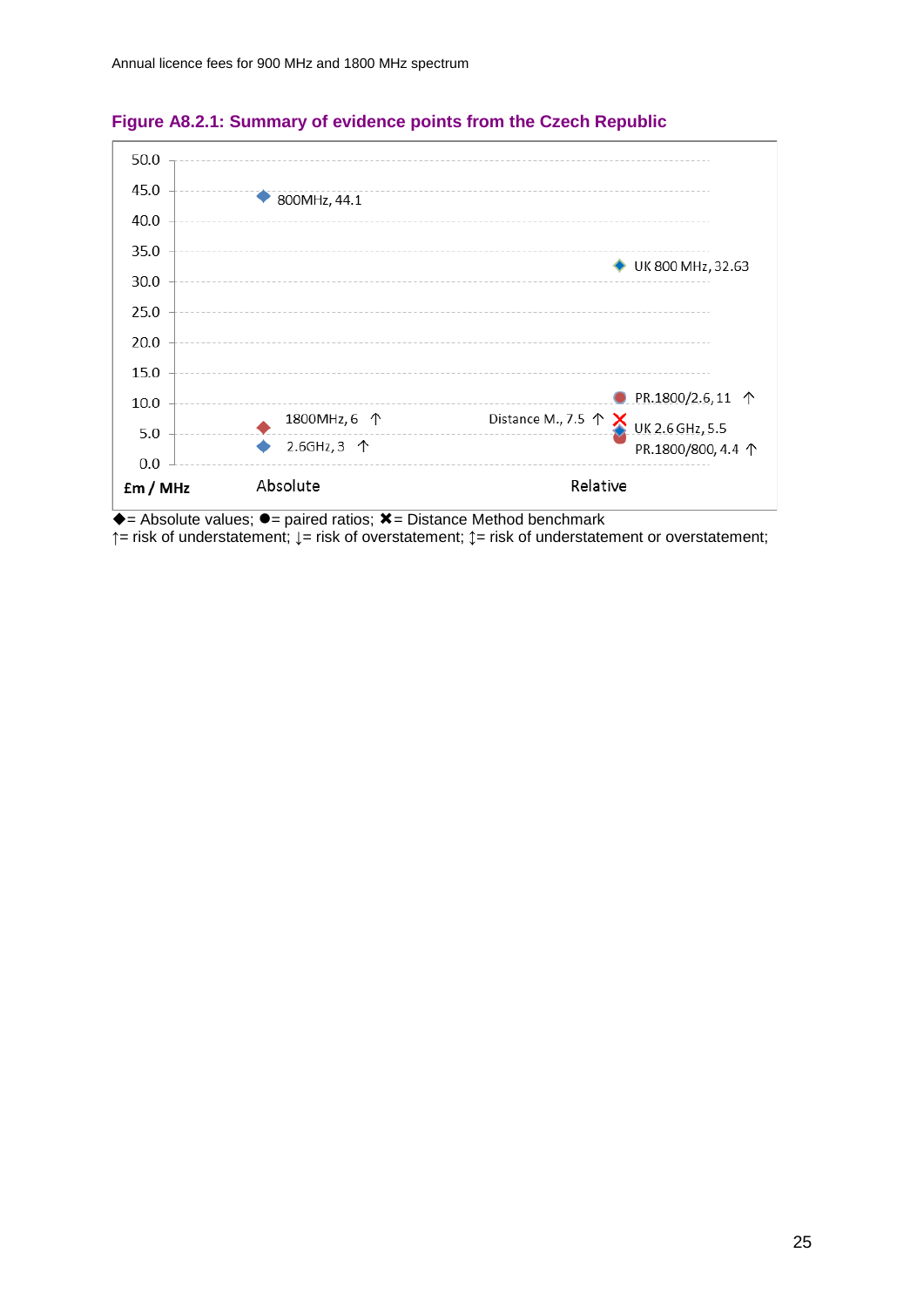# **Denmark**

# **May 2010 2.6 GHz award**

**Description:** Award of 2.6 GHz spectrum using a CCA format.<sup>[43](#page-25-0)</sup>

*Context:* Denmark has four MNOs: TDC, Telenor, Telia and Hi3G.

### **Table A8.3.1: May 2010 2.6 GHz auction results**

|                    | <b>2.6 GHz</b> | <b>Unpaired</b><br><b>2.6 GHz</b> | <b>Price Paid</b> |
|--------------------|----------------|-----------------------------------|-------------------|
| Total<br>Available | 2x70           | 50                                |                   |
| <b>TDC</b>         | 2x20           |                                   | €44.8m            |
| Telenor            | 2x20           | 10                                | €44.8m            |
| <b>Telia</b>       | 2x20           | 15                                | €45.2m            |
| Hi3G               | 2x10           | 25                                | <b>€953k</b>      |
| Unsold             |                |                                   |                   |

### **Table A8.3.2: May 2010 2.6 GHz auction design**

|                                                    | <b>Description</b>                                                                                                                     | <b>Implications</b>                                                                                                                |
|----------------------------------------------------|----------------------------------------------------------------------------------------------------------------------------------------|------------------------------------------------------------------------------------------------------------------------------------|
| Number of bidders;<br>number of lots; lot<br>sizes | 4 bidders. Paired 2.6 GHz<br>spectrum sold in 2x5 MHz<br>lots, while unpaired 2.6<br>GHz spectrum sold in 5<br>MHz lots. <sup>44</sup> | It was possible for all bidders to win at<br>least one licence in the auction.                                                     |
| Spectrum caps /<br><b>Restrictions</b>             | A 2x20 MHz cap applicable<br>to all bidders.                                                                                           | This was binding for the 3 largest<br>incumbents - TDC, Telenor and Telia.                                                         |
| Reserve prices                                     | incumbents purchased up to their spectrum cap.                                                                                         | TDC, Telia and Telenor acquired spectrum above reserve price. Hi3G<br>acquired 2x10 MHz at reserve price because the three largest |
| Obligations                                        | No coverage obligations. <sup>45</sup>                                                                                                 |                                                                                                                                    |

 $\overline{a}$ 

<span id="page-25-2"></span>

<span id="page-25-1"></span><span id="page-25-0"></span><sup>&</sup>lt;sup>43</sup> See page 14: <u>http://www.dotecon.com/assets/images/dp1001.pdf</u><br><sup>44</sup> See: <u>http://www.dotecon.com/assets/images/dp1001.pdf</u><br><sup>45</sup> See: <u>http://m.policytracker.com/headlines/danish-2.6-ghz-auction-raises-50-times-more-th</u> 45 See: http://m.policytracker.com/headlines/danish-2.6-ghz-[auction](http://m.policytracker.com/headlines/danish-2.6-ghz-auction-raises-50-times-more-than-dutch-auction)-raises-50-times-more-than-dutch-<br>auction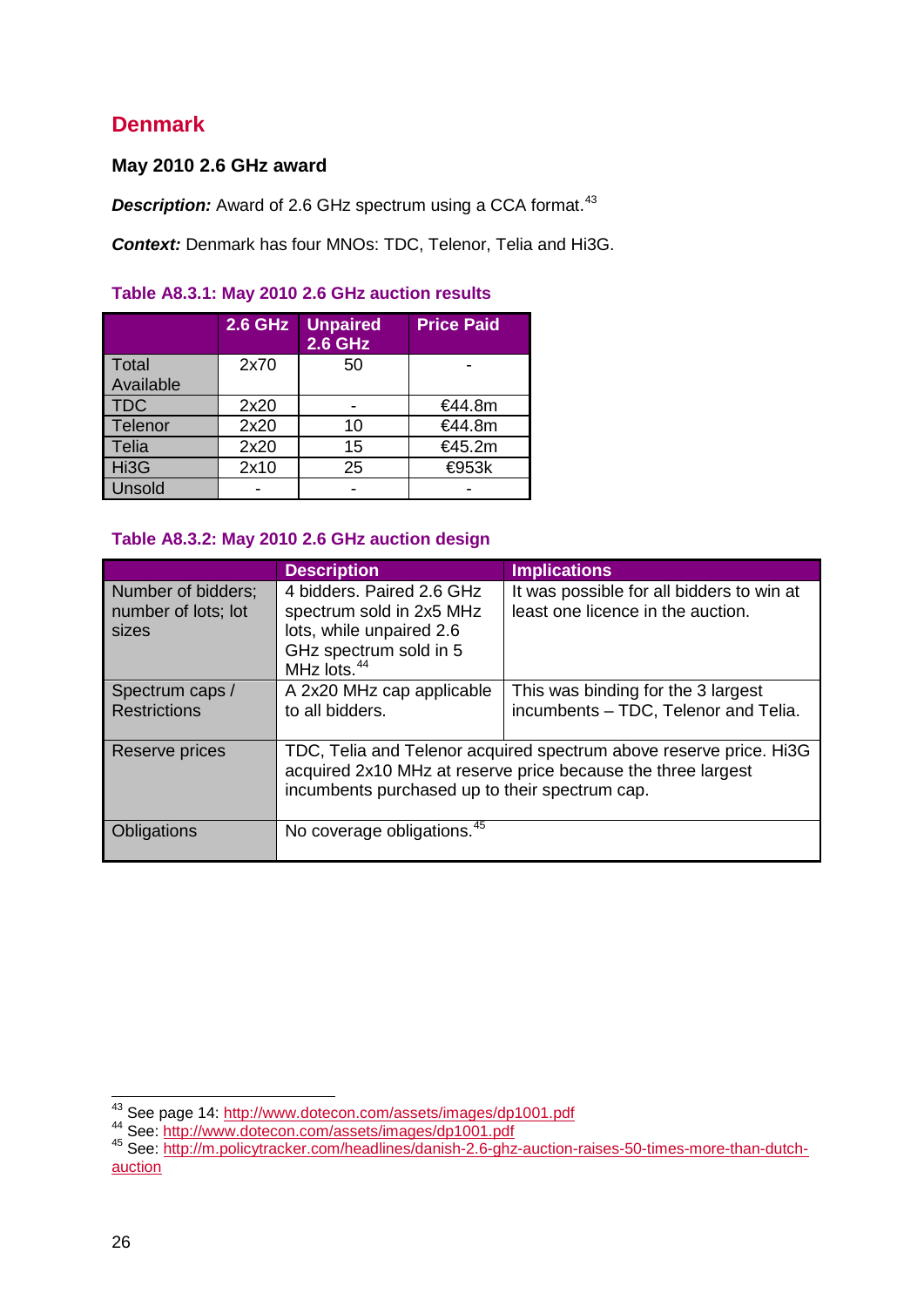# **September 2010 900 MHz and 1800 MHz award**

*Description:* 900 MHz and 1800 MHz spectrum was re-farmed and offered for sale by auction. The 3 largest incumbents were not allowed to participate. This was an attempt to improve competition in the downstream market by encouraging new entry.<sup>[46](#page-26-0)</sup>

# **Table A8.3.3: September 2010 multiband auction results**

|                    | 900<br><b>MHz</b> | 1800<br><b>MHz</b> | <b>Price Paid</b><br><b>900 MHz</b> | <b>Price Paid</b><br><b>1800 MHz</b> |
|--------------------|-------------------|--------------------|-------------------------------------|--------------------------------------|
| Total<br>Available | 2x5               | 2x10               |                                     |                                      |
| Hi3G               | 2x5               | 2x10               | DKK 4m                              | DKK 8m                               |
| Unsold             | -                 |                    |                                     |                                      |

### **Table A8.3.4: September 2010 multiband auction design**

|                                                    | <b>Description</b>                                                  | <b>Implications</b>                                              |
|----------------------------------------------------|---------------------------------------------------------------------|------------------------------------------------------------------|
| Number of bidders;<br>number of lots; lot<br>sizes | One bidder entered the<br>auction, 1 lot available in<br>each band. | N/A                                                              |
| Spectrum caps /<br>Restrictions                    | No caps.                                                            | N/A                                                              |
| Reserve prices                                     |                                                                     | Licences were sold at the reserve price due to no excess demand. |
| Obligations                                        | No coverage obligations.                                            |                                                                  |

<span id="page-26-0"></span><sup>&</sup>lt;sup>46</sup> See:<http://dba.erhvervsstyrelsen.dk/900-1800-mhz-auction>  $\overline{a}$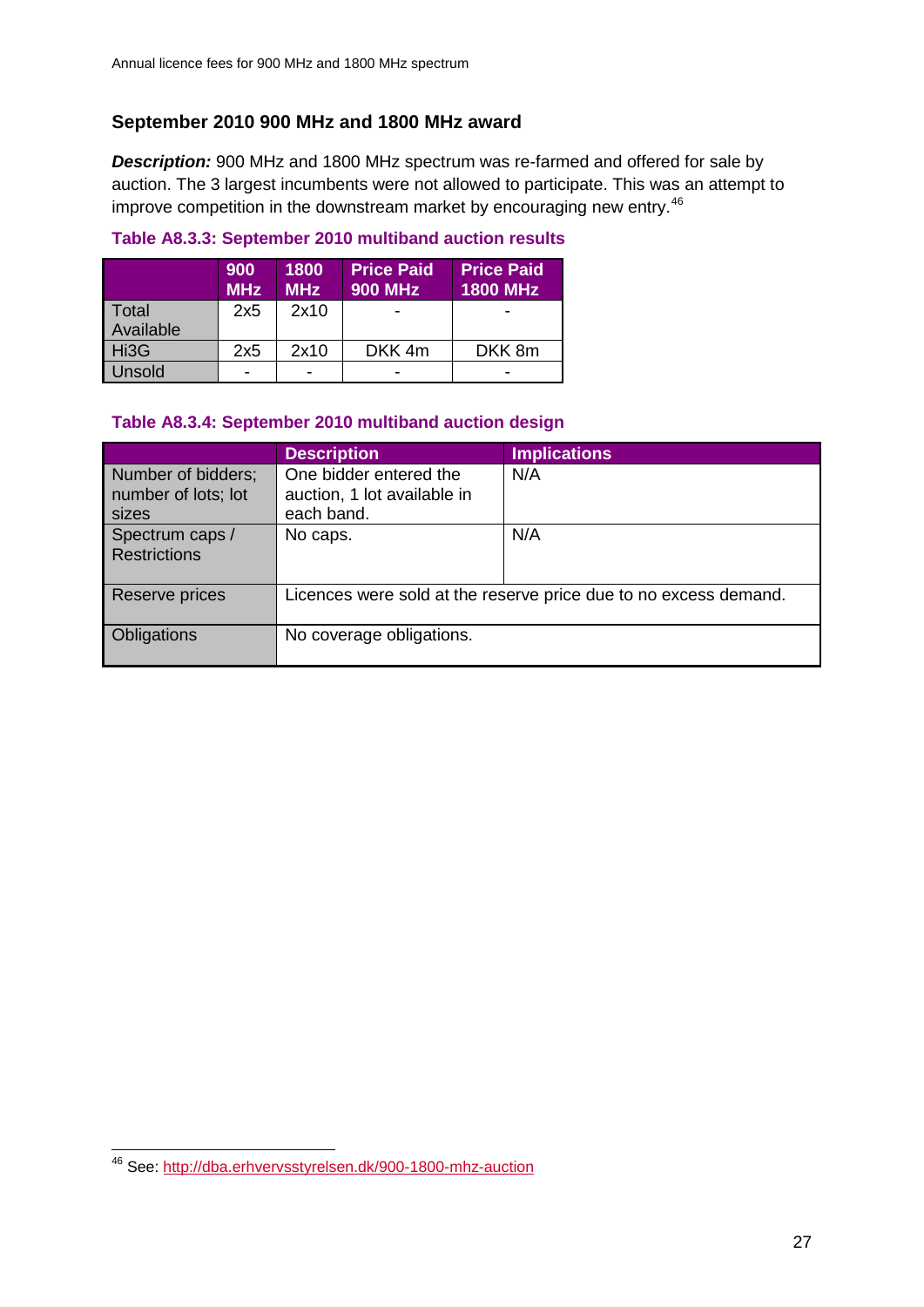# **June 2012 800 MHz award**

**Description:** Award of the 800 MHz spectrum using a CCA format.<sup>[47](#page-27-0)</sup>

# **Table A8.3.5: June 2012 800 MHz auction results**

|                        | <b>800 MHz</b> | Price Paid <sup>48</sup> |
|------------------------|----------------|--------------------------|
| <b>Total Available</b> | 2x30           |                          |
| <b>TDC</b>             | 2x20           | DKK627.8m                |
| Telenor                |                |                          |
| Telia                  | 2x10           | DKK111.5m                |
| Hi3G                   |                |                          |
| Unsold                 |                |                          |

*Note: 2x10 MHz was won by TT-Netvaerket which is a joint venture between Telenor and Teliasonera.*

### **Table A8.3.6: June 2012 800 MHz auction design**

|                                                    | <b>Description</b>                                                                                                                                                                                                                          | <b>Implications</b>                                                                                                                                                                                            |
|----------------------------------------------------|---------------------------------------------------------------------------------------------------------------------------------------------------------------------------------------------------------------------------------------------|----------------------------------------------------------------------------------------------------------------------------------------------------------------------------------------------------------------|
| Number of bidders;<br>number of lots; lot<br>sizes | There were 3 bidders. <sup>49</sup> Telenor<br>and Telia bid as a joint venture.<br>The spectrum was available as<br>one lot of 1 2x10 MHz (subject<br>to usage restrictions to protect<br>DTT users) and 4 2x5 MHz<br>losts. <sup>50</sup> | Telenor and Telia participated in<br>the auction in the form of the joint<br>venture between them (TT), and<br>won the 2x10 MHz lot of 800 MHz.                                                                |
| Spectrum caps /<br><b>Restrictions</b>             | A 2x20 MHz cap applicable to<br>all bidders.                                                                                                                                                                                                | The cap was binding for TDC.                                                                                                                                                                                   |
| Reserve prices                                     | 800 MHz spectrum was sold above reserve prices.                                                                                                                                                                                             |                                                                                                                                                                                                                |
| Obligations                                        | explicitly required to use the 800 MHz spectrum to meet this. <sup>51</sup> An<br>from the coverage obligation imposed on the 800MHz licences. <sup>52</sup><br>Strict coexistence restrictions on 800 MHz band.                            | An obligation to ensure average download access speeds of at least<br>10 Mbit/s outdoors across 207 post code areas. Operators were not<br>innovative component allowed bidders to bid for regional exemptions |

<sup>&</sup>lt;sup>47</sup> See: <u>http://www.dotecon.com/news/danish-800mhz-auction-completed/</u><br><sup>48</sup> See: <u>http://dba.erhvervsstyrelsen.dk/800-mhz-auction</u>  $\overline{a}$ 

<span id="page-27-1"></span><span id="page-27-0"></span><sup>48</sup> See:<http://dba.erhvervsstyrelsen.dk/800-mhz-auction><br>49 See: http://dba.erhvervsstyrelsen.dk/800-mhz-auction

<span id="page-27-3"></span><span id="page-27-2"></span><sup>50</sup> See page 2:<http://erhvervsstyrelsen.dk/file/251159/information-memorandum-800mhz-auction.pdf><br>
<sup>51</sup> See pages 10-11: [http://erhvervsstyrelsen.dk/file/251159/information-memorandum-800mhz-](http://erhvervsstyrelsen.dk/file/251159/information-memorandum-800mhz-auction.pdf)

<span id="page-27-4"></span>[auction.pdf](http://erhvervsstyrelsen.dk/file/251159/information-memorandum-800mhz-auction.pdf)

<span id="page-27-5"></span><sup>&</sup>lt;sup>52</sup> See:<http://www.dotecon.com/news/danish-800mhz-auction-completed/>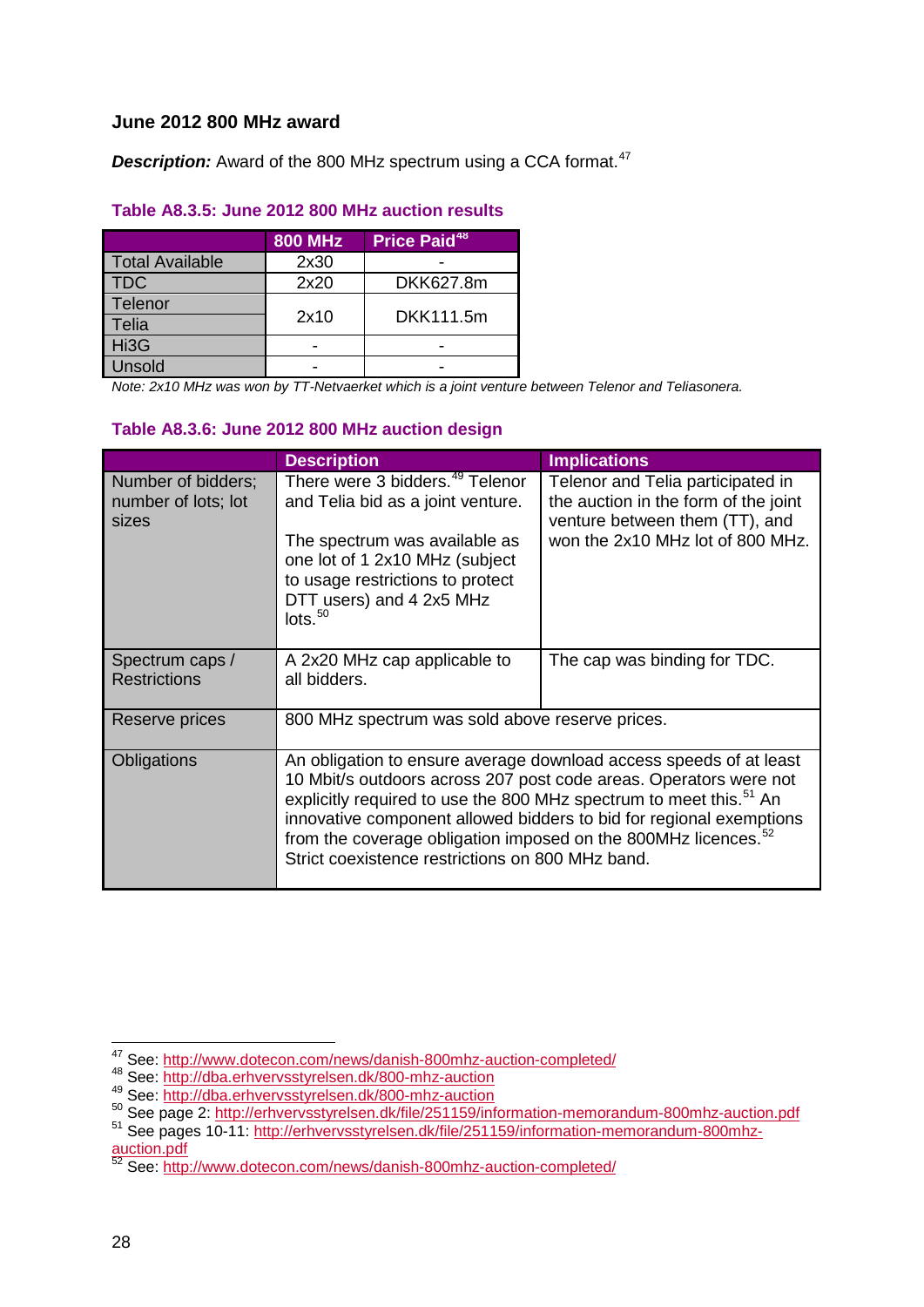# **Our position in the October 2013 consultation**

A8.82 In our October 2013 consultation, we noted that both 900 MHz and 1800 MHz spectrum sold at very low prices as a result of the three largest operators not being allowed to bid. On this basis we considered that the Danish auctions provide less important evidence when deriving ALFs for 900 MHz and 1800 MHz licences in the UK.

### **Stakeholder responses**

### Whether award outcomes are likely to reflect market value

### *Cross-band comments*

- A8.83 AM&A (page 48) said that the prices of 900 MHz and 1800 MHz in Denmark were significantly below market value because bidders were excluded from the September 2010 auction, and that these benchmarks should therefore be excluded from the evidence base.
- A8.84 Vodafone (Annex 4, page 82) said that, with regard to the 900 MHz and 1800 MHz bands, "the extent to which price paid can be interpreted as market value is somewhat unclear" given that there was only one bidder who obtained spectrum at a nominally low reserve price.

### *900 MHz*

- A8.85 Telefónica (page 59) noted that the Danish regulator tried to attract a new entrant bidder, and said that "the fact that none was forthcoming means we cannot rule out the possibility that the 900 MHz reserve price was above market value, even if this seems less likely than the opposite conclusion."
- A8.86 With regard to the 900 MHz / 800 MHz paired ratio, Telefónica (page 74) said that the Danish benchmark should be included but that there is a greater risk that this ratio understates rather than overstates the 900 MHz price, given that competitive pressures in the 800 MHz auction were stronger than in the 900 MHz auction.

# *1800 MHz*

A8.87 Telefónica (page 83) argued that the absolute 1800 MHz value is likely to significantly understate rather than overstate the UK price, given uncertainty over the competitiveness of the 1800 MHz award, and (page 94) that the 1800/800 MHz paired ratio is more likely to understate as competitive pressures were stronger in the 800 MHz auction. It also said (page 102) that the 1800 MHz / 2.6 GHz paired ratio should be discarded as it implies a value of 2.6 GHz significantly above 1800 MHz and so is not plausible as a benchmark.

#### *800 MHz*

A8.88 AM&A (page 47) said that the comparatively low 800 MHz auction price was in large part due to two of the incumbent operators, Telenor and Telia, bidding jointly, which reduced the number of potential bidders in the auction from four to three.

*2.6 GHz*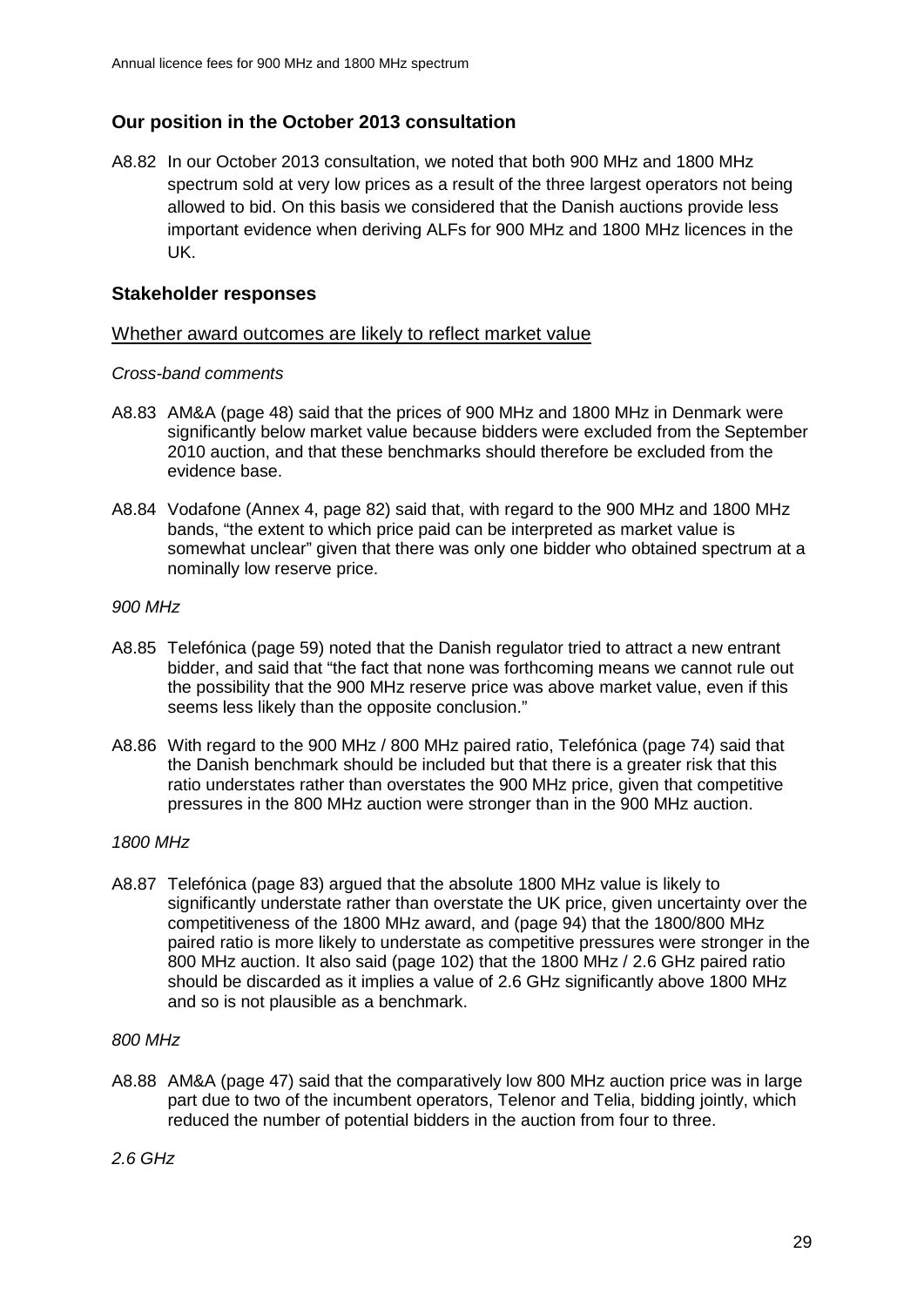A8.89 AM&A (page 47) said that the 2.6 GHz auction was significantly more competitive than the other Danish auctions and noted that it led to a price that was nearly ten times that of the 1800 MHz band.

### Likelihood of reflecting UK market value

- A8.90 Telefónica (page 83) said that the value of 1800 MHz in Denmark is more likely to understate the corresponding UK value because of the change in sentiment towards the 1800 MHz LTE ecosystem between 2010 and 2013.
- A8.91 Vodafone (Annex 4, page 82) said that the market value of 900 MHz and 1800 MHz spectrum is likely to be higher in Denmark than the UK, due to higher AMPU  $[\times]$ compared to  $[\infty]$ ) and higher demand for 2G services (as 2G penetration and voice usage per user were both higher in Denmark compared to the UK).

# **Assessment**

### Whether award outcomes are likely to reflect market value

### *Cross-band comments*

A8.92 As discussed in our assessment of the individual bands below, we agree with AM&A that the 900 MHz and 1800 MHz prices from Denmark risk understating market value in Denmark.

### *900 MHz*

A8.93 Telefónica suggested that the lack of any new entrant bidders could possibly have been due to the reserve price being above market value. However such an interpretation would require us to expect that none of the incumbent operators who were excluded from bidding would have valued this spectrum above the reserve price. We do not consider that there is any basis for such an expectation. We consider that there is a larger risk that the 900 MHz price is a larger understatement of market value in Denmark.

### *1800 MHz*

A8.94 In Denmark, 2x10 MHz of 1800 MHz was purchased by the only bidder (Hi3G) at reserve price, and the three largest incumbents were excluded from the auction. We consider there is a larger risk that this price is a larger understatement of market value in Denmark.

### *800 MHz*

A8.95 In Denmark, 800 MHz spectrum was sold above reserve price. There is a risk that the joint venture may have reduced the intensity of competition in the auction.<sup>[53](#page-29-0)</sup> On balance, we consider that the absolute 800 MHz price in Denmark carries an unknown risk of understatement of Danish market value of unknown scale.

<span id="page-29-0"></span> $53$  We note that the Danish Competition Council (DCC) raised a competition concern about the joint venture, but this related to a possible future imbalance in spectrum holdings and was addressed by an undertaking from the parties.  $\overline{a}$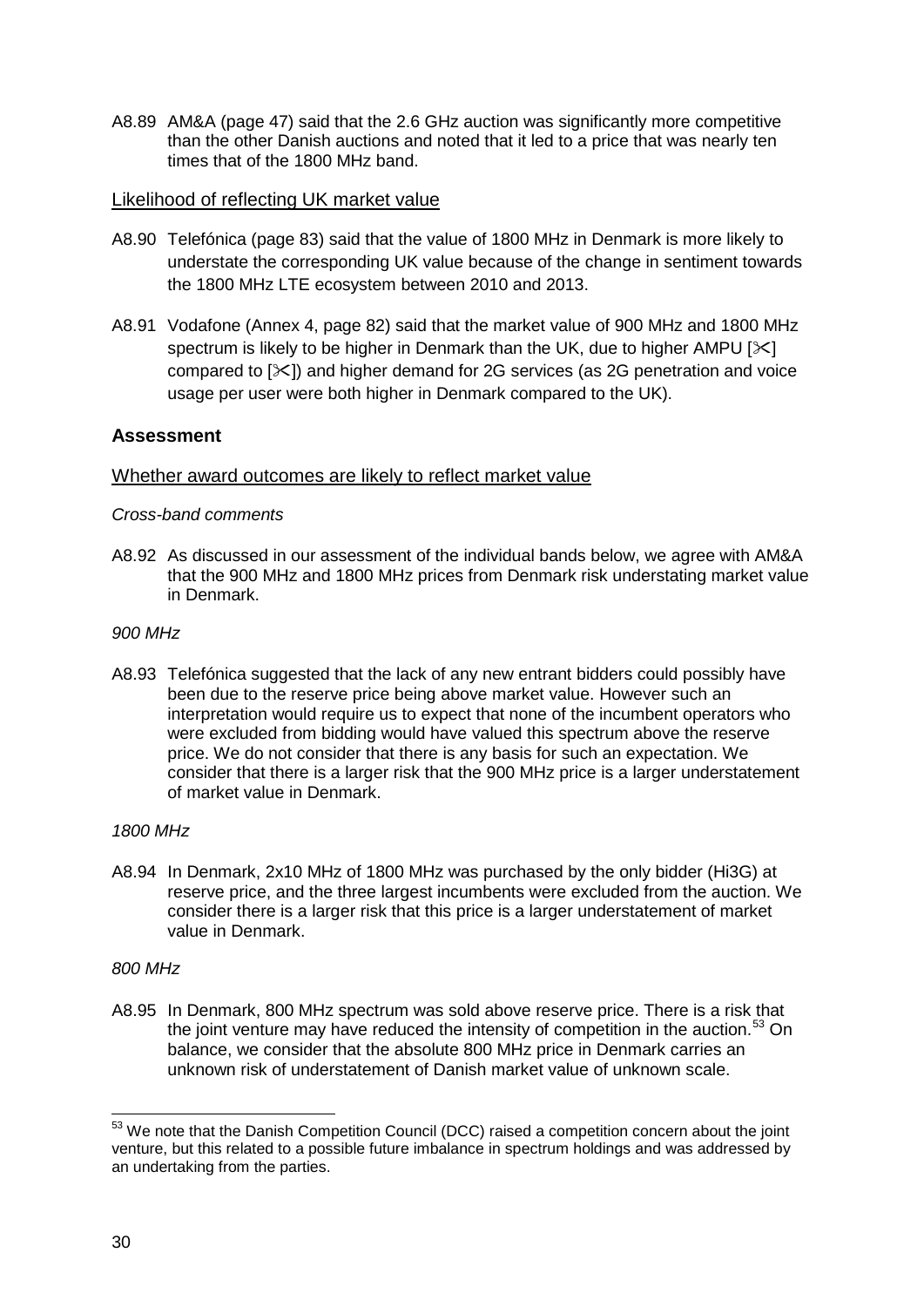# *2.6 GHz*

A8.96 Most 2.6 GHz spectrum sold above reserve price (Hi3G acquired 2x10 MHz at reserve price because the three largest incumbents purchased up to their spectrum cap). We consider that the price for 2.6 GHz, based on the winning bids by TDC, Telia and Telenor, is reflective of market value in Denmark.

# Likelihood of reflecting UK market value

- A8.97 As discussed in paragraphs A7.62 to A7.74, we do not consider that there are strong reasons, in principle, to expect a clear relationship between market profitability and spectrum values, or between demand for 2G services and spectrum value. In addition, the available evidence does not provide strong grounds for considering either such relationship to exist. In our assessment of the Danish benchmarks, we do not consider differences from the UK in either of these factors to be a basis for considering that the market value in Denmark overstates UK market value.
- A8.98 We discussed above that the actual auction price for 1800 MHz is unlikely to be reflective of market value in Denmark. In paragraphs A7.83 to A7.84, we note that 1800 MHz was not widely seen as a core LTE band until between late 2011 and early 2012, and that there was much less certainty about the development of an LTE1800 MHz ecosystem in 2010. Given that 1800 MHz was auctioned in Denmark in September 2010, we consider that this creates a larger risk that the market value of 1800 MHz in Denmark at the time of the Danish auction is a larger understatement of the UK market value of 1800 MHz today.

# Relative benchmarks

- A8.99 We have not calculated a distance method benchmark because 2.6 GHz spectrum sold for more than 1800 MHz spectrum in Denmark, meaning that a distance method benchmark would be a negative number. We consider that, in any case, any benchmark for 1800 MHz based on the award of this band in Denmark would at best be third-tier evidence.
- A8.100In interpreting the evidence points for the 900 MHz / 800 MHz paired ratio, we consider that:
	- a. The price of 900 MHz carries a larger risk of larger understatement of Danish market value, given the absence of competition for the single lot of 2x5 MHz (which was acquired by Hi3G at reserve price).
	- b. Because there was competition for 800 MHz spectrum, the resulting price exceeded reserve price. However, the presence of the joint venture means that there is an unknown risk that it understates market value in Denmark (of unknown scale).
	- c. We therefore consider that, while there is a risk that the prices of both 900 MHz and 800 MHz understate market value in Denmark, the likelihood and scale of this risk is stronger for 900 MHz than 800 MHz. Hence we consider that the 900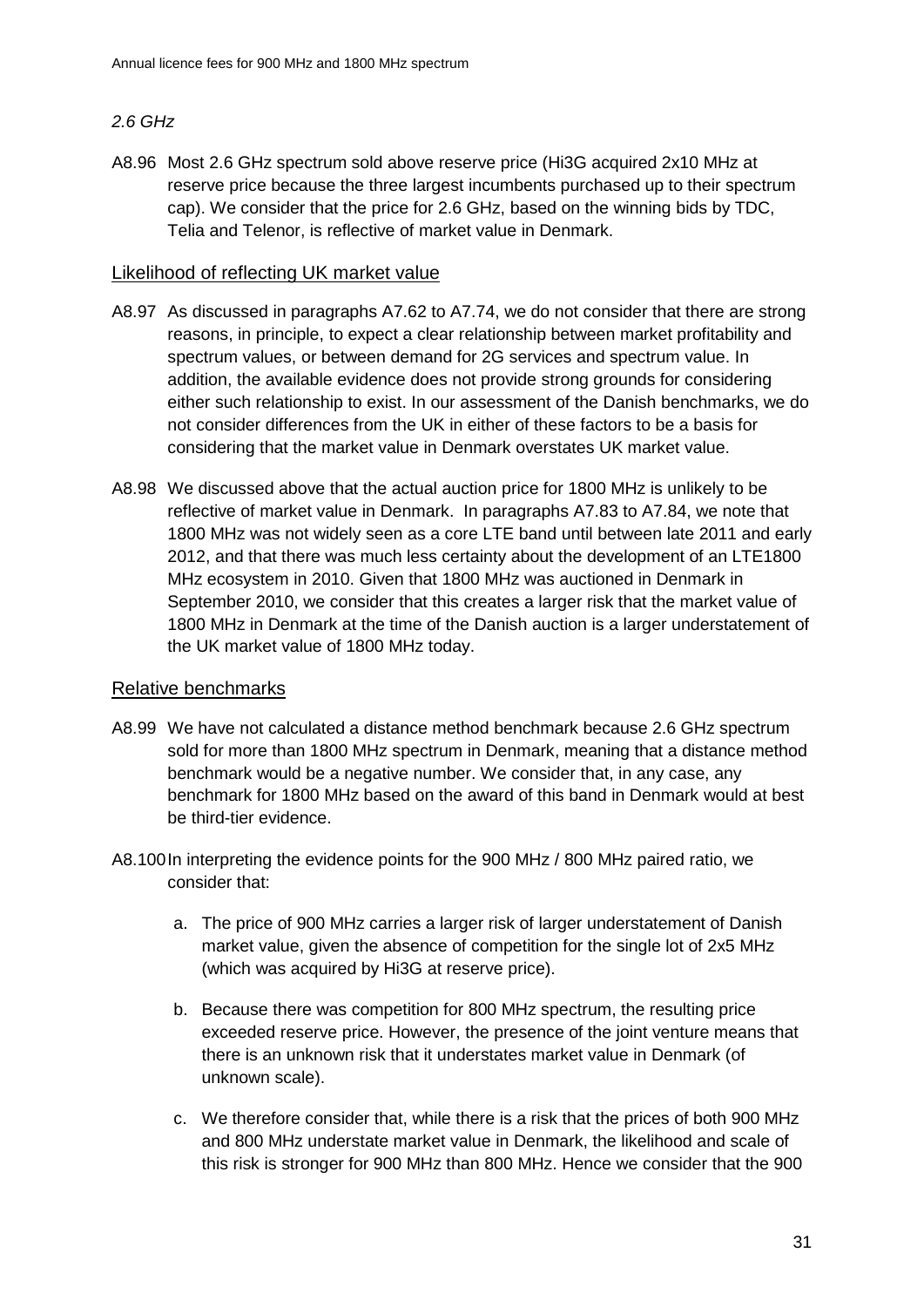MHz / 800 MHz paired ratio also carries a larger risk of larger understatement of UK market value.

A8.101The following table summarises the available benchmarks (along with our interpretation of them) from the Danish award:

|                         | 800            |              | 900    |                |              | 1800         |        | 1800<br>/900 | 2.6  |
|-------------------------|----------------|--------------|--------|----------------|--------------|--------------|--------|--------------|------|
|                         | Abs.           | 900<br>/800  | Abs.   | Dist.<br>Meth. | 1800<br>/800 | 1800<br>/2.6 | Abs.   | %            | Abs. |
| <b>Values</b>           | 16.2           | 6.1          | 2.9    | N/A            | 2.6          | 0.7          | 1.2    | 43%          | 10.3 |
| <b>Tier</b>             |                | <b>Third</b> |        |                |              |              |        |              |      |
| <b>Likelihood</b>       | <b>Unknown</b> | Larger       | Larger | N/A            | Larger       | Larger       | Larger | Unkn.        | None |
| <b>Scale of</b><br>risk | <b>Unknown</b> | Larger       | Larger | N/A            | Larger       | Larger       | Larger | Unkn.        | None |
| <b>Direction</b>        | Under          | <b>Under</b> | Under  | N/A            | Under        | Under        | Under  | Unkn.        | None |

# **Table A8.3.7: Summary of evidence points from Denmark**

### **Figure A8.3.1: Summary of evidence points from Denmark**



 $\triangle$  = Absolute values;  $\bullet$  = paired ratios;  $\angle$  = Distance Method benchmark

**↑**= risk of understatement; **↓**= risk of overstatement; **↕**= risk of understatement or overstatement;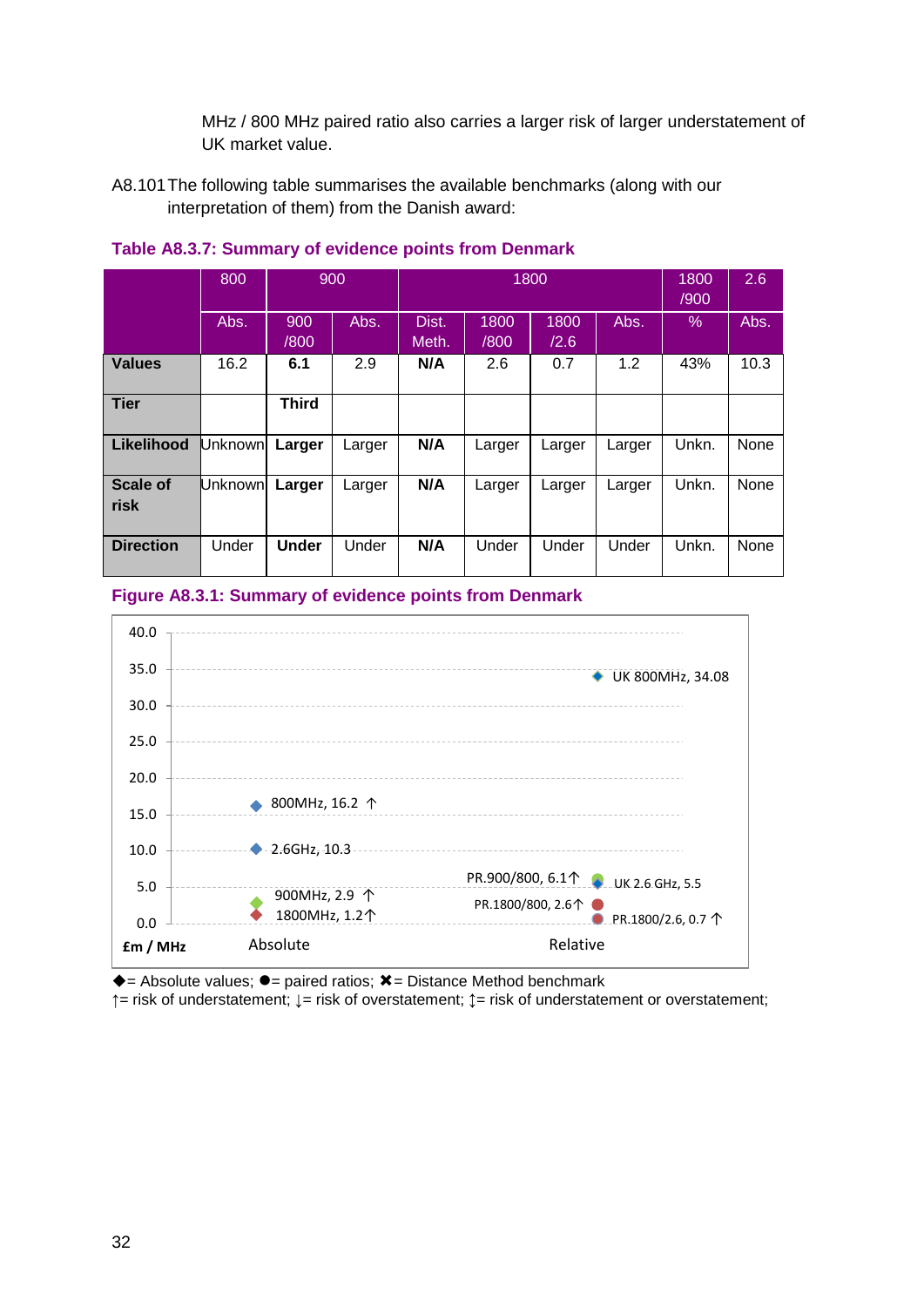# **Germany**

# **May 2010 multiband auction**

*Description:* Award of spectrum in the 800 MHz, 1800 MHz, 2.1 GHz and 2.6 GHz bands through an SMRA format.

*Context:* At the time of the award there were four MNOs in Germany: T-Mobile (Deutsche Telekom), Vodafone, Telefónica and E-Plus.<sup>[54](#page-32-0)</sup> In contrast to other European countries, the fourth largest operator has similar spectrum holdings to the other incumbents. Telefónica has a slightly smaller subscriber share than E-Plus, but E-Plus only has access to a small amount of sub-1 GHz spectrum.

|              | <b>800 MHz</b> | <b>1800 MHz</b> | <b>2.1 GHz</b> | 2.1 GHz  | <b>2.6 GHz</b> | 2.6 GHz  | <b>Price</b> |
|--------------|----------------|-----------------|----------------|----------|----------------|----------|--------------|
|              |                |                 |                | unpaired |                | unpaired | <b>Paid</b>  |
| <b>Total</b> | 2x30           | 2x25            | 2x20           | 19.2     | 2x70           | 50       |              |
| Available    |                |                 |                |          |                |          |              |
| T-Mobile     | 2x10           | 2x15            |                |          | 2x20           | 5        | €1.3bn       |
| Vodafone     | 2x10           |                 | 2x5            |          | 2x20           | 25       | €1.4bn       |
| Telefónica   | 2x10           |                 | 2x5            | 19.2     | 2x20           | 10       | €1.4bn       |
| E-Plus       |                | 2x10            | 2x10           |          | 2x10           | 10       | €284m        |
| Unsold       |                |                 |                |          |                |          |              |

### **Table A8.4.1: May 2010 multiband auction results**

### **Table A8.4.2: May 2010 multiband auction design**

|                                                    | <b>Description</b>                                                                                                                                                                       | <b>Implications</b>                                                                                                                                                   |
|----------------------------------------------------|------------------------------------------------------------------------------------------------------------------------------------------------------------------------------------------|-----------------------------------------------------------------------------------------------------------------------------------------------------------------------|
| Number of bidders;<br>number of lots; lot<br>sizes | All spectrum in the auction was<br>sold in 2x5 MHz lots with the<br>exception of the unpaired 2.1 GHz<br>which was sold as a single 1x5<br>MHz lot and a single 1x14.2 MHz<br>lot.       | There was potential for all<br>operators to win spectrum from<br>each band with the exception of<br>the unpaired 2.1 GHz.                                             |
| Spectrum caps /<br><b>Restrictions</b>             | For 800 MHz, T-Mobile and<br>Vodafone were subject to a cap of<br>2x10 MHz, E-Plus and Telefónica<br>were subject to a cap of 2x15 MHz,<br>and new entrants were limited to<br>2x20 MHz. | Both T-Mobile and Vodafone<br>reached the cap imposed on<br>them with respect to 800 MHz<br>spectrum. Telefónica did not<br>win the maximum allowed<br>under its cap. |
| Reserve prices                                     | Spectrum sold above reserve prices                                                                                                                                                       |                                                                                                                                                                       |
| Obligations                                        | An obligation on winners of licences in the 800 MHz band to roll-out<br>mobile broadband to low density areas first.                                                                     |                                                                                                                                                                       |

<span id="page-32-0"></span> $54$  We note that the EC has approved the acquisition of E-Plus by Telefónica subject to commitments.  $\overline{a}$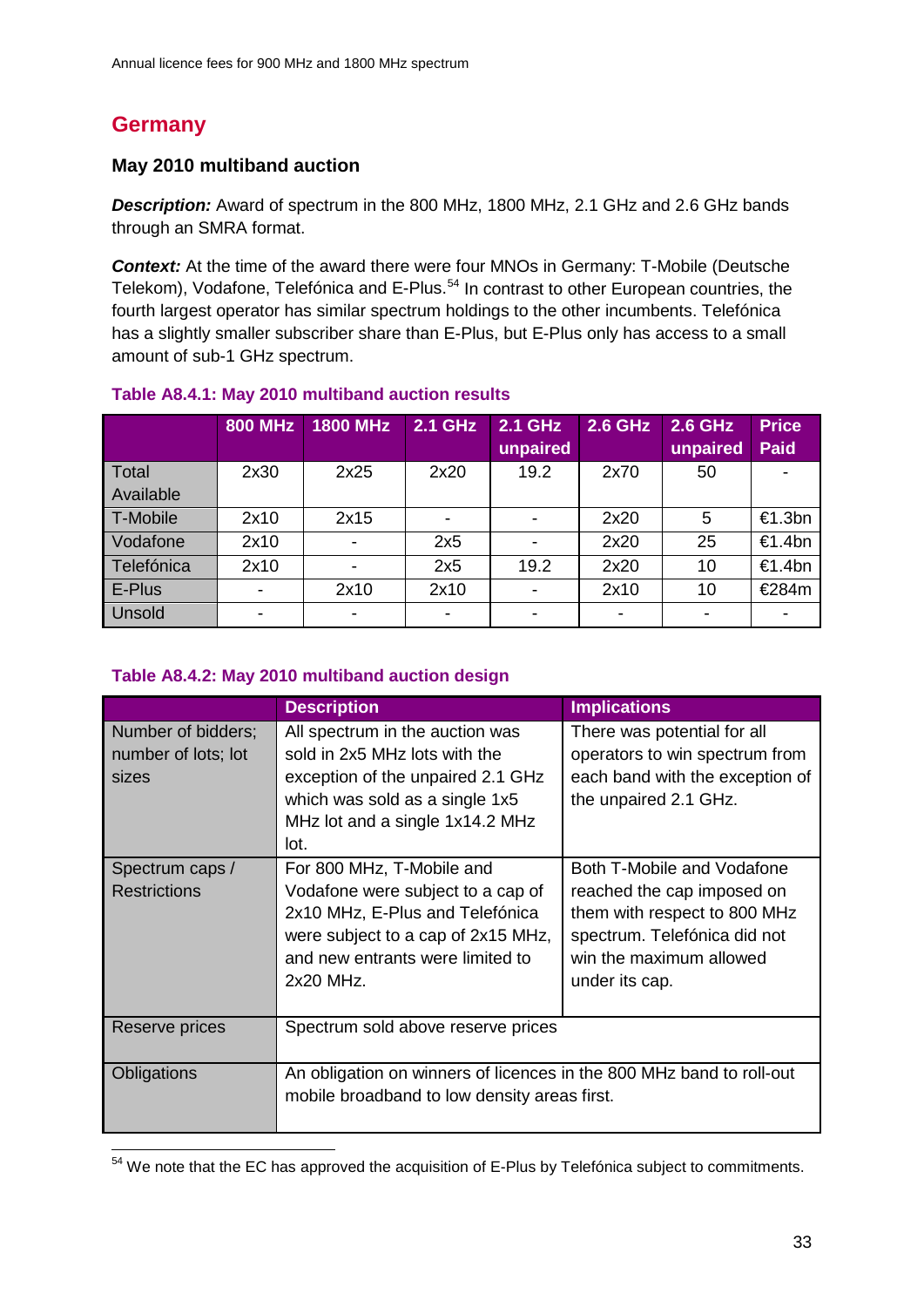# **Our position in the October 2013 consultation**

- A8.102In our October 2013 consultation we considered that there were obvious contenders for the available spectrum in the 1800 MHz band among the incumbent operators.
- A8.103We considered that Germany provided less important evidence when deriving ALFs for 1800 MHz licences in the UK.

# **Stakeholder responses**

### Whether award outcomes are likely to reflect market value

### *1800 MHz*

- A8.104AM&A (page 49) challenged the notion that there were obvious contenders for the lots available in the 1800 MHz band. It commented that:
	- a. One of the two lots which were sandwiched by existing holdings was won by E-Plus, which was not an adjacent spectrum holder, suggesting that the fragmented nature of the available spectrum did not materially impact demand. As further evidence for this point, they noted that the prices for these two lots were higher than the prices for the three contiguous lots;
	- b. The remaining three lots could be won as a contiguous 2x15 MHz block. This block is sufficiently large to be of value to all bidders, not just adjacent bidders.
- A8.105AM&A (page 50) proposed to treat the Germany 1800 MHz distance method benchmark as more important evidence.
- A8.106Telefónica (page 82) said it is inconsistent to treat Germany as less important evidence, given that spectrum sold above reserve, while classing benchmarks from other auctions in which 1800 MHz sold at reserve price as more important.
- A8.107Telefónica (page 82) also commented that demand reduction in the context of an SMRA format is possible, but said that "another explanation is that there was a significant quantity of high frequency spectrum in the auction, and at the prevailing prices, demand from the four incumbents was fully sated, revealing a true market price". It considered (p. 93) that our conclusion with regard to demand reduction in 1800 MHz is overstated.
- A8.108Vodafone (Annex 4, p. 84) commented that auction prices for 1800 MHz likely reflect market value in Germany, but also said that "there seems to be some indication that the competition for 1800 MHz might have been restricted by the specific distribution of the current spectrum holdings. This might have reduced the competition in 1800 MHz band leading to auction outcomes underestimating the market value in the UK".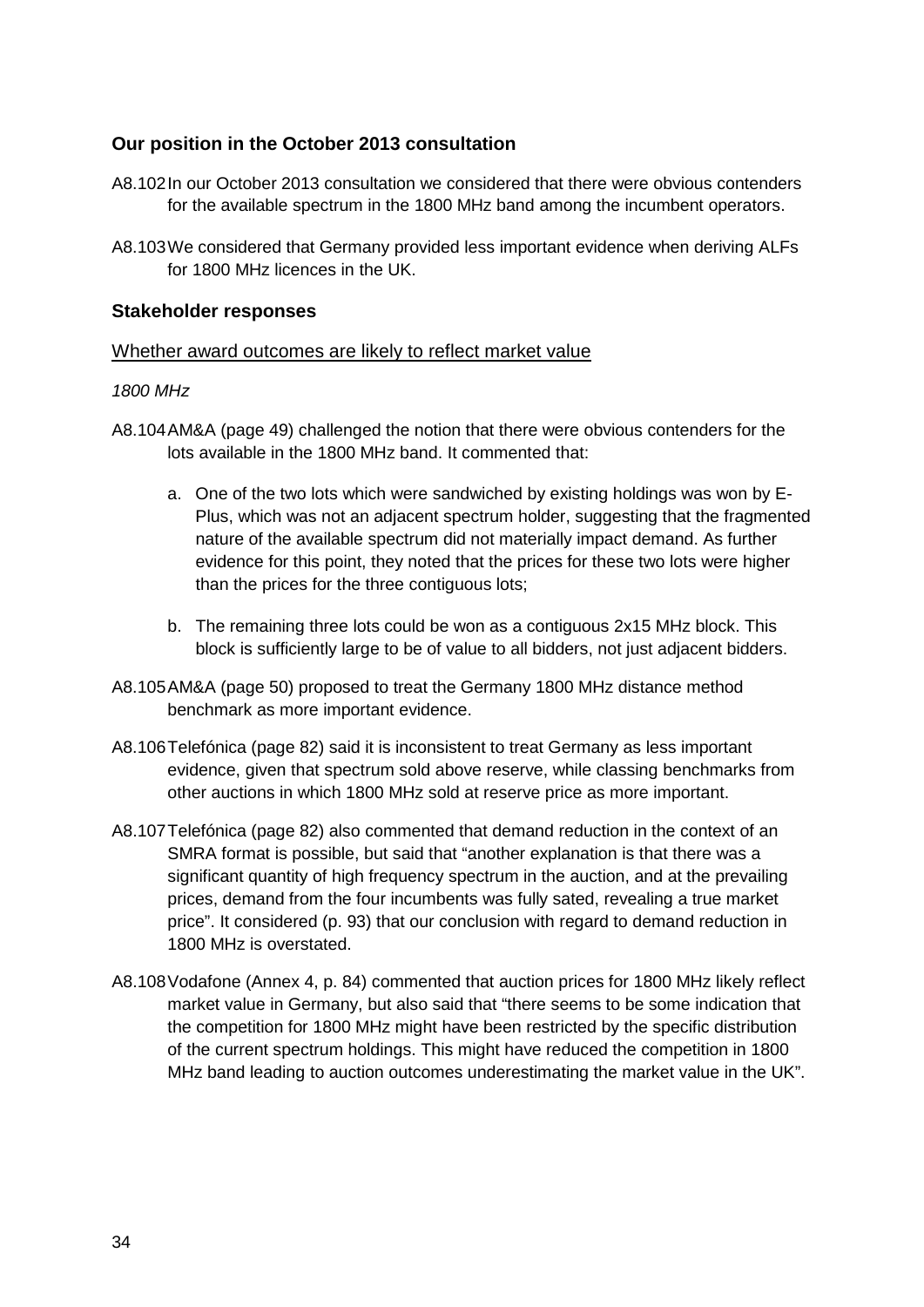# *800 MHz*

A8.109Telefónica (page 93) disagreed with the view that operators' demand for 800 MHz might have been restricted by spectrum caps, reducing the winning bids, but did not provide any arguments or evidence in support of this view.

# *2.6 GHz*

A8.110Telefónica (pages 101-102) noted DotEcon's comments that 2.6 GHz (paired and unpaired) prices were driven mostly by bidders trying to 'park' eligibility rather than genuine demand for incremental spectrum. Telefónica commented that the 1800 MHz / 2.6 GHz ratio has a greater risk of understating rather than overstating the market value of 1800 MHz, and that "it seems reasonable to treat this benchmark as suspect".

### Likelihood of reflecting UK market value

- A8.111Telefónica (page 93) commented that "There has been a very substantial positive shift in market sentiment towards 1800 MHz as an LTE band in the years since the German auction, and it seems quite likely that German operators bidding for 1800 MHz in 2010 undervalued this spectrum". It argued that the 1800 MHz auction price in Germany, and all relative values, are more likely to understate than overstate the UK value of 1800 MHz.
- A8.112Vodafone (Annex 4, p. 84) commented that 1800 MHz spectrum is likely to be more valuable in Germany than the UK due to higher AMPU (by approximately  $[\times]$ ). It also commented that 2G (only) penetration rates were more than double the UK, but voice usage per customer was  $[\times]$  lower than in the UK, leaving the overall effect of 2G spectrum demand on market value unclear.

# **Assessment**

# Whether award outcomes are likely to reflect market value

# *1800 MHz*

A8.113In the 1800 MHz band, there were five 2x5 MHz blocks available. Blocks A, B and C were offered as frequency-generic lots and were adjacent to a 2x5 MHz block held by T-Mobile. Two frequency-specific blocks (D and E) were located between spectrum holdings of T-Mobile and Telefónica, and Vodafone and E-Plus respectively.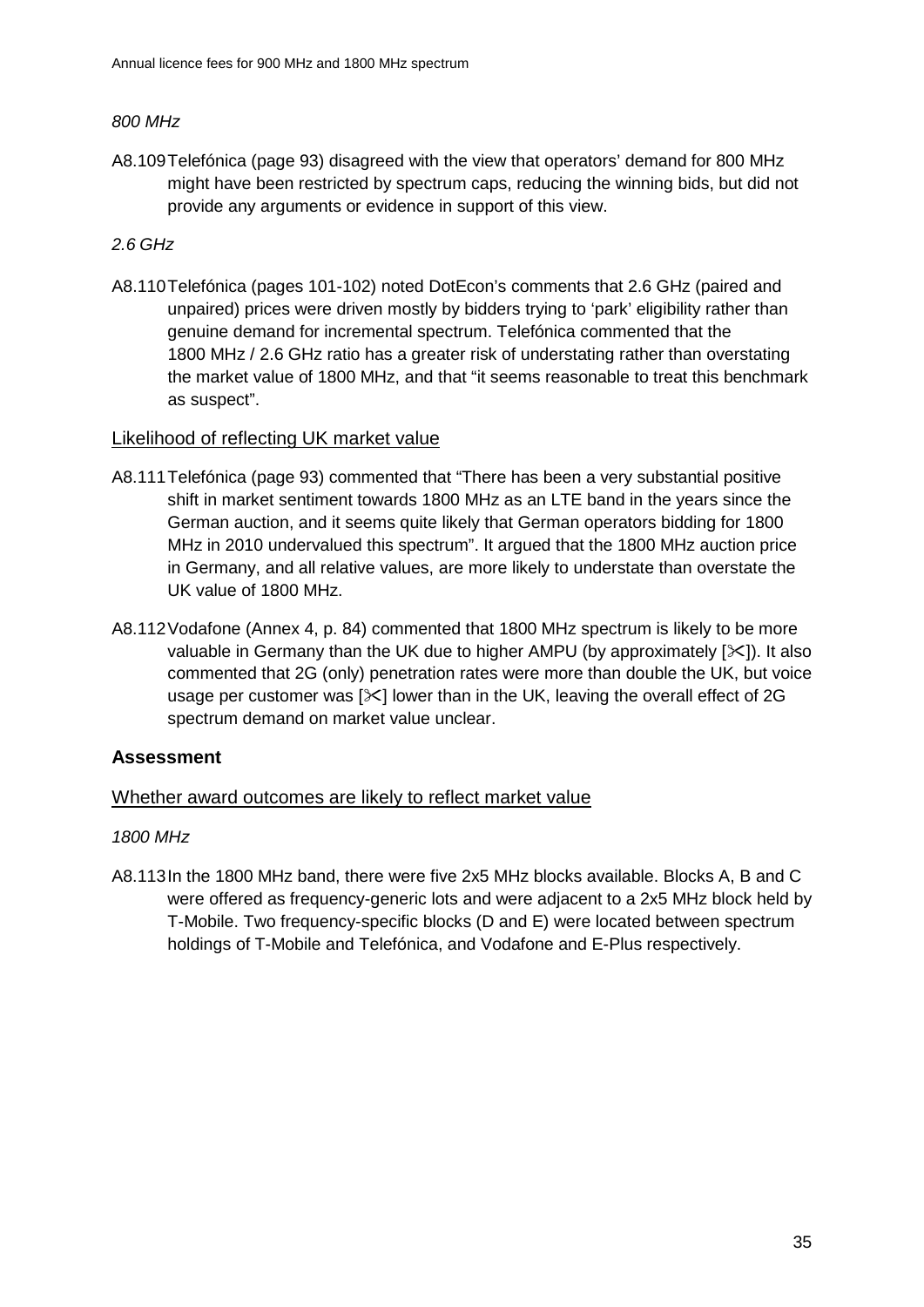## **Figure A8.4.1: 1800 MHz spectrum holdings in Germany (pre and post auction):**



| T-Mobile   |  |
|------------|--|
| Telefónica |  |
| E-Plus     |  |
| Vodafone   |  |

- A8.114Blocks A, B, C and E were each won by the only bidder, respectively T-Mobile and Eplus, who was in a position (given pre-auction adjacent holdings) to use them to create a 2x20 MHz block of contiguous bandwidth.<sup>[55](#page-35-0)</sup>
- A8.115AM&A's first point relates to Block D, which was won by E-Plus despite being adjacent to spectrum held by T-Mobile and Telefónica. We recognise that this is an exception to the pattern described above of blocks being won by bidders who held adjacent spectrum. However, it is possible that this outcome was due to strategic bidding in the band in the form of signalling<sup>[56](#page-35-1)</sup>:
	- a) Telefónica's bids raised the price of Block E significantly. Cramton and Ockenfels suggest that this strategy could be interpreted as an attempt at 'punishing' E-Plus for bidding aggressively in the 800 MHz band, and that E-Plus responded by bidding aggressively for the 1800 MHz block D adjacent to Telefónica's holdings (on which Telefónica was the highest bidder up to that point). $57$
	- b) These bids by Telefónica and E-Plus pushed the frequency-specific block prices well above the price for the three contiguous lots at the bottom of the frequency band. E-Plus and Telefónica then bid on the three lots held by T-Mobile until they reached comparable price levels. Cramton and Ockenfels argue that this bidding behaviour is consistent with an unwillingness among E-Plus and Telefónica to pay more than competitors for the same spectrum, which they refer to as a "price equalisation process".<sup>[58](#page-35-3)</sup>
	- c) Telefónica eventually stopped bidding in the 1800 MHz band, leaving E-Plus as the high bidder on a non-adjacent lot. At this point, if E-Plus had not bid again on this lot, they would have had to pay their withdrawn bid for the block but not receive it. As a result, E-Plus paid to win the block even though this may have been in excess of their value for the spectrum.

<span id="page-35-0"></span><sup>55</sup> P. Cramton & A. Ockenfels, *The German 4G Spectrum Auction: Design and Behaviour* (June 2014), p. 4. Available at http://www.cramton.umd.edu/papers2010-2014/cramton-ockenfels-german-<br>4q-auction.pdf  $\overline{a}$ 

<span id="page-35-2"></span><span id="page-35-1"></span><sup>4</sup>g duction.pdf<br>
<sup>56</sup> Cramton and Ockenfels, p. 14<br>
<sup>57</sup> Cramton & Ockenfels, p. p. 13<br>
<sup>58</sup> Cramton & Ockenfels, p. 13

<span id="page-35-3"></span>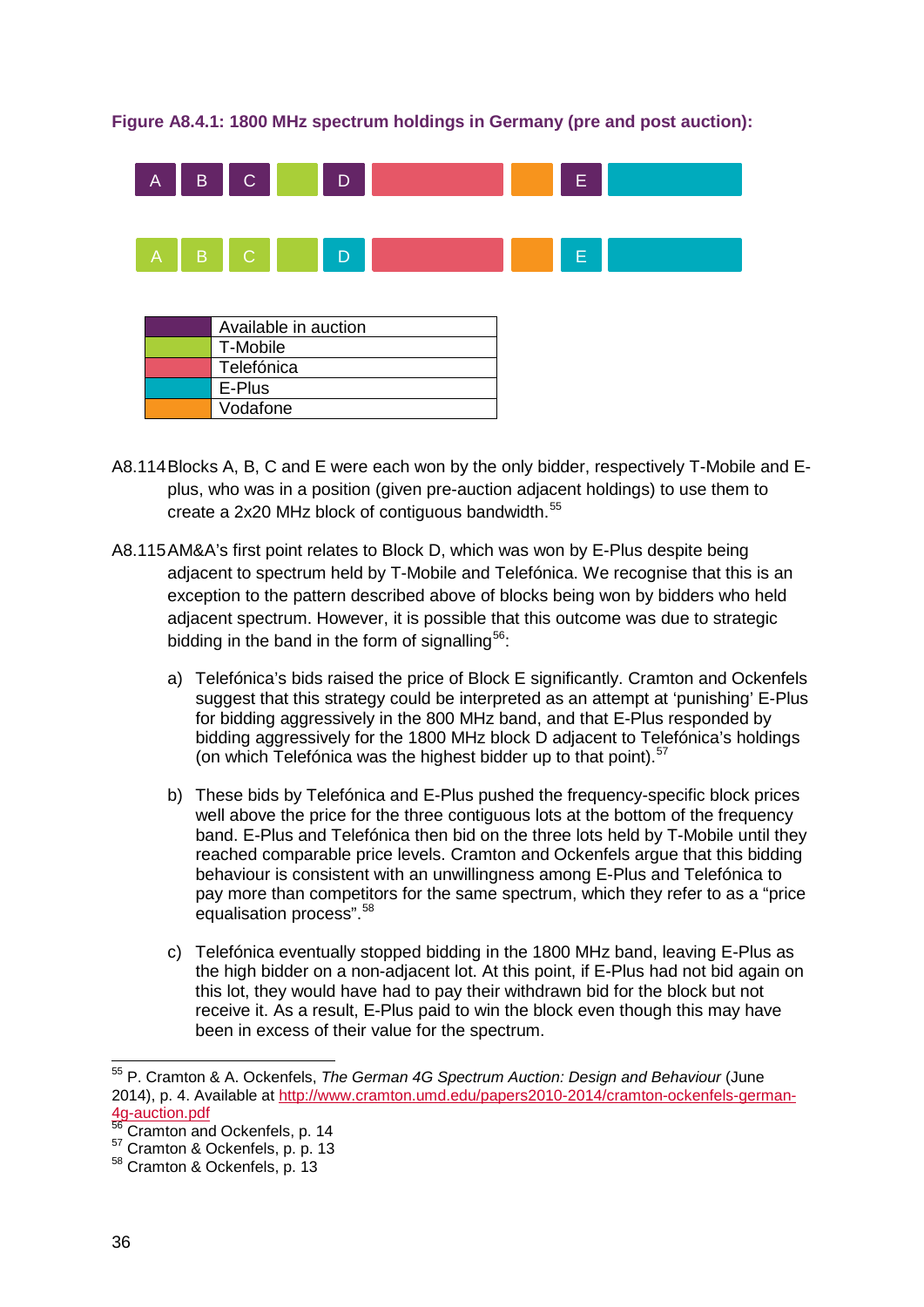- A8.116In summary, we consider that the evidence of strategic bidding for the available 1800 MHz lots suggests a risk that the prices did not necessarily reflect the market value of the band.
- A8.117As regards AM&A's second point, we recognise that 2x15 MHz of 1800 MHz spectrum is large enough to be of value to all bidders. However, the fact that T-Mobile was the only bidder who could use this spectrum to create a 2x20 MHz block, which could potentially allow it to achieve higher data speeds than with 2x15 MHz, may have made it the most obvious bidder for this spectrum, which it in fact won.
- A8.118In summary there are possible reasons why the price of 1800 MHz spectrum might understate or overstate market value in Germany at the time of the auction in 2010.

#### *800 MHz*

- A8.119Cramton and Ockenfels comment that there was fierce price competition in the 800 MHz band as operators failed to coordinate a strategy of demand reduction between bands.<sup>[59](#page-36-0)</sup> They noted that total auction revenues, of which around 80% came from the six 800 MHz lots, were close to the range that observers had expected in advance, assuming a competitive auction.
- A8.120We consider that the absolute 800 MHz benchmark is likely to reflect market value in Germany.

## *2.6 GHz*

- A8.121Paired 2.6 GHz spectrum would normally be expected to sell for more than unpaired spectrum, whereas they sold at approximately the same average price in Germany. DotEcon said in its 2012 Spectrum Value Report that very similar prices might be evidence of 'parking strategies', where bids are placed on relatively cheap lots so as to maintain eligibility and hence flexibility to bid on high-value lots later during the auction. This is because parking strategies pick the cheapest lots to "park" eligibility regardless of whether it is paired or unpaired spectrum, and thus drive up prices uniformly. If so, it might mean that prices were not driven by genuine demand for incremental spectrum. DotEcon also commented that there was limited competition for the 2.6 GHz spectrum.
- A8.122On balance, we consider that the price of 2.6 GHz may understate market value in Germany. However we consider that the risk and potential scale of such an understatement are unknown.

## Likelihood of reflecting UK market value

A8.123As discussed in paragraphs A7.62 to A7.74, we do not consider that there are strong reasons, in principle, to expect a clear relationship between market profitability and spectrum values, nor, in general, between demand for 2G services and spectrum value. In addition, the available evidence does not provide strong grounds for considering either such relationship to exist. We do not consider differences from the UK in either of these factors to be a basis for considering that the market value in Germany overstates UK market value.

<span id="page-36-0"></span><sup>&</sup>lt;sup>59</sup> Cramton & Ockenfels, p. 15  $\overline{a}$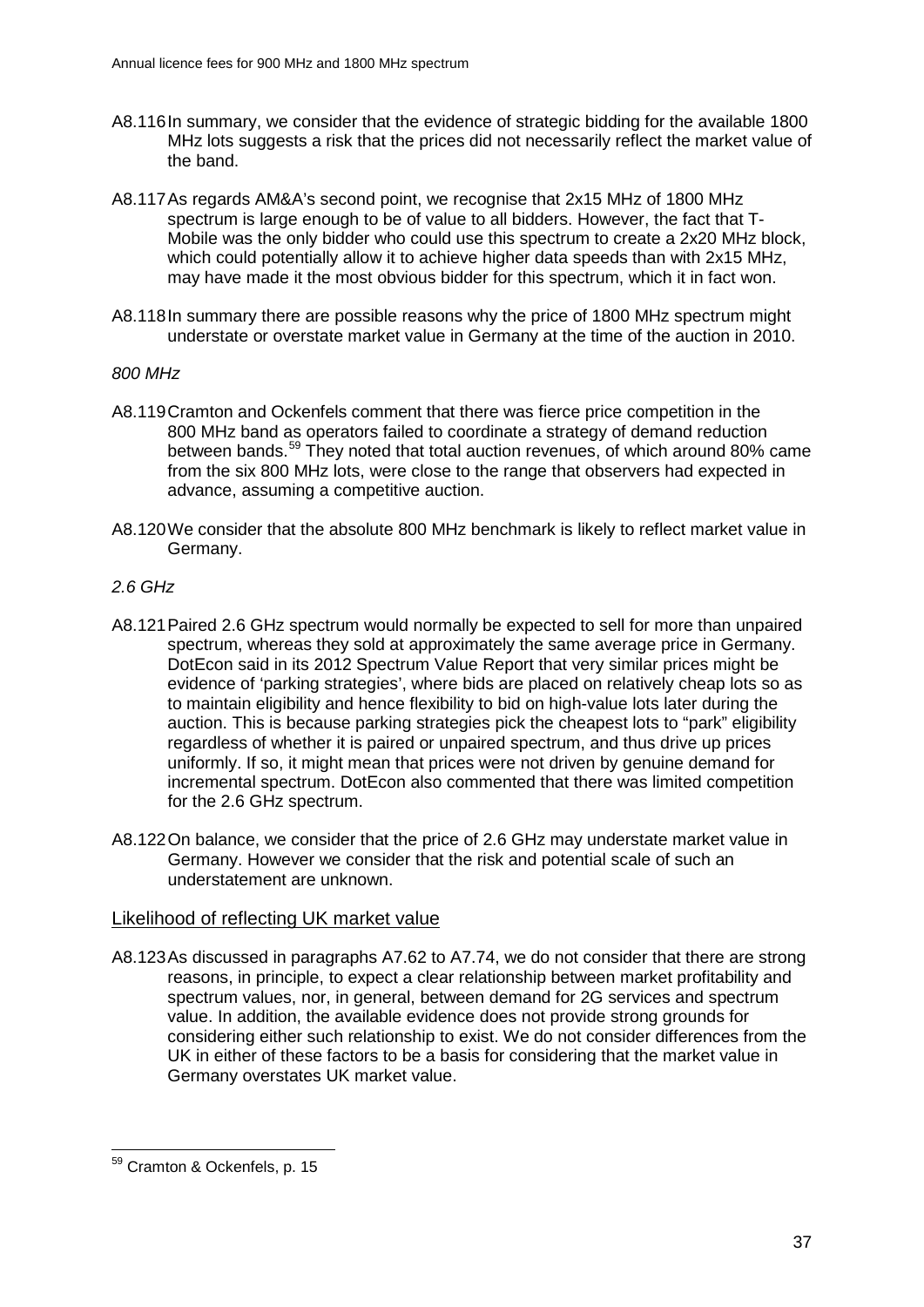A8.124The German award took place in 2010 at a time when 1800 MHz was not seen as a core LTE band. As discussed in paragraphs A7.83 to A7.84 we consider that this creates a larger risk that the market value of 1800 MHz in Germany at the time of the German auction is a larger understatement of the UK market value of 1800 MHz today.

#### Relative benchmarks

- A8.125We have sufficient information from the German auction from all relevant bands (i.e. 800 MHz, 1800 MHz and 2.6 GHz) to apply the distance method.
- A8.126In interpreting the evidence points we consider that:
	- a) There is a risk that the price of 1800 MHz might overstate or understate market value in Germany at the time of the auction, but a larger risk that the market value of 1800 MHz in Germany is a larger understatement of UK market value (due to the timing of the German auction).
	- b) There is a risk that the absolute value of 2.6 GHz understates market value in Germany (of unknown extent and scale).
- A8.127Overall, we consider that there is a larger risk that the distance method benchmark for 1800 MHz is a larger understatement of UK market value.
- A8.128The following table summarises the available benchmarks (along with our interpretation of them) from the German award.

|                      | 800      | 1800                      |          |          |          | 2.6             |
|----------------------|----------|---------------------------|----------|----------|----------|-----------------|
|                      | Absolute | <b>Distance</b><br>Method | 1800/800 | 1800/2.6 | Absolute | <b>Absolute</b> |
| <b>Values</b>        | 52.9     | 5.6                       | 1.2      | 6.2      | 1.9      | 1.6             |
| <b>Tier</b>          |          | <b>Second</b>             |          |          |          |                 |
| Likelihood           | None     | Larger                    | Larger   | Larger   | Larger   | <b>Unknown</b>  |
| <b>Scale of risk</b> | None     | Larger                    | Larger   | Larger   | Larger   | Unknown         |
| <b>Direction</b>     | None     | <b>Under</b>              | Under    | Under    | Under    | Under           |

#### **Table A8.4.3: Summary of evidence points from Germany**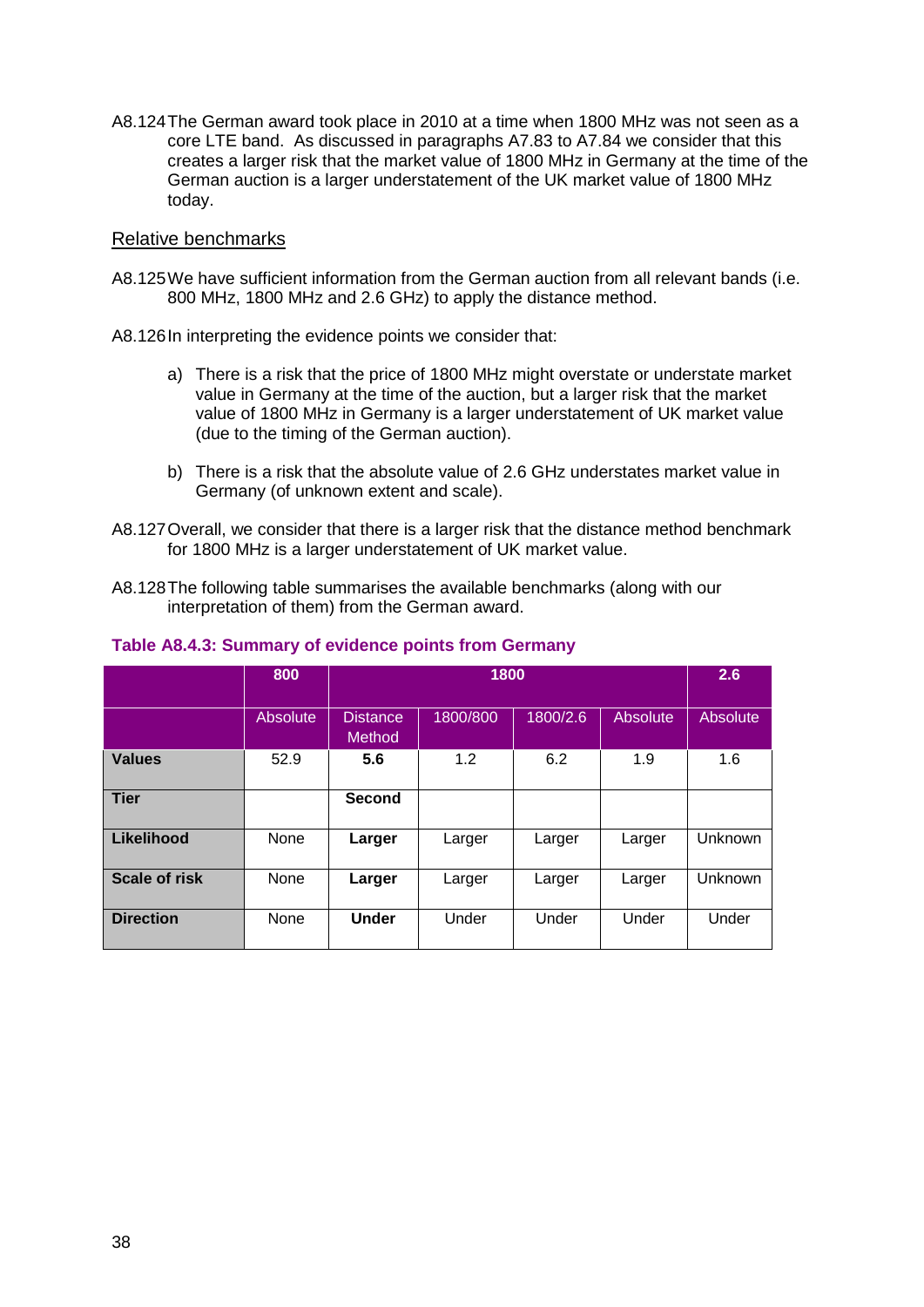

#### **Figure A8.4.2: Summary of evidence points from Germany**

 $\triangle$  = Absolute values;  $\bullet$  = paired ratios;  $\angle$  = Distance Method benchmark **↑**= risk of understatement; **↓**= risk of overstatement; **↕**= risk of understatement or overstatement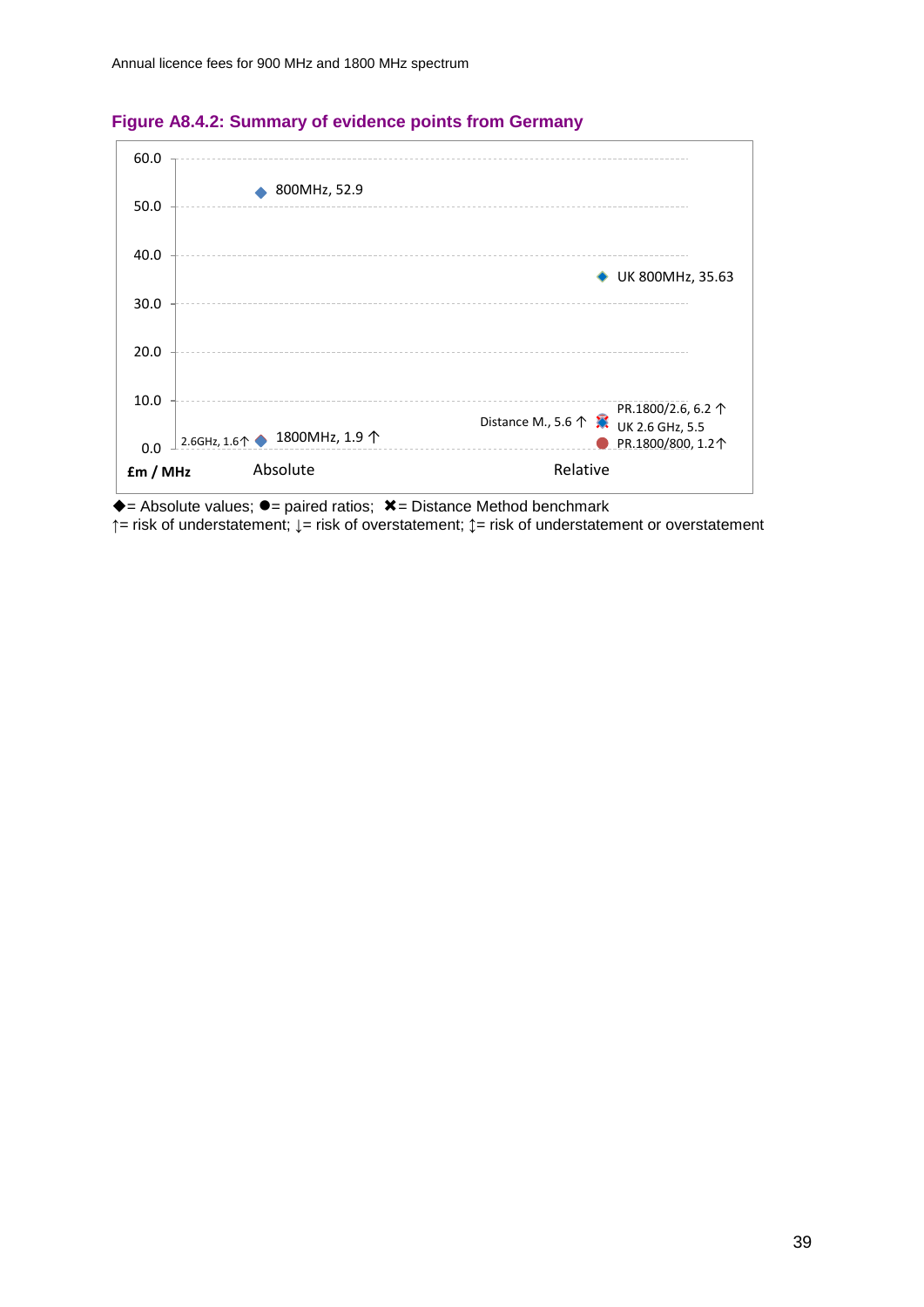# **Greece**

## **November 2011 multiband auction**

*Description:* Greece's National Telecommunications & Post Commission (EETT) auctioned mobile operating frequencies in the 900 MHz and 1800 MHz bands.

*Context:* There are three MNOs in the Greek mobile market: Cosmote, Vodafone and Wind Hellas. EETT used a mixed system of granting of rights. In the first stage, a minimum spectrum was reserved for existing network providers in order to secure continuity and future enhancement of broadband services. In the second stage, the remaining spectrum was sold through a multiple rounds auction. $60$ 

# **Table A8.5.1: November 2011 multiband auction results**

|                        | <b>900 MHz</b> | <b>1800 MHz</b> | <b>Price</b><br>Paid <sup>61</sup> |
|------------------------|----------------|-----------------|------------------------------------|
| <b>Total Available</b> | 2x35           | 2x20            |                                    |
| Cosmote                | 2x10           | 2x10            | €118.8m                            |
| Vodafone               | 2x15           | 2x10            | €168.5m                            |
| <b>Wind Hellas</b>     | 2x10           |                 | €93.2m                             |
| Unsold                 |                |                 |                                    |

*A portion of 900MHz spectrum was pre-assigned to each operator and cost them a total EUR181.7 million – this is included in the allocations of 900 MHz spectrum above, but not in the total price paid.*

## **Table A8.5.2 November 2011 multiband auction design**

|                                           | <b>Description</b>                                                                                                                      | <b>Implications</b>                           |  |  |
|-------------------------------------------|-----------------------------------------------------------------------------------------------------------------------------------------|-----------------------------------------------|--|--|
| Number of bidders;<br>number of lots; lot | 3 bidders and 3 winners. <sup>62</sup>                                                                                                  | The number of lots<br>exceeded the number     |  |  |
| sizes                                     | 900 MHz: 14 blocks of 2x2.5 MHz                                                                                                         | of bidders, although lot<br>sizes were small. |  |  |
|                                           | 1800 MHz: 4 blocks of 2x5 MHz.                                                                                                          |                                               |  |  |
| Spectrum caps /<br><b>Restrictions</b>    | The spectrum cap on 900 MHz spectrum<br>was dependent on the number of bidders; 2<br>x 12.5 MHz if there were four bidders,             | The 900 MHz cap was<br>binding for Vodafone.  |  |  |
|                                           | otherwise a $2 \times 15$ MHz cap.                                                                                                      | The 1800 MHz cap<br>was binding for           |  |  |
|                                           | The 1800 MHz spectrum cap was $2 \times 35$<br>MHz. A spectrum floor of $2 \times 5$ MHz in the                                         | Cosmote.                                      |  |  |
|                                           | 900 MHz band would have been applied if                                                                                                 |                                               |  |  |
|                                           | there were four or more bidders. <sup>63</sup>                                                                                          |                                               |  |  |
| Unsold spectrum?                          | No.                                                                                                                                     | N/A                                           |  |  |
| Reserve prices                            | Spectrum was sold at reserve prices. Reserve prices were effectively<br>benchmarked to the Irish NRA, and then adjusted for population. |                                               |  |  |

<sup>60</sup> See: http://www.eett.gr/opencms/opencms/admin\_EN/News/news\_0126.html

<span id="page-39-1"></span><span id="page-39-0"></span><sup>61</sup> See: [http://www.telegeography.com/products/commsupdate/articles/2011/11/15/three-cellcos-pay](http://www.telegeography.com/products/commsupdate/articles/2011/11/15/three-cellcos-pay-eur380-5m-for-900mhz-1800mhz-frequencies/)[eur380-5m-for-900mhz-1800mhz-frequencies/](http://www.telegeography.com/products/commsupdate/articles/2011/11/15/three-cellcos-pay-eur380-5m-for-900mhz-1800mhz-frequencies/)<br>
<sup>62</sup> [http://www.telegeography.com/products/commsupdate/articles/2011/10/24/no-outside-interest-in-](http://www.telegeography.com/products/commsupdate/articles/2011/10/24/no-outside-interest-in-greek-900mhz1800mhz-auction/)

<span id="page-39-2"></span>[greek-900mhz1800mhz-auction/](http://www.telegeography.com/products/commsupdate/articles/2011/10/24/no-outside-interest-in-greek-900mhz1800mhz-auction/)

<span id="page-39-3"></span><sup>&</sup>lt;sup>63</sup> See page 351: [http://www.comreg.ie/\\_fileupload/publications/ComReg1225a.pdf](http://www.comreg.ie/_fileupload/publications/ComReg1225a.pdf)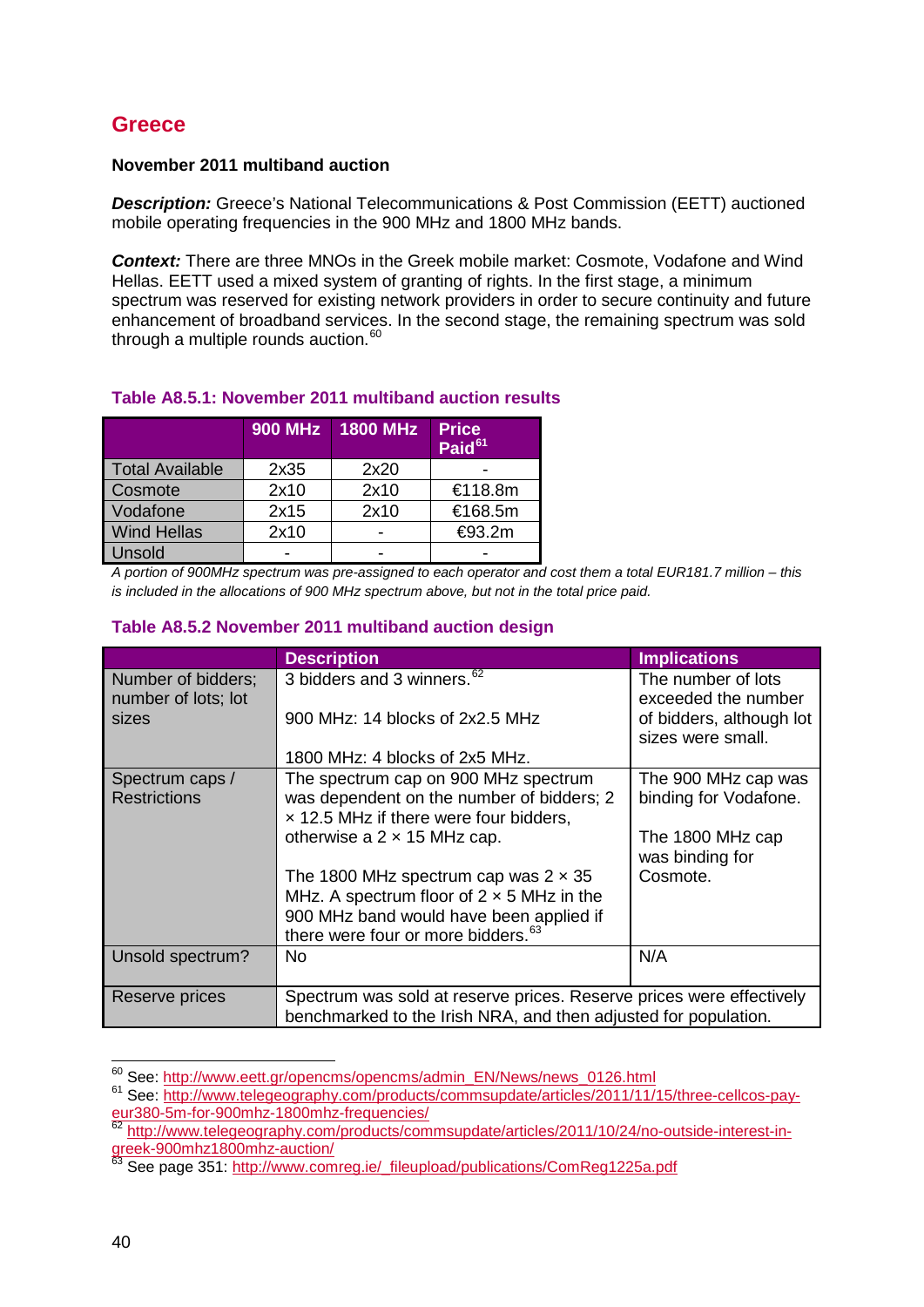# **Our position in the October 2013 consultation**

A8.129In the October 2013 consultation, we considered that the absolute value of 900 MHz and 1800 MHz spectrum provided more important evidence in deriving ALFs for 900 MHz and 1800 MHz licences in the UK. However, because auction prices did not exceed reserve prices, we considered that there was a risk of these results understating the value of 900 MHz and 1800 MHz spectrum in Greece.

## **Stakeholder responses**

#### Whether award outcomes are likely to reflect market value

#### *900 MHz*

- A8.130AM&A (page 50) considered that, since there were no auction rules likely to constrain spectrum demand, it is likely that the reserve price for 900 MHz value risks overstating market value. Vodafone (Annex 4, p. 57) also considered that the reserve price likely overstates market value in Greece.
- A8.131Telefónica (pages 64-65) considered it more plausible that the reserve price for 900 MHz spectrum was set above market value. It argued that:
	- a) The Greek NRA set reserve prices on the basis of benchmarking from the Irish NRA, and appears to have ignored the much lower purchasing power of Greek consumers relative to benchmark countries.
	- b) The absence of bids for 1800 MHz from Wind suggests that Wind were obliged to pay heavily for 900 MHz and thus had no budget left for 1800 MHz.
	- c) The government could set reserve prices above the market clearing level because incumbent operators had little choice but to acquire 900 MHz spectrum, as without it they would have had to prematurely close down their 2G networks.

## *1800 MHz*

- A8.132AM&A (page 50) considered that, since there were no auction rules likely to constrain spectrum demand, it is likely that the reserve price for 1800 MHz value risks overstating market value. Vodafone (Annex 4, p. 57) also considered that the reserve price likely overstates market value in Greece.
- A8.133Telefónica (page 86) also said that the sale of 1800 MHz spectrum at reserve price overstated market value, for the same reasons that it gave in relation to 900 MHz.

#### Likelihood of reflecting UK market value

- A8.134Vodafone (Annex 4, page 58) said that prices paid in the Greek auction would likely overestimate the market value of 900 MHz spectrum in the UK because of higher AMPU ( $[\<]$  more than the UK), higher 2G penetration and voice usage per user (2G penetration was  $[\times]$  compared to  $[\times]$ , and lower levels of urbanisation (61%) compared to 80%). It said the higher levels of AMPU and 2G penetration also suggest that the Greek 1800 MHz price overstates UK market value.
- A8.135 Vodafone (Annex 4, page 58) also noted that 800 MHz spectrum has not yet been made available for use by the mobile sector, so the only sub-1GHz spectrum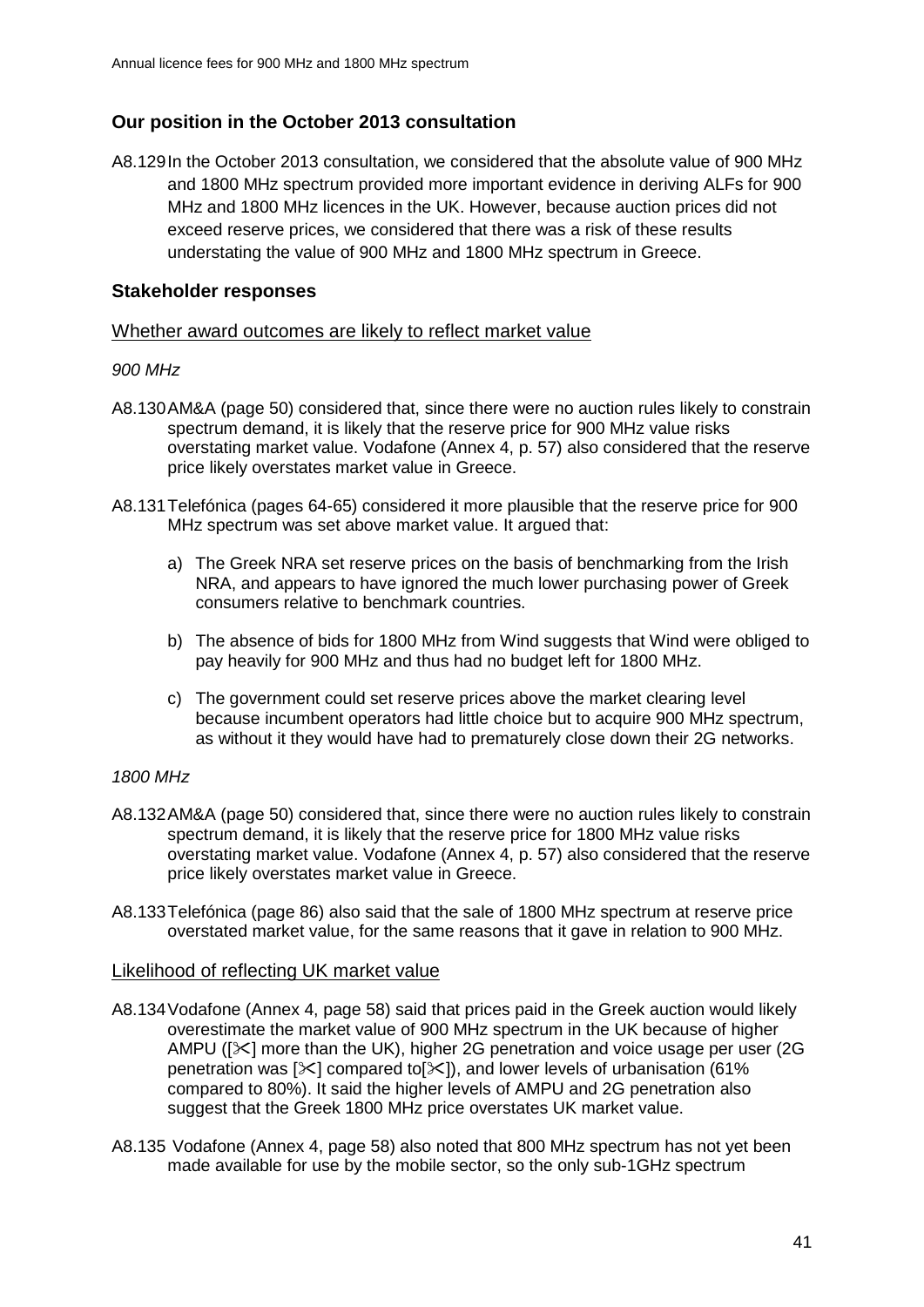available is 900 MHz spectrum. This could mean that the value of 900 MHz spectrum in Greece is higher relative to the UK. Vodafone said that the impact of the lack of availability of 800 MHz and 2.6 GHz spectrum on the level of demand for 1800 MHz spectrum is unclear.

## **Assessment**

## Whether award outcomes are likely to reflect market value

#### *900 MHz*

- A8.136All 900 MHz spectrum sold at reserve price. However, the 900 MHz spectrum cap was binding on Vodafone. In the absence of this cap it is possible that Vodafone would have competed for additional lots of spectrum, pushing prices above reserve.
- A8.137As regards Telefónica's comments we do not consider that we are in a position to reach a view on the regulator's motives or the reasons for Wind's decision not to bid for 1800 MHz. We recognise that operators may have needed 900 MHz spectrum for business continuity purposes.
- A8.138However, we also consider that operators faced aggregation risks associated with bidding for smaller 2x2.5 MHz lots, and this risk may have been reflected in lower bids than might otherwise have prevailed.
- A8.139On balance, we consider that the price of 900 MHz might either overstate or understate market value in Greece. The likelihood and scale of this risk is unknown.

#### *1800 MHz*

- A8.140All 1800 MHz spectrum sold at reserve price. On its own this suggests that the reserve price overstates market value. However, we also note that the 1800 MHz spectrum cap was binding on Cosmote. In the absence of this cap it is possible that Cosmote would have competed for additional lots of spectrum, pushing prices above reserve.
- A8.141 Telefónica suggest possible reasons why it is more likely that the reserve price exceeded market value. As discussed in relation to the 900 MHz band, we do not consider that these reasons provide evidence for the reserve price overstating market value.
- A8.142On balance, we consider that the price of 1800 MHz might overstate or understate market value in Greece. The likelihood and scale of this risk is unknown.

## Likelihood of reflecting UK market value

- A8.143As discussed in paragraphs A7.62 to A7.74, we do not consider that there are strong reasons, in principle, to expect a clear relationship between market profitability and spectrum values, or between demand for 2G services and spectrum value. In addition, the available evidence does not provide strong grounds for considering either such relationship to exist. In our assessment of the Greek benchmarks, we do not consider differences from the UK in either of these factors to be a basis for considering that the market value in Greece overstates UK market value.
- A8.144In paragraphs A7.75-A7.78, we also consider that the value of sub-1 GHz spectrum may be higher in countries which are less urbanised than the UK. Given that Greece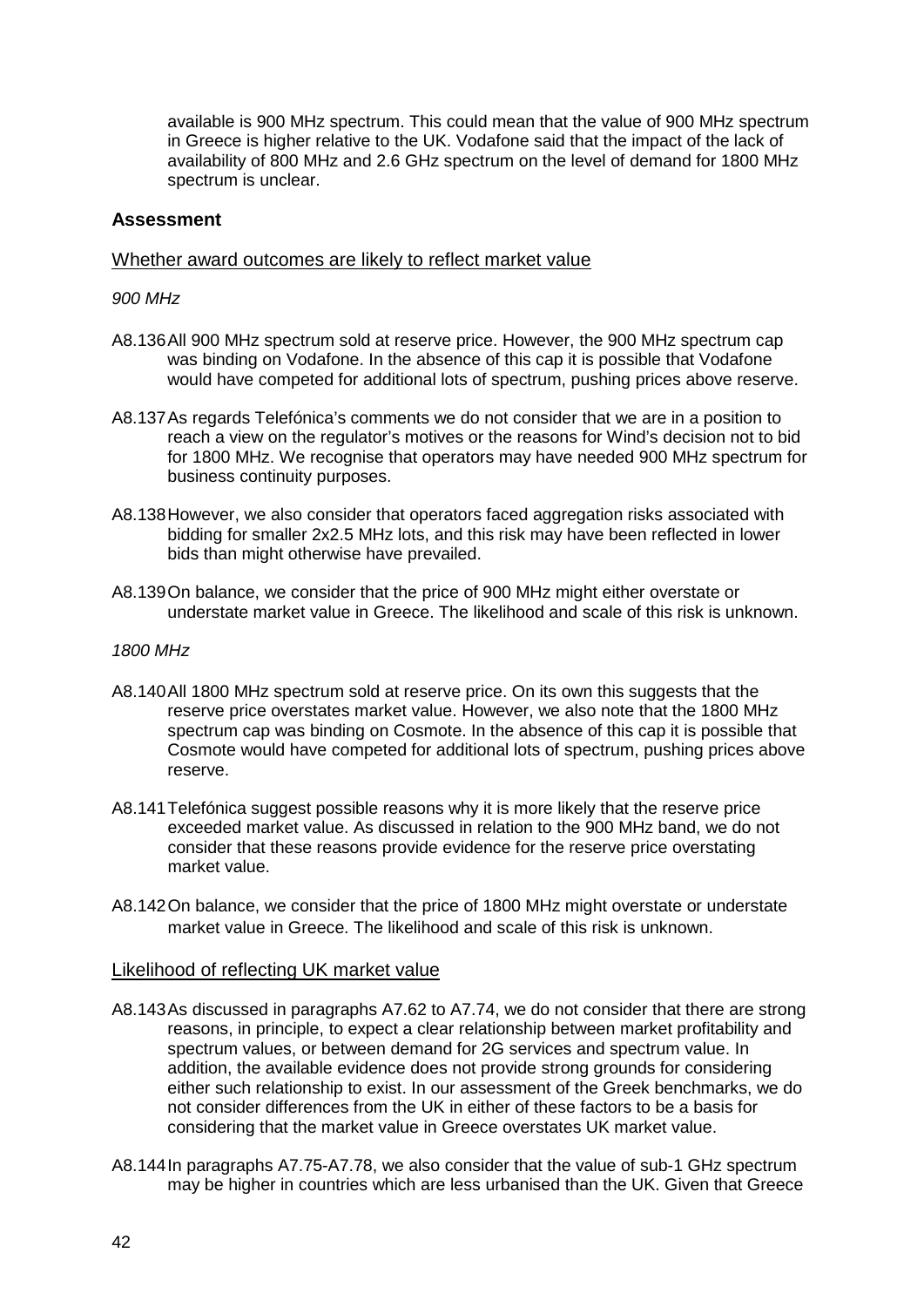is significantly less urbanised than the UK (61% compared with 80%), this creates an unknown risk that the market value of 900 MHz spectrum in Greece overstates UK market value. The scale of this potential overstatement risk is also unknown.

- A8.145We have also considered the timing of the Greek award relative to the UK. In paragraphs A7.83-A7.84, we say that 1800 MHz was not fully acknowledged as a core LTE band until between late 2011 and early 2012, and that it is not clear whether or not operators would have anticipated the development of the LTE1800 ecosystem in 2011. Given that the Greek auction took place in November 2011, we consider that there is an unknown risk that the market value in Greece at the time of the auction is a smaller understatement of the UK market value of 1800 MHz spectrum today, because it may not fully reflect the potential for use as an LTE band.
- A8.146We note that 800 MHz and 2.6 GHz spectrum was not available in Greece for use as a mobile band. We consider that, to the extent that sub-1GHz bands are substitutable, the absence of 800 MHz spectrum may have made 900 MHz more valuable in Greece compared to the UK. However, it is not just immediate availability but also operators' expectations about the future availability of 800 MHz spectrum which would have been reflected in their auction bids for 900 MHz.
- A8.147It is unclear what expectations about the future availability of 800 MHz were like at the time of the Greek auction. As part of the digital dividend, Greece has committed to making this band available for mobile services and so operators would legitimately anticipate 800 MHz becoming available at some point in the future. Having said this, the digital switchover was not complete in Greece in 2011 and a date for the auction of the digital dividend was not set until 2012; this has since been postponed, and a consultation on the auction of 800 MHz and 2.6 GHz spectrum was published in May 2014.[64](#page-42-0)
- A8.148Overall, given that 800 MHz spectrum was definitely unavailable at the time of the auction, and the future date of availability was uncertain, our view is that the market value of 900 MHz in Greece carries a larger risk of an unknown overstatement of the UK 900 MHz market value. We also consider that there is a possibility that the unavailability of 2.6 GHz spectrum means the market value of 1800 MHz is overstated relative to UK 1800 MHz market value.

## Relative benchmarks

A8.149We cannot derive a 900 MHz / 800 MHz paired ratio from the Greek auction, given the absence of an 800 MHz award. To calculate the distance method benchmark, it is necessary to use a proxy for 800 MHz (e.g. the price for 900 MHz spectrum) and 2.6 GHz (e.g. zero). We consider that the uncertainty created by the need to choose a proxy for both bands makes the distance method particularly uninformative for the purposes of estimating the market value of 1800 MHz spectrum. Compared with Ireland and Sweden, where only the 2.6 GHz band is absent, a very wide range of distance method benchmarks can be produced for Greece. We therefore do not include this benchmark as part of our derivation of an LSV for 1800 MHz. Instead, we use the absolute values of 900 MHz and 1800 MHz as part of our cross-checks on our LSVs. We also use the 900/1800 MHz ratio for Greece as an additional crosscheck.

<span id="page-42-0"></span><sup>&</sup>lt;sup>64</sup> [http://www.eett.gr/opencms/opencms/admin\\_EN/News/news\\_0262.html](http://www.eett.gr/opencms/opencms/admin_EN/News/news_0262.html)  $\overline{a}$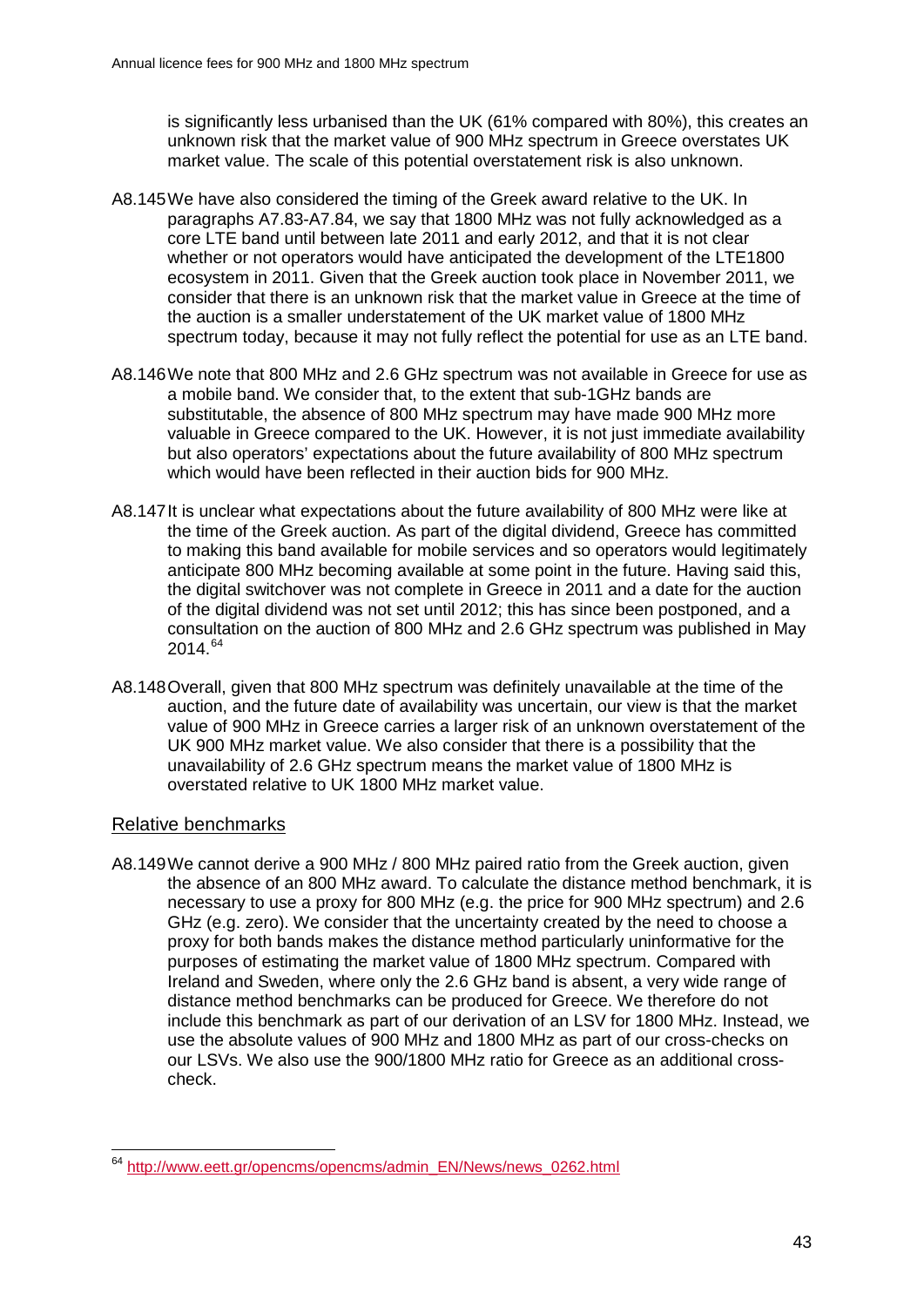- A8.150In interpreting the available evidence points, we consider that the price of 900 MHz and 1800 MHz could understate or overstate market value in Greece. For 900 MHz, there is also a risk that the market value in Greece overstates the UK market value, while for 1800 MHz there is a risk that the market value could understate or overstate UK market value.
- A8.151The following table summarises the available benchmarks (along with our interpretation of them) from the Greek award:

|                      | 900     | 1800    | 1800/900      |
|----------------------|---------|---------|---------------|
|                      | Abs.    | Abs.    | $\frac{9}{6}$ |
| <b>Values</b>        | 32.8    | 14.5    | 44%           |
| Likelihood           | Unknown | Unknown | Unknown       |
| <b>Scale of risk</b> | Unknown | Unknown | Unknown       |
| <b>Direction</b>     | Unknown | Unknown | Unknown       |

#### **Table A8.5.3: Summary of evidence points from Greece**

## **Figure A8.5.1: Summary of evidence points from Greece**



 $\triangle$  = Absolute values;  $\bullet$  = paired ratios;  $\angle$  = Distance Method benchmark **↑**= risk of understatement; **↓**= risk of overstatement; **↕**= risk of understatement or overstatement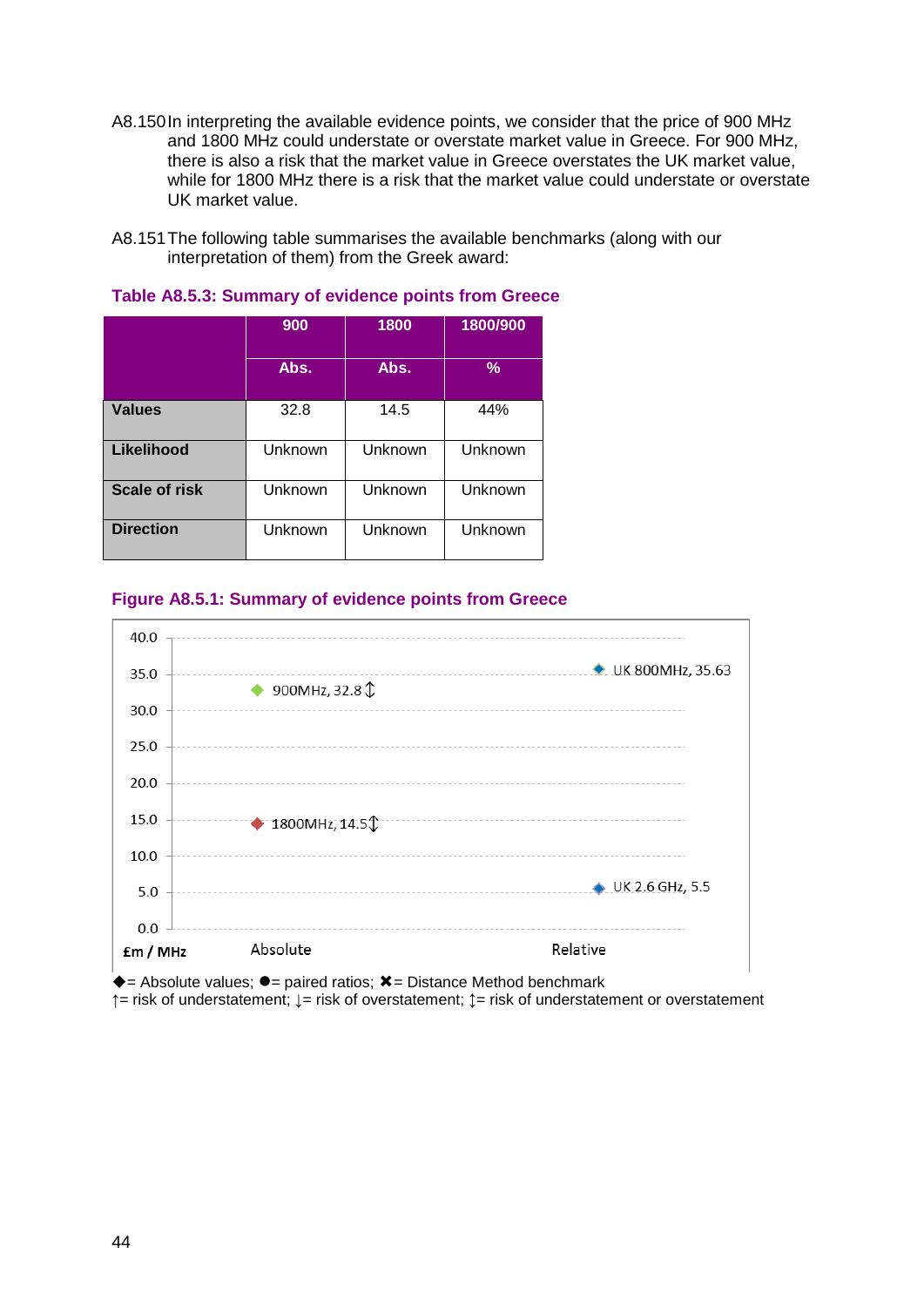# **Ireland**

## **November 2012 multiband auction**

*Description:* Award of spectrum rights in the 800 MHz, 900 MHz and 1800 MHz bands using a CCA format.

**Context:** To accommodate the current expiry dates of GSM licence assignments, spectrum rights of use were auctioned across two time periods, applicable to each of the three bands being auctioned.<sup>[65](#page-44-0)</sup> The results presented below, and corresponding prices, cover the second time period only (beyond 2015).<sup>[66](#page-44-1)</sup> Ireland had 4 MNOs at the time of the auction: Meteor Mobile, Vodafone, Telefónica and H3G.<sup>[67](#page-44-2)</sup>

|                        | <b>800 MHz</b> | 900 MHz | <b>1800 MHz</b> | <b>Price</b><br>Paid <sup>68</sup> |
|------------------------|----------------|---------|-----------------|------------------------------------|
| <b>Total Available</b> | 2x30           | 2x35    | 2x75            |                                    |
| <b>Meteor Mobile</b>   | 2x10           | 2x10    | 2x15            | €145m                              |
| Vodafone               | 2x10           | 2x10    | 2x25            | €161m                              |
| Telefónica             | 2x10           | 2x10    | 2x15            | €125m                              |
| H3G                    |                | 2x5     | 2x20            | €51m                               |
| Unsold                 |                |         |                 |                                    |

## **Table A8.6.1 November 2012 multiband auction results**

# **Table A8.6.2: November 2012 multiband auction design**

|                     | <b>Description</b>                    | <b>Implications</b>                                             |
|---------------------|---------------------------------------|-----------------------------------------------------------------|
| Number of bidders;  | At least 4 bidders                    | The number of lots in each band                                 |
| number of lots; lot |                                       | exceeded the number of potential                                |
| sizes               | All spectrum was available            | bidders.                                                        |
|                     | in lots of 2x5 MHz. $^{69}$           |                                                                 |
|                     |                                       |                                                                 |
| Spectrum caps /     | There was a 2x20 MHz cap              | The sub 1 GHz cap was binding for 3                             |
| <b>Restrictions</b> | for sub-1 GHz spectrum.               | of the 4 winners. The overall spectrum                          |
|                     |                                       | cap was not binding for any winner.                             |
|                     | There was a total cap of              |                                                                 |
|                     | 2x50 MHz for all bands. <sup>70</sup> |                                                                 |
|                     |                                       |                                                                 |
| Reserve prices      |                                       | All spectrum sold above reserve prices. ComReg determined their |

<span id="page-44-0"></span> $<sup>65</sup>$  Spectrum in the Irish Auction was awarded on two different time periods: "Time Slice 1" between</sup> 2013 and 2015, and "Time Slice 2" between 2015 and 2030.  $\overline{a}$ 

<span id="page-44-1"></span><sup>&</sup>lt;sup>6</sup> [http://www.dotecon.com/news/irelands-telecoms-regulator-publishes-its-decision-on-multi-band](http://www.dotecon.com/news/irelands-telecoms-regulator-publishes-its-decision-on-multi-band-spectrum-auction/)[spectrum-auction/](http://www.dotecon.com/news/irelands-telecoms-regulator-publishes-its-decision-on-multi-band-spectrum-auction/)

<span id="page-44-2"></span> $67$  We note that the European Commission has recently approved under the EU Merger Regulation the proposed acquisition of Telefónica Ireland by H3G.<br>
<sup>68</sup> [http://www.comreg.ie/\\_fileupload/publications/PR15112012.pdf](http://www.comreg.ie/_fileupload/publications/PR15112012.pdf)<br>
<sup>69</sup> See page 10: [http://www.comreg.ie/\\_fileupload/publications/ComReg12123.pdf](http://www.comreg.ie/_fileupload/publications/ComReg12123.pdf)<br>
<sup>70</sup> See page 10:

<span id="page-44-3"></span>

<span id="page-44-4"></span>

<span id="page-44-5"></span>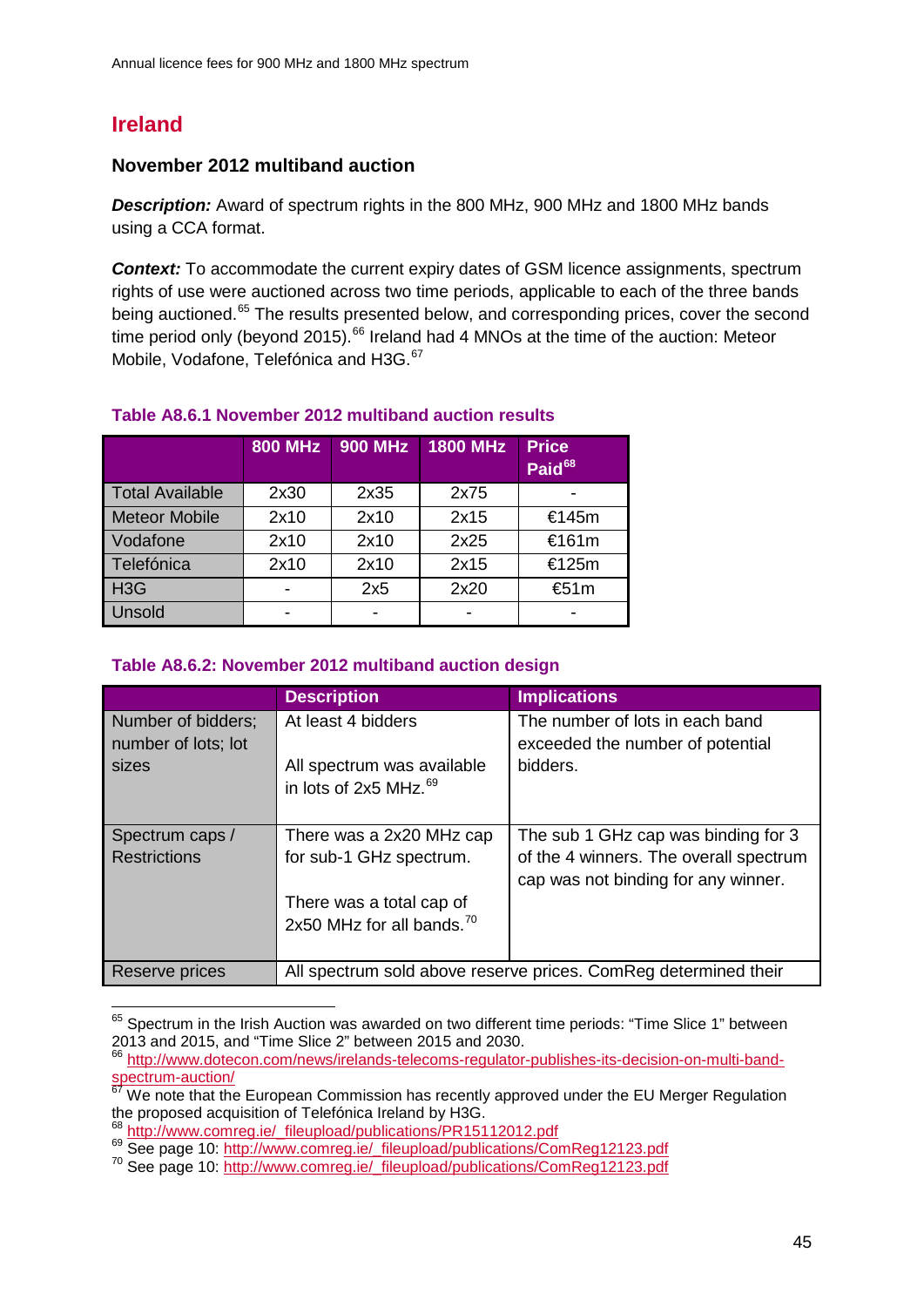|             | reserve prices using an independent benchmarking study which<br>estimated reserve prices on what it considered to be a lower bound of<br>full market value for the spectrum.                                                                                   |
|-------------|----------------------------------------------------------------------------------------------------------------------------------------------------------------------------------------------------------------------------------------------------------------|
| Obligations | An obligation on all licence holders to attain and maintain a minimum<br>coverage of 70% of the population and to attain this coverage<br>obligation within 3 years.                                                                                           |
|             | Licence holders may use spectrum rights in multiple bands to achieve<br>the coverage targets, but at least 50% of the coverage requirement<br>(i.e. 35% of the population) must be met using spectrum rights in the<br>800 MHz, 900 MHz and/or 1800 MHz bands. |

# **Our estimate of spectrum values by frequency band**

A8.152Because of the combinatorial nature of the Multi-Band Spectrum Award and the confidentiality of bidding information, we cannot directly observe prices by band for this auction. However, we have obtained estimates of band prices on the basis of publicly available information and further evidence submitted by Vodafone which we have discussed with ComReg. This methodology is detailed in Annex 7 (pages 98- 99) to the October 2013 consultation.

# **Our position in the October 2013 consultation**

A8.153In our October 2013 consultation, we considered that our estimated absolute and relative values of 900 MHz and 1800 MHz were more important evidence in deriving ALFs for 900 MHz and 1800 MHz licences in the UK, as all available spectrum sold above reserve price, despite binding spectrum caps.

# **Stakeholder responses**

## Whether award outcomes are likely to reflect market value

## *Cross-bands comments*

- A8.154AM&A (page 36) considered that final clock round prices are not necessarily an accurate indicator of band specific prices, noting that the prices paid by each bidder can be heavily influenced by bids in the supplementary rounds. It also considered that the simplifying assumptions made in the derivation of band-specific prices risk introducing errors in the estimates based on final round prices. It argued that since band-specific prices cannot be directly inferred, the evidence from the Irish auction should be categorised as less important evidence.
- A8.155Telefónica (page 67 and pages 89-90) noted that there was no actual price for 900 MHz or 1800 MHz because of the combinatorial nature of the auction. It said our estimates "are credible as an indicator of the relative prices across bands, but it would be erroneous to look at individual values produced for any one band in isolation".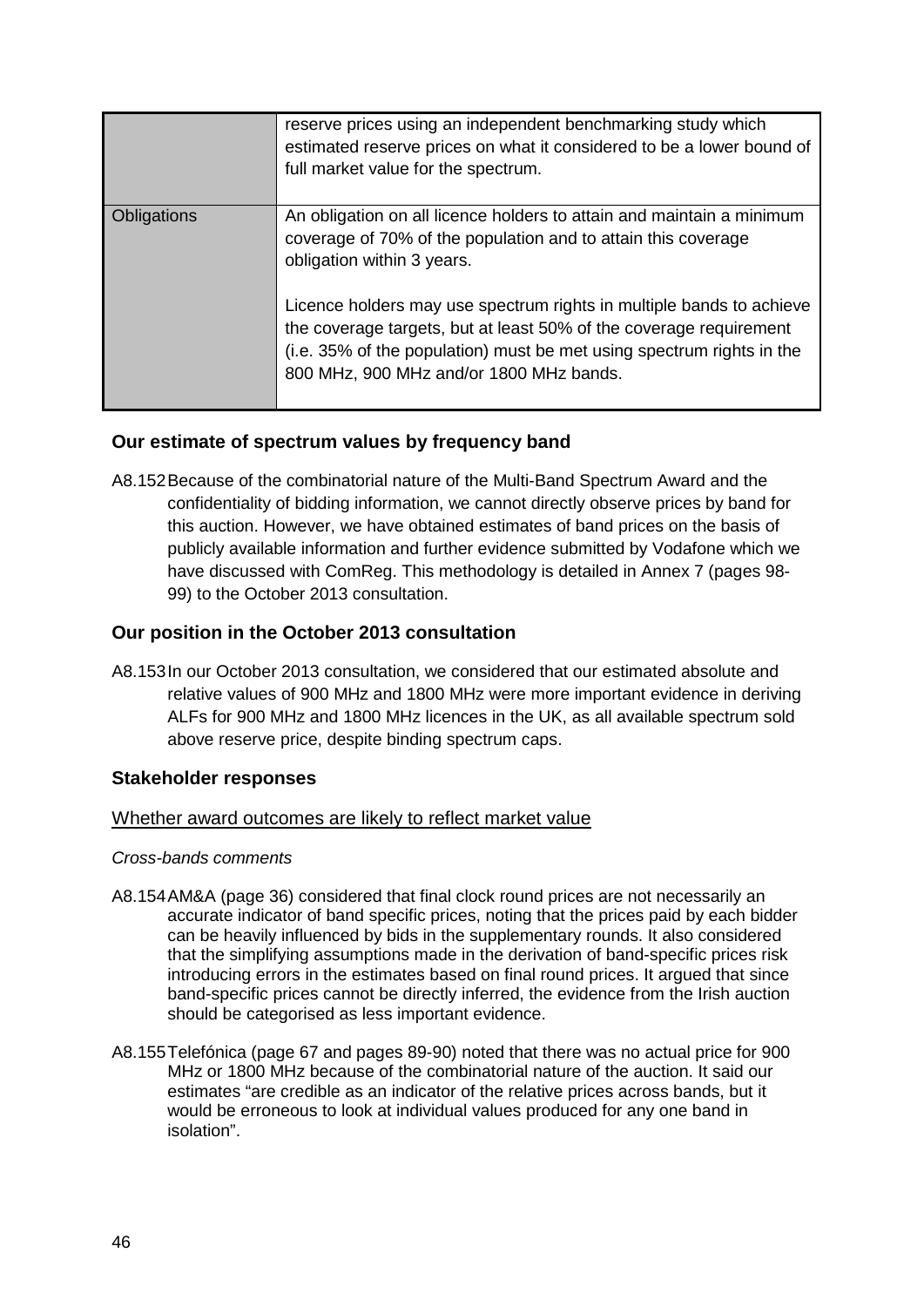- A8.156Telefónica also considered that the substantial amount of spectrum usage fees further complicates the process of determining a UK benchmark
- A8.157Telefónica (page 27) commented that the prices reported in page 97 of our October 2013 consultation were incorrect. Telefónica paid €125 million in total and Vodafone paid €161 million in total (i.e. these two numbers were transposed in the table).

#### *900 MHz*

- A8.158Telefónica (page 67) said that while "a cursory glance might suggest that the Irish auction is a better benchmark for UK 900 MHz prices" than other awards because there was actual bid competition, there are a number of issues to consider when analysing the Irish data. Some of these are noted in the cross-band comments section above.
- A8.159Additionally, Telefónica argued that "the use of CCA format and the structure of spectrum caps gave strong incentives for H3G to overstate its value for two lots of 900 MHz". It said that Meteor, Telefónica and Vodafone "needed exactly the cap of 2x10 MHz in the 900 MHz band to support their legacy 2G and 3G operations. With seven lots available, H3G was essentially guaranteed one lot. Furthermore, it was in an ideal position to drive up the 900 MHz price by bidding for a second lot, even if it had no business case for that lot at reserve. Such action would have made no difference to H3G's price (provided it dropped back to one lot before reaching a rival's high marginal value for a second lot) but would have driven up expected price for rivals, potentially reducing their funds for bidding for 800 MHz, where the auction outcome was much less certain." It adds that "Ofcom is not in a position to judge whether Irish prices were distorted by such strategic behaviour, but it should bear this in mind when assessing the evidence."

#### *1800 MHz*

A8.160Telefónica (page 90) argued that the use of a CCA format and the structure of spectrum caps created potential incentives for Meteor, Telefónica and Vodafone to overstate their values for 1800 MHz. This was because 1800 MHz was the only band in which these three operators (unlike H3G) were not capped at their level of core demand. Telefónica believed that H3G has strong incentives to overbid for 900 MHz, with the implication that the only defence against this and the only way in which other operators could put some price pressure on H3G (or each other) was to overbid for 1800 MHz and drop demand late in the auction.

#### *800 MHz*

A8.161Telefónica (pages 68 and 76) said that the auction outcome in the 800 MHz band was "much less certain" than for 900 MHz, and that there is no reason to suppose that 800 MHz prices were distorted by the price-driving behaviour that they allege in relation to 900 MHz. However it suggested that price-driving by H3G in other bands such as 900 MHz may have potentially reduced rivals' funds for bidding in 800 MHz.

#### Likelihood of reflecting UK market value

A8.162Vodafone (Annex 4, page 72) argued that 900 MHz spectrum is likely to be more valuable in Ireland than in the UK due to higher AMPU, higher 2G penetration and lower urbanisation levels. It said that 1800 MHz spectrum is also likely to be more valuable due to the first and second of these factors.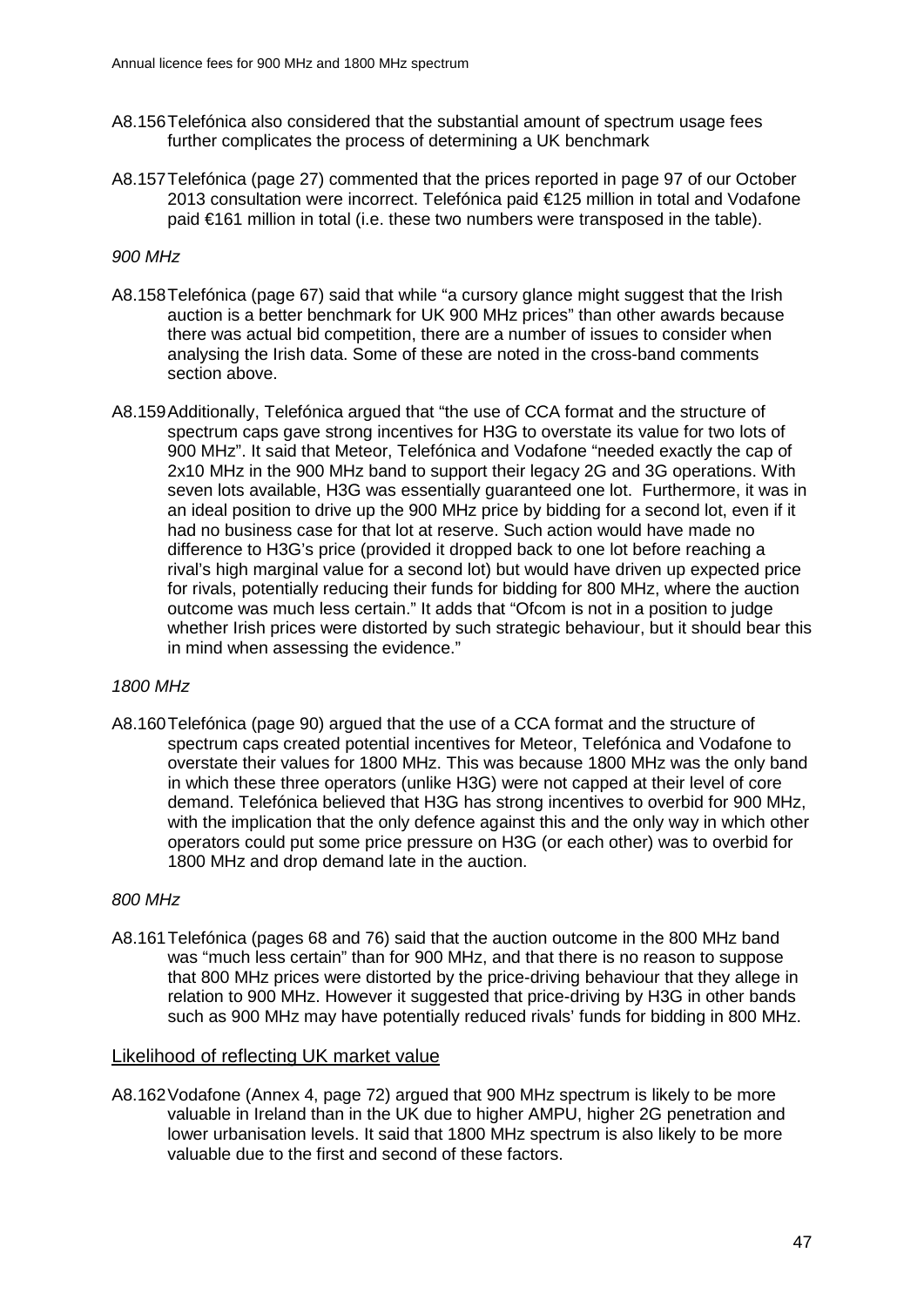A8.163Telefónica (page 90) and H3G (pages 15 and 31) argued that operators placed a higher relative value on 1800 MHz in Ireland than in the UK because the 2.6 GHz band would not be available for mobile services for the foreseeable future.

# **Assessment**

## Whether award outcomes are likely to reflect market value

## *Cross-band comments*

- A8.164 Our estimates make a number of simplifying assumptions, $71$  and we recognise that the presence of two "time slices" in the auction and substantial spectrum usage fees complicates the calculation. However ComReg examined our methodology and the assumptions made and considered these a reasonable indication of the relative values of the different frequency bands as revealed in the Irish auction, not just the final clock round prices. We do not consider that these estimates should be considered less important evidence on the basis that we have inferred band specific prices which could not be directly observed.
- A8.165We note Telefónica's comment about the inaccurate figures reported in the table on page 97 of the October 2013 consultation; Table A8.7.1 above now reports accurate prices paid by Vodafone and Telefónica. We can also confirm that the calculations in the October 2013 consultation used the correct prices paid by Telefónica and Vodafone.

## *900 MHz*

- A8.166In relation to the argument that H3G had the ability to drive up the price of 900 MHz spectrum (because of spectrum caps), we recognise that the 900 MHz band could be more vulnerable to price-driving than newly available bands. However, such legacy issues may be more relevant to time slice 1 (up to 2015) rather than time slice 2, on which our ratios of final clock round prices were based.
- A8.167In the absence of clear supporting evidence, we are unable to reach a firm view as to whether the price-driving behaviour alleged by Telefónica occurred or did not occur.
- A8.168We consider that due to the possibility of price driving there is a risk that the estimated 900 MHz price overstates market value in Ireland, but the likelihood and scale of such risk is unknown.<sup>[72](#page-47-1)</sup>

## *1800 MHz*

A8.169In relation to Telefónica's allegations of price driving in the 1800 MHz band, we note that H3G acquired 2x10 MHz for time slice 1 and 2x20 MHz in time slice 2, despite three unsold lots of 1800 MHz in time slice 1. It is not clear that H3G's level of

<span id="page-47-0"></span> $71$  For example, we assume that prices were linear, that the relevant discount factor in Ireland was the same as in the UK and that the relative values of spectrum bands were constant between time slice 1 and 2.  $\overline{a}$ 

<span id="page-47-1"></span> $72$  We also note that there was an obligation associated with all licence holders stating that they must achieve 70% population coverage within 3 years. Licence holders could use multiple bands to meet this obligation, which did not require that a specific technology be used. We consider that the level of coverage specific by this obligation is not commercially unattractive, and that bids in the auction were unlikely to have been materially affected by it.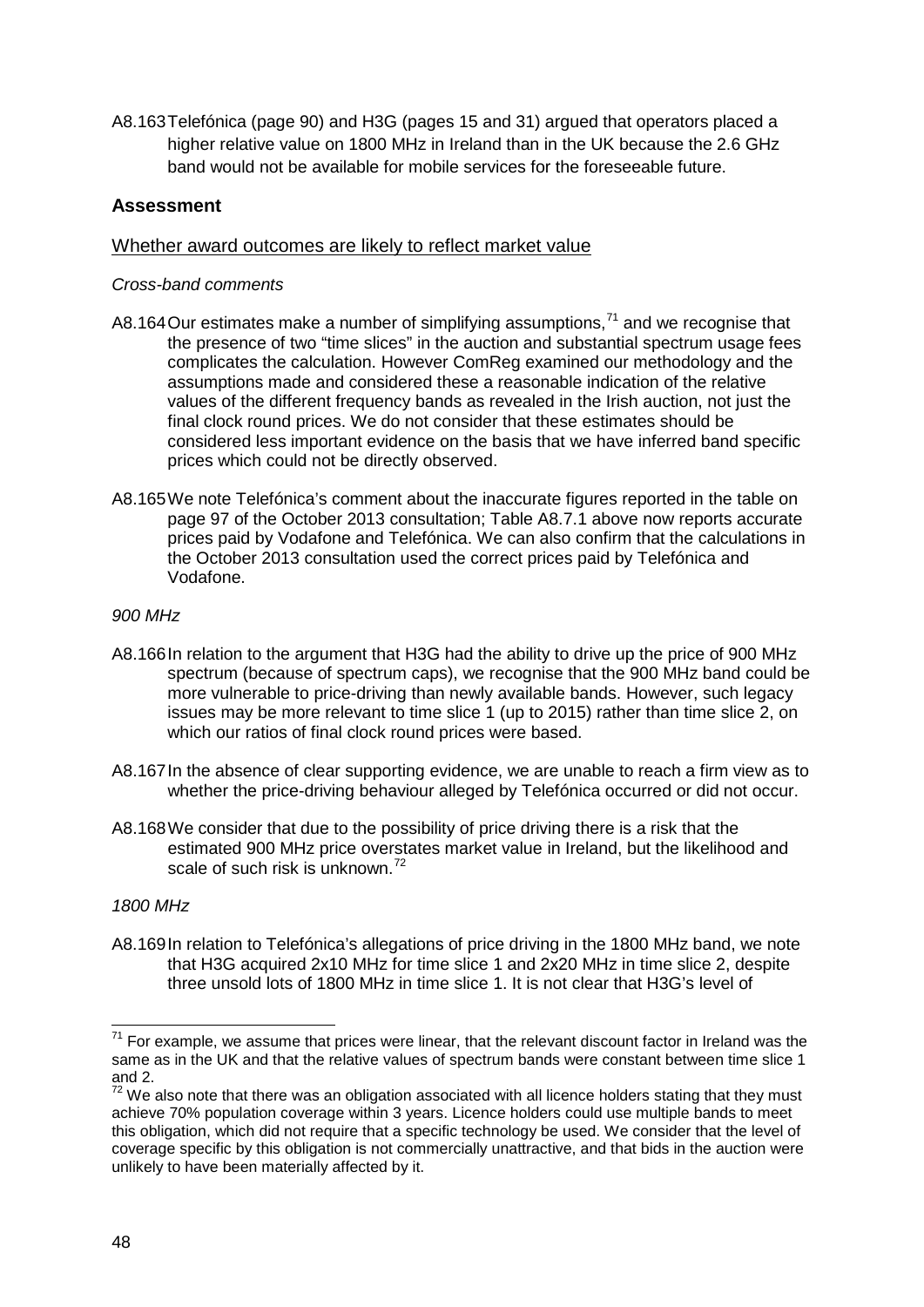demand for spectrum in the two time slices could have been predicted with confidence by other bidders, and this could have raised the risk of a price-driving strategy. To the extent that price driving in 1800 MHz could potentially constrain H3G in other bands (to the benefit of all three other bidders) but at a risk to the pricedriving bidder, there was a potential free-rider problem for the other bidders, who would prefer to let each other take the risk of pursuing a strategy from which they would all benefit.

A8.170As with the alleged price driving in 900 MHz, in the absence of clear supporting evidence we are unable to reach a firm view as to whether the alleged price-driving behaviour did or did not occur. We consider that there is a risk that the Irish 1800 MHz overstates market value in Ireland, although the likelihood and scale of such risk is unknown.

#### *800 MHz*

- A8.171To the extent that price-driving by H3G in the 900 MHz band did occur, we agree with Telefónica that this may have reduced rival operators' available budget for 800 MHz (if they were budget-constrained bidders). This could in turn mean that bids – and therefore final prices – for 800 MHz were less than would otherwise have occurred.
- A8.172Overall, we consider that the 800 MHz price risks understating market value in Ireland, but the scale and extent of such a risk is unknown.

#### Likelihood of reflecting UK market value

- A8.173As discussed in paragraphs A7.62 to A7.74, we do not consider that there are strong reasons, in principle, to expect a clear relationship between market profitability and spectrum values, or between demand for 2G services and spectrum value. In addition, the available evidence does not provide strong grounds for considering either such relationship to exist. In our assessment of the Irish benchmarks, we do not consider differences from the UK in either of these factors to be a basis for considering that the market value in Ireland risks overstating UK market value.
- A8.174In paragraphs A7.75-A7.78, we consider that the value of sub-1 GHz spectrum may be higher in countries which are less urbanised than the UK. Ireland is less urbanised than the UK (63% compared with 80%), and this creates an unknown risk (of an unknown scale) that the market values of 800 MHz and 900 MHz spectrum in Ireland are overstated relative to UK market values.
- A8.175We have also considered the possibility that the unavailability of 2.6 GHz in Ireland may have increased willingness to pay for 1800 MHz.
	- In February 2011, Aegis and Plum published a report for ComReg which favoured ending licences for the current use of 2.6 GHz spectrum in 2014, with an assumption this would be reallocated to mobile broadband. On 6 December 2012, the day after the conclusion of the Irish 4G auction, ComReg published a consultation proposing that the 2.6 GHz band should be subject to a technologyneutral award as early as possible. It is therefore possible that bidders in the Irish auction considered that there was at least some prospect of a change in use for the 2.6 GHz band towards mobile services, even if this was some years away.
	- It is not clear how important a consideration the availability or otherwise of 2.6 GHz was in the auction, given the relatively low urbanisation and relatively sparse population in Ireland.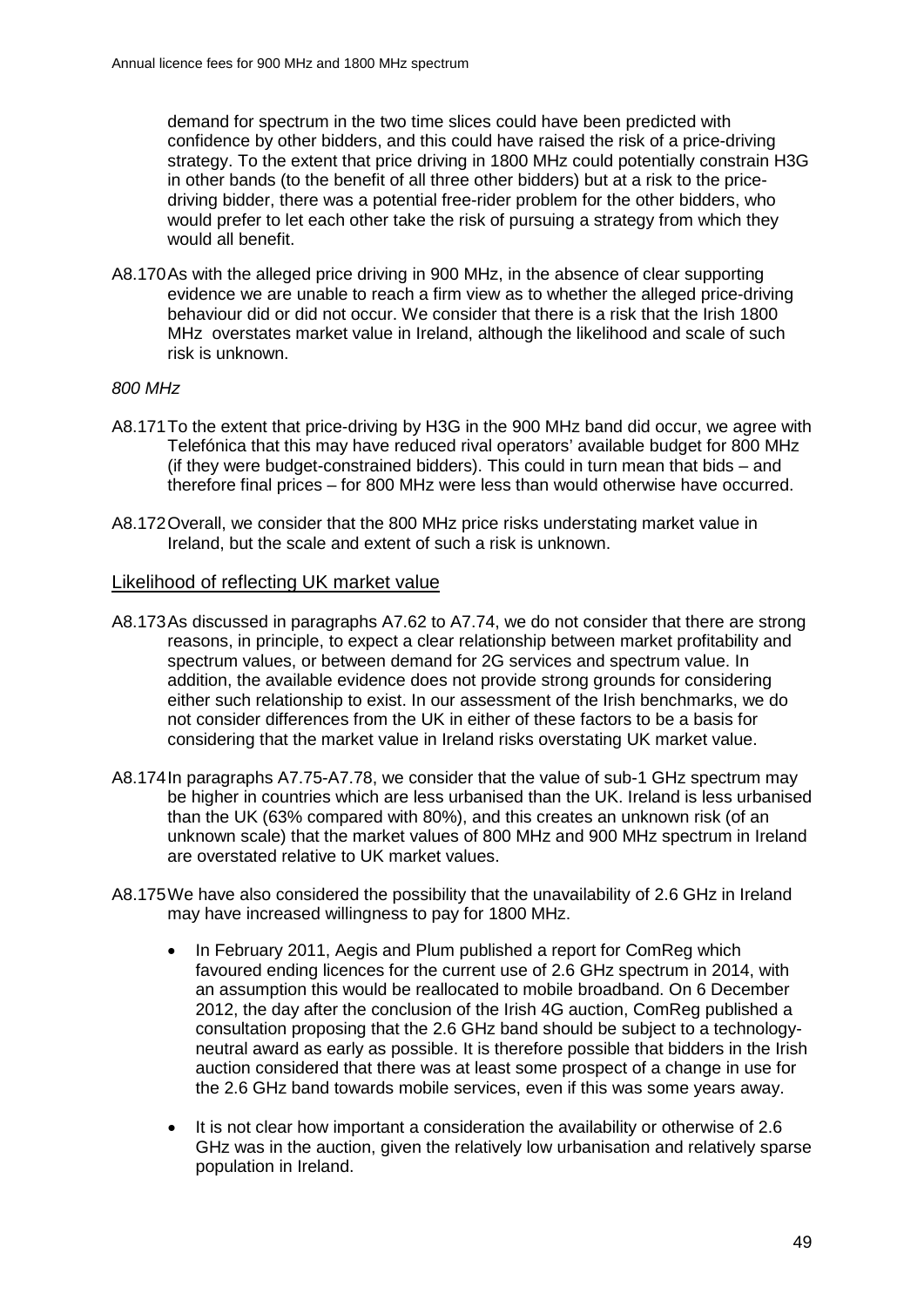A8.176Overall, we consider that the market value of 1800 MHz in Ireland carries a larger risk of overstating the UK 1800 MHz market value, though the scale of this risk is unknown.

#### Relative benchmarks

- A8.177We only have price information for two out of three bands used for the distance method (i.e. 800 MHz and 1800 MHz), but (as discussed below) we can use a proxy value for 2.6 GHz to calculate this benchmark.
- A8.178In interpreting these evidence points, we consider that:
	- a) There is a risk (of unknown extent and scale) that the absolute 900 MHz benchmark overstates the UK market value of 900 MHz due to price-driving by H3G and due to lower urbanisation in Ireland.
	- b) There is a larger risk (of unknown scale) that the absolute 1800 MHz benchmark overstates the UK market value of 1800 MHz due to price-driving and due to the unavailability of 2.6 GHz in Ireland.
	- c) There is a risk that the price 800 MHz understates market value in Ireland (of unknown extent and scale) due to price-driving by H3G, and a risk that the market value in Ireland is overstated relative to the UK market value due to lower urbanisation. Overall, therefore, the absolute 800 MHz benchmark might be an overstatement or an understatement (of unknown extent and scale) of the UK market value of 800 MHz.
	- d) There is no benchmark available for the 2.6 GHz band so we must use a proxy value for the distance method benchmark. As discussed in paragraph A7.49, we consider that an appropriate proxy for 2.6 GHz is derived by applying the geometric average of the 800 MHz / 2.6 GHz ratios from all relevant benchmark countries to the absolute value of 800 MHz in Ireland.
	- e) The 900 MHz / 800 MHz paired ratio carries a risk of overstatement of unknown likelihood and scale. This is because the price of 900 MHz risks overstating market value in Ireland, while the price of 800 MHz risks understating market value in Ireland. The market values of 900 MHz and 1800 MHz might both be overstated relative to UK market values (due to lower urbanisation in Ireland), but this is not relevant to the *ratio* of benchmarks.
	- f) The distance method benchmark on balance carries a larger risk of overstating market value in the UK (of unknown scale). This is because we have stronger reasons for 1800 MHz than 800 MHz to believe that the market value in Ireland overstates market value in the UK, and the price of 1800 MHz risks overstating market value in Ireland while the price of 800 MHz risks understating it. The following table summarises the available benchmarks (along with our interpretation of them) from the Irish award: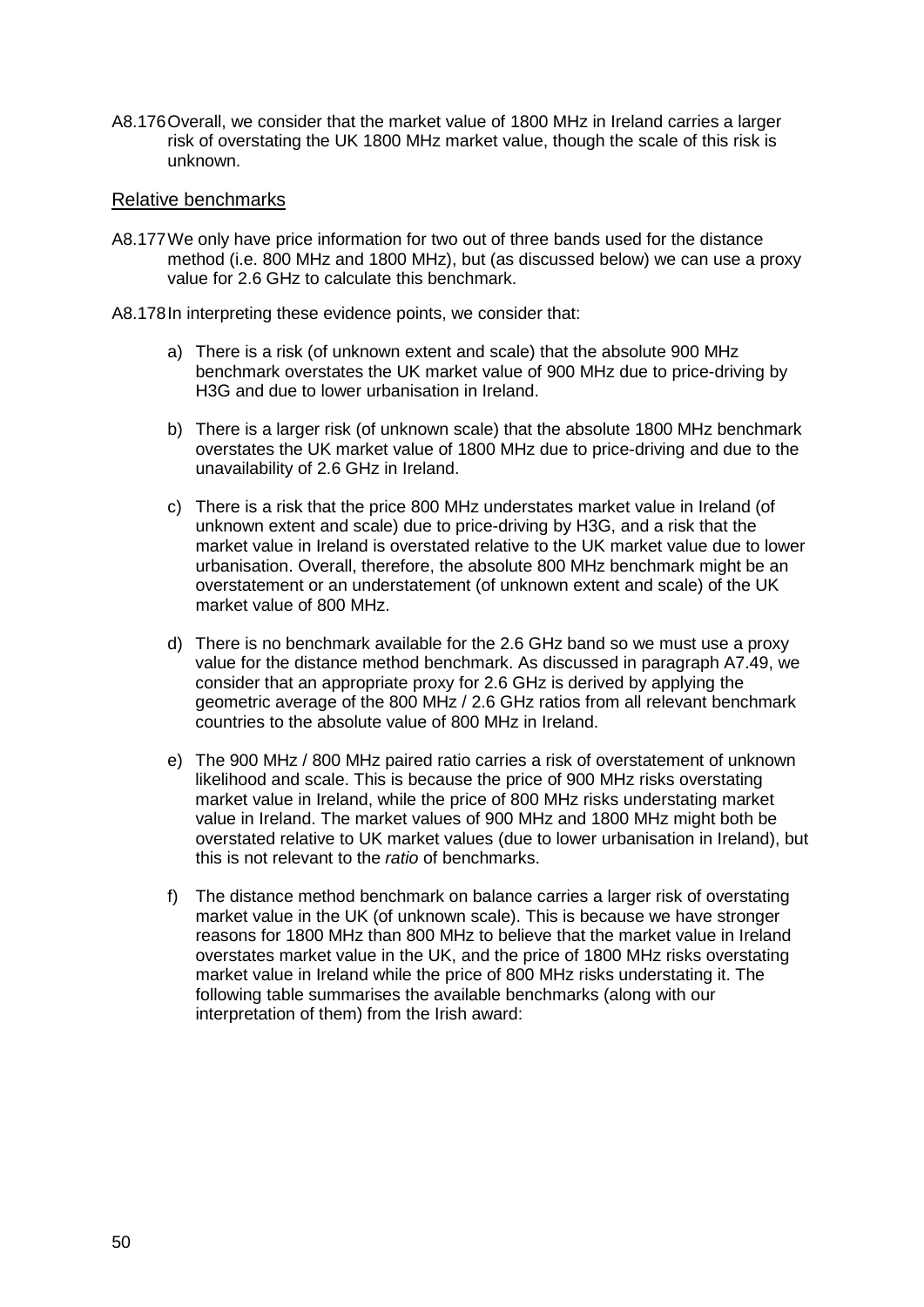|                      | 800   | 900          |       | 1800           |              | 1800 /900 |       |
|----------------------|-------|--------------|-------|----------------|--------------|-----------|-------|
|                      | Abs.  | 900<br>/800  | Abs.  | Dist.<br>Meth. | 1800<br>/800 | Abs.      | $\%$  |
| <b>Values</b>        | 63.5  | 20.3         | 39.6  | 14.3           | 13           | 25.2      | 64%   |
| <b>Tier</b>          |       | <b>First</b> |       | <b>First</b>   |              |           |       |
| Likelihood           | Unkn. | Unkn.        | Unkn. | Larger         | Larger       | Larger    | Unkn. |
| <b>Scale of risk</b> | Unkn. | Unkn.        | Unkn. | Unkn.          | Unkn.        | Unkn.     | Unkn. |
| <b>Direction</b>     | Unkn. | Over         | Over  | Over           | Over.        | Over      | Unkn. |

## **Table A8.6.3: Summary of evidence points from Ireland**

## **Figure A8.6.1: Summary of evidence points from Ireland**



 $\triangle$  = Absolute values;  $\bullet$  = paired ratios;  $\angle$  = Distance Method benchmark

**↑**= risk of understatement; **↓**= risk of overstatement; **↕**= risk of understatement or overstatement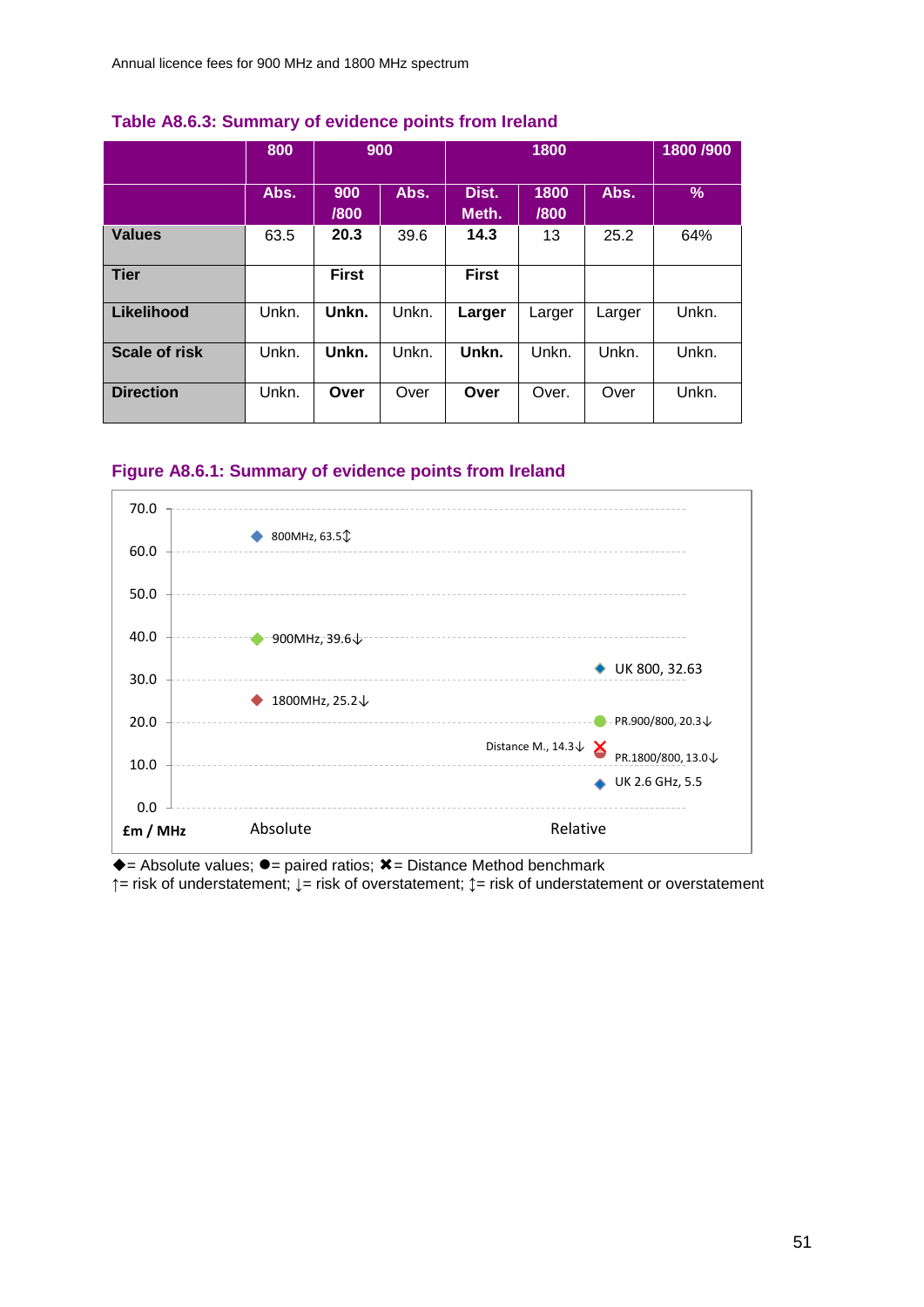# **Italy**

# **September 2011 multiband auction**

**Description:** Italy's multiband auction awarded licences in the 800 MHz, 1800 MHz, 2.1 GHz and 2.6 GHz bands.

**Context:** Italy has four MNOs: Telecom Italia, Vodafone, Wind and 3 Italia.

# **Table A8.7.1: September 2011 multiband auction results**

|                        | 800<br><b>MHz</b> | 1800<br><b>MHz</b> | 2.1 GHz<br>unpaired | <b>2.6 GHz</b> | 2.6 GHz<br>unpaired | <b>Price</b><br>Paid $^{73}$ |
|------------------------|-------------------|--------------------|---------------------|----------------|---------------------|------------------------------|
| <b>Total Available</b> | 2x30              | 2x15               | 15                  | 2x60           | 30                  |                              |
| <b>Telecom Italia</b>  | 2x10              |                    |                     | 2x15           |                     | €1.3bn                       |
| Vodafone               | 2x10              | 2x5                |                     | 2x15           |                     | €1.3bn                       |
| Wind                   | 2x10              | 2x5                |                     | 2x20           |                     | €1.1bn                       |
| 3 Italia               |                   | 2x5                |                     | 2x10           | 30                  | €305m                        |
| Unsold                 |                   |                    | 15                  |                |                     |                              |

*Note: Prices for lots in individual bands are available here: [http://frankrayal.com/2011/10/17/the-italian-4g](http://frankrayal.com/2011/10/17/the-italian-4g-spectrum-auction-an-analysis/)[spectrum-auction-an-analysis/](http://frankrayal.com/2011/10/17/the-italian-4g-spectrum-auction-an-analysis/)*

# **Table A8.7.2: September 2011 multiband auction design**

|                                                    | <b>Description</b>                                                                                                                                          | <b>Implications</b>                                                                                                                                                                    |  |  |  |
|----------------------------------------------------|-------------------------------------------------------------------------------------------------------------------------------------------------------------|----------------------------------------------------------------------------------------------------------------------------------------------------------------------------------------|--|--|--|
| Number of bidders;<br>number of lots; lot<br>sizes | There were 4 bidders. All<br>spectrum was available in lots of<br>2x5 MHz (apart from unpaired 2.1<br>GHz, which was available in 1x5<br>MHz lots). $^{74}$ | The number of lots exceeded<br>the number of potential<br>bidders for 800 MHz and 2.6<br>GHz, but not for 1800 MHz.                                                                    |  |  |  |
| Spectrum caps /<br><b>Restrictions</b>             | There was a 2x20 MHz cap on<br>sub-1 GHz spectrum, and a 55<br>MHz cap on joint paired and<br>unpaired 2.6 GHz spectrum,<br>applicable to all bidders.      | Neither of the caps was<br>binding for any of the bidders,<br>i.e. no bidder was restricted<br>from bidding on additional<br>spectrum over what it<br>eventually won.                  |  |  |  |
| Reserve prices                                     | Spectrum was sold above reserve prices.                                                                                                                     |                                                                                                                                                                                        |  |  |  |
| Obligations                                        |                                                                                                                                                             | 800 MHz: 30% coverage in 36 months, 70% in 60 months.<br>2.6 GHz: 20% in 24 months, 40% in 48 months.<br>Coverage refers to land and covers of a list of municipalities. <sup>75</sup> |  |  |  |

<span id="page-51-0"></span><sup>73</sup> http://frankrayal.com/2011/10/17/the-italian-4g-spectrum-auction-an-analysis/

<span id="page-51-2"></span><span id="page-51-1"></span><sup>74</sup> <http://www.sviluppoeconomico.gov.it/images/stories/documenti/Disciplinarevesrionedefinitiva.pdf><br>75 See page 69:<http://www.agcom.it/Default.aspx?message=visualizzadocument&DocID=6447>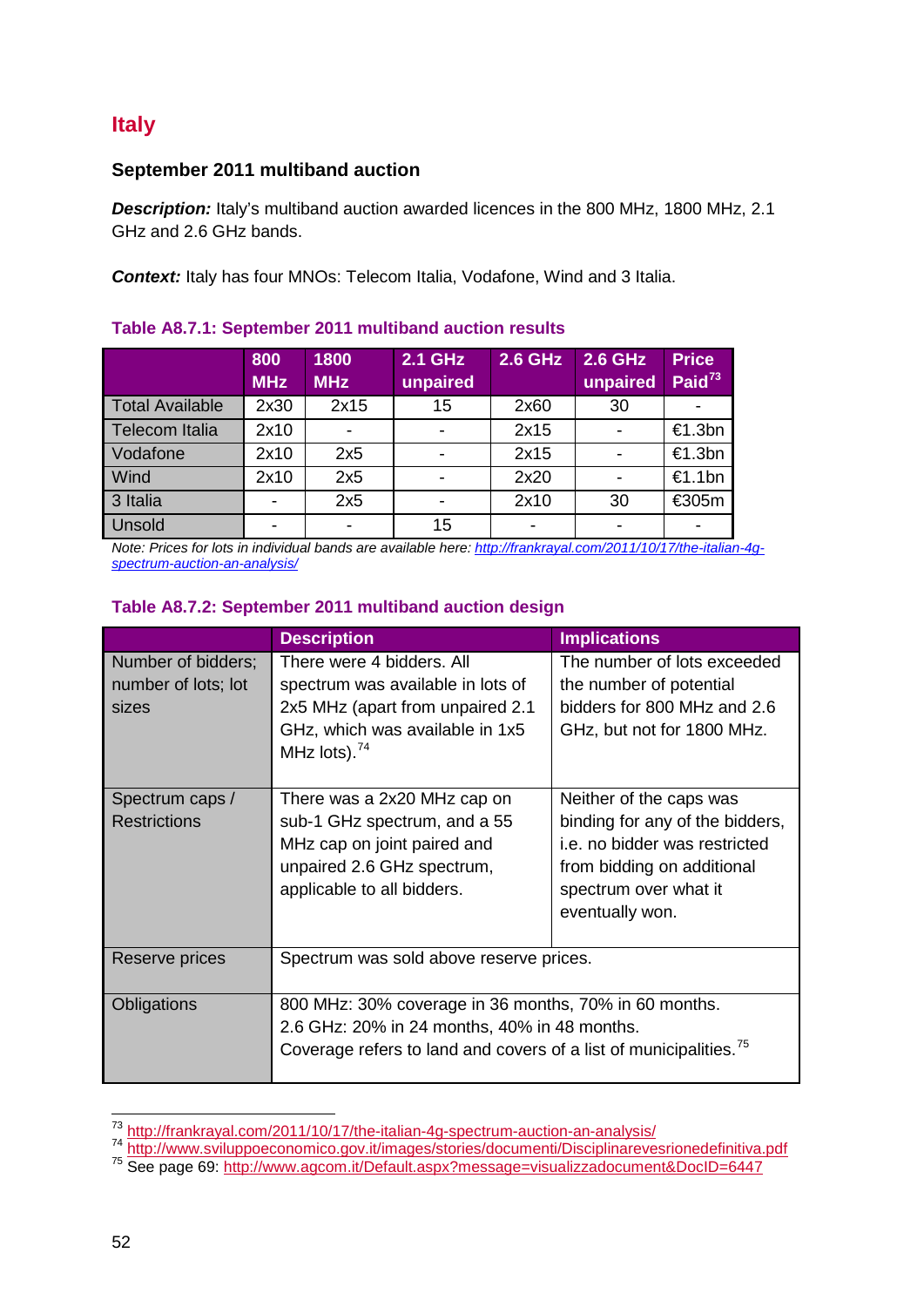# **Our position in the October 2013 consultation**

A8.179In our October 2013 consultation our view was that the absolute and relative values of 1800 MHz spectrum were more important evidence for 1800 MHz value in the UK, on the basis that all spectrum sold above reserve price and there were no binding spectrum caps.

## **Stakeholder responses**

## Whether award outcomes are likely to reflect market value

#### *1800 MHz*

- A8.180AM&A (page 51) said they "agree with Ofcom's assessment that there are no obvious reasons why market value might not have been achieved in this auction" and that it therefore provides more important evidence.
- A8.181Telefónica (pages 84-85) said it had identified "strong grounds for believing that the absolute benchmark may overstate the value of 1800 MHz". It commented that:
	- a) Owing to the structure of eligibility points and starting prices across categories, competition in the auction was initially on 800 MHz, then 1800 MHz, and then 2.6 GHz.
	- b) "Competition was particularly intense at 800 MHz. In the higher frequency bands, it appears operators eventually found a compromise outcome, in which Wind did not buy any additional 1800 MHz spectrum and Vodafone and Telecom Italia settled for just three lots of 2.6 GHz each, one less than Wind."
	- c) "At this point, prices in the 1800 MHz had already reached rather high levels, but the 2.6 GHz band was relatively cheap. Thus, while overall prices across the band may reflect market values, it is possible that both the 800 MHz and 1800 MHz prices were inflated relative to the 2.6 GHz price."
	- d) Telefónica (page 103) later commented that "As discussed previously, we believe that the 1800 MHz price in Italy may be overstated, owing to strategic factors, while at 2.6 GHz, there is evidence of demand reduction."
- A8.182Vodafone (Annex 4, p. 36) commented that the 1800 MHz reserve price was among the highest in Europe and added that "there is also some indication that the reserve prices were set to extract the private value of the auction participants", citing a "reference to this possibility" in a report by a US-based consultancy.<sup>[76](#page-52-0)</sup> Vodafone argued on this basis that the reserve price in Italy is unlikely to reflect the market value of spectrum.

<span id="page-52-0"></span><sup>76</sup> "*The Impact of Bidding Eligibility Conditions on Spectrum Auction Revenues*", Martyn Roetter, Alan Pearce, February 2013, available at [http://www.ccianet.org/wp-](http://www.ccianet.org/wp-content/uploads/library/IAE%20Report%20-%20Final.pdf) $\overline{a}$ 

[content/uploads/library/IAE%20Report%20-%20Final.pdf](http://www.ccianet.org/wp-content/uploads/library/IAE%20Report%20-%20Final.pdf) The reference in question appears to consist of a comment in this report that: "...In other cases, regulators appear to have focused on raising as much cash for the government as possible. The latter point is best illustrated by the high reserve prices set by some regulators, for example in France and Italy."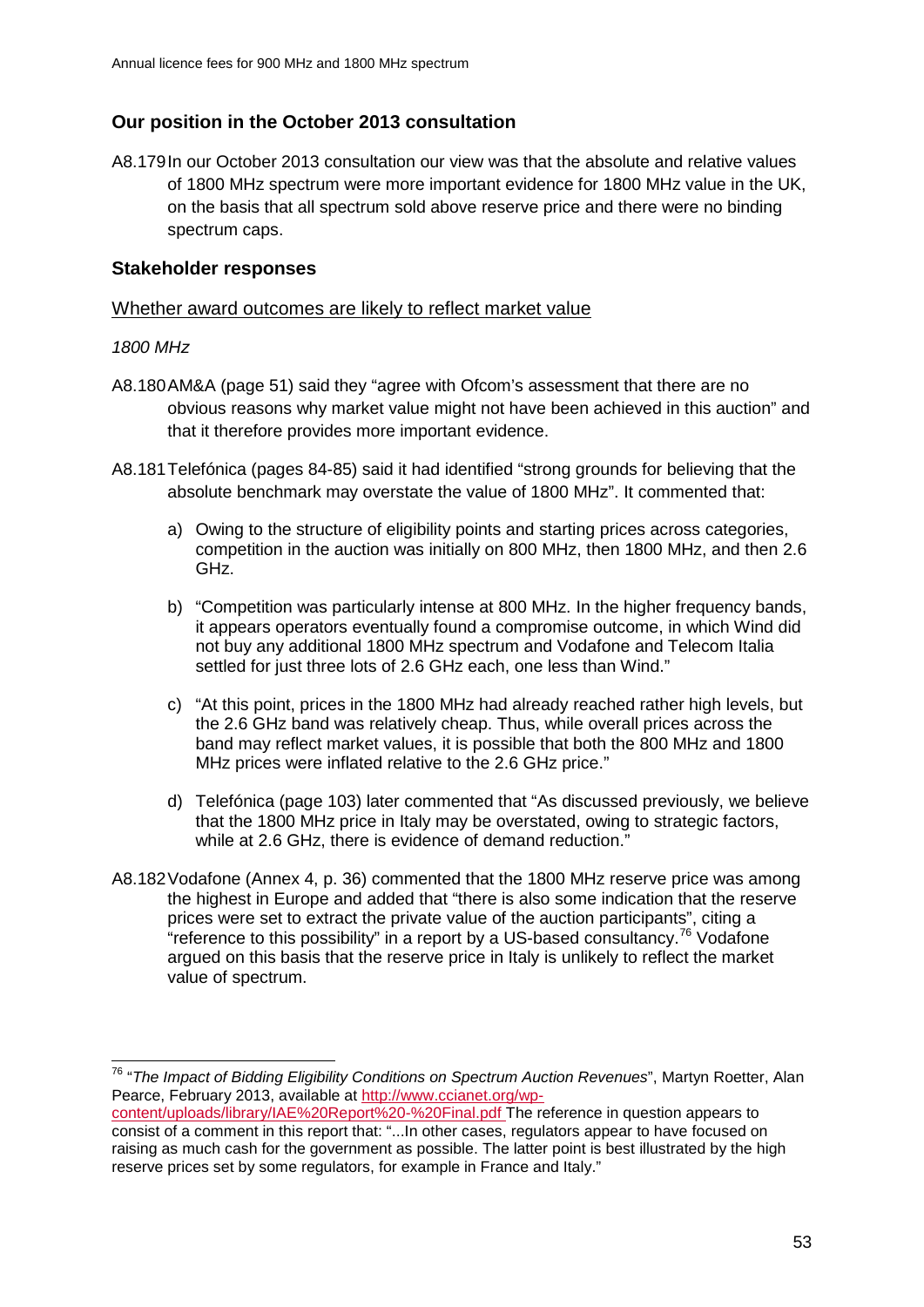- A8.183Vodafone (Annex 4, pp. 68-69) also argued that although 1800 MHz spectrum sold slightly above the reserve price, there was no real competition for 1800 MHz in the auction and that this outcome was a result of the auction design. It commented that:
	- a)  $[\&$ ];
	- b)  $[\times]$ .
	- c) On this basis, Vodafone argued that 1800 MHz spectrum "was effectively sold at reserve price".

#### *800 MHz*

A8.184Vodafone (Annex 4, p. 68) said that coverage obligations in the 800 MHz band "would likely push down the price paid for 800 MHz spectrum, further inflating 1800/800 ratio and the relative value of 1800 MHz spectrum".

## Likelihood of reflecting UK market value

A8.185Vodafone (Annex 4, p. 70) commented that there is "some comparability" between Italy and the UK, but argued that operators might be willing to pay more for 1800 MHz in Italy than in the UK because average margin per user (AMPU) was  $[\times]$ higher in Italy than in the UK, and 2G penetration was  $[\times]$  percentage points higher (although voice usage per customer was comparable). It commented that relative valuations of 1800 MHz to 800 MHz spectrum are likely to better control for these differences and "in the absence of price distortions described above, could be considered potentially a good indicator of the UK market value".

## **Assessment**

#### Whether award outcomes are likely to reflect market value

#### *1800 MHz*

- A8.186Vodafone suggested that the 1800 MHz reserve price was intended to extract the private value of bidders and argues that this reserve price "is unlikely to reflect the market value of spectrum". The evidence it cites in support of this view is a report from a US-based consultancy. There is no suggestion in this report that its authors have information as to the intentions of the Italian authorities in setting reserve prices; rather it appears that their view of those intentions is an inference from their observation of "high reserve prices" in Italy. This comment in the report does not relate specifically to 1800 MHz spectrum. We do not consider that this evidence provides reliable guidance as to whether 1800 MHz reserve prices in Italy are likely to have been above market value.
- A8.187In any case, the 1800 MHz price was determined by an auction bid, not by the reserve price.  $[\times]$
- A8.188[ $\times$ ] Telefónica suggested that bidding for 1800 MHz spectrum occurred later in the auction. It is not clear why this, in itself, would lead to 1800 MHz prices being above market value. Indeed, to the extent that bidders were budget constrained, competition for 800 MHz could have restricted their subsequent ability to bid for 1800 MHz spectrum.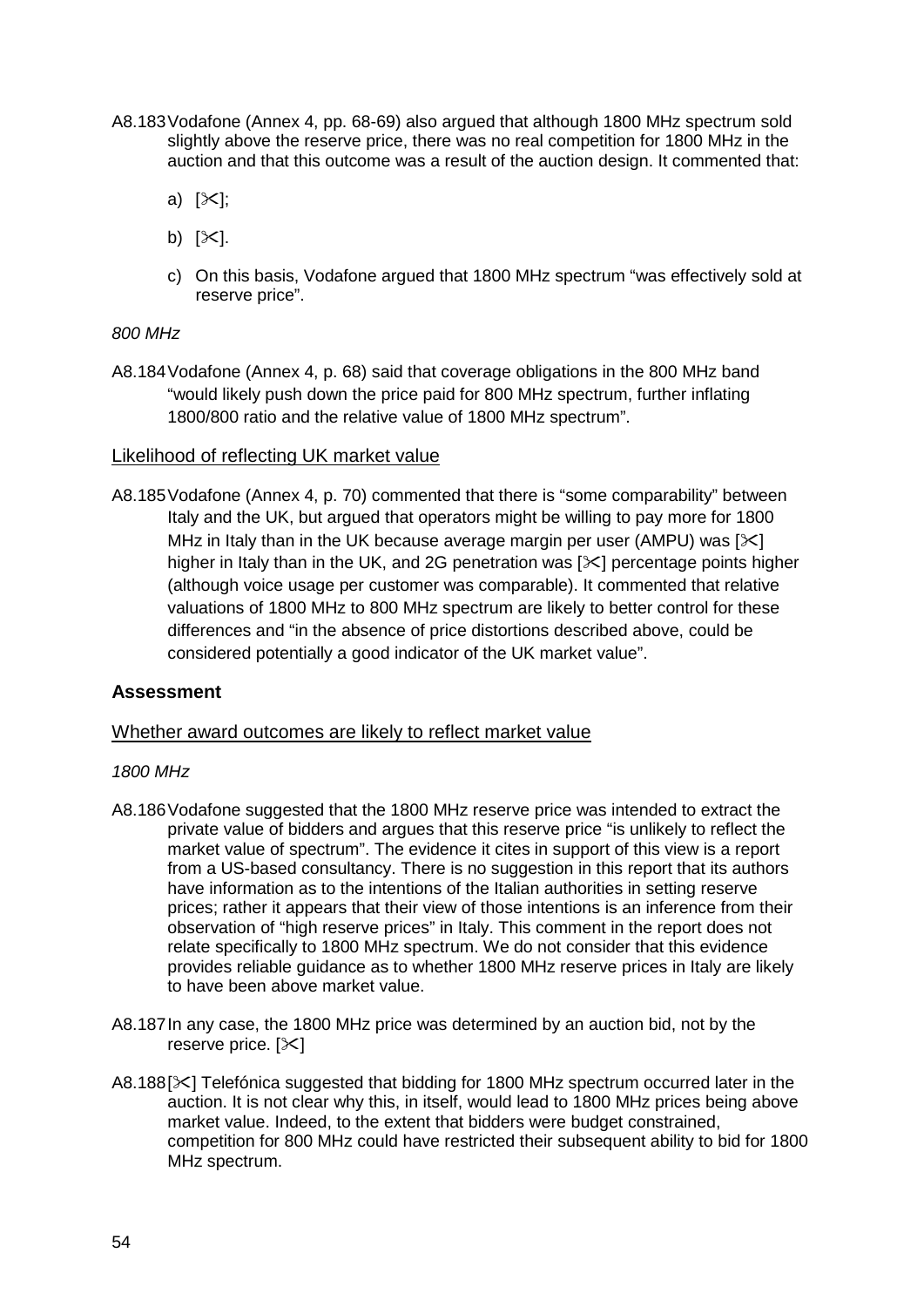# $A8.189$ [ $\times$ ]

- A8.190Telefónica suggested that operators found a "compromise outcome" in the higher frequency bands. The implication appears to be that there was coordinated demand reduction in which WIND was allowed to win 2x20 MHz of 2.6 GHz spectrum while the other operators won only 2x15 MHz each. One reason why the other operators might accept this outcome would be an expectation that WIND would not continue to bid for 1800 MHz spectrum, whereas it might otherwise have an incentive to do so, raising prices for 1800 MHz above the levels that prevailed.
- A8.191This would suggest that, in the absence of the "compromise" referred to by Telefónica, competition could have been stronger in both the 1800 MHz and 2.6 GHz bands. Therefore, if Telefónica were correct about the "compromise", it could provide a reason for the 1800 MHz price to be below market value. We also note Vodafone's view that there was no real competition for 1800 MHz in the auction, which could also support a view that the 1800 MHz price was below market value.
- A8.192Overall, stakeholders' responses provided conflicting views on whether the 1800 MHz price reflects or overstates market value, and some of the comments potentially imply that the price understates market value. In the absence of supporting evidence, we are unable to assess whether any of these eventualities did or did not occur. We consider that, while we do not exclude the risk that the price for 1800 MHz understates or overstates market value in Italy, the likelihood and scale of such risk is unknown.

## *800 MHz*

A8.193It is not clear that bids were materially affected by the land coverage obligation on 800 MHz, as there is lack of evidence as to whether the requirements were onerous or not. To the extent that the obligation was indeed above commercially attractive levels, though, we can explore the potential impact of this risk by using the price of the UK A2 lot (800 MHz with coverage obligation) in the calculation of Italian relative benchmarks, which allows for a more like-for-like comparison. This yields an estimate of £13.1m per MHz for the distance method (i.e. £0.4m lower than the base case). The impact on relative benchmarks is relatively minor, although this depends on the cost of the coverage obligation in Italy being similar to the UK as a proportion of the value of 800 MHz.<sup>[77](#page-54-0)</sup> On balance we consider that the price of 800 MHz Italy carries an unknown risk of smaller understatement of market value in Italy.

# *2.6 GHz*

A8.194Telefónica suggested that operators found a "compromise outcome" in the higher frequency bands. As discussed in relation to 1800 MHz, this would suggest that, in the absence of the "compromise" referred to by Telefónica, competition could have been stronger in both the 1800 MHz and 2.6 GHz bands. Therefore, if Telefónica were correct about the "compromise", it could provide a reason for the 2.6 GHz price to be below market value.

<span id="page-54-0"></span> $^{77}$  We note that in the UK 4G auction the discount for the coverage obligation (of £1.55m/MHz) is just under 5% of the value of 800 MHz (£32.63m/MHz). If the coverage obligation in Italy were significantly onerous, it is likely to be more costly.  $\overline{a}$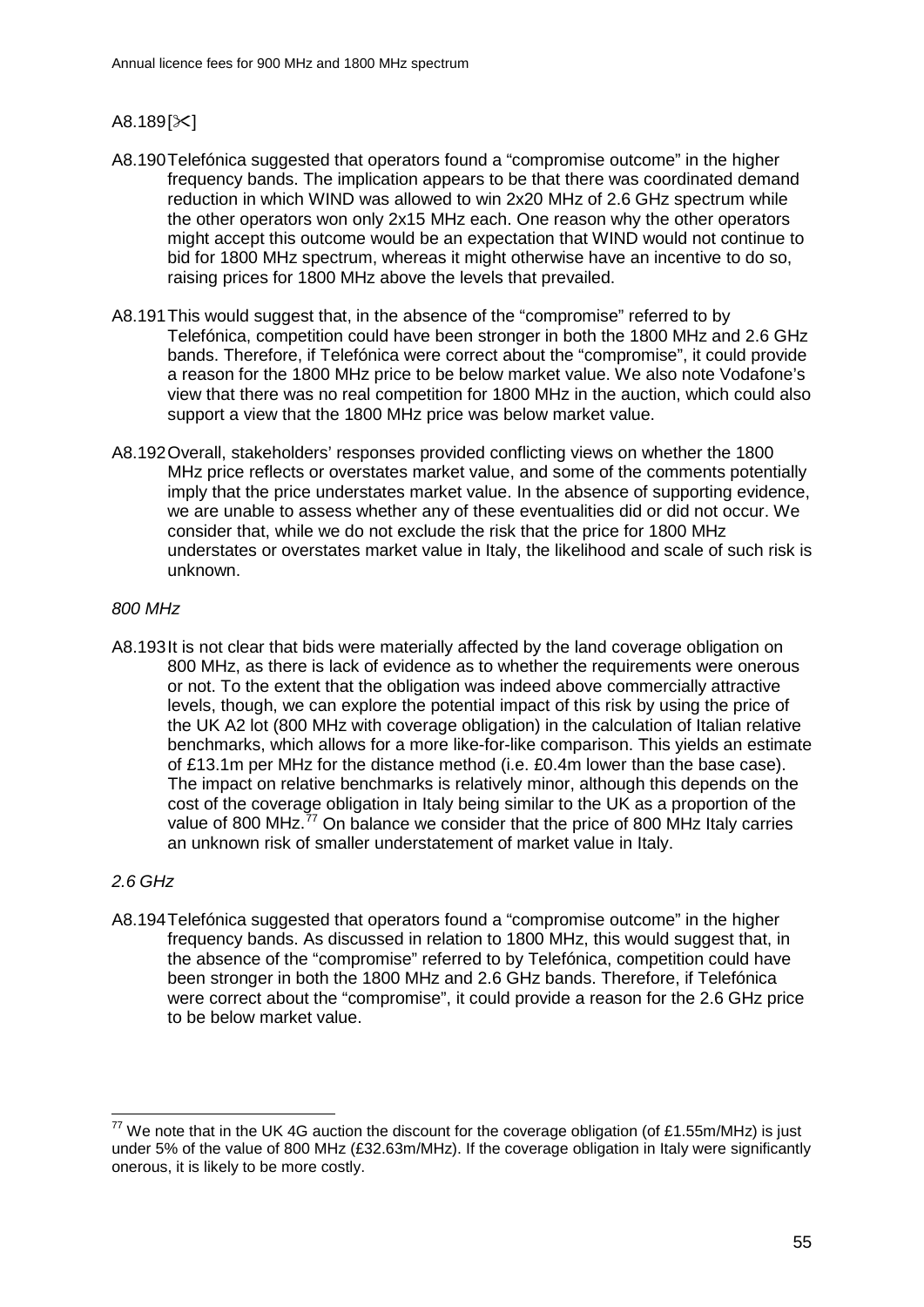A8.195As with our assessment of 1800 MHz, we consider that, while we do not exclude the risk that the Italian 2.6 GHz price understates market value in Italy, the likelihood and scale of such risk is unknown.

## Likelihood of reflecting UK market value

- A8.196As discussed in paragraphs A7.62 to A7.74, we do not consider that there are strong reasons, in principle, to expect a clear relationship between market profitability and spectrum values, or between demand for 2G services and spectrum value. In addition, the available evidence does not provide strong grounds for considering either such relationship to exist. In our assessment of the Italian benchmarks, we do not consider differences from the UK in either of these factors to be a basis for considering that the market value in Italy overstates UK market value.
- A8.197We have also considered the timing of the Italian award relative to the UK. In paragraphs A7.83 to A7.84, we say that 1800 MHz was not fully acknowledged as a core LTE band until between late 2011 and early 2012, and that it is not clear whether or not operators would have anticipated the development of the LTE1800 ecosystem in 2011. Given that the Italian auction took place in September 2011, we consider there to be an unknown risk that the market value of 1800 MHz in Italy at the time of the auction is a smaller understatement of UK market value today, because it may not fully reflect the potential for use as an LTE band.

## Relative benchmarks

- A8.198We have sufficient information from the Italian auction from all relevant bands (i.e. 800 MHz, 1800 MHz and 2.6 GHz) to apply the distance method. We also use the Italian absolute value as a cross-check for our 1800 MHz LSV.
- A8.199In interpreting these evidence points we consider that the price paid for 1800 MHz spectrum may understate or overstate market value in Italy, though the likelihood and scale of this risk is unclear. The early auction date also creates an unknown risk that market value in Italy might be a smaller understatement relative to the UK market value. However, the fact that the auction price might also overstate market value (to an unknown extent) means that the overall direction of understatement or overstatement with regards to the absolute 1800 MHz benchmark is unclear.
- A8.200We also consider that the 800 MHz and 2.6 GHz prices may understate market value in Italy in those bands. On its own, this might suggest that the relative values would overstate the value of 1800 MHz. However, because the absolute 1800 MHz benchmark may understate or overstate UK market value (with an unclear risk and magnitude), we consider that the distance method benchmark should be interpreted in the same way.
- A8.201The following table summarises the available benchmarks (along with our interpretation of them) from the Italian award:

|               | 800  | 1800        |            |            |      | 2.6  |
|---------------|------|-------------|------------|------------|------|------|
|               | Abs. | Dist. Meth. | 1800 / 800 | 1800 / 2.6 | Abs. | Abs. |
| <b>Values</b> | 52.1 | 13.5        | 11.4       | 24.2       | 16.7 | 3.8  |

## **Table A8.7.3: Summary of evidence points from Italy**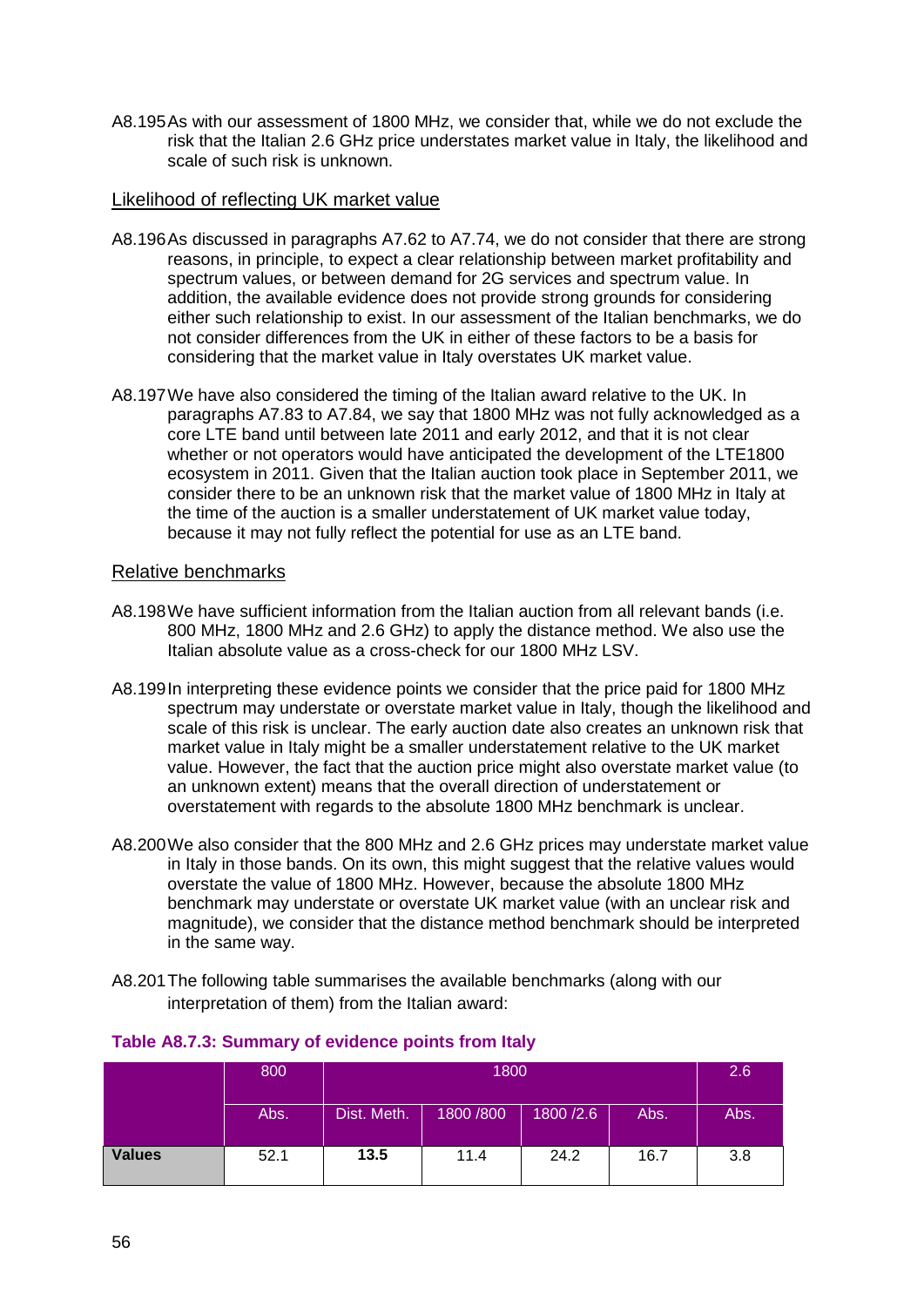| <b>Tier</b>      |         | First          |         |                |         |                |
|------------------|---------|----------------|---------|----------------|---------|----------------|
| Likelihood       | Unknown | <b>Unknown</b> | Unknown | Unknown        | Unknown | <b>Unknown</b> |
|                  |         |                |         |                |         |                |
| Scale of risk    | Smaller | <b>Unknown</b> | Unknown | <b>Jnknown</b> | Unknown | <b>Unknown</b> |
|                  |         |                |         |                |         |                |
| <b>Direction</b> | Under   | <b>Unknown</b> | Unknown | <b>Unknown</b> | Unknown | Under          |
|                  |         |                |         |                |         |                |

## **Figure A8.7.1: Summary of evidence points from Italy**



Absolute values;  $\bullet$  = paired ratios;  $\ast$  = Distance Method benchmark

**↑**= risk of understatement; **↓**= risk of overstatement; **↕**= risk of understatement or overstatement;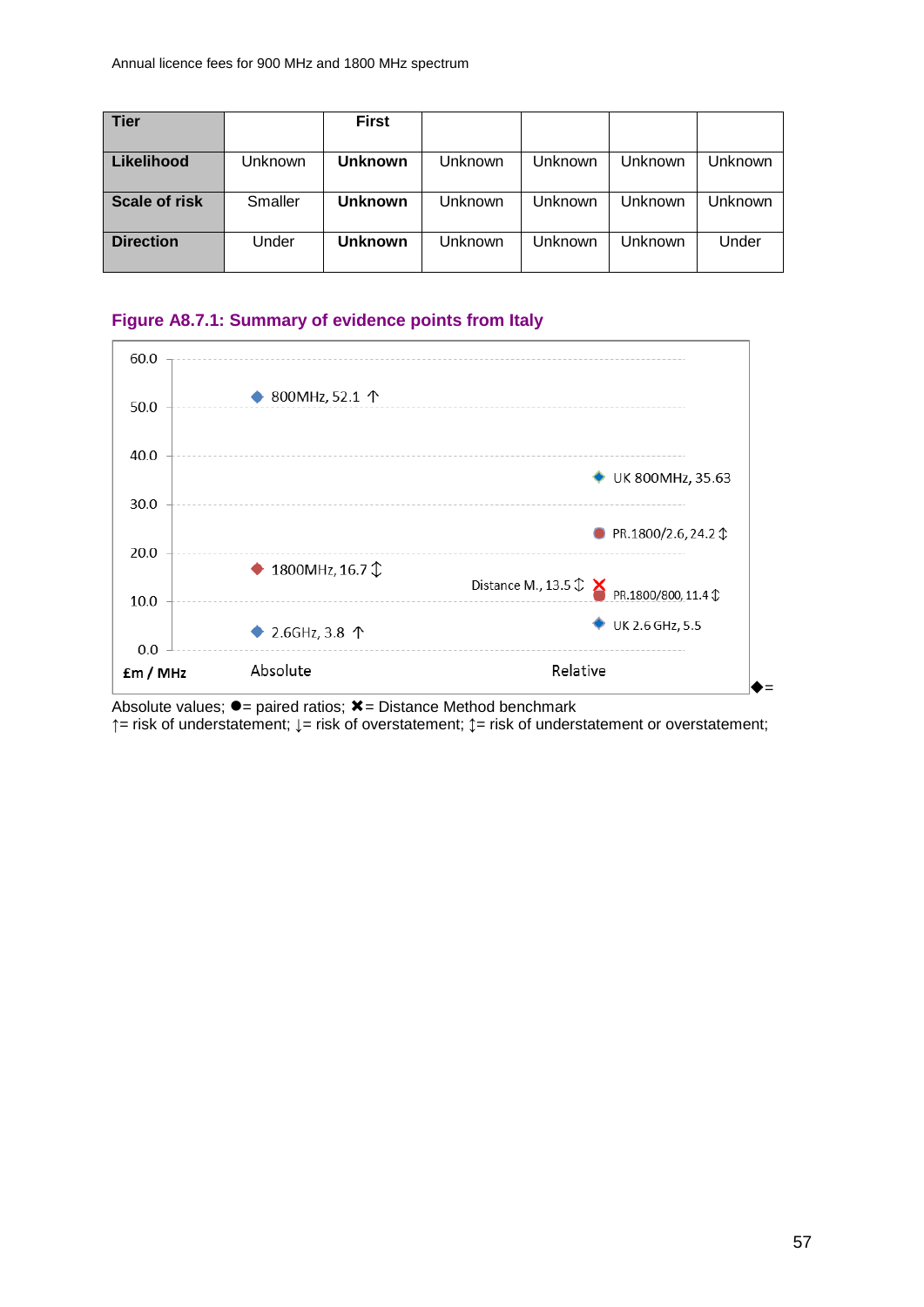# **The Netherlands**

## **April 2010 2.6 GHz award**

*Description:* Award of the 2.6 GHz spectrum using CCA auction format.

**Context:** Prior to the award of 2.6 GHz spectrum there were three MNOs; KPN, Vodafone and T-Mobile. The Dutch Parliament decided that the auction should limit the amount of spectrum that the three existing mobile operators could win, in order to ensure that new entrants could participate in the auction.

|                        | <b>2.6 GHz</b> | <b>Unpaired</b><br><b>2.6 GHz</b> | <b>Price</b><br>Paid <sup>78</sup> |
|------------------------|----------------|-----------------------------------|------------------------------------|
| <b>Total Available</b> | 2x65           | 55                                |                                    |
| <b>KPN</b>             | 2x10           |                                   | <b>€909k</b>                       |
| Vodafone               | 2x10           |                                   | €200k                              |
| T-Mobile               | 2x5            |                                   | €109k                              |
| Tele <sub>2</sub>      | 2x20           |                                   | €400k                              |
| Ziggo                  | 2x20           |                                   | €1m                                |
| Unsold                 |                | 55                                |                                    |

## **Table A8.8.1: April 2010 2.6 GHz auction results**

## **Table A8.8.2: April 2010 2.6 GHz auction design**

|                                                    | <b>Description</b>                                                                                                | <b>Implications</b>                                                                                                                                                |  |  |  |
|----------------------------------------------------|-------------------------------------------------------------------------------------------------------------------|--------------------------------------------------------------------------------------------------------------------------------------------------------------------|--|--|--|
| Number of bidders;<br>number of lots; lot<br>sizes | 5 bidders.<br>Spectrum was available in<br>2x5 MHz lots.                                                          |                                                                                                                                                                    |  |  |  |
|                                                    |                                                                                                                   |                                                                                                                                                                    |  |  |  |
| Spectrum caps /<br><b>Restrictions</b>             | For 2.6 GHz paired, there<br>were caps of 2x10 MHz for<br>KPN, 2x5 MHz for T-Mobile<br>and 2x10 MHz for Vodafone. | The caps on the three incumbents<br>were binding. The result of these<br>caps was that 2x40 MHz of<br>spectrum was reserved for new<br>entrants (Tele2 and Ziggo). |  |  |  |
| Unsold spectrum?                                   | All 2.6 GHz unpaired.                                                                                             |                                                                                                                                                                    |  |  |  |
| Reserve prices                                     | Spectrum sold above reserve prices                                                                                |                                                                                                                                                                    |  |  |  |
| Coverage obligations                               | Network coverage of 80 square kilometres by May 2012.                                                             |                                                                                                                                                                    |  |  |  |

<span id="page-57-0"></span><sup>&</sup>lt;sup>78</sup> [http://www.analysysmason.com/About-Us/News/Newsletter/Dutch-26GHz-auction-raises-just-](http://www.analysysmason.com/About-Us/News/Newsletter/Dutch-26GHz-auction-raises-just-EUR26m/)[EUR26m/](http://www.analysysmason.com/About-Us/News/Newsletter/Dutch-26GHz-auction-raises-just-EUR26m/)  $\overline{a}$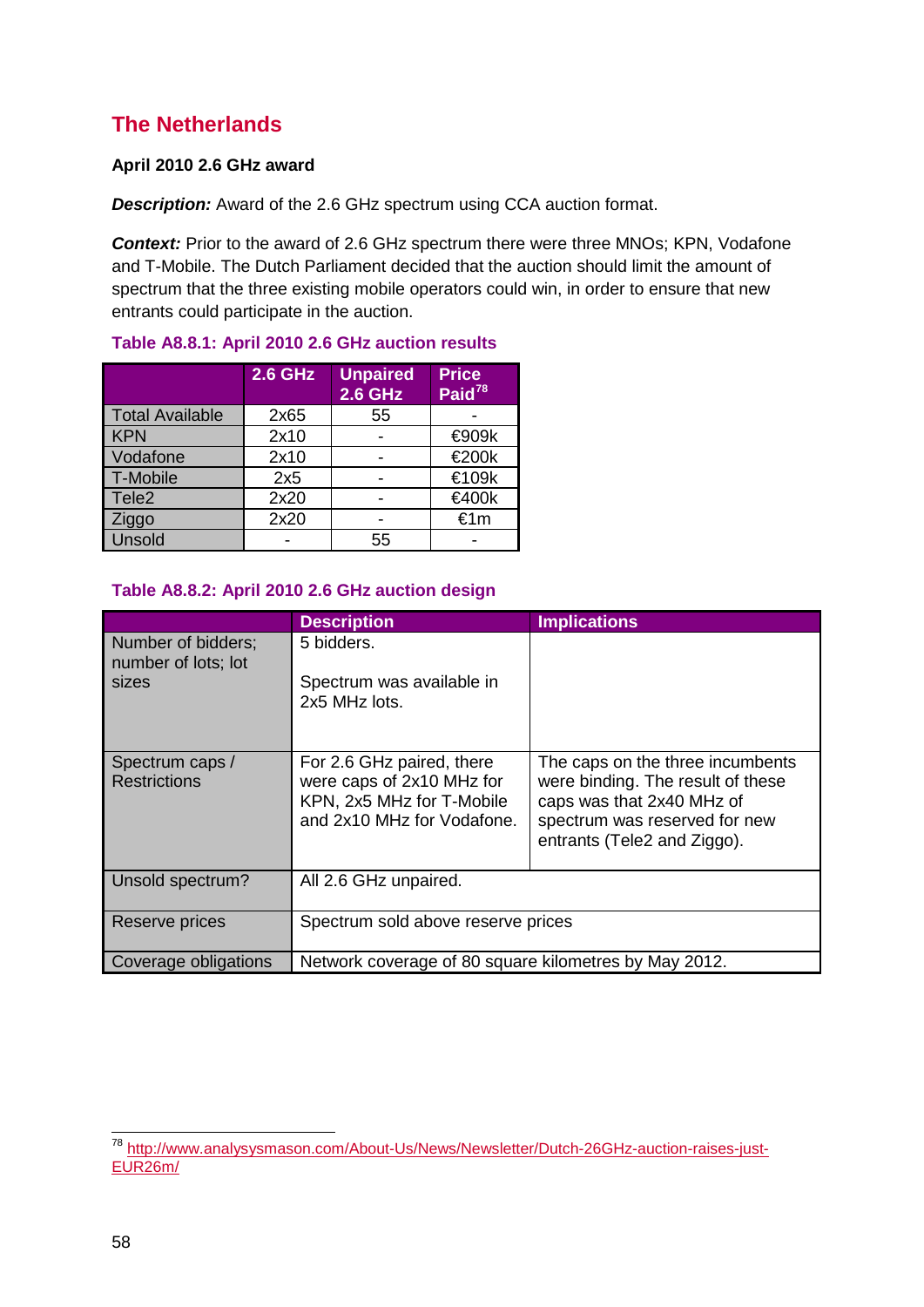# **December 2012 multiband auction**[79](#page-58-0)

*Description:* Award of multiple bands using CCA auction format.

*Context:* Following the April 2010 2.6 GHz award, the Dutch mobile market had 5 operators.

## **Table A8.8.3: December 2012 multiband auction results**

|                        | 800<br><b>MHz</b> | 900<br><b>MHz</b> | 1800<br><b>MHz</b> | <b>Unpaired</b><br>1900 MHz | 2.1<br><b>GHz</b> | <b>Unpaired</b><br><b>2.6 GHz</b> | <b>Price</b><br>Paid <sup>80</sup> |
|------------------------|-------------------|-------------------|--------------------|-----------------------------|-------------------|-----------------------------------|------------------------------------|
| <b>Total Available</b> | 2x30              | 2x35              | 2x70               | $4.9 + 9.7$                 | 2x10              | 55                                |                                    |
| <b>KPN</b>             | 2x10              | 2x10              | 2x20               |                             | 2x5               | 30                                | €1.35bn                            |
| Vodafone               | 2x10              | 2x10              | 2x20               |                             | 2x5               |                                   | €1.38bn                            |
| T-Mobile               | ۰                 | 2x15              | 2x30               | $4.9 + 9.7$                 |                   | 25                                | €911m                              |
| Tele <sub>2</sub>      | 2x10              |                   |                    |                             |                   |                                   | €161m                              |
| Ziggo                  | ۰                 |                   | -                  | -                           |                   | -                                 |                                    |
| Unsold                 | ۰                 |                   |                    | -                           |                   |                                   |                                    |

# **Table A8.8.4: December 2012 multiband auction design**

|                                           | <b>Description</b>                                                  | <b>Implications</b>                                                   |  |  |  |  |
|-------------------------------------------|---------------------------------------------------------------------|-----------------------------------------------------------------------|--|--|--|--|
| Number of bidders;<br>number of lots; lot | 5 bidders.                                                          |                                                                       |  |  |  |  |
| sizes                                     | All paired spectrum was<br>available in 2x5 MHz lots. <sup>81</sup> |                                                                       |  |  |  |  |
| Spectrum caps /                           | 2x10 MHz of 800 MHz and                                             | The 800 MHz spectrum                                                  |  |  |  |  |
| <b>Restrictions</b>                       | 2x5 MHz of 900 MHz were<br>reserved for new entrants                | reservation meant that only 2 of<br>the incumbent operators were able |  |  |  |  |
|                                           | (including those who were                                           | to win 2x10 MHz of 800 MHz.                                           |  |  |  |  |
|                                           | new entrants in the April 2010<br>award). $82$                      |                                                                       |  |  |  |  |
| Unsold spectrum?                          | <b>No</b>                                                           | N/A                                                                   |  |  |  |  |
|                                           |                                                                     |                                                                       |  |  |  |  |
| Reserve prices                            | Spectrum sold above reserve prices.                                 |                                                                       |  |  |  |  |
| Coverage obligations                      |                                                                     | 800 MHz: An obligation to cover 308 square km after two years,        |  |  |  |  |
|                                           | increasing to 3080 square km after five years.                      |                                                                       |  |  |  |  |
|                                           |                                                                     | 900 MHz: An obligation to cover 256.7 square km within two years,     |  |  |  |  |
|                                           | increasing to 2567 square kilometres after five years.              |                                                                       |  |  |  |  |

<span id="page-58-0"></span><sup>&</sup>lt;sup>79</sup> Results source: <u>http://www.telecompaper.com/news/dutch-multiband-spectrum-auction-ends-with-</u> [four-winners--914279](http://www.telecompaper.com/news/dutch-multiband-spectrum-auction-ends-with-four-winners--914279)  $\overline{a}$ 

<span id="page-58-1"></span><sup>&</sup>lt;sup>80</sup> [http://www.accessmylibrary.com/article-1G1-312372403/netherlands-dutch-multiband](http://www.accessmylibrary.com/article-1G1-312372403/netherlands-dutch-multiband-spectrum.html)[spectrum.html](http://www.accessmylibrary.com/article-1G1-312372403/netherlands-dutch-multiband-spectrum.html)

<sup>&</sup>lt;sup>81</sup> See slide 8: [http://tst.acgea.com/86/text/169/files/Dutch%20Multi-](http://tst.acgea.com/86/text/169/files/Dutch%20Multi-Band%20Spectrum%20Auction%20040612%20AGA%20%5bCompatibility%20Mode%5d.pdf)

<span id="page-58-3"></span><span id="page-58-2"></span>[Band%20Spectrum%20Auction%20040612%20AGA%20\[Compatibility%20Mode\].pdf](http://tst.acgea.com/86/text/169/files/Dutch%20Multi-Band%20Spectrum%20Auction%20040612%20AGA%20%5bCompatibility%20Mode%5d.pdf) <sup>82</sup> See: [http://www.telegeography.com/products/commsupdate/articles/2010/12/10/netherlands-to](http://www.telegeography.com/products/commsupdate/articles/2010/12/10/netherlands-to-auction-spectrum-in-late-2011early-2012-paper-says/)[auction-spectrum-in-late-2011early-2012-paper-says/](http://www.telegeography.com/products/commsupdate/articles/2010/12/10/netherlands-to-auction-spectrum-in-late-2011early-2012-paper-says/)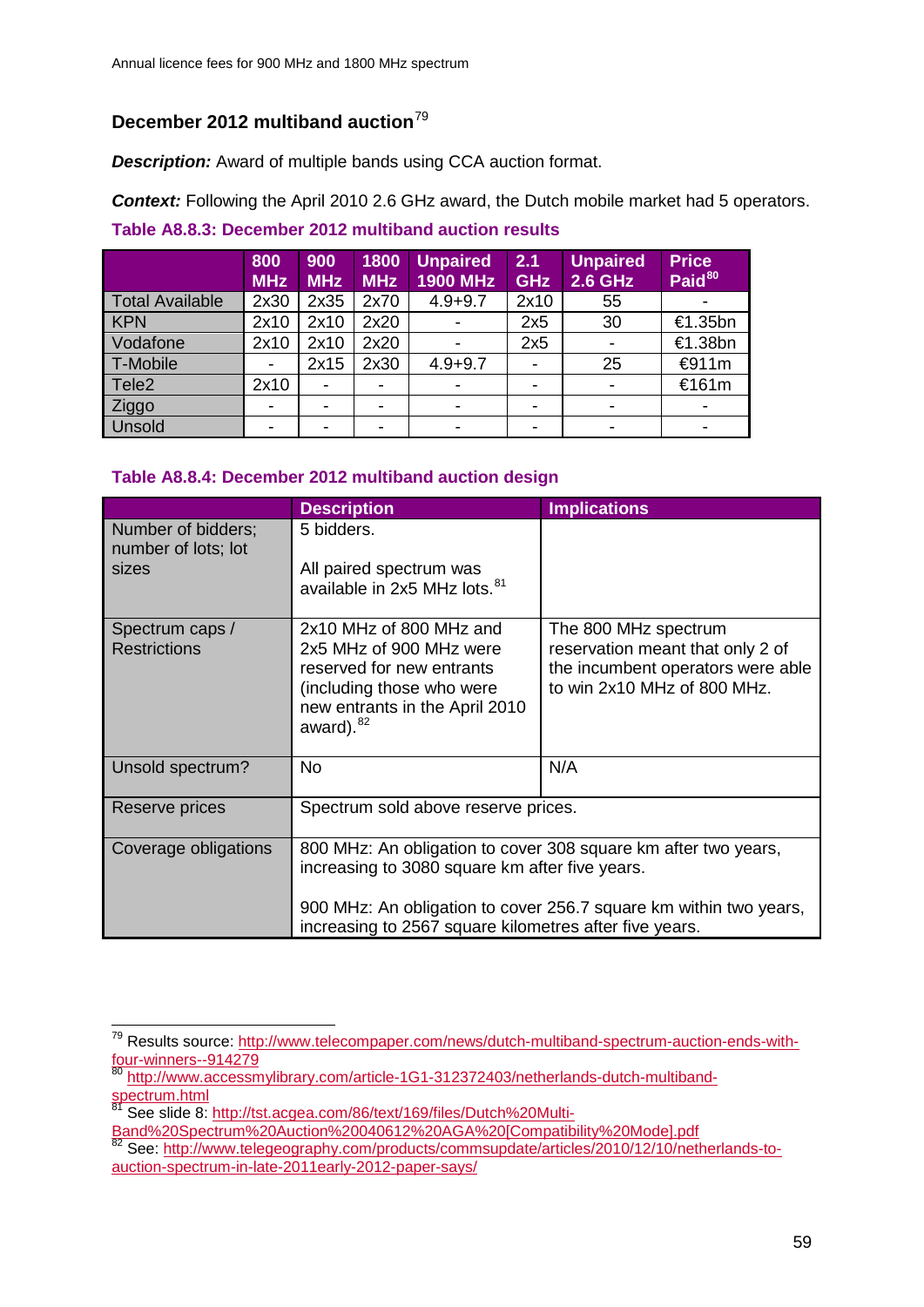# **Our position in the October 2013 consultation**

A8.202In our October 2013 consultation we considered that the Dutch CCA was potentially relevant but we were not able to determine reliable band-specific prices for this  $CCA$ <sup>[83](#page-59-0)</sup>

# **Stakeholder responses**

- A8.203AM&A (page 42) said that it is very difficult to reliably infer 800 MHz, 900 MHz, 1800 MHz or 2.6 GHz prices from the Dutch auctions, and suggested that these auctions should be excluded from the benchmarking exercise.
- A8.204Telefónica (pages 70-71) also said that the use of a multi-band CCA format, and lack of disaggregated prices and bid data, means that the Dutch award can reasonably be ignored in the benchmarking exercise.
- A8.205Vodafone (Annex 4, page 88) noted that it is not possible to observe band-specific prices for CCA auctions such as the Netherlands, but it nevertheless provided indicative estimates for the prices paid for 900 MHz and 1800 MHz in the Dutch auction using the decomposition methodology which we outline in paragraph A7.13.

# **Assessment**

- A8.206We agree with stakeholders that the nature of the Dutch CCA makes it difficult to determine band-specific prices from publicly available auction results. In particular, we consider that the package price for reserved 800 MHz won by Tele2 price is not indicative of market value. We did not place any significant weight on the estimates provided by New Street Research in our October 2013 consultation. In line with stakeholders' views, we now consider that they should not be included in the benchmarking exercise. As discussed in paragraphs A7.14 to A7.16, we also do not consider that the indicative prices proposed by Vodafone are reliable estimates of band-specific prices.
- A8.207Likewise, we did not place any significant weight on the Dutch reserve prices in our October 2013 consultation, only referring to them as a sense check on our LSV estimates. Given that reserve prices were significantly exceeded in the auction, we now consider that these estimates should also be excluded entirely.
- A8.208Finally, we have not been able to obtain estimates of band-specific prices for the Netherlands using the LRP methodology that was employed in relation to Austria.
- A8.209We do not therefore propose to derive benchmarks for the Dutch auction.

<span id="page-59-0"></span><sup>&</sup>lt;sup>83</sup> We did consider estimates of band-specific prices from New Street Research, categorising them as less important evidence. We noted NSR's comment that "our breakdown is only one of many mathematically plausible solutions", and said that we do not have evidence to suggest that NSR's band-specific prices are sufficiently reliable or representative for us to place significant weight on them for the purpose of revising ALF in the UK.  $\overline{a}$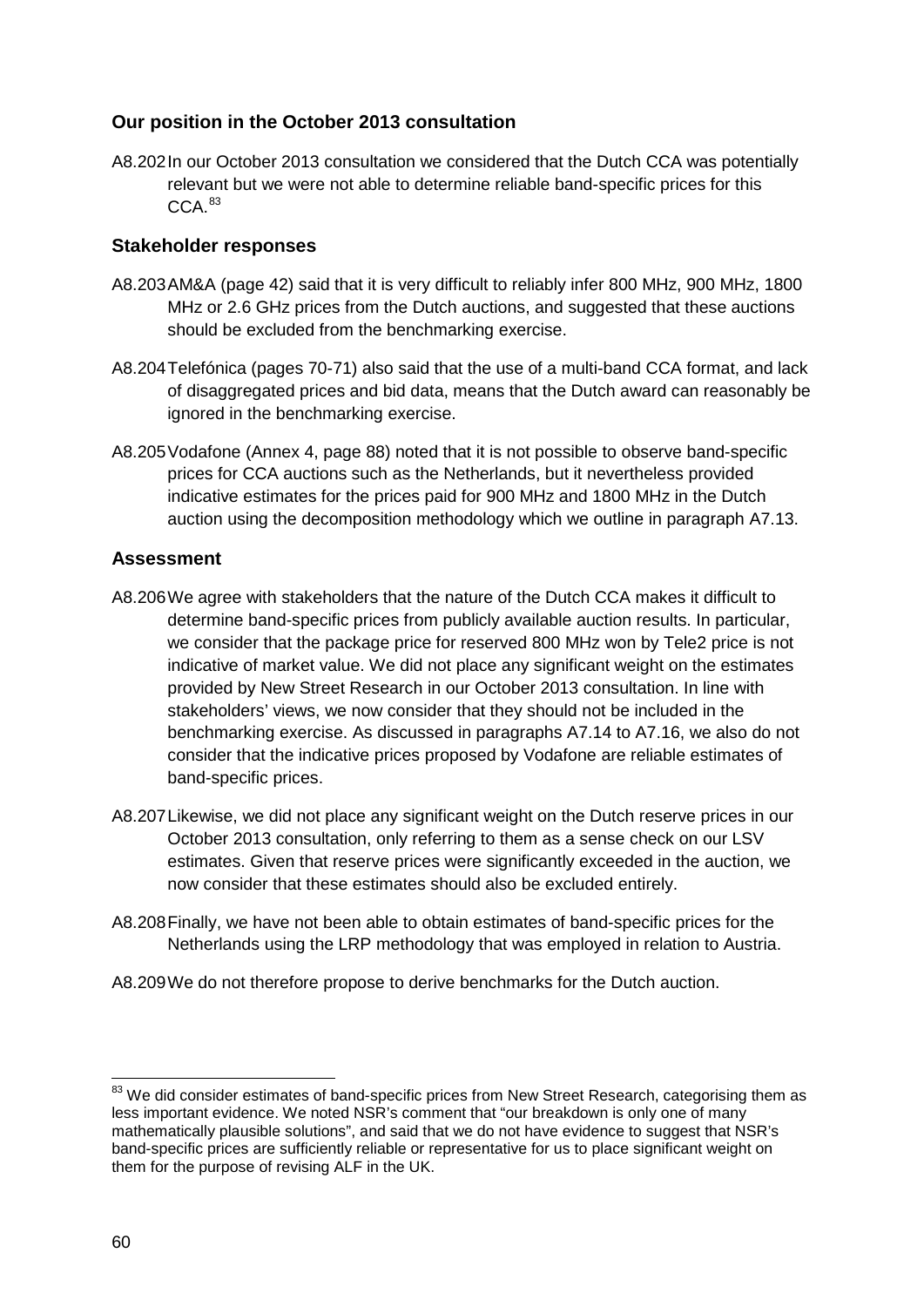# **Norway**

 $\overline{a}$ 

## **December 2013 combinatorial multiband award**

**Description:** A sealed bid, first price combinatorial auction awarding licences for the use of 800 MHz, 900 MHz and 1800 MHz spectrum.

**Context:** The auction awarded the whole 2 x 30 MHz in the 800 MHz band and the parts of the other two bands which are either near the expiry date (2 x 15.1 MHz at 900 MHz expiring on 31 December 2013) or currently unallocated (2 x 55 MHz at 1800 MHz).<sup>[84](#page-60-0)</sup> One of the three incumbent MNOs, Tele2, did not win any spectrum in the auction, while new entrant Telco Data acquired the largest package.

| Operator           | <b>800 MHz</b> | <b>900 MHz</b> | <b>1800 MHz</b>          | <b>Price paid</b> |
|--------------------|----------------|----------------|--------------------------|-------------------|
| Total available    | $2 \times 30$  | $2 \times 15$  | $2 \times 55$            | NOK 1784.7        |
| <b>TeliaSonera</b> | $2 \times 10$  | 2x5            | $2 \times 10$            | NOK 626.7m        |
| <b>Telco Data</b>  | $2 \times 10$  | $2 \times 5.1$ | $2 \times 20$            | <b>NOK 705m</b>   |
| <b>TeleNor</b>     | $2 \times 10$  | $2 \times 5$   | $2 \times 10$            | <b>NOK 453m</b>   |
| Tele <sub>2</sub>  |                | -              | $\overline{\phantom{a}}$ |                   |
| Unsold             |                |                | $2 \times 15$            |                   |

#### **Table A8.9.1: December 2013 multiband auction results**

Source: Norwegian Post and Telecommunications Authority: [http://eng.npt.no/topical](http://eng.npt.no/topical-issues/news/final-result-of-the-auction)[issues/news/final-result-of-the-auction](http://eng.npt.no/topical-issues/news/final-result-of-the-auction) 

#### **Table A8.9.2: December 2013 multiband auction design**

|                                                      | <b>Description</b>                                                                                                                                                                                                  | <b>Implications</b>                                                           |
|------------------------------------------------------|---------------------------------------------------------------------------------------------------------------------------------------------------------------------------------------------------------------------|-------------------------------------------------------------------------------|
| Number of bidders /<br>number of lots?               | There were four bidders, but<br>the number and identity of<br>bidders was kept<br>confidential prior to the<br>auction: the three<br>incumbents (TeliaSonera,<br>Telenor and Tele2) and one<br>entrant (Telco Data) | The overall number of lots exceeded<br>the number of potential bidders.       |
|                                                      | Spectrum was awarded in<br>each band in 2x5MHz lots.                                                                                                                                                                |                                                                               |
| Spectrum caps <sup>85</sup> /<br><b>Restrictions</b> | 800 MHz: 2x10 MHz                                                                                                                                                                                                   | The 800 MHz spectrum cap was<br>binding for all three winning bidders.        |
|                                                      | 900 MHz: 2x15.2 MHz                                                                                                                                                                                                 | The 1800 MHz spectrum cap                                                     |
|                                                      | 1800 MHz: 2x20 MHz                                                                                                                                                                                                  | (including existing incumbent holdings)<br>was binding for all three winners. |

<span id="page-60-0"></span> $84$  TeliaSonera and TeleNor each have a 2 x 10 MHz existing licence expiring on 31 December 2017. At 1800 MHz, the same operators have each a 2 x 10 MHz existing licence, renewed with an administrative procedure in 2009 (after lack of interest from potential applicants following a public announcement). See sections 2.2 and 2.3 of the Auction Rules, available here: [http://www.npt.no/aktuelt/h%C3%B8ringer/\\_attachment/9106?\\_download=true&\\_ts=1407b7941b3](http://www.npt.no/aktuelt/h%C3%B8ringer/_attachment/9106?_download=true&_ts=1407b7941b3) 85 See sections 2.1, 2.2 and 2.3 of the Auction Rules, available here:

<span id="page-60-1"></span>[http://www.npt.no/aktuelt/h%C3%B8ringer/\\_attachment/9106?\\_download=true&\\_ts=1407b7941b3](http://www.npt.no/aktuelt/h%C3%B8ringer/_attachment/9106?_download=true&_ts=1407b7941b3)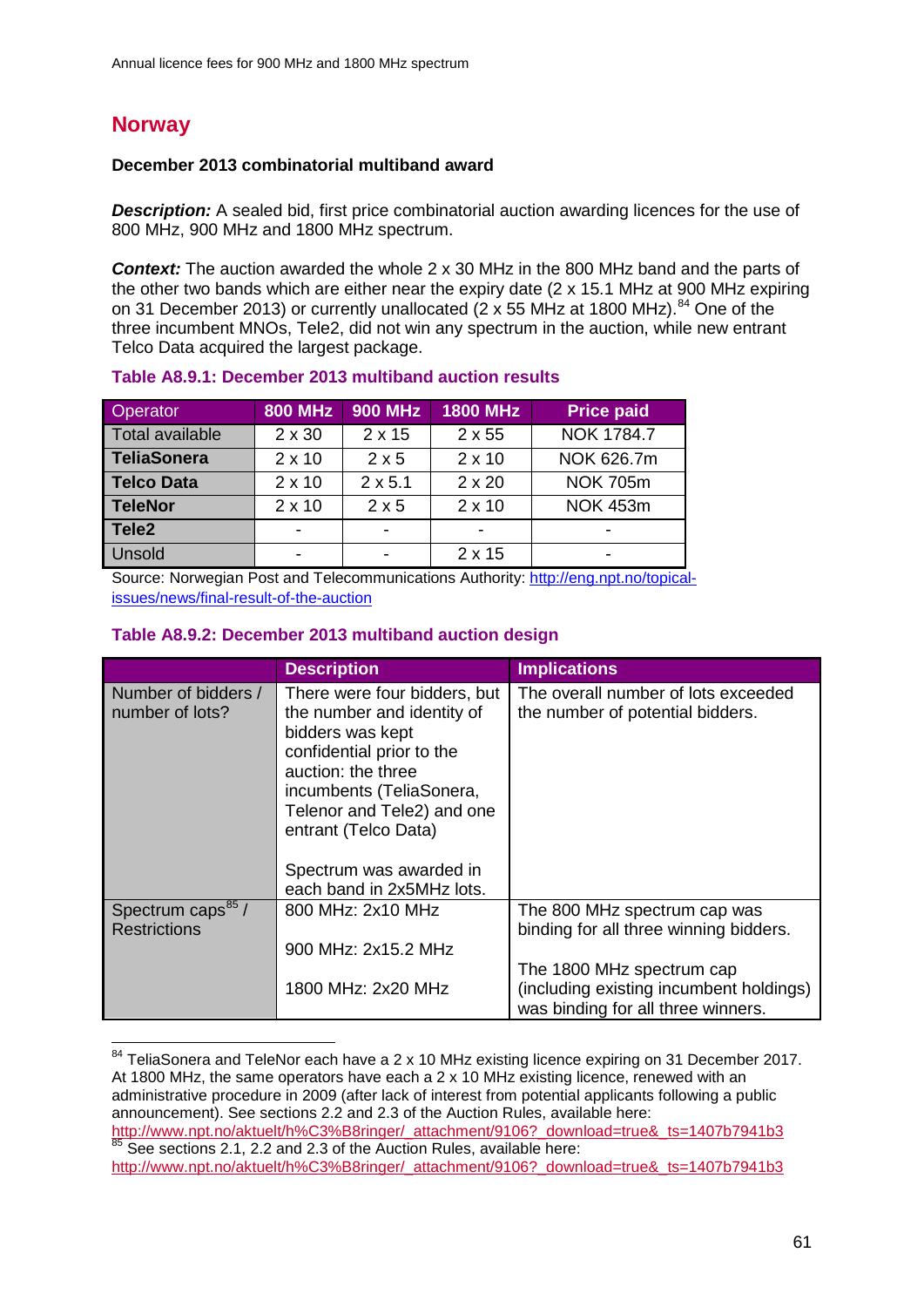| Unsold spectrum? | 2 x 15 MHz at 1800 MHz                                                                                                                                                                                                       |                                                                                                                                                                                                         |  |  |  |  |
|------------------|------------------------------------------------------------------------------------------------------------------------------------------------------------------------------------------------------------------------------|---------------------------------------------------------------------------------------------------------------------------------------------------------------------------------------------------------|--|--|--|--|
| Reserve prices   | times the level implied by reserve prices.                                                                                                                                                                                   | Spectrum sold above reserve prices, with total revenues almost four                                                                                                                                     |  |  |  |  |
| Obligations      | speed of 2Mbps (downlink) within five vears. 86                                                                                                                                                                              | All 800 MHz lots: Obligation to coverage 40% of population within<br>four years, with an enhanced obligation for the A2 lot won by<br>TeliaSonera to cover 98% of the population with a minimum average |  |  |  |  |
|                  | There was also an obligation on all 800 MHz licensees to participate<br>in a joint organisation with broadcasters to mitigate the risk of<br>interference with DTT.                                                          |                                                                                                                                                                                                         |  |  |  |  |
|                  | Each 2 x 5 MHz lot in all bands is subject to an annual administration<br>charge (NOK 240,000 for 800 MHz and 900 MHz, and NOK 210,000<br>for 1800 MHz) and an ALF (NOK 6,625,000 for all bands) from<br>2014. <sup>87</sup> |                                                                                                                                                                                                         |  |  |  |  |

# **Our position in the October 2013 consultation**

A8.210This auction concluded after the publication of our October 2013 consultation.

## **Stakeholder responses**

## Whether award outcomes are likely to reflect market value

## *Cross-bands comments*

- A8.211AM&A (pages 44-45) considered that the first-price nature of the auction incentivised bidders to shade their bids. They said that the effect on auction prices could be to overstate market value (if bidders are risk-averse with regard to the prospect of losing out) or understate market value (if all bidders shade their bids heavily). AM&A argued that Norway should be excluded from the benchmarking exercise.
- A8.212Telefónica (June 2014 response, page 21) also said that Norway should not be used for benchmarking. This was on the basis that there were no band-specific prices, the sealed bid format leaves bidders vulnerable to the winner's curse, and that bidders have an incentive to shade their bids below value, meaning that winning bids may or may not be representative of the market price.
- A8.213Vodafone (Annex 4, page 92) said that as the auction was a sealed-bid first-price auction it is unclear to what extent the prices paid reflect true market value in Norway.

<sup>&</sup>lt;sup>86</sup> See section 2.1 of the Auction Rules, available here:  $\overline{a}$ 

<span id="page-61-0"></span>[http://www.npt.no/aktuelt/h%C3%B8ringer/\\_attachment/9106?\\_download=true&\\_ts=1407b7941b3](http://www.npt.no/aktuelt/h%C3%B8ringer/_attachment/9106?_download=true&_ts=1407b7941b3) <sup>87</sup> See section 3 of the Auction Rules, available here:

<span id="page-61-1"></span>[http://www.npt.no/aktuelt/h%C3%B8ringer/\\_attachment/9106?\\_download=true&\\_ts=1407b7941b3](http://www.npt.no/aktuelt/h%C3%B8ringer/_attachment/9106?_download=true&_ts=1407b7941b3)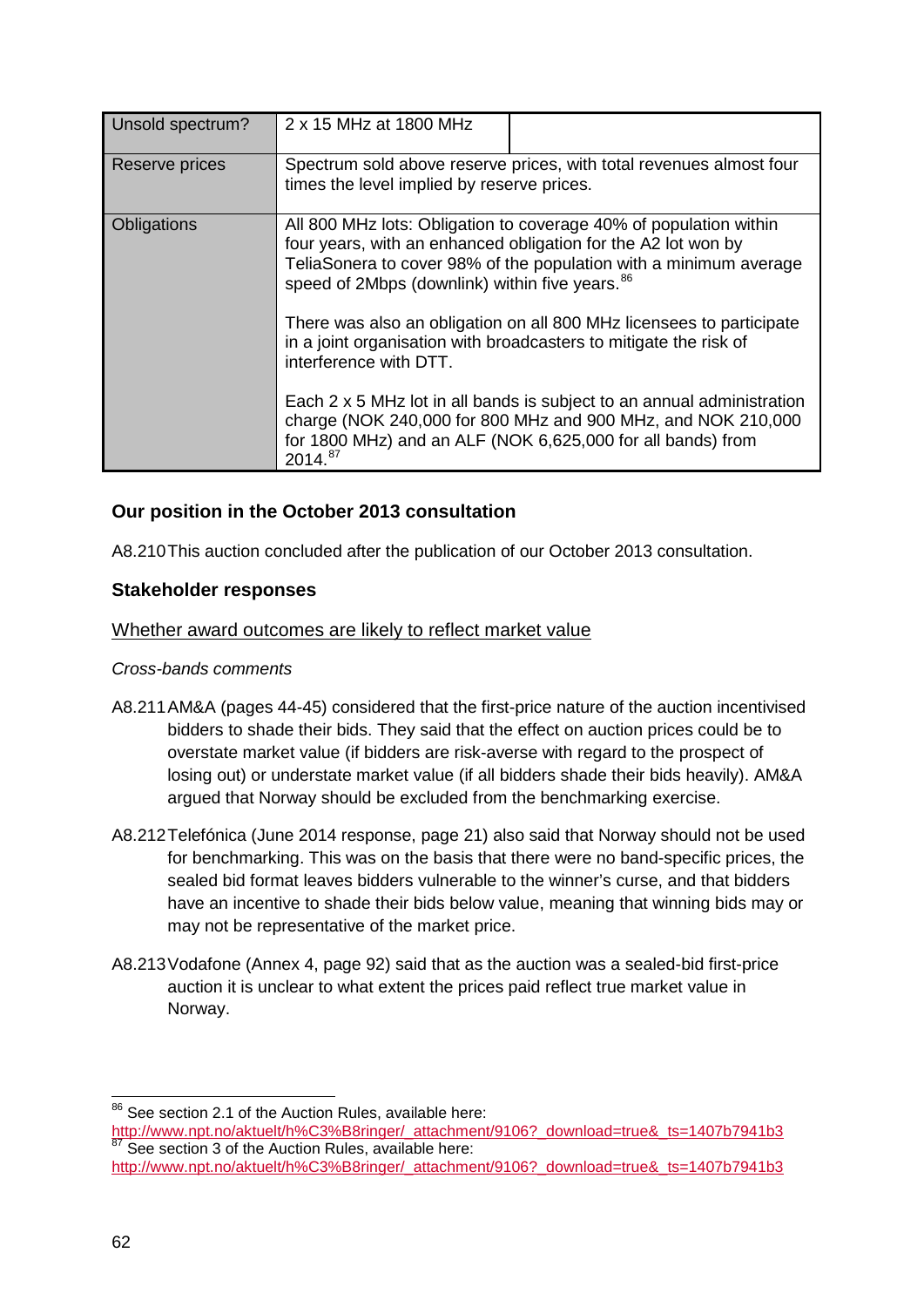# **Assessment**

## Whether award outcomes are likely to reflect market value

- A8.214Spectrum sold well above reserve prices. However, we agree with respondents that the sealed bid, first-price nature of the auction gave bidders a strong incentive for bid shading.
- A8.215We consider that Tele2's failure to win any spectrum is consistent with bid shading; we understand from NPT that Tele2 stated in the media that it did not anticipate strong competition by a new entrant and has, since the auction, publicly expressed interest in the unsold 2x15 MHz. Similarly, the substantially different prices for the same package paid by Telenor and TeliaSonera may partially depend on different degrees of bid shading by each bidder and not only on different intrinsic valuations of the spectrum.

## Relative benchmarks

- A8.216NPT was unable to provide us with LRP or other band-specific price information.
- A8.217Since total receipts from the auction were well above reserve prices, it is not possible to use reserve prices as an approximation of the market value of spectrum by band.
- A8.218Vodafone proposed an alternative method to derive absolute benchmarks by band but, as discussed in paragraphs A7.14 to A7.17, we do not believe this is informative and it is not suitable for deriving relative benchmarks.
- A8.219For these reasons, we do not propose to derive benchmarks for the Norwegian auction.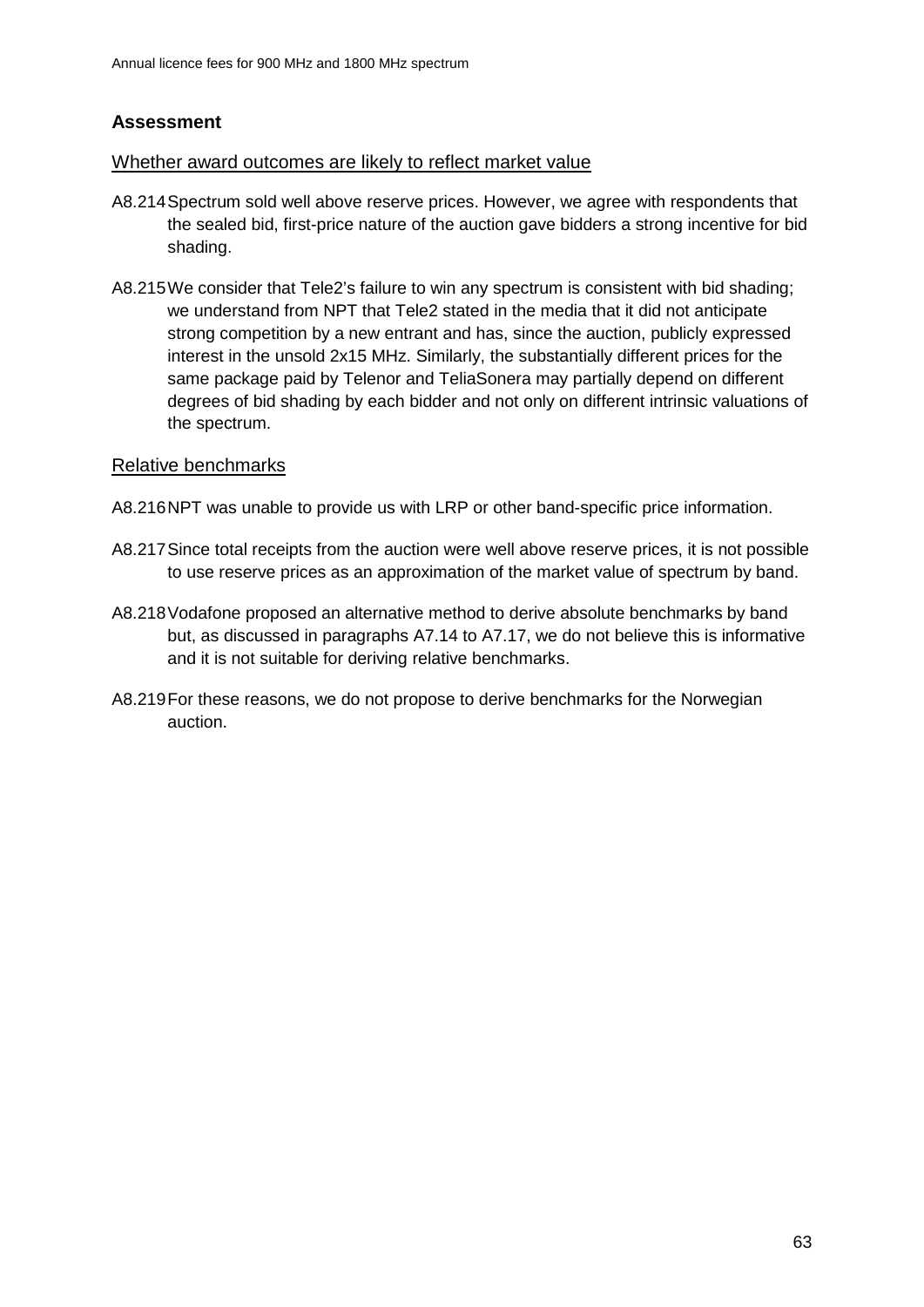# **Portugal**

# **November 2011 multiband award**

*Description:* Award for spectrum in the 800 MHz, 900 MHz, 1800 MHz and 2.6 GHz bands using a SMRA auction format.

**Context:** The Portuguese market has 3 MNOs: Vodafone, TMN and Optimus.<sup>[88](#page-63-0)</sup>

|                | 450<br><b>MHz</b> | 800<br><b>MHz</b> | 900<br><b>MHz</b> | 1800<br><b>MHz</b> | <b>Unpaired</b><br><b>2.1 GHz</b> | 2.6<br><b>GHz</b> | <b>Unpaired</b><br><b>2.6 GHz</b> | <b>Price</b><br>Paid <sup>89</sup> |
|----------------|-------------------|-------------------|-------------------|--------------------|-----------------------------------|-------------------|-----------------------------------|------------------------------------|
| Total          | 2x1.25            | 2x30              | 2x10              | 2x57               | 10                                | 2x70              | 50                                |                                    |
| Available      |                   |                   |                   |                    |                                   |                   |                                   |                                    |
| Vodafone       |                   | 2x10              | 2x5               | 2x14               |                                   | 2x20              | 25                                | €146m                              |
| <b>TMN</b>     |                   | 2x10              | ۰                 | 2x14               |                                   | 2x20              |                                   | €113m                              |
| <b>Optimus</b> |                   | 2x10              |                   | 2x14               |                                   | 2x20              |                                   | €113m                              |
| Unsold         | 2x1.25            | ۰                 | 2x5               | 2x15               | 10                                | 2x10              | 25                                |                                    |

# **Table A8.10.1: November 2011 multiband auction results**

## **Table A8.10.2: November 2011 multiband auction design**

|                                                    | <b>Description</b>                                                                                                                                                                                                                      | <b>Implications</b>                                                                                                                                  |  |  |
|----------------------------------------------------|-----------------------------------------------------------------------------------------------------------------------------------------------------------------------------------------------------------------------------------------|------------------------------------------------------------------------------------------------------------------------------------------------------|--|--|
| Number of bidders;<br>number of lots; lot<br>sizes | There were four qualified bidders, but<br>one of them - Zon III -submitted a zero<br>bid in the first round and therefore lost all<br>eligibility and could not participate in<br>subsequent rounds.                                    | The number of lots<br>exceeded the number of<br>bidders, allowing each of<br>the 3 incumbents to win<br>spectrum in the core<br>bands available (800 |  |  |
|                                                    | The 800 MHz, 900 MHz and paired 2.6<br>GHz bands were available in 2x5 MHz<br>lots. The 1800 MHz band was packaged<br>as 9 lots of 2x5 MHz and 3 lots of 2x4<br>MHz. The unpaired 2.6 GHz spectrum<br>was packaged in 2 lots of 25 MHz. | MHz / 1800 MHz / 2.6<br>GHz).                                                                                                                        |  |  |
| Spectrum caps /<br>Restrictions <sup>90</sup>      | 800 MHz: 2x10 MHz                                                                                                                                                                                                                       | The 800 MHz cap was<br>binding for all 3 winners.                                                                                                    |  |  |
|                                                    | 900 MHz: 2x5 MHz, or 2x10 MHz for new<br>entrants                                                                                                                                                                                       | The 900 MHz cap was<br>binding for Vodafone,                                                                                                         |  |  |
|                                                    | Cumulative 800/900 MHz: A "deferred"<br>cap of 2x20 MHz on existing holdings                                                                                                                                                            | who also exceeded the<br>deferred sub-1 GHz cap.                                                                                                     |  |  |

<span id="page-63-0"></span> $88$  We note that two bidders have changed name since the auction: TMN is now called MEO and Optimus after merging with ZON, is called NOS.<br>
<sup>89</sup> See: http://www.anacom.pt/render.jsp?categoryId=344704  $\overline{a}$ 

<span id="page-63-2"></span><span id="page-63-1"></span><sup>80</sup> Sec. http://www.anacom.pt/streaming/english\_version\_Auction\_Regulation.pdf?contentId=1101807&field  $=$  $ATTACHED$  FILE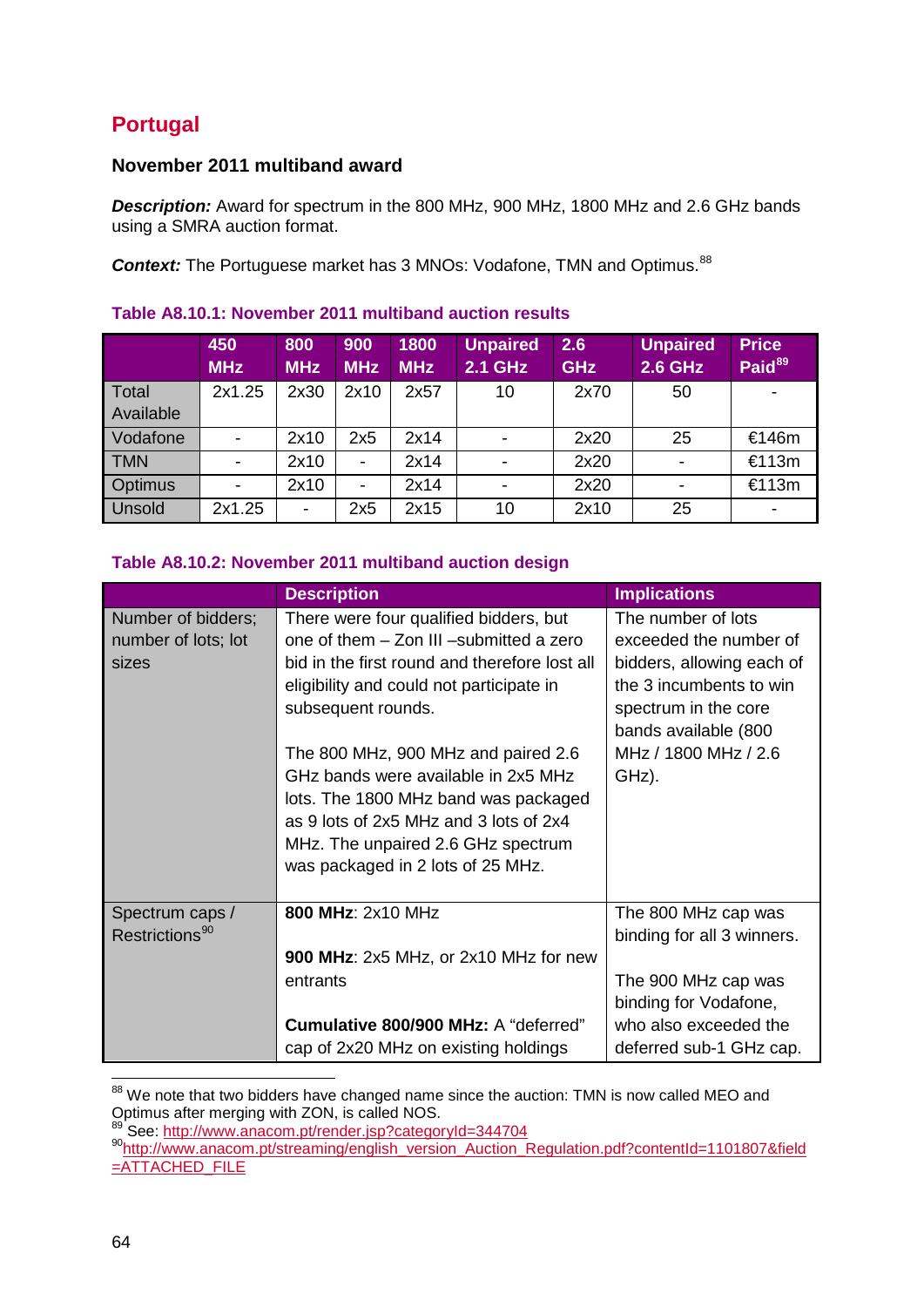|                | and holdings won in the auction, which<br>means that any spectrum in excess of<br>2x20 MHz must be either traded or<br>handed back by December 2015.<br>1800 MHz: Cap of 2x20 MHz, including<br>existing holdings. All 3 incumbents<br>already held 2x6 MHz.<br>2.6 GHz: 2x20 MHz                                                                                                               | The 1800 MHz cap was<br>binding for all winners<br>due to existing holdings.             |
|----------------|-------------------------------------------------------------------------------------------------------------------------------------------------------------------------------------------------------------------------------------------------------------------------------------------------------------------------------------------------------------------------------------------------|------------------------------------------------------------------------------------------|
| Reserve prices | All spectrum sold was at reserve price.<br>Anacom stated that reserve prices aimed<br>at striking a balance between promoting<br>competition in the market and ensuring a<br>proper valuation of a scarce resource.<br>The degree of competition expected for<br>the award and the several multiband<br>auctions that took place in Europe have<br>been taken into consideration. <sup>91</sup> | No clear indication that<br>reserve prices were set<br>so as to reflect market<br>value. |

# **Our position in the October 2013 consultation**

- A8.220In our October 2013 consultation, we considered that country-specific or auctionspecific factors may have led to some 900 MHz spectrum being unsold, noting that non-contiguity of the unsold lot to operators' existing lots may have been a factor in this outcome. In 1800 MHz, we considered that unsold spectrum may have been due to tight spectrum caps.
- A8.221We considered that Portugal provided less important evidence in deriving ALFs for both 900 MHz and 1800 MHz licences in the UK, as some spectrum was unsold in both bands.

# **Stakeholder responses**

## Whether award outcomes are likely to reflect market value

## *Cross-band comments*

A8.222AM&A (page 51) considered that Portugal provides less important evidence because significant amounts of spectrum in the 900 MHz, 1800 MHz and 2.6 GHz (amongst other bands) were left unsold.

*900 MHz*

 $\overline{a}$ 

<span id="page-64-0"></span><sup>&</sup>lt;sup>91</sup> Anacom, Report to the second public consultation on the draft Auction Regulations, October 2011, page 87-88. Available at:

[http://www.anacom.pt/streaming/Relatorio\\_CP\\_Regulamento\\_Leilao\\_Multifaixa\\_2011.pdf?contentId=1101158](http://www.anacom.pt/streaming/Relatorio_CP_Regulamento_Leilao_Multifaixa_2011.pdf?contentId=1101158&field=ATTACHED_FILE) [&field=ATTACHED\\_FILE](http://www.anacom.pt/streaming/Relatorio_CP_Regulamento_Leilao_Multifaixa_2011.pdf?contentId=1101158&field=ATTACHED_FILE) (English translation unavailable)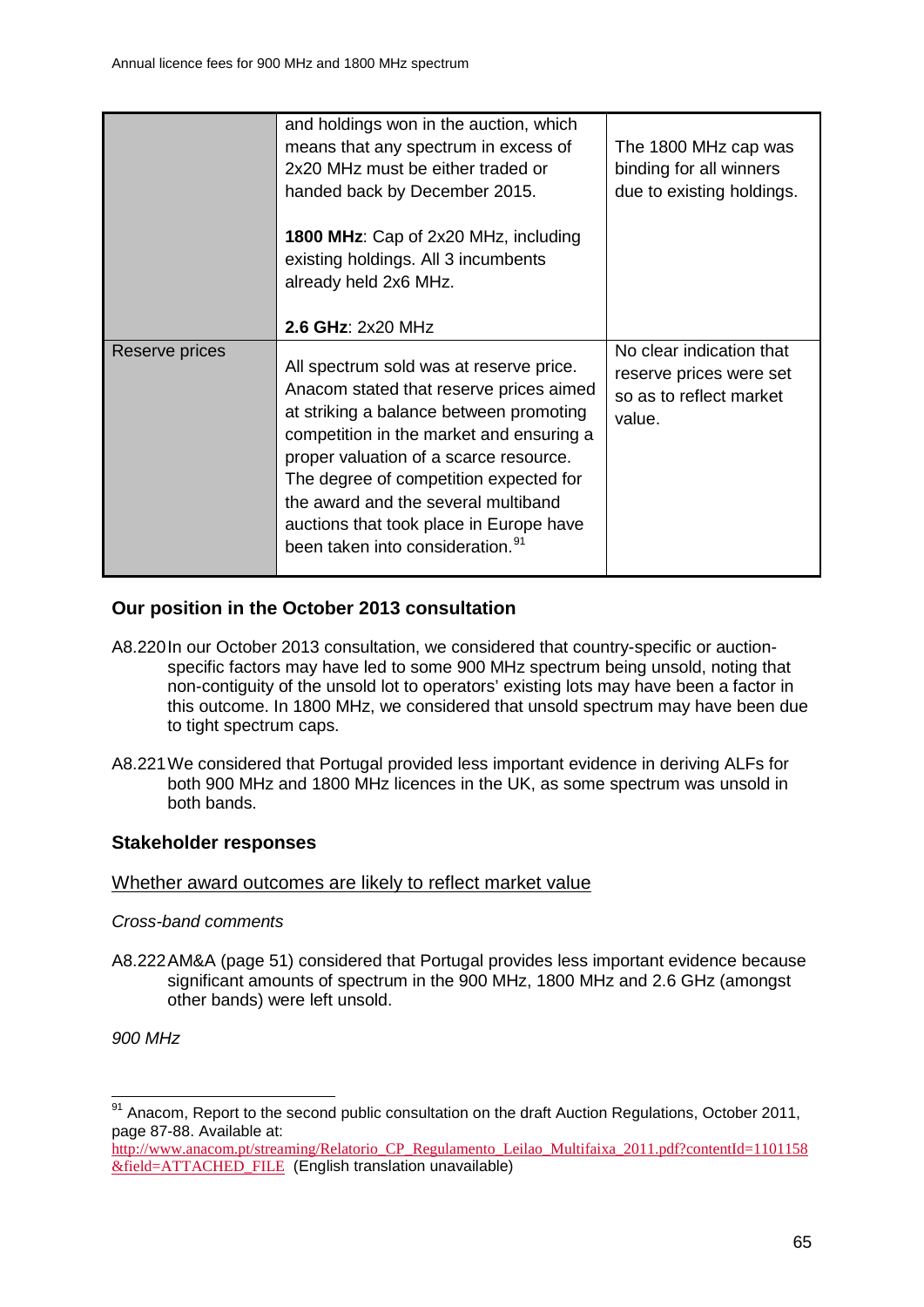- A8.223Telefónica (pages 62-63) considered it plausible that absolute and relative values of 900 MHz overstate the market value for this band, on the grounds that:
	- a) Unsold spectrum was the result of reserve prices set above market value, rather than tight spectrum caps.
	- b) Contiguity was unlikely to be a critical factor in operators' bids for 900 MHz, as:
		- i. In the short to medium term, operators at 900 MHz in Portugal are likely to be running both 2G and 3G spectrum in the bands, so having spectrum in two blocks should not be a serious constraint.
		- ii. In the medium-long term, an operator acquiring disaggregated spectrum may have strong grounds to appeal to the regulator for the band to be re-planned.
- A8.224Vodafone (Annex 4, pages 65-67) also argued that absolute and relative values overstate market value, on the grounds that TMN and Optimus responded to the cumulative spectrum cap by acquiring 2x10 MHz of 800 MHz spectrum over 900 MHz spectrum, even though they could have got 900 MHz spectrum for 67% of the price. However it also noted that spectrum caps meant no operator, provided that it obtained 2x10 MHz of 800 MHz spectrum, could obtain 900 MHz spectrum for their whole licence term. Vodafone said this likely implies that the valuation of spectrum might be higher in the UK (assuming no similar restrictions on spectrum use).

## *1800 MHz*

- A8.225Telefónica (page 87-88) commented that unsold spectrum in the 1800 MHz might have been the result of substantial reserve prices rather than tight spectrum caps.
- A8.226Vodafone (Annex 4, page 66) said that the fact that 1800 MHz spectrum sold at reserve price, and that there was unsold spectrum, suggests that the price for 1800 MHz overstates market value.

## *800 MHz*

A8.227Telefónica (page 97) commented that the low level of competition in the Portuguese auction could reflect the fact that reserve prices were set above the market level, and that this seems rather more likely at 800 MHz, where the price is in the mid-range of available benchmarks, than 1800 MHz, where the price is towards the low end. Telefónica said that this suggests the 1800 MHz / 800 MHz paired ratio is more likely to understate than overstate the value of 1800 MHz.

## Likelihood of reflecting UK market value

A8.228Vodafone (Annex 4, page 70) commented that 900 MHz spectrum is likely to be more valuable in Portugal than in the UK due to higher AMPU, higher 2G penetration rates and lower urbanisation levels. It said that 1800 MHz spectrum is also likely to be more valuable due to the first and second of these factors.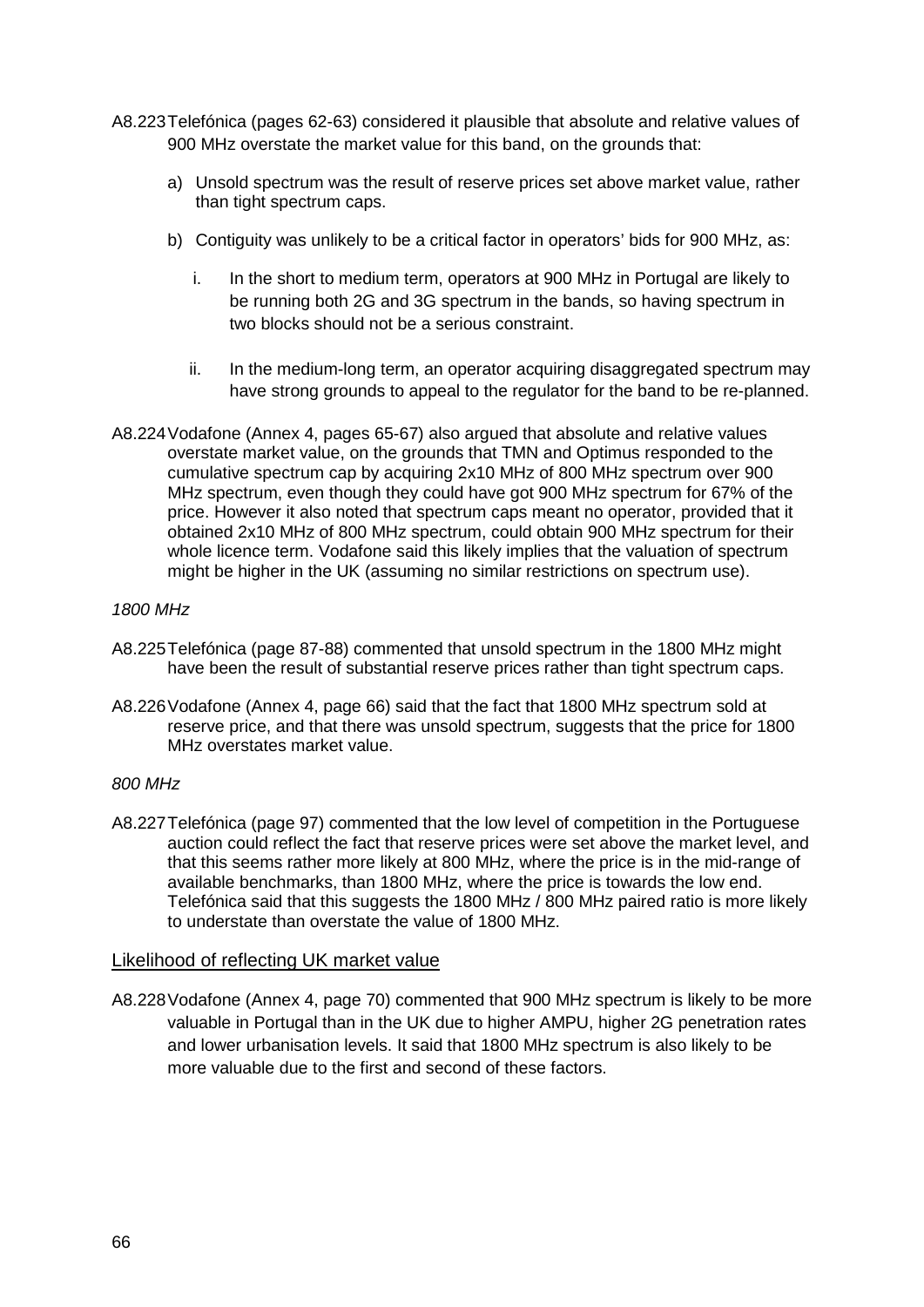# **Assessment**

#### Whether award outcomes are likely to reflect market value

#### *900 MHz*

- A8.229The fact that some 900 MHz spectrum went unsold at reserve price may have been due to the deferred sub-1 GHz spectrum cap. Faced with this cap, operators may have chosen to forego bidding for a block of 900 MHz spectrum in order to acquire 2x10 MHz of 800 MHz at a higher reserve price. This indicates either that relative reserve prices were set at the correct level, in which case operators would be indifferent between blocks of 800 MHz and 900 MHz spectrum at prevailing prices, or that the 900 MHz reserve price was too high compared with 800 MHz, in which case the ratio of reserve prices would overstate 900 MHz market value in Portugal.
- A8.230However, operators' choice may be due in part to non-contiguity of 900 MHz lots. Only Vodafone could have acquired spectrum that was contiguous with its existing frequencies, and did indeed acquire 2x5 MHz of 900 MHz, which was as much as the spectrum cap would allow incumbents. It is possible that TMN and Optimus would have preferred the remaining 2x5 MHz lot of 900 MHz to an additional 800 MHz lot had they been able to achieve contiguity with existing holdings. We note Telefónica's arguments that non-contiguity would not be so important in Portugal. However, operators acquiring long-term licences are likely to value contiguity for their future operations, and may be concerned about relying on the uncertain prospect of regulatory re-planning to achieve this. As a result, we consider there is a risk that values for 900 MHz in Portugal understate market value, both in absolute terms and relative to 800 MHz.
- A8.231Overall, we consider that the price of 900 MHz carries a risk of understating or overstating market value in Portugal. The likelihood and scale of this risk are unknown.

#### *1800 MHz*

A8.232In setting a 2x20 MHz spectrum cap on 1800 MHz holdings, the Portuguese NRA effectively reserved at least 2x15 MHz of 1800 MHz for a fourth operator because the three incumbents already held 2x6 MHz each. However, Zon III registered no nonzero bids in the auction, so the supply of spectrum exceeded demand, with the three incumbent operators winning up to their caps without competing. In the absence of these caps, there might have been competition for 1800 MHz lots, which would have raised auction prices. We consider there to be a larger risk that the 1800 MHz price understates market value in Portugal, but that the scale of this understatement is unknown.

#### *800 MHz*

- A8.233We do not consider that a comparison of Portugal's reserve prices with benchmarks which were available in 2011 provides a strong basis for considering that auction prices may have been overstated, particularly as incumbent operators acquired as much spectrum as they were allowed under the sub-1 GHz and 1800 MHz caps.
- A8.234Overall, we consider there is a larger risk that the price of 800 MHz might understate market value in Portugal because the presence of spectrum caps prevented competition for this spectrum between incumbents, which might have driven prices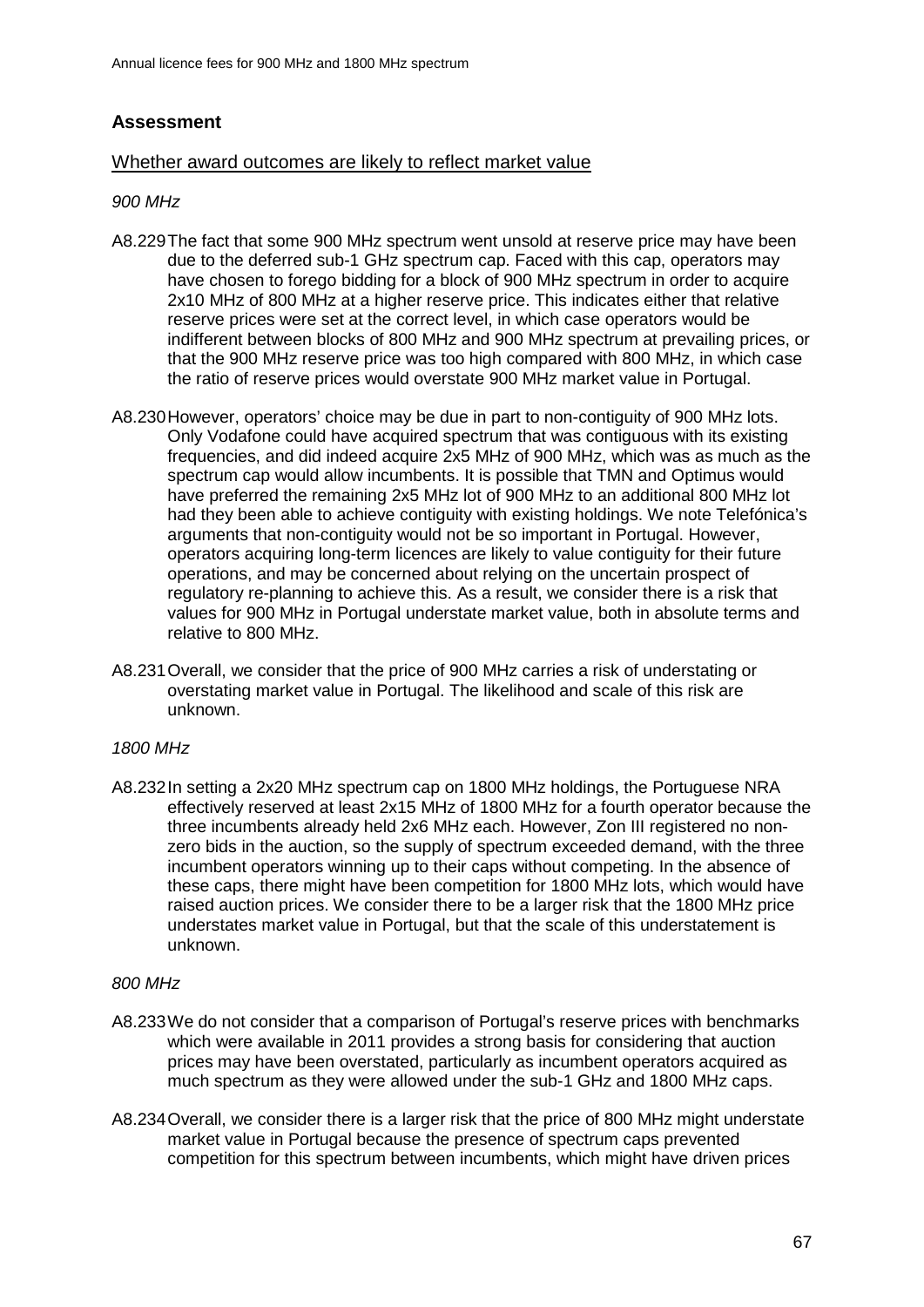above reserve price. However, we consider that the scale of this understatement is unknown.

#### *2.6 GHz*

A8.235On its own, the fact that 2x10 MHz of 2.6 GHz spectrum (paired) went unsold in the Portuguese auction might suggest that the reserve price for this band was set above market value. However, all three operators purchased up to their spectrum cap in this band. In the absence of these caps, there would likely have been competition for 2.6 GHz lots, which would have raised auction prices. We therefore consider that there is a larger risk that the 2.6 GHz price understates market value in Portugal, but that the scale of this overstatement is unknown.

#### Likelihood of reflecting UK market value

- A8.236As discussed in paragraphs A7.62 to A7.74, we do not consider that there are strong reasons, in principle, to expect a clear relationship between market profitability and spectrum values, or between demand for 2G services and spectrum values. In addition, the available evidence does not provide strong grounds for considering either such relationship to exist. In our assessment of the Portuguese benchmarks, we do not consider differences from the UK in either of these factors to be a basis for considering that the market value in Portugal overstates UK market value.
- A8.237In paragraphs A7.75 to A7.78, we consider that the value of sub-1 GHz spectrum may be higher in countries which are less urbanised than the UK. This creates an unknown risk that, other things equal, the market values of 800 MHz and 900 MHz spectrum in Portugal overstate the UK market values of these bands (of an unknown scale).
- A8.238We have also considered the timing of the Portuguese award relative to the UK. In paragraphs A7.83 to A7.84, we note that 1800 MHz was not widely seen as a core LTE band until between late 2011 and early 2012, and that it is not clear whether or not operators would have anticipated the development of the LTE1800 ecosystem in 2011. Given that the Portuguese auction took place in November 2011, we consider that there is an unknown risk that the market value of 1800 MHz in Portugal at the time of the auction is a smaller understatement of the UK 1800 MHz market value today, because it may not fully reflect the potential for use as an LTE band.

#### Relative benchmarks

- A8.239There is sufficient price information from the Portuguese auction to calculate a 900 MHz / 800 MHz paired ratio and a distance method benchmark.
- A8.240In interpreting the absolute 900 MHz benchmark we note that, as set out above, it may understate or overstate UK market value, but that the risk and scale of either of these possibilities is unknown. This means that the 900 MHz / 800 MHz paired ratio may also understate or overstate UK market value (of unknown risk and scale).
- A8.241Turning to the 1800 MHz distance method benchmark, we consider that binding spectrum caps in the 1800 MHz band create a larger risk that the auction price understates market value in Portugal, but of unknown scale. However, because the 800 MHz and 2.6 GHz prices may also be understatements of market value (of unknown scale), we cannot establish whether the distance method benchmark understates or overstates UK market value.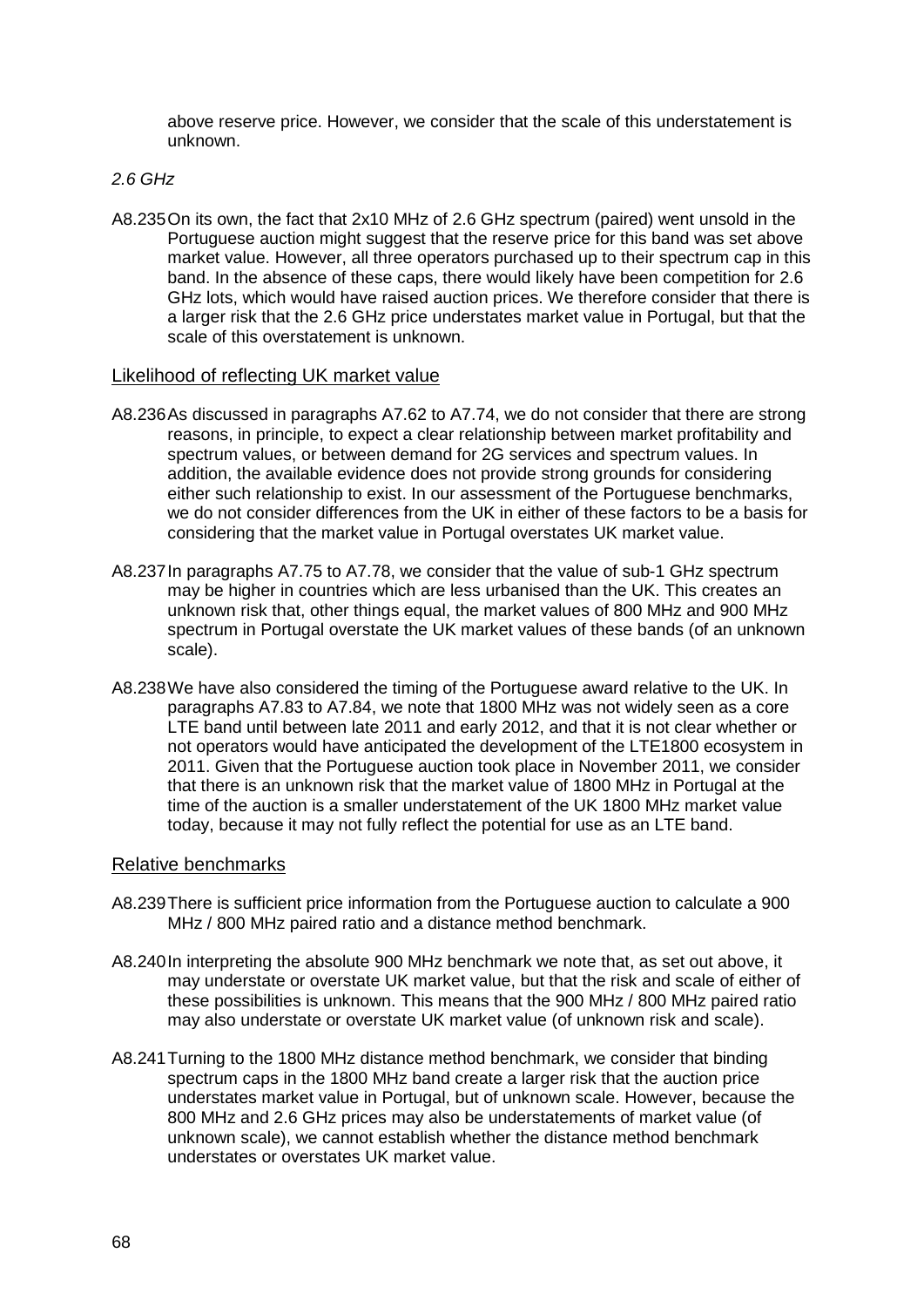- A8.242We use absolute values for the two ALF bands as cross-checks, and the 1800/900 MHz ratio as an additional cross-check.
- A8.243The following table summarises the available benchmarks (along with our interpretation of them) from the Portuguese award:

|                         | 800   | 900         |       | 1800           |              |              |        | 1800<br>/900 | 2.6    |
|-------------------------|-------|-------------|-------|----------------|--------------|--------------|--------|--------------|--------|
|                         | Abs.  | 900<br>/800 | Abs.  | Dist.<br>Meth. | 1800<br>/800 | 1800<br>/2.6 | Abs.   | %            | Abs.   |
| <b>Values</b>           | 37.3  | 21.8        | 24.9  | 6.1            | 2.8          | 7.2          | 3.2    | 13%          | 2.5    |
| <b>Tier</b>             |       | Second      |       | <b>Third</b>   |              |              |        |              |        |
| Likelihood              | Unkn. | Unkn.       | Unkn. | Unkn.          | Unkn         | Larger       | Larger | Unkn.        | Larger |
| <b>Scale of</b><br>risk | Unkn. | Unkn.       | Unkn. | Unkn.          | Unkn         | Unkn.        | Unkn.  | Unkn.        | Unkn.  |
| <b>Direction</b>        | Unkn. | Unkn.       | Unkn. | Unkn.          | Unkn.        | Unkn.        | Under  | Unkn.        | Under  |

## **Table A8.10.3: Summary of evidence points from Portugal**

## **Figure A8.10.1: Summary of evidence points from Portugal**



 $\overline{\bullet}$  = Absolute values;  $\overline{\bullet}$  = paired ratios;  $\overline{\mathbf{x}}$  = Distance Method benchmark

**↑**= risk of understatement; **↓**= risk of overstatement; **↕**= risk of understatement or overstatement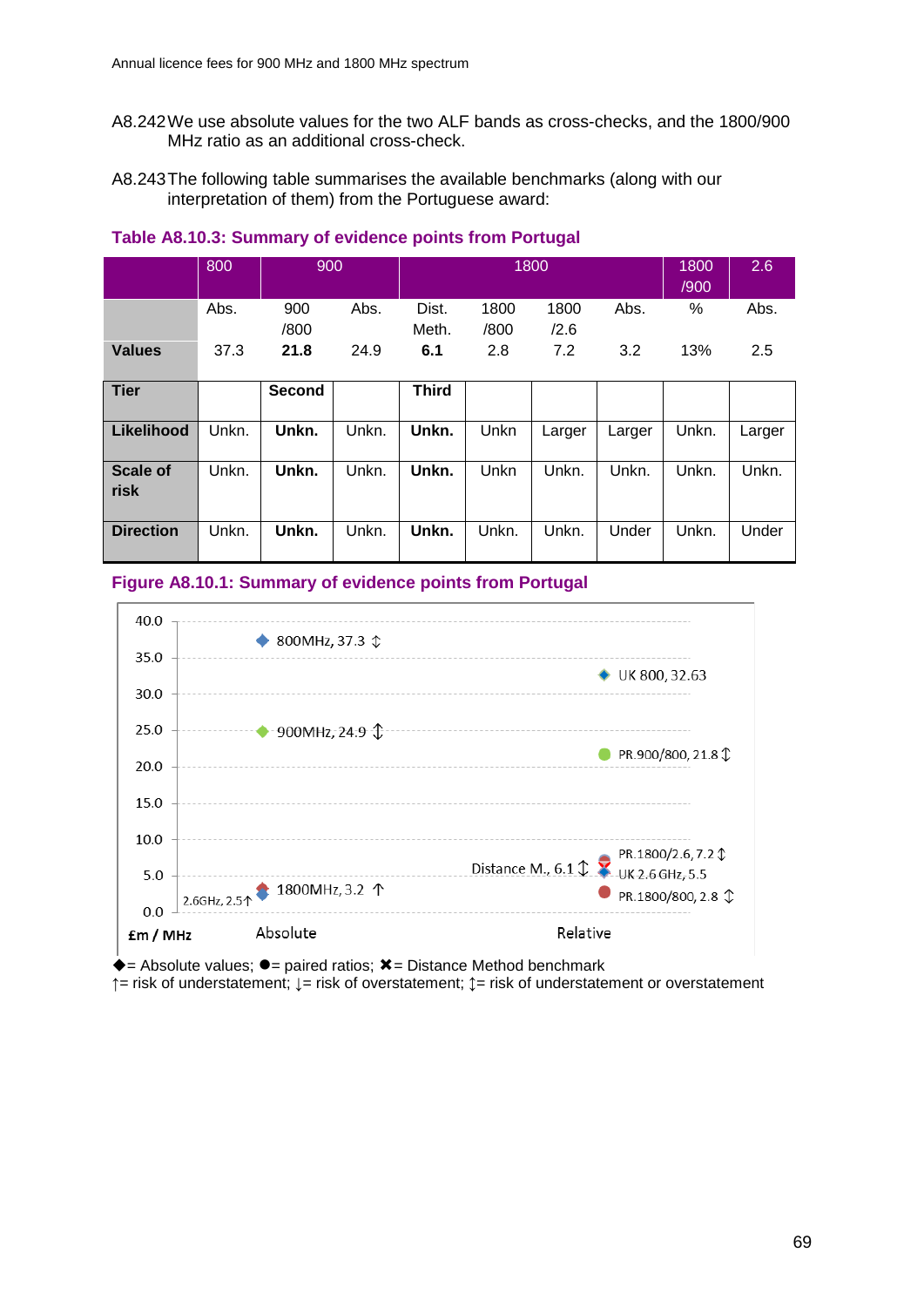# **Romania**

# **September 2012 multiband award**

*Description:* Award of spectrum in the 800 MHz, 900 MHz, 1800 MHz and 2.6 GHz bands using a CCA format.

**Context:** Prior to the auction there were four MNOs, with 2K Telecom being a new entrant into the market as a result of winning spectrum in the auction. ANCOM said the amount of spectrum available for mobile communications increased by 77% as a result of the award.

|                        | 800<br><b>MHz</b> | 900<br><b>MHz</b>        | 1800<br><b>MHz</b>       | 2.6<br><b>GHz</b>        | <b>Unpaired</b><br><b>2.6 GHz</b> | <b>Total Paid</b> <sup>92</sup> |
|------------------------|-------------------|--------------------------|--------------------------|--------------------------|-----------------------------------|---------------------------------|
| <b>Total Available</b> | 2x30              | 2x35                     | 2x75                     | 2x70                     | 45                                | -                               |
| <b>Cosmote RMT</b>     | 2x5               | 2x10                     | 2x25                     | 2x10                     |                                   | €179.9m                         |
| Orange                 | 2x10              | 2x10                     | 2x20                     | 2x20                     |                                   | €227.1m                         |
| <b>RCS &amp; RDS</b>   |                   | 2x5                      |                          |                          |                                   | €40m                            |
| Vodafone               | 2x10              | 2x10                     | 2x30                     | $\overline{\phantom{a}}$ | 15                                | €228.5m                         |
| 2K Telecom             |                   |                          | $\overline{\phantom{a}}$ | $\overline{\phantom{0}}$ | 30                                | €6.6m                           |
| Unsold                 | 2x5               | $\overline{\phantom{a}}$ | $\blacksquare$           | 2x40                     |                                   | $\overline{\phantom{0}}$        |

# **Table A8.11.1: September 2012 multiband auction results**

# **Table A8.11.2: September 2012 multiband auction design**

|                                                    | <b>Description</b>                                                                                                                                                                                                                                                                                                                                                                                                                              | <b>Implications</b>                                                                          |
|----------------------------------------------------|-------------------------------------------------------------------------------------------------------------------------------------------------------------------------------------------------------------------------------------------------------------------------------------------------------------------------------------------------------------------------------------------------------------------------------------------------|----------------------------------------------------------------------------------------------|
| Number of bidders;<br>number of lots; lot<br>sizes | There were five bidders.<br>Spectrum was available in 2x5<br>MHz lots apart from unpaired<br>2.6 GHz for which there were<br>three 1x15 MHz lots).                                                                                                                                                                                                                                                                                              | There was substantial spectrum<br>available for bidders.                                     |
| Spectrum caps /<br><b>Restrictions</b>             | 800 MHz: A 2x15 MHz cap<br>900 MHz: A 2x15 MHz cap<br>Cumulative 800 & 900 MHz:<br>A 2x20 MHz cap. $93$                                                                                                                                                                                                                                                                                                                                         | Only the combined 800 MHz & 900<br>MHz cap was binding, and only for<br>Orange and Vodafone. |
| Obligations                                        | An obligation on holders of sub-1 GHz spectrum to ensure priority<br>coverage of 90% of the population from certain areas by 5 <sup>th</sup> April<br>2015, and coverage of certain areas inhabited by 60% of the<br>population, by April 2019.<br>An obligation on holders of spectrum over 1 GHz (1800 MHz and/or<br>2600 MHz FDD) to ensure coverage of certain areas inhabited by<br>30% of the population, until April 2019. <sup>94</sup> |                                                                                              |

<span id="page-69-0"></span><sup>92</sup> http://www.ancom.org.ro/en/uploads/links\_files/Rezultate\_licitatie - final\_EN.pdf

<span id="page-69-1"></span><sup>93</sup> See page 60: [http://www.ancom.org.ro/en/uploads/forms\\_files/terms\\_of\\_reference1331893175.pdf](http://www.ancom.org.ro/en/uploads/forms_files/terms_of_reference1331893175.pdf)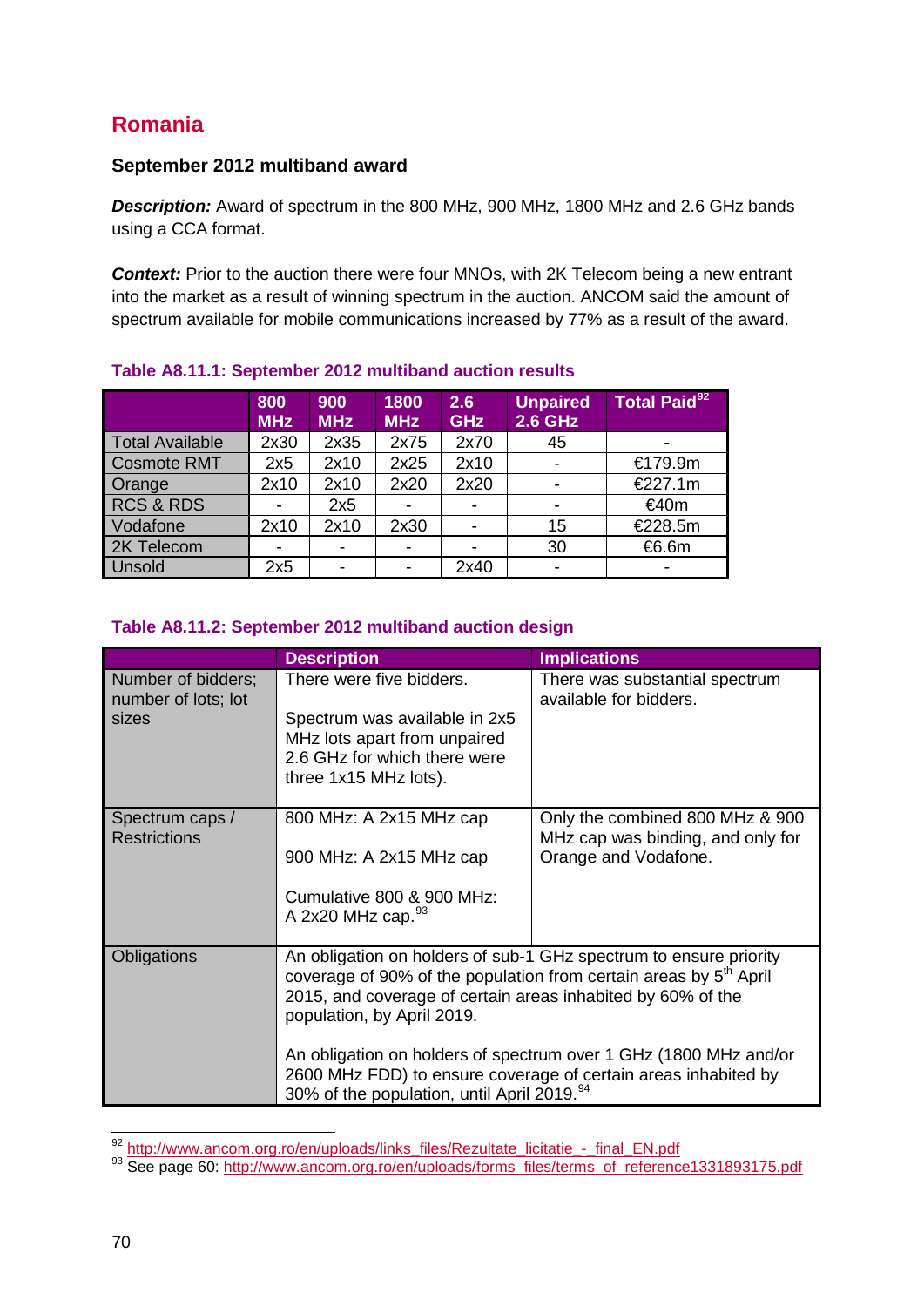# **Our position in the October 2013 consultation**

- A8.244In our October 2013 consultation, we noted that spectrum in all bands sold at or close to reserve price.
- A8.245We treated the absolute values of 900 MHz and 1800 MHz spectrum as more important evidence in deriving ALFs, but considered that they risked understating market value because auction prices did not exceed reserve prices. We also treated the relative values of these bands (to 800 MHz) as more important evidence but considered that they risked understating the value of each band, because reserve prices may understate the value of the 900 MHz and 1800 MHz bands, while the fact that some 800 MHz spectrum went unsold at reserve price suggested that this price overstates the value of the 800 MHz band.

## **Stakeholder responses**

#### Whether award outcomes are likely to reflect market value

#### *Cross-band comments*

A8.246AM&A (page 37) and Vodafone (page 62) agreed that reserve prices can be taken as a reasonable proxy of the price paid for specific bands.

#### *900 MHz*

- A8.247Telefónica (pages 65-66) disagreed with our view that Romanian benchmark prices may understate market value, and argued that the reserve price for 900 MHz was set above market value. It argued that:
	- a) The Romanian regulator appeared to have used Western European benchmarks to price spectrum without adequately adjusting for lower purchasing power in Romania. Telefónica suggested that the regulator may have been more concerned about revenue than efficiency when setting reserve prices.
	- b) Incumbent operators had little choice but to buy back the 2G and 3G spectrum they need for business continuity. Specifically, there was a need for the three larger incumbents to protect their core 2G business, and a need for the fourth operator (RCS&RDS) to improve the economics of its 3G network.
- A8.248Vodafone (Annex 4, page 63) also argued that the fact that 900 MHz spectrum sold at reserve price indicates that auction prices likely overstate the value of spectrum in Romania.

## *1800 MHz*

 $\overline{a}$ 

A8.249Telefónica (pages 88-89) commented that, as the 1800 MHz band was made available in its entirety, it is quite plausible that demand for 1800 MHz was sated. Telefónica said it was also possible that operators exhausted their budget in lower frequency bands or engaged in a degree of demand reduction. Telefónica considered that the 1800 MHz auction price may overstate or understate market value.

<sup>&</sup>lt;sup>94</sup> Pages 26-27: http://www.ancom.org.ro/en/uploads/forms\_files/terms\_of\_reference1331893175.pdf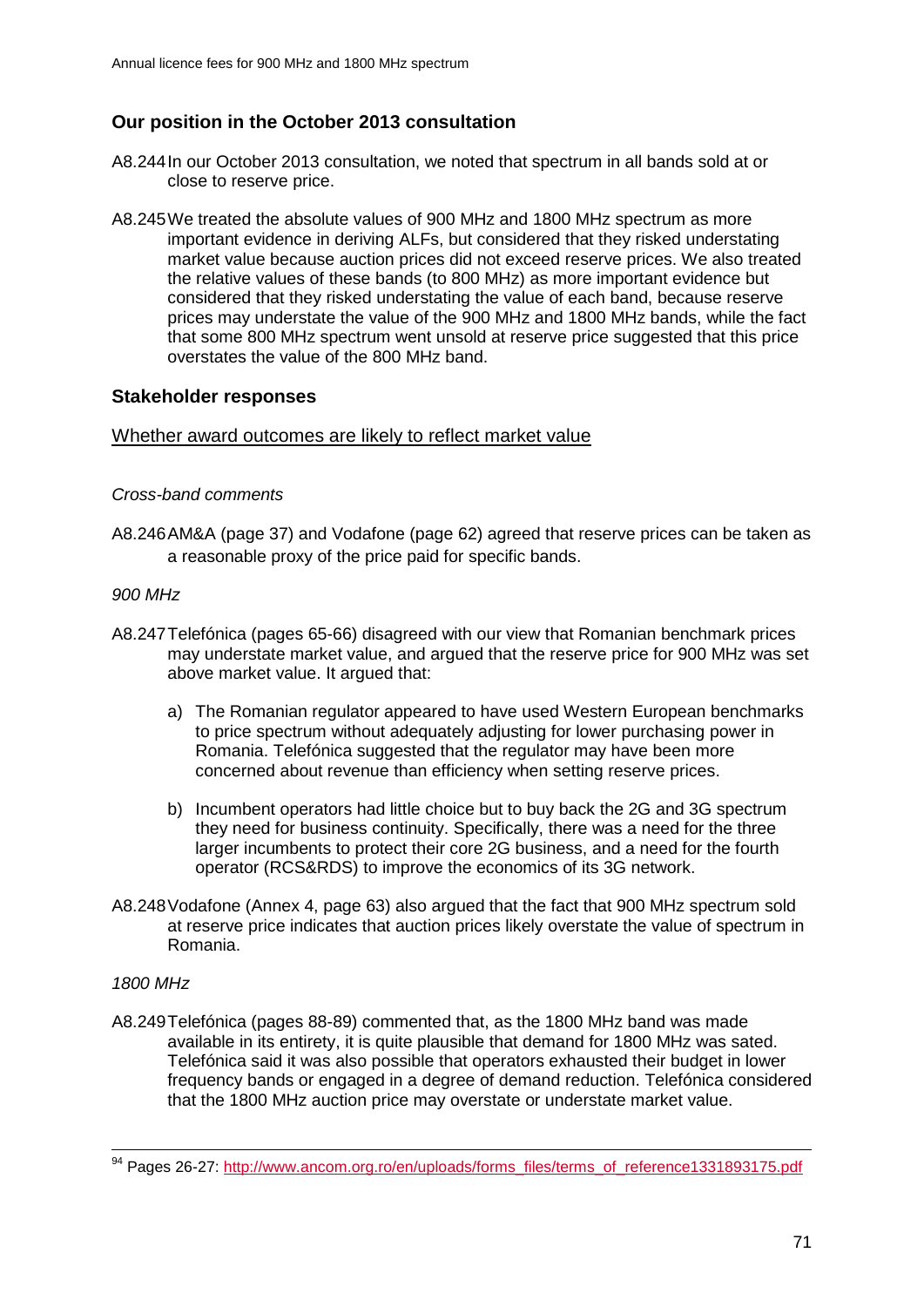A8.250Vodafone (Annex 4, page 63) argued that, as 1800 MHz spectrum sold at reserve price, auction prices likely overstate the value of spectrum in Romania.

#### *800 MHz*

- A8.251AM&A (page 37) said that the presence of unsold spectrum in the 800 MHz band may suggest that reserve prices were set above market value. This creates a risk that the paired ratio would understate the value of 1800 MHz, and there is a potential error margins in the use of the distance method.
- A8.252Telefónica (page 75) also argued that the reserve price for 800 MHz overstates market value and that demand from the two smaller incumbents was choked off by the high reserve price and possibly also by budget constraints.
- A8.253Vodafone (Annex 4, page 64) argued that the 2x5 MHz unsold in this band indicate that the prices paid likely overestimate market value.

#### *2.6 GHz*

- A8.254AM&A (page 37) said that unsold 2.6 GHz spectrum may suggest that reserve prices were set above market value. This creates a risk that the paired ratio would understate the value of 1800 MHz, and there is a potential error margins in the use of the distance method.
- A8.255Telefónica (page 104) argued that unsold spectrum in 2.6 GHz is more likely explained by the fact that high prices for the other bands exhausted the resources of the bidders. It also commented that, since prices paid were apparently at the reserve price for all bands, it is unclear why the relative values would be affected by the presence of unsold spectrum.

#### Likelihood of reflecting UK market value

- A8.256Telefónica (page 66) commented that 2G and 3G spectrum was particularly important to Romanian operators given that 2G subscribers are still a very large part of the market, and that this was true even if the long term value of this spectrum is less than new 4G bands, as operators fear the brand damage that may flow from premature re-farming.
- A8.257Telefónica (pages 66-67) said that the lack of Romania's similarity to the UK market raised more general concerns about its suitability as a benchmark, noting that Romania's GDP per capita was \$9,036 compared to \$39,093 in the UK.
- A8.258Telefónica (page 89) argued that Romania is a very different market from the UK, being smaller, much less affluent and at an earlier stage in terms of penetration of high speed data services.
- A8.259Vodafone (Annex 4, page 62) noted that the 900 MHz reserve price was set above the 800 MHz reserve price, suggesting that the Romanian NRA considered 800 MHz spectrum to be less valuable than 900 MHz spectrum in Romania. It said that this is inconsistent with Ofcom's position that it is reasonable to expect the market value of 800 MHz spectrum to be the upper bound for the value of 900 MHz spectrum in the UK.
- A8.260Vodafone (Annex 4, page 64) argued that "auction outcomes in Romania are of very limited use in informing the market value in the UK".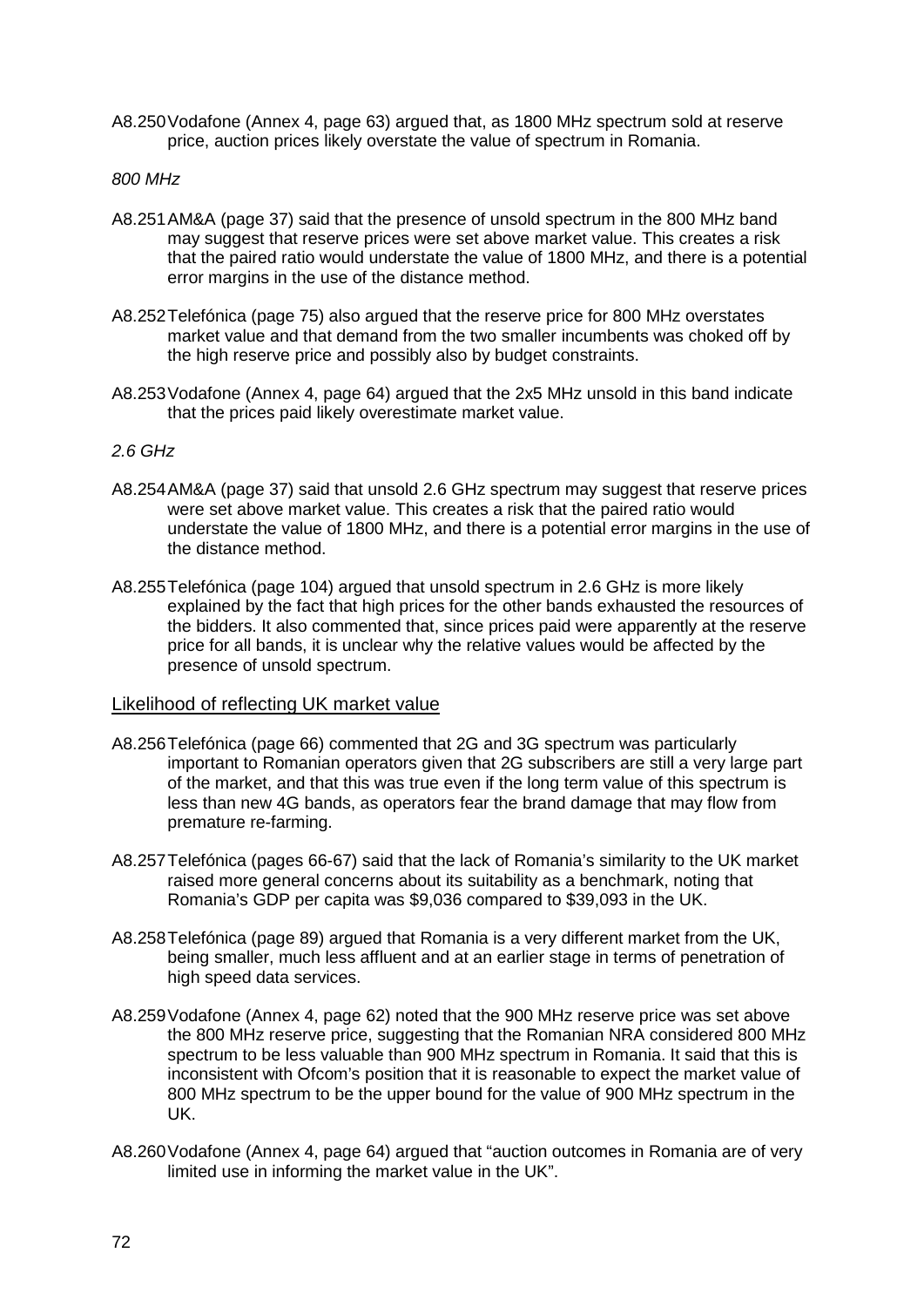A8.261Vodafone (Annex 4, page 64) also commented that 900 MHz spectrum is likely to be more valuable in Romania than in the UK due to higher 2G penetration rates ( $[\times]$ compared to []) and lower urbanisation levels (Romania was only 53% urbanised at the time of the auction compared with 80% in the UK). It said that 1800 MHz spectrum is also likely to be more valuable due to the first of these factors.

### **Assessment**

#### Whether award outcomes are likely to reflect market value

#### *Cross-band comments*

A8.262We have continued to use reserve prices as suitable proxies for band-specific prices in Romania, recognising that there may be a slight difference between actual bandspecific prices and reserve prices for one or more bands (in the following discussion, we refer to bands as having sold at reserve price).

#### *900 MHz*

- A8.263The fact that 900 MHz spectrum sold at reserve price suggests that the reserve price might overstate market value. However, we also note that the sub-1 GHz cap (on 800 MHz & 900 MHz together) was binding on Vodafone and Orange. In the absence of this cap it is possible that both operators would have competed for additional lots of 900 MHz spectrum, pushing prices above reserve.
- A8.264On balance, we consider there to be a risk that the 900 MHz auction price overstates market value in Romania (of an unknown extent and scale).

#### *1800 MHz*

- A8.265The fact that all 1800 MHz spectrum sold at reserve prices in the absence of any spectrum caps suggests that reserve prices were set above market value.
- A8.266Overall, therefore, we consider that the price of 1800 MHz carries a larger risk of overstatement of Romanian market value, but the scale of this overstatement is unknown.

### *800 MHz*

A8.267The fact that there was 2x5 MHz of unsold 800 MHz spectrum at reserve price suggests that the reserve price might overstate market value. The extent and scale of this risk is unknown.

#### *2.6 GHz*

A8.268In the 2.6 GHz band there was significant unsold spectrum at reserve prices, and no bidder won up to their spectrum cap. Given that all bidders could have purchased more 2.6 GHz lots at reserve price but chose not to, we consider that there is a larger risk that the price of 2.6 GHz overstates market value in Romania, but the scale of this overstatement is unknown.

#### Likelihood of reflecting UK market value

A8.269In paragraphs A7.62 to A7.74, we note that we will only take account of differences in demand for 2G services between the UK and specific countries if there is clear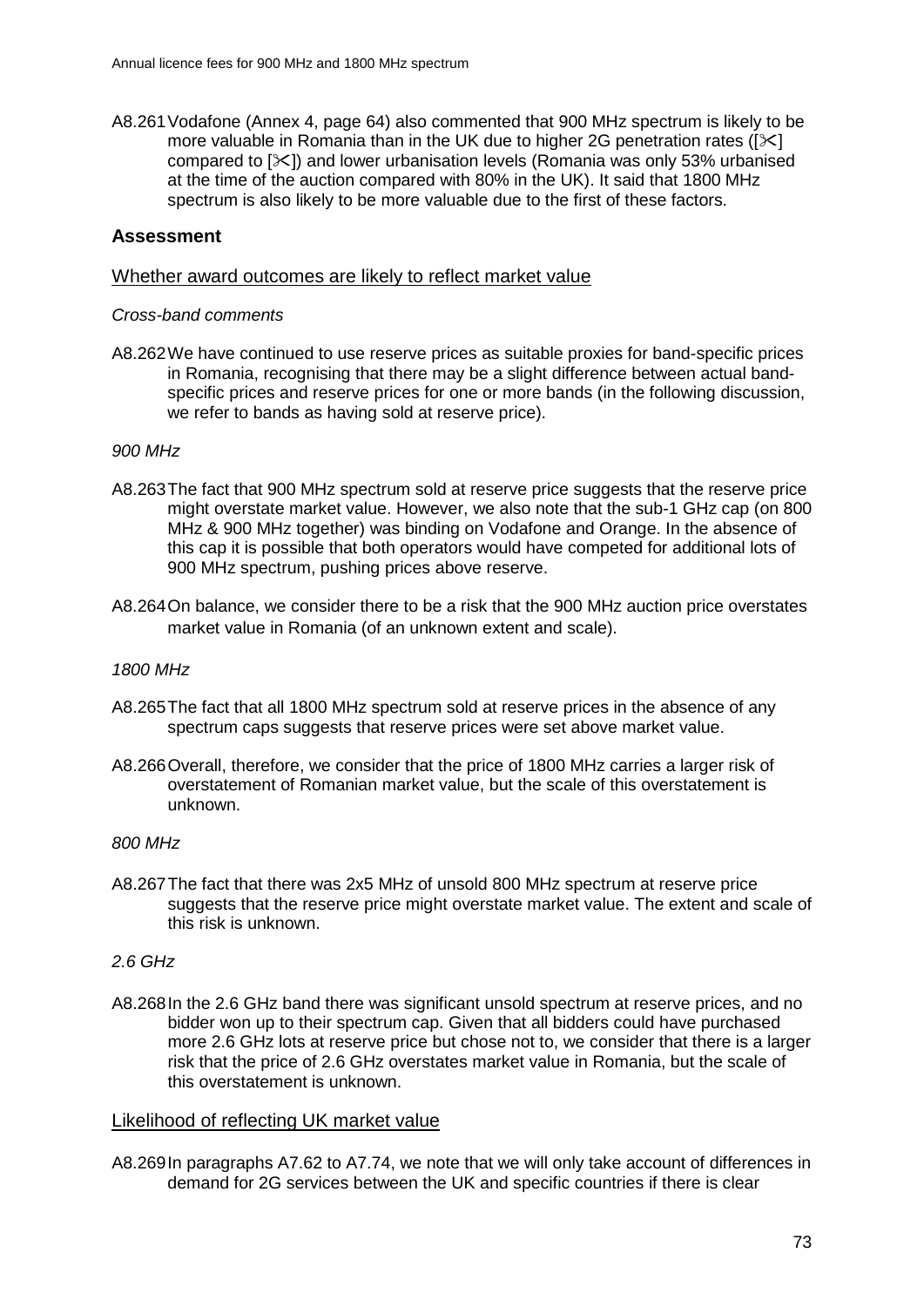evidence that 2G is particularly important to that country. In Romania, 2G traffic levels are particularly high, not just compared to the UK, but also compared to other benchmark countries. This implies that the 900 MHz band, which is suitable for GSM services, is likely to be valued particularly highly in Romania relative to the UK and that market value in Romania may therefore overstate corresponding UK market value. This may be reflected in the fact that, in contrast to other NRAs, the Romanian regulator set a higher reserve price for 900 MHz than for 800 MHz.

- A8.270In paragraphs A7.75-A7.78, we also considered that the value of sub-1 GHz spectrum may be higher in countries which are less urbanised than the UK. This creates an unknown risk (of an unknown scale) that the market values of 800 MHz and 900 MHz spectrum in Romania overstate UK market values.
- A8.271Regarding Telefónica's wider concerns with Romania's suitability as a benchmark, we consider that differences in GDP / capita specifically will be captured in the PPP adjustments we make to auction prices in order to calculate a UK-equivalent benchmark. To the extent that such a difference is indicative more generally of the dissimilar state of the market in Romania compared with the UK, we have been mindful of this when assessing the tier in which to categorise the Romanian evidence points, as discussed in section 3, and we interpret the evidence accordingly.

#### Relative benchmarks

- A8.272There is sufficient price information from the Romanian auction to calculate a 900 MHz / 800 MHz paired ratio and a distance method benchmark. In interpreting these evidence points, we note that the absolute 800 MHz, 900 MHz, 1800 MHz and 2.6 GHz benchmarks carry risks of overstating market value in Romania. This means that both the 900 MHz / 800 MHz paired ratio and the distance method benchmark – as well as the other relative values – risk understating or overstating the UK market value of 900 MHz and 1800 MHz, with unknown likelihood and scale.
- A8.273The following table summarises the available benchmarks (along with our interpretation of them) from the Romanian award:

|                         | 800   | 900          |       | 1800           |              |              | 1800<br>/900 | 2.6   |        |
|-------------------------|-------|--------------|-------|----------------|--------------|--------------|--------------|-------|--------|
|                         | Abs.  | 900<br>/800  | Abs.  | Dist.<br>Meth. | 1800<br>/800 | 1800<br>/2.6 | Abs.         | %     | Abs.   |
| <b>Values</b>           | 43.9  | 33.5         | 47.3  | 12             | 13.5         | 9.9          | 19           | 40%   | 10.6   |
| <b>Tier</b>             |       | <b>Third</b> |       | <b>Third</b>   |              |              |              |       |        |
| Likelihood              | Unkn. | Unkn.        | Unkn. | Unkn.          | Unkn.        | Larger       | Larger       | Unkn. | Larger |
| <b>Scale of</b><br>risk | Unkn. | Unkn.        | Unkn. | Unkn.          | Unkn.        | Unkn.        | Unkn.        | Unkn. | Unkn.  |
| <b>Direction</b>        | Over  | Unkn.        | Over  | Unkn.          | Unkn.        | Unkn.        | Over         | Unkn. | Over   |

#### **Table A8.11.3: Summary of evidence points from Romania**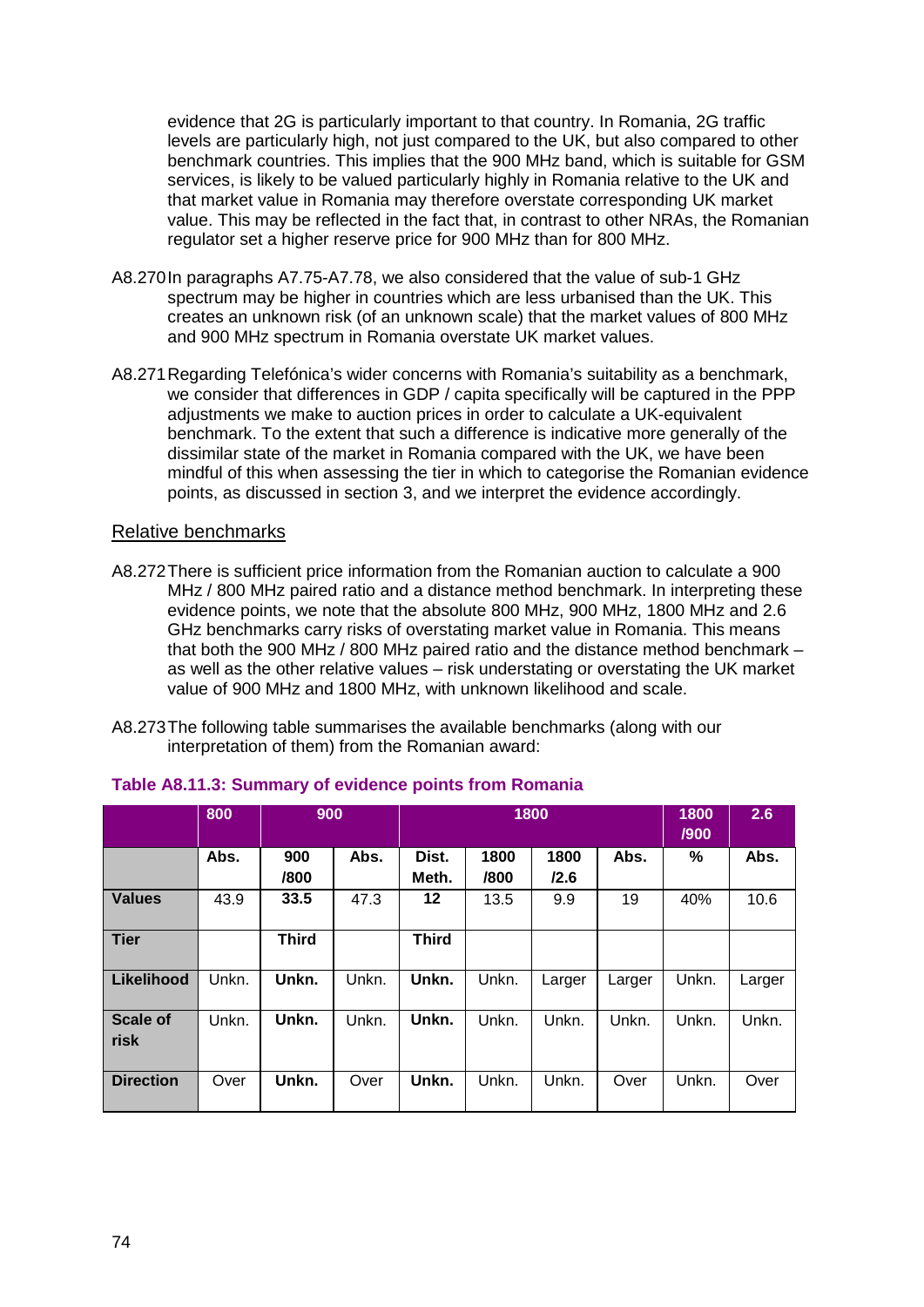

# **Figure A8.11.1: Summary of evidence points from Romania**

 $\triangle$  = Absolute values;  $\bullet$  = paired ratios;  $\angle$  = Distance Method benchmark

**↑**= risk of understatement; **↓**= risk of overstatement; **↕**= risk of understatement or overstatement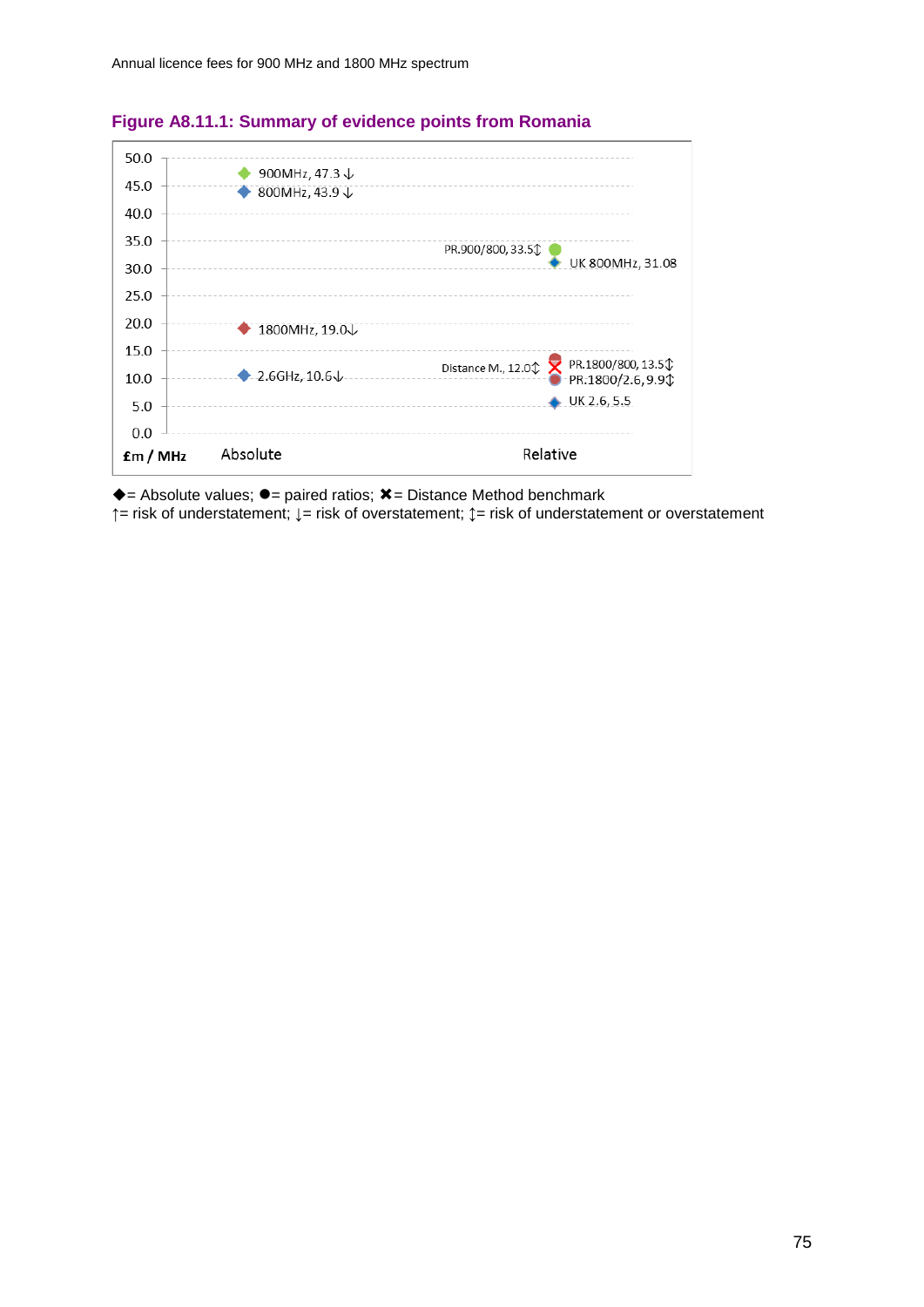# **Slovak Republic**

# **December 2013 multiband award**

*Description:* Award for spectrum in the 800 MHz, 1800 MHz and 2.6 GHz bands using a CCA auction format.

**Context:** Prior to the auction the Slovak Republic had three incumbent operators; Orange, Slovak Telekom and Telefónica. The auction also reserved some 1800 MHz spectrum for a new entrant to the mobile industry and this was purchased by SWAN.

|                        | <b>800 MHz</b> | <b>1800 MHz</b> | <b>2.6 GHz</b>           | <b>Unpaired</b><br><b>2.6 GHz</b> | <b>Total Paid</b> |
|------------------------|----------------|-----------------|--------------------------|-----------------------------------|-------------------|
| <b>Total Available</b> | 2x30           | 2x20.4          | 2x70                     | 50                                |                   |
| Orange                 | 2x10           | 2x4.8           | 2x30                     |                                   | €56.1m            |
| Slovak Telekom         | 2x10           |                 | 2x40                     | 50                                | €60.8m            |
| Telefónica             | 2x10           | 2x0.6           | $\blacksquare$           | -                                 | €40.3m            |
| <b>SWAN</b>            |                | 2x15            | ۰                        | -                                 | €6.6m             |
| Unsold                 |                |                 | $\overline{\phantom{0}}$ |                                   |                   |

# **Table A8.12.1: December 2013 multiband auction results**

Source: Operators' licences (which include prices) [here](http://www.teleoff.gov.sk/index.php?ID=8261) (English translation unavailable)

| Table A8.12.2: December 2013 multiband auction design |  |
|-------------------------------------------------------|--|
|-------------------------------------------------------|--|

|                                           | <b>Description</b>                                                                    | <b>Implications</b>                                                                                                                                                                          |  |  |  |
|-------------------------------------------|---------------------------------------------------------------------------------------|----------------------------------------------------------------------------------------------------------------------------------------------------------------------------------------------|--|--|--|
| Number of bidders;<br>number of lots; lot | Four bidders.                                                                         | Five of the eight 1800 MHz lots                                                                                                                                                              |  |  |  |
| sizes                                     | For 800 MHz and 2.6 GHz,<br>2x5 MHz lots were available.                              | were very small (2x2.2 MHz or less)                                                                                                                                                          |  |  |  |
|                                           | For 1800 MHz, there were<br>eight lots, ranging in size from<br>2x0.4 MHz to 2x5 MHz. |                                                                                                                                                                                              |  |  |  |
| Spectrum caps /<br><b>Restrictions</b>    | 800 MHz: 2x10 MHz                                                                     | The 1800 MHz cap meant that, due<br>to existing holdings, none of the                                                                                                                        |  |  |  |
|                                           | 1800 MHz: 2x20 MHz                                                                    | three incumbents could win a 2x5<br>MHz lot of 1800 MHz spectrum                                                                                                                             |  |  |  |
| Unsold spectrum?                          | None                                                                                  | N/A                                                                                                                                                                                          |  |  |  |
| Obligations                               | end of 2018. Access speeds of 2 Mbit/s                                                | Winners of 800 MHz: 25% population coverage by end of 2015; 50%<br>population coverage by end of 2017; 70% population coverage by                                                            |  |  |  |
|                                           |                                                                                       | Winners of 1800 MHz: 25% population coverage by end of 2015;<br>50% population coverage by end of 2018. Access speeds of 12.2<br>Kbit/s for GSM services and 2 Mbit/z for other technologies |  |  |  |
|                                           | population coverage by end of 2018. Access speeds of 2 Mbit/s                         | Winners of 800 MHz: 10% population coverage by end of 2015; 25%                                                                                                                              |  |  |  |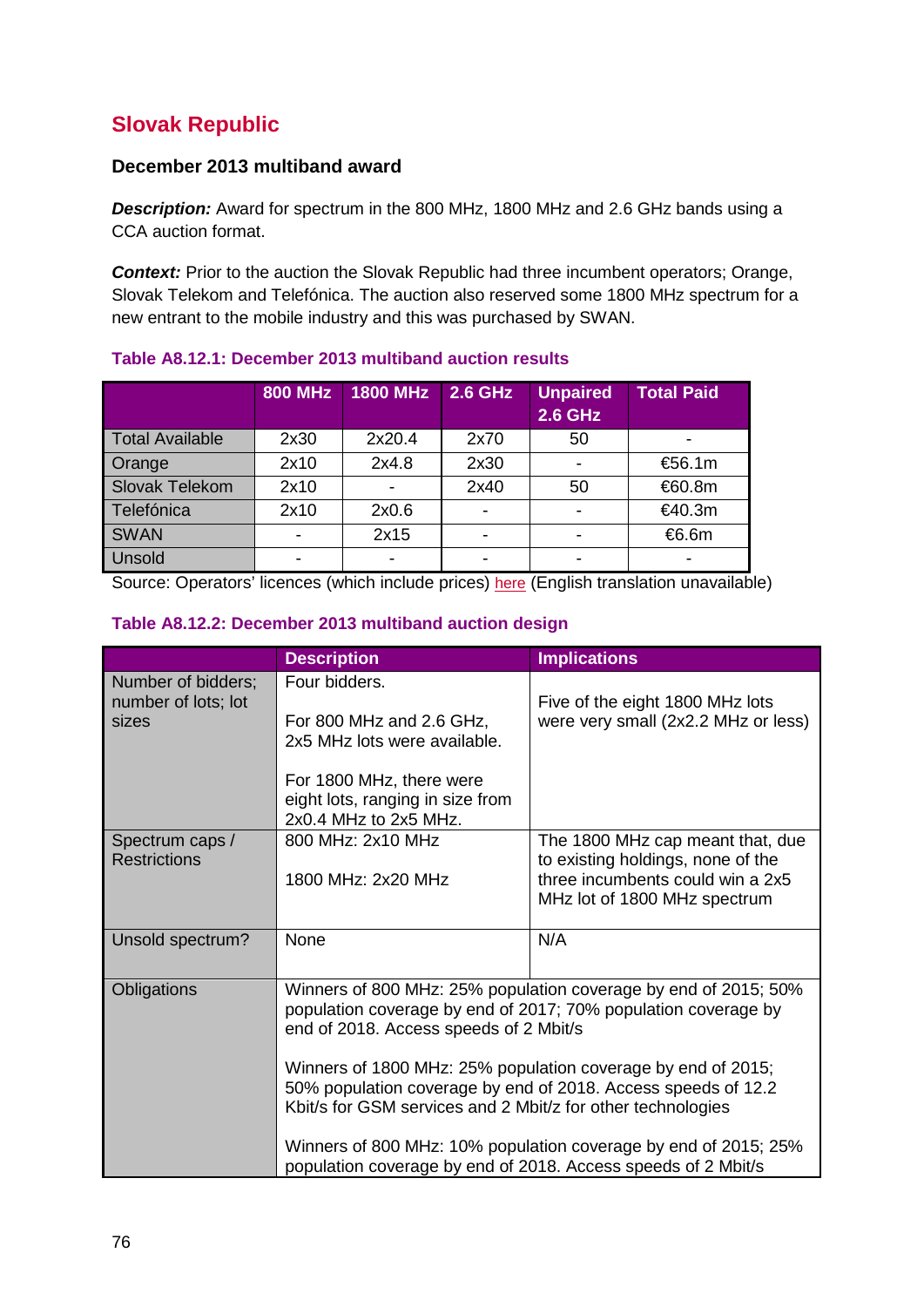# **Our position in the October 2013 consultation**

A8.274This auction concluded after the publication of our October 2013 consultation document.

### **Stakeholder responses**

### Whether the outcome reflects market value

#### *Cross-band comments*

A8.275Telefónica (June 2013 response, page 23) argued that because of lack of public band-specific information this auction cannot be used in the quantitative benchmarking but may have some value for qualitative analysis. To this end, it proposed a method for decomposing package prices to infer band-specific prices.

#### *1800 MHz*

- A8.276AM&A (June 2014 report, page 18) said that SWAN won spectrum at reserve price as they faced no competition from other operators. Based on the lot structure and auction result, they infer from this that the other operators also paid reserve price, despite the potential for competition for the non-reserved lots. AM&A considered that the highly fragmented nature of available lots is likely to have negatively impacted the value of spectrum, as it was not possible to acquire large contiguous blocks suitable for LTE. They said that it is difficult to say with certainty whether the 1800 MHz price is an overstatement or understatement of true market value.
- A8.277Telefónica (June 2014 response, page 23) argued that bidding for 1800 MHz was competitive, and that all lots sold at prices above reserve. However, it also said that the price of non-reserved lots may not be a good proxy for the value of a 2x5 MHz lot, as they were packaged in small non-contiguous lots.
- A8.278Vodafone (June 2014 response, page 27) considered that the price of 1800 MHz in the Slovak Republic may have been driven by the high reserve price for 800 MHz, which was set well above the UK's reserve prices for A1 and A2 lots (which it had previously argued was set above market value).

#### *800 MHz*

- A8.279AM&A (June 2014 report, page 18) noted that Orange and Telefónica both secured 2x10 MHz of 800 MHz at reserve price in the primary round, but assumed that the majority of the supplementary round bid value relates to this band. They also considered it likely (but not certain) that Slovak Telecom won its reserve lots at reserve, given that it did not pay anything in the supplementary round.
- A8.280Telefónica (June 2014 response, pages 22-23) said that bidding in the 800 MHz band was not competitive, due to the spectrum cap and the lack of entrant participation (possibly deterred by the high reserve price). It said that it is ambiguous whether the reserve price overstates or understates market value.

### *2.6 GHz*

A8.281AM&A (June 2014 report, page 18) said that, assuming all of Orange's assignment round fees relate to 800 MHz, it acquired paired 2.6 GHz spectrum at reserve price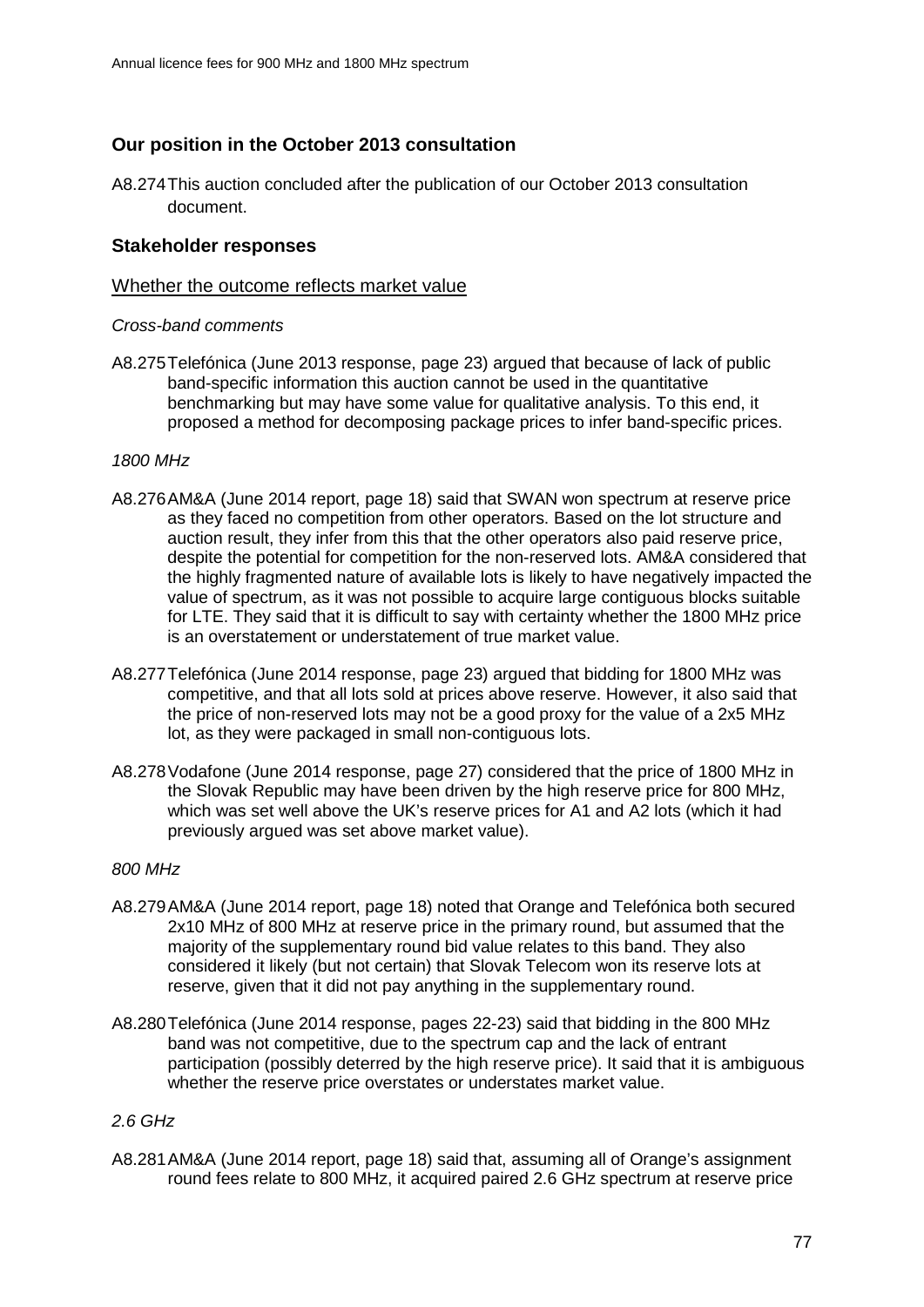(but considered that, in reality, it is likely to have spent a small amount of its assignment round fees in this band). AM&A also considered (June 2014 update, page 19) that Slovak Telekom acquired its 2.6 GHz spectrum above reserve price, based on the assumption that it paid the reserve price for 800 MHz. They said that, while it is not possible to split this revenue between paired and unpaired 2.6 GHz spectrum, taking a lower bound for paired 2.6 GHz (i.e. reserve price) would give an upper bound for the distance method benchmark.

A8.282Telefónica (June 2014 response, page 23) argued that bidding in this band was competitive, as all lots sold for prices above reserve.

### Likelihood of reflecting UK market value

- A8.283Telefónica (June 2014 response, page 23) argued that this award should in principle provide a reasonable benchmark for the UK, despite the Slovak Republic differing in both size and affluence, as it was competitive for 1800 MHz and 2.6 GHz.
- A8.284Vodafone (June 2014 response, page 27) considered that levels of AMPU were comparable between the Slovak Republic and the UK, while 2G penetration was higher in the Slovak Republic but voice usage was lower. It said that it is not clear if the price paid for 1800 MHz in the Slovak Republic is reflective of UK market value, and if anything there is some indication that it may overstate it.

# **Assessment**

# Whether award outcomes are likely to reflect market value

A8.285We do not have bid data or band-specific price information for this auction. .

- A8.286We consider that reserve prices can be a reasonable proxy for the relative prices of different bands in the Slovak auction, since:
	- Total auction revenue was only about 15% above reserve prices.
	- Auction data published by the Slovak NRA show that total revenue excluding revenue from the assignment stage (i.e. from the base prices) was only 7% above reserve prices.  $95$  We consider that this is the most relevant comparator when looking at different bands, as it does not consider the value attributed to specific frequencies within the band for circumstances that may not apply in other settings.<sup>[96](#page-77-1)</sup> For example, LRPs in the UK and Austrian auctions are calculated without reference to the outcome of the assignment stage.
	- We also note that the base prices paid by three of the four winners were the reserve price of their winning packages.
	- The operator that paid a base price in excess of the reserve price was Slovak Telecom. We do not consider that we have a reliable basis to attribute this amount above the reserve price between bands (although the 800 MHz caps

<span id="page-77-0"></span><sup>&</sup>lt;sup>95</sup> See: http://www.teleoff.gov.sk/index.php?ID=8241 (English translation unavailable)

<span id="page-77-1"></span><sup>&</sup>lt;sup>96</sup> For example, Analysys Mason suggested that in the Slovak Republic bids for 800 MHz in the assignment stage may be due to avoiding lots most affected by DTT co-existence costs. For this reason we consider the Slovak Republic on a "net" DTT costs basis.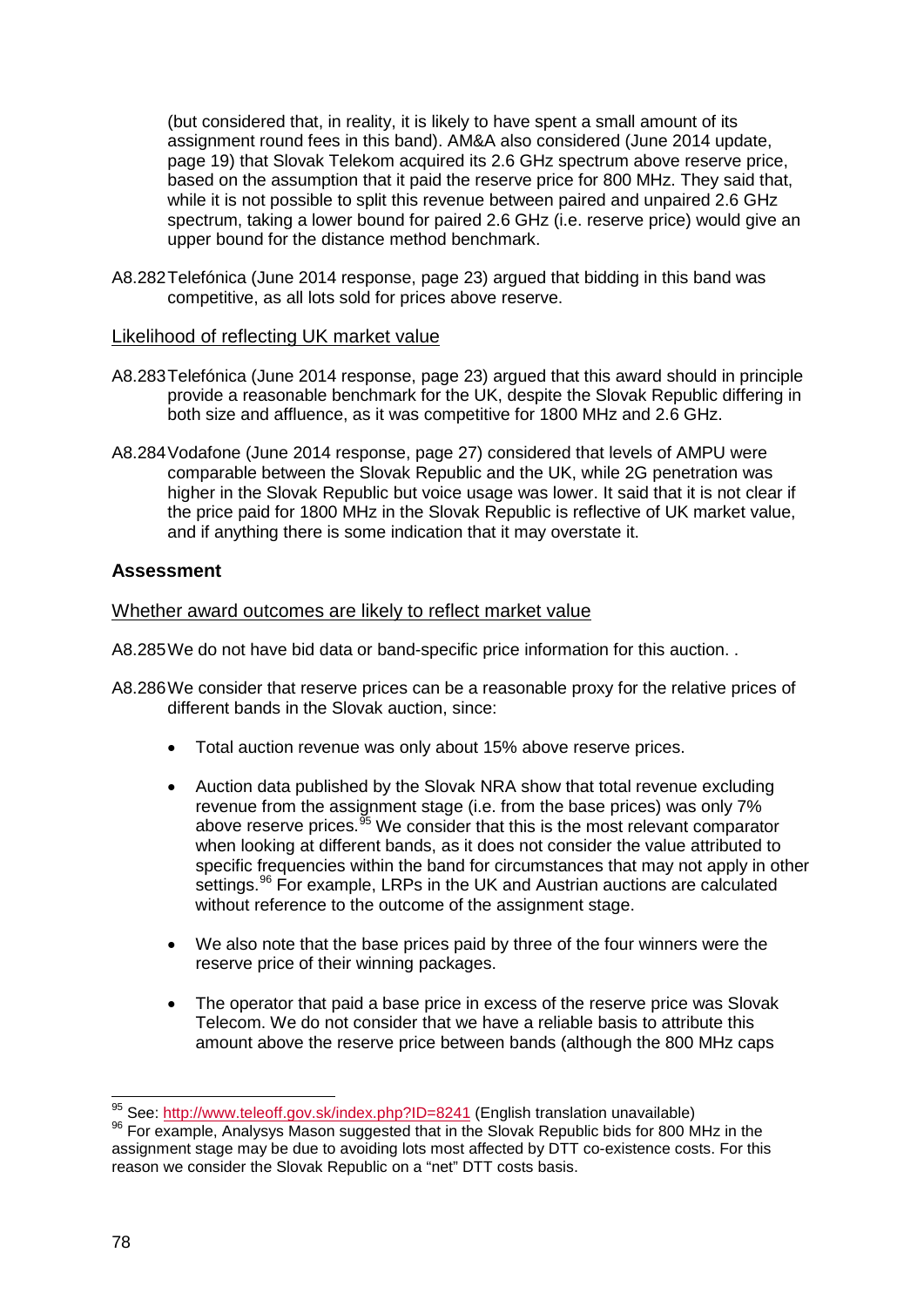provide a reason for this amount to be related to 2.6 GHz, it is unclear to us how to attribute the amount reliably between the paired and unpaired 2.6 GHz bands).

#### *1800 MHz*

- A8.287The results indicate that the package price for all winners of 1800 MHz was at reserve. This included the winner of the reserved spectrum (SWAN) and the winners of non-reserved spectrum (Orange and Telefónica). Some stakeholders argued that the reserve price was above market value.
- A8.288The fragmentation of available lots may have depressed valuations and their specific location within the band may have created obvious winners (that is, existing holders of adjacent spectrum).
- A8.289We consider that the reserve price could understate or overstate market value. The extent and scale of the risk is unknown.

#### *800 MHz*

- A8.290We consider that it is unlikely that bidding was competitive in this band. The three incumbents won a package at the level of the allowed cap of 2x10 MHz. The fact that the base price for Orange's and Telefónica's package was at reserve suggests that the entrant SWAN did not express demand for this band, or this would likely have shown in the base prices of all the incumbents. However, stakeholders argued that the reserve price was above market value.
- A8.291The reserve price may understate or overstate market value. The extent and scale of any understatement or overstatement is unknown.

#### *2.6 GHz*

A8.292Some of the excess above reserve price in Slovak Telecom's base price may be attributable to the paired 2.6 GHz band. We do not consider we have a reliable basis to quantify the attribution and therefore we propose to use the reserve price for this band, as explained above. However, this suggests there may be a larger risk of understatement, but we consider the scale of this understatement is unknown.

#### Likelihood of reflecting UK market value

- A8.293As discussed in paragraphs A7.62 to A7.74, we do not consider that there are strong reasons, in principle, to expect a clear relationship between demand for 2G services and spectrum value. In addition, the available evidence does not provide strong grounds for considering such a relationship to exist. In our assessment of the Slovakian benchmarks, we do not consider differences from the UK in this factor to be a basis for considering that the market value in Slovakia overstates UK market value.
- A8.294In paragraphs A7.75-A7.78, we also considered that the value of sub-1 GHz spectrum may be higher in countries which are less urbanised than the UK. This creates an unknown risk (of an unknown scale) that the market value of 800 MHz spectrum in the Slovak Republic overstates UK market value.
- A8.295We consider that the fragmentation of the 1800 MHz bands into a range of noncontiguous lots of different (and in some cases very small) sizes creates a larger risk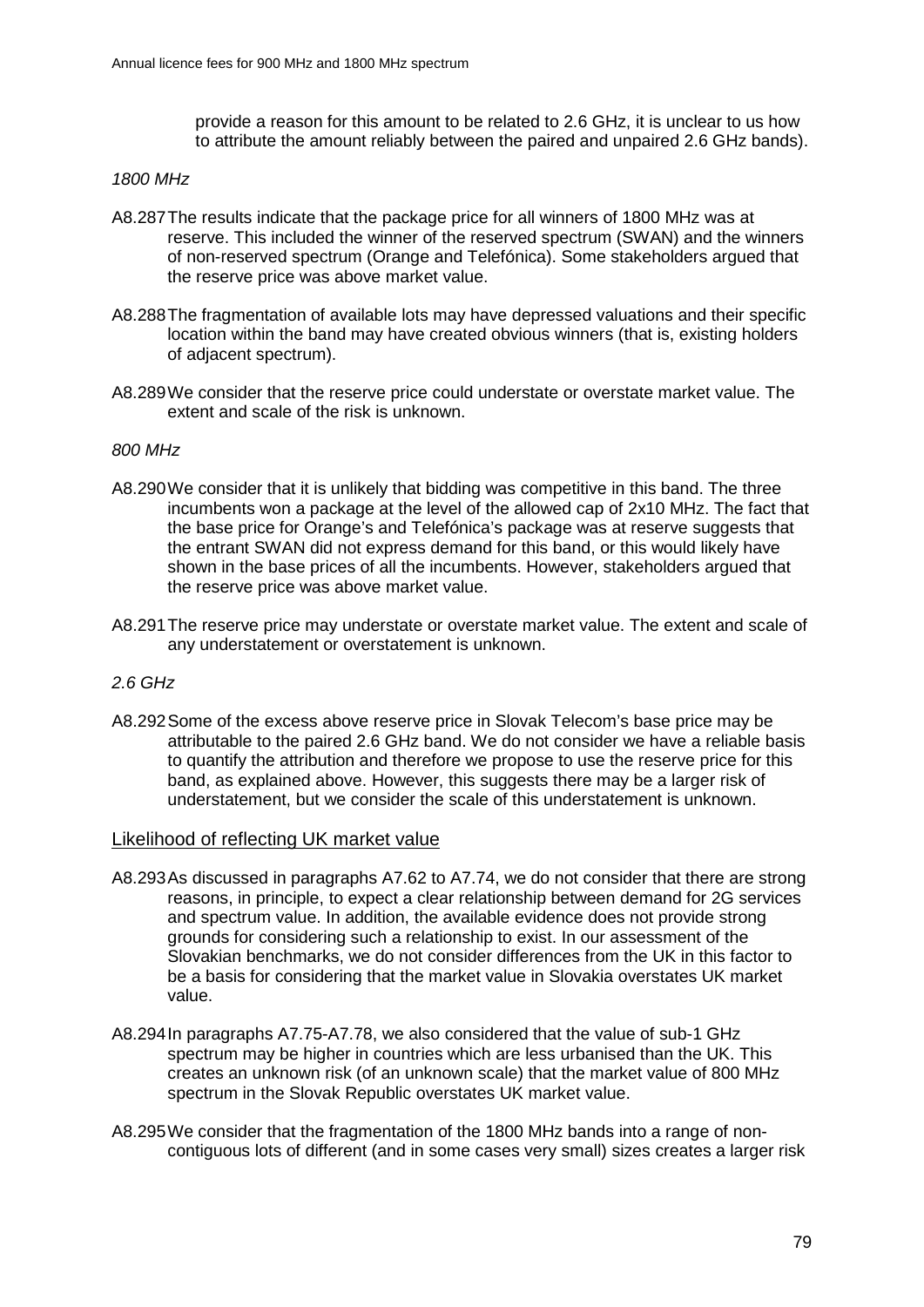of unknown scale that the market value in the Slovak Republic understates UK market value.

# Relative benchmarks

A8.296In summary, we derived benchmarks for the Slovak Republic as follows:

- We used the reserve prices as basis for deriving benchmarks of respectively 800 MHz, 900 MHz and 1800 MHz in the UK.
- We added the present value of annual fees set by the Slovak NRA:  $97$
- Euros 14,000 per MHz for sub-1 GHz spectrum; and
- Euros 10,800 per MHz for spectrum above 1 GHz.
- We then derived UK equivalent absolute benchmarks using the benchmarking methodology set out in paragraphs A7.25 to A7.32.
- A8.297To derive relative benchmarks, we use the paired ratios and Y/X ratio implied by Slovak absolute benchmarks in conjunction with the UK values of 800 MHz (without coverage obligation and net of DTT co-existence costs) and 2.6 GHz spectrum.

A8.298In interpreting these evidence points, we consider that:

- Overall, the 1800 MHz benchmark carries a larger risk of understating UK market value (of unknown scale);
- the absolute 800 MHz benchmark risks overstating or understating market value (with unknown likelihood and scale); and
- the 2.6 GHz benchmark carries a larger risk of understating UK market value (of unknown scale).
- A8.299On balance, we consider that the distance method benchmark risks understating the UK market value of 1800 MHz, but the extent and scale of this risk are unknown.
- A8.300The following table summarises the available benchmarks (along with our interpretation of them) from the Slovak award:

<span id="page-79-0"></span><sup>&</sup>lt;sup>97</sup> See:<http://www.teleoff.gov.sk/data/files/26551.pdf>(English translation unavailable)  $\overline{a}$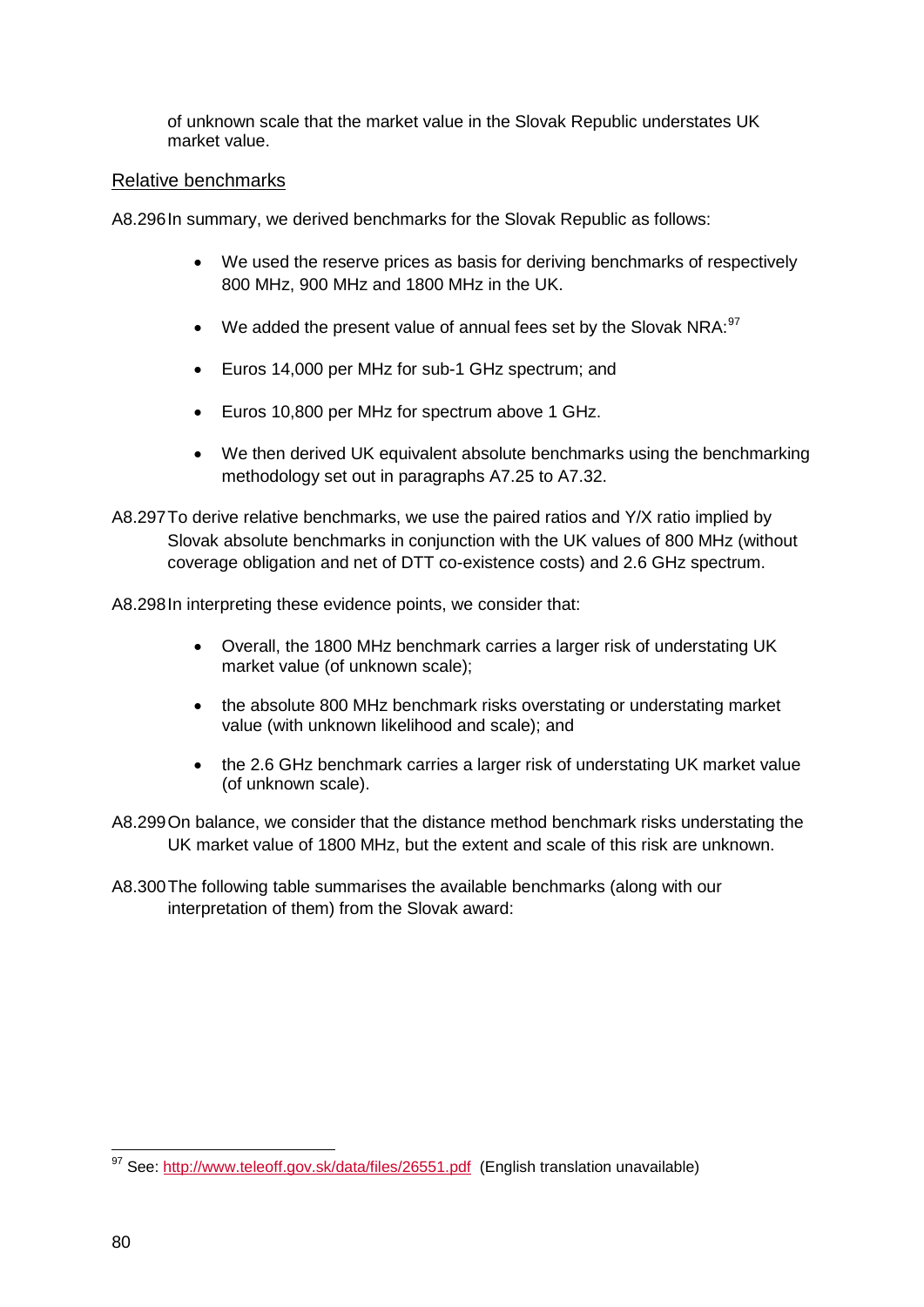|                      | 800            |                | 1800           |           |         | 2.6     |
|----------------------|----------------|----------------|----------------|-----------|---------|---------|
|                      | Abs.           | Dist. Meth.    | 1800 / 800     | 1800 /2.6 | Abs.    | Abs.    |
| <b>Values</b>        | 38.5           | 7.5            | 6.0            | 8.4       | 7.1     | 4.6     |
| <b>Tier</b>          |                | <b>Third</b>   |                |           |         |         |
| Likelihood           | <b>Unknown</b> | <b>Unknown</b> | <b>Unknown</b> | Larger    | Larger  | Larger  |
| <b>Scale of risk</b> | Unknown        | <b>Unknown</b> | Unknown        | Unknown   | Unknown | Unknown |
| <b>Direction</b>     | Unknown        | <b>Under</b>   | Under          | under     | Under   | Under   |

#### **Table A8.12.3: Summary of evidence points from the Slovak Republic**

# **Figure A8.12.1: Summary of evidence points from the Slovak Republic**



 $\rightarrow$  = Absolute values;  $\rightarrow$  = paired ratios;  $\bm{\mathsf{x}}$  = Distance Method benchmark

**↑**= risk of understatement; **↓**= risk of overstatement; **↕**= risk of understatement or overstatement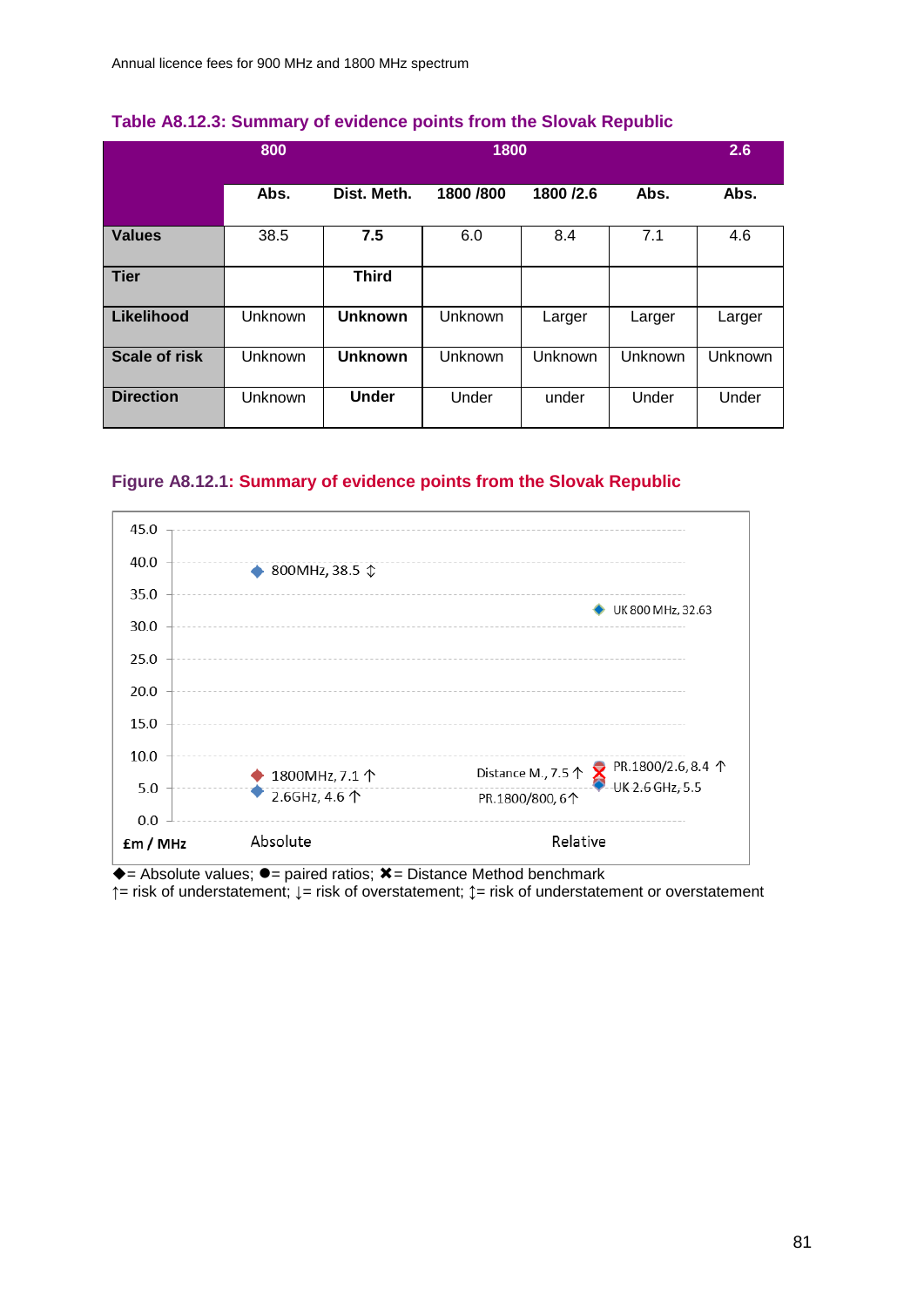# **Slovenia**

# **April 2014 multiband award**

*Description:* Award of 800 MHz, 900 MHz, 1800 MHz, 2.1 GHz and 2.6 GHz spectrum using a CCA format.

**Context:** Prior to the auction, Slovenia had four MNOs. Three of these operators (Si.Mobil, Telekom Slovenije and Tusmobil) all won spectrum in multiple bands, while the fourth operator (T-2) did not enter the contest.

|                      | 800<br><b>MHz</b> | 900<br><b>MHz</b>        | 1800<br><b>MHz</b> | 2.1<br><b>GHz</b> | <b>Unpaired</b><br><b>2.1 GHz</b> | 2.6<br><b>GHz</b>        | <b>Unpaired</b><br><b>2.6 GHz</b> | <b>Price</b><br>Paid <sup>98</sup> |
|----------------------|-------------------|--------------------------|--------------------|-------------------|-----------------------------------|--------------------------|-----------------------------------|------------------------------------|
| Total<br>Available   | 2x30              | 2x35                     | 2x75               | 2x5               | 20                                | 2x70                     | 50                                |                                    |
| Si.Mobil             | 2x10              | 2x15                     | 2x30               | $\blacksquare$    | 20                                | 2x35                     | 25                                | €63.9m                             |
| Telekom<br>Slovenije | 2x10              | 2x15                     | 2x25               | $\blacksquare$    |                                   | 2x35                     | 25                                | €64.2m                             |
| Tusmobil             | 2x10              | 2x5                      | 2x10               | $\blacksquare$    | -                                 | $\overline{\phantom{a}}$ | -                                 | €20.7m                             |
| <b>Unsold</b>        |                   | $\overline{\phantom{a}}$ | 2x10               | 2x5               |                                   | $\overline{\phantom{a}}$ | -                                 | -                                  |

# **Table A8.13.1: April 2014 multiband auction results**

# **Table A8.13.2: April 2014 multiband auction design**

|                                           | <b>Description</b>                                                   | <b>Implications</b>                                                                           |  |  |  |
|-------------------------------------------|----------------------------------------------------------------------|-----------------------------------------------------------------------------------------------|--|--|--|
| Number of bidders;<br>number of lots; lot | There were 3 bidders.                                                |                                                                                               |  |  |  |
| sizes                                     | Paired spectrum was available in<br>2x5 MHz lots.                    |                                                                                               |  |  |  |
| Spectrum caps /<br><b>Restrictions</b>    | 900 MHz: A 2x15 MHz cap                                              | The restriction on two 800 MHz<br>lots effectively ruled out                                  |  |  |  |
|                                           | 1800 MHz: A 2x30 MHz cap                                             | Si. Mobil and Telekom Slovenije<br>from bidding for these lots.                               |  |  |  |
|                                           | Sub-1 GHz cap: A 2x30 MHz cap                                        |                                                                                               |  |  |  |
|                                           | Total spectrum: A 2x105 MHz cap                                      | Si. Mobil and Telekom Slovenije<br>won up to the 900 MHz cap.<br>Si. Mobil also won up to the |  |  |  |
|                                           | The 800 MHz lots won by Tušmobil                                     | 1800 MHz cap.                                                                                 |  |  |  |
|                                           | were reserved for operators with                                     |                                                                                               |  |  |  |
|                                           | less than 15% market share                                           |                                                                                               |  |  |  |
| Obligations                               | Obligation on winners of sub-1 GHz spectrum to cover 25% of the      |                                                                                               |  |  |  |
|                                           | population after one year, 50% after two years and 75% after 3 years |                                                                                               |  |  |  |

<span id="page-81-0"></span><sup>&</sup>lt;sup>98</sup> [http://www.akos-rs.si/public-tender-with-a-public-auction-for-assigning-radio-frequencies-for-the](http://www.akos-rs.si/public-tender-with-a-public-auction-for-assigning-radio-frequencies-for-the-provision-of-public-communication-services-successfully-concluded)[provision-of-public-communication-services-successfully-concluded](http://www.akos-rs.si/public-tender-with-a-public-auction-for-assigning-radio-frequencies-for-the-provision-of-public-communication-services-successfully-concluded)  $\overline{a}$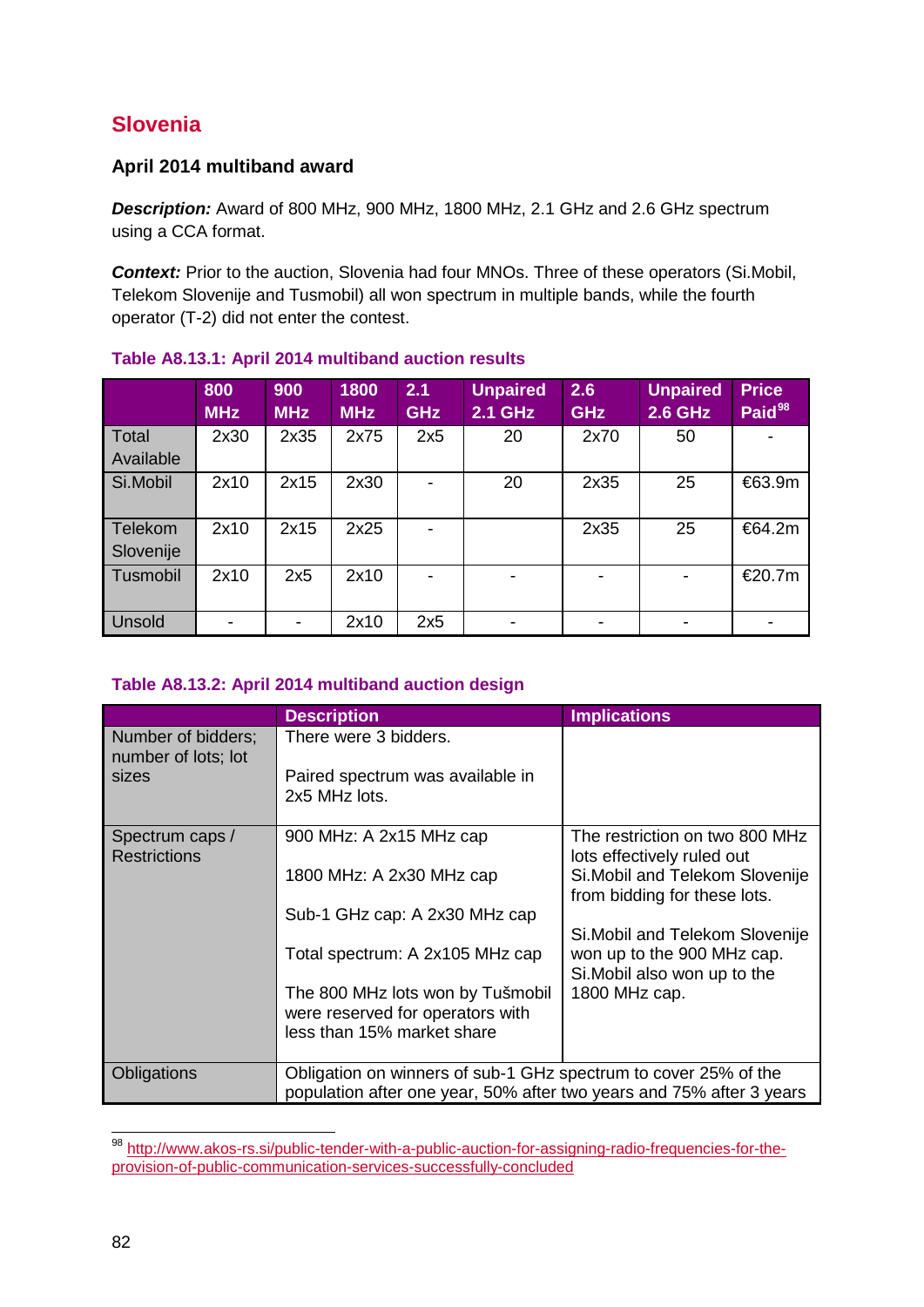|       | Obligation on winners of above 1 GHz spectrum to cover 25% of the<br>population after 3 years and 40% after five years (using an licenced<br>frequency band above 1 GHz)                   |
|-------|--------------------------------------------------------------------------------------------------------------------------------------------------------------------------------------------|
|       | Si. Mobil's 800 MHz lots carry an enhanced coverage obligation to<br>provide mobile broadband services with 10Mbit/s access speeds to at<br>least 95% of the population within three years |
| Other | 800 MHz and 2.6 GHz spectrum is available immediately after the<br>auction, while 900 MHz and 1800 MHz spectrum is available from<br>January 2016.                                         |

# **Our position in the October 2013 consultation**

A8.301This auction concluded after the publication of our October 2013 consultation document.

# **Stakeholder responses**

- A8.302AM&A (June 2014 report, page 21) commented that the amount of reliable information that can be gleaned from the Slovenian auction is limited. They argued (page 22) that it should be excluded from the benchmarking exercise.
- A8.303Telefónica (June 2014 report, page 25) said that the Slovenian auction cannot be used in the quantitative benchmarking exercise because band-specific prices are not available and bid data was not published. Telefónica proposed indicative prices for each band and suggested that these may be relevant as a sanity check on conclusions.

# **Assessment**

- A8.304It is generally not possible to observe band-specific price information for CCAs without access to the underlying bids data and we agree with AM&A and Telefónica that this makes it difficult to construct reliable benchmarks for the Slovenian auction. In particular, we cannot infer any accurate final price information from reserve prices in Slovenia. As discussed in paragraphs A7.13 to A7.19, we also do not consider that the indicative prices proposed by Telefónica and Vodafone are reliable estimates of band-specific prices.
- A8.305We have attempted to obtain estimates of band-specific prices for Slovenia using the LRP methodology that was employed in relation to Austria but we have not been able to do so. As a result, we do not propose to derive benchmarks for the Slovenian auction.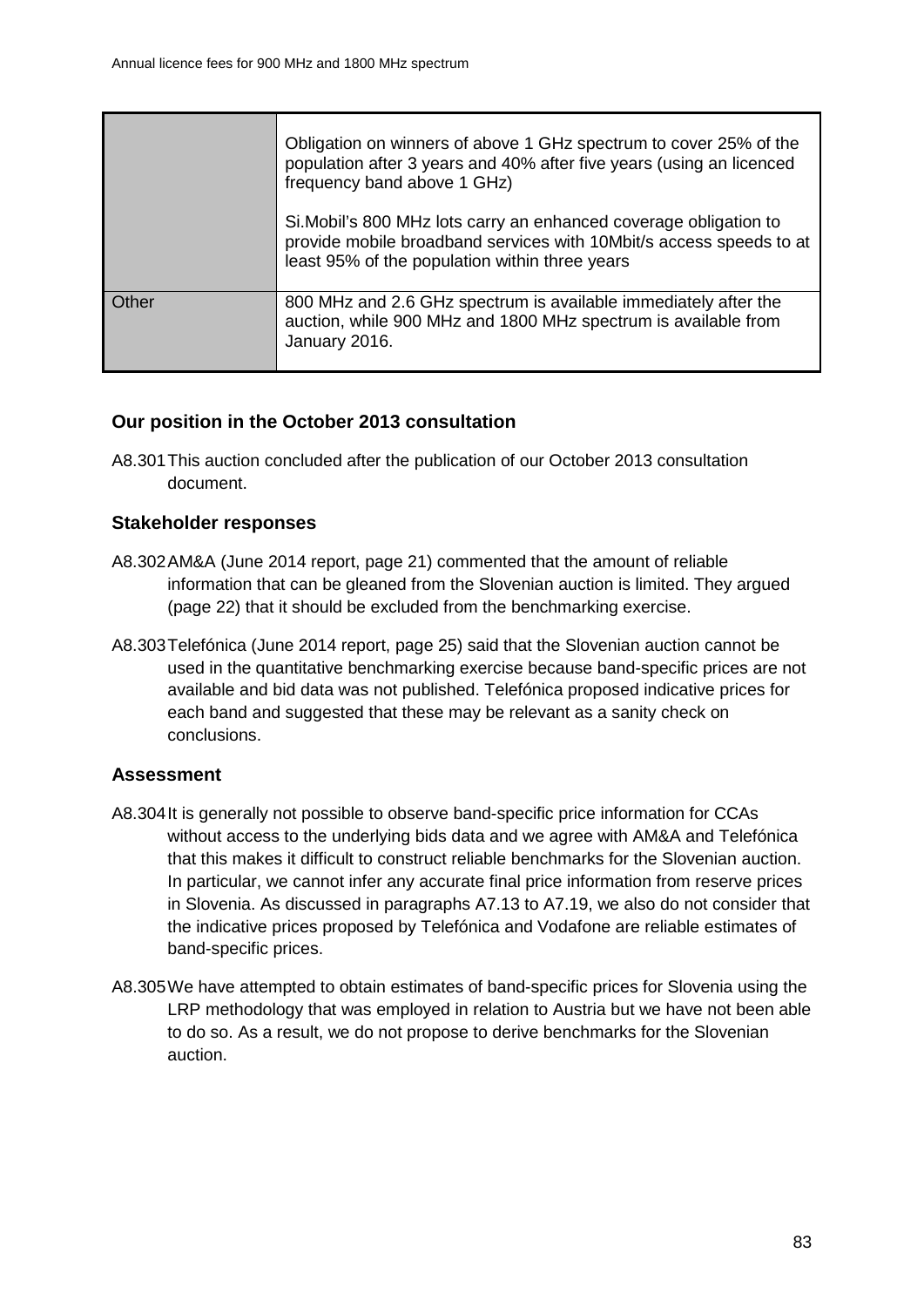# **Spain**

# **May 2011 900 MHz and 1800 MHz Award**

**Description:** Beauty contest under which applicants set out their cases for being awarded licences on the basis of the criteria set out in the invitation to bid. The spectrum is then awarded to the applicant who is best able to satisfy that criteria.

*Context:* Spain has 4 MNOs: Movistar, Vodafone, Orange and Yoigo, as well as several regional operators which serve only particular parts of the country.

|                        | <b>900 MHz</b> | 1800 MHz                 | <b>Total</b><br>Paid <sup>99</sup> |
|------------------------|----------------|--------------------------|------------------------------------|
| <b>Total Available</b> | 2x5            | 2x15                     |                                    |
| Orange                 | 2x5            | $\overline{\phantom{0}}$ | €126m                              |
| Yoigo                  |                | 2x15                     | €42m                               |
| Unsold                 |                |                          |                                    |

**Table A8.14.1: May 2011 900 MHz and 1800 MHz award results**

*Note: As part of the bids Orange committed to €433m of investment over the next 3 years, and Yoigo made a €300m capex commitment. See[: http://www.ihs.com/products/global-insight/industry-economic](http://www.ihs.com/products/global-insight/industry-economic-report.aspx?id=1065929783)[report.aspx?id=1065929783](http://www.ihs.com/products/global-insight/industry-economic-report.aspx?id=1065929783)*

### **Table A8.14.2: May 2011 900 MHz and 1800 MHz award design**

|                     | <b>Description</b>             | <b>Implications</b>                   |
|---------------------|--------------------------------|---------------------------------------|
| Number of bidders;  | In the 900 MHz award only      | There was some scope for              |
| number of lots; lot | one lot was available, with    | competition in the award of 900 MHz,  |
| sizes               | two potential bidders.         | but still somewhat limited due to the |
|                     |                                | restrictions (see below).             |
|                     | In the 1800 MHz award, three   |                                       |
|                     | lots of 2x5 MHz were           | Competition in the award of 1800      |
|                     | available, but only one        | MHz was extremely limited.            |
|                     | potential bidder.              |                                       |
| Spectrum caps /     | Movistar and Vodafone were     | Only Orange, Yoigo or a new entrant   |
| <b>Restrictions</b> | prevented from participating   | could bid for the 900 MHz licence.    |
|                     | in the 900 MHz award.          |                                       |
|                     |                                | Only Yoigo or a new entrant could     |
|                     | Orange, Movistar and           | bid for the 1800 MHz licences.        |
|                     | Vodafone were prevented        |                                       |
|                     | from participating in the 1800 |                                       |
|                     | MHz award.                     |                                       |

<span id="page-83-0"></span><sup>&</sup>lt;sup>99</sup> <http://www.ihs.com/products/global-insight/industry-economic-report.aspx?id=1065929783> -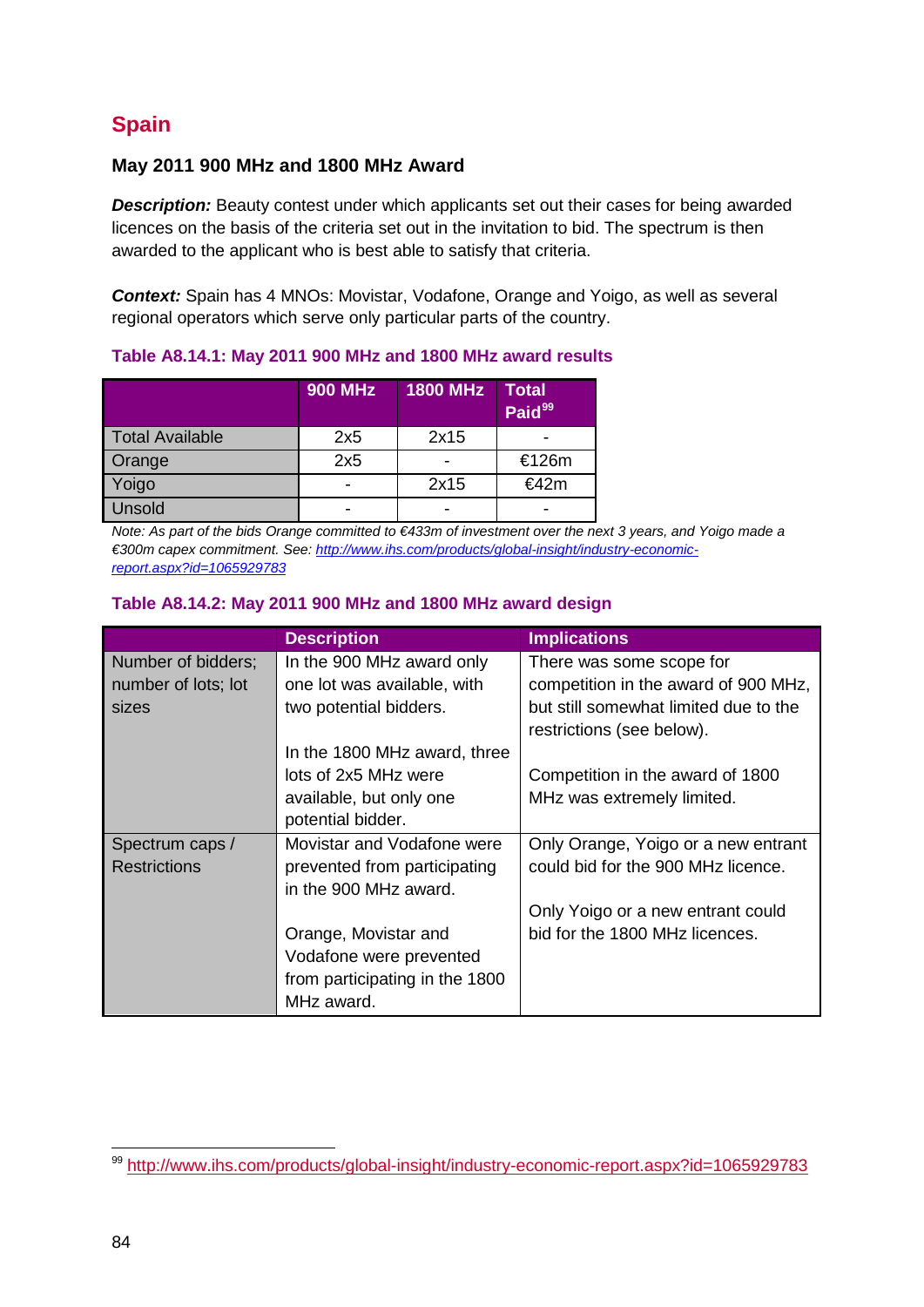# **July 2011 multiband auction**

*Description:* Award of 800 MHz, 900 MHz and 2.6 GHz using an SMRA auction format.

# **Table A8.14.3: July 2011 multiband auction results**

|                             | <b>800 MHz</b> | <b>900 MHz</b> | <b>2.6 GHz</b> | <b>2.6 GHz</b><br>unpaired | <b>Total</b><br>Paid <sup>100</sup> |
|-----------------------------|----------------|----------------|----------------|----------------------------|-------------------------------------|
| <b>Total Available</b>      | 2x30           | 2x10           | 2x70           | 50                         |                                     |
| Movistar                    | 2x10           | 2x5            | 2x20           |                            | €668.3m                             |
| Vodafone                    | 2x10           |                | 2x20           |                            | €517.6m                             |
| Orange                      | 2x10           |                | 2x20           |                            | €437m                               |
| <b>Regional Wholesalers</b> | -              |                | 2x10           |                            | $\overline{\phantom{0}}$            |
| Unsold                      |                | 2x5            | See table      | 50                         | $\overline{\phantom{a}}$            |

# **Table A8.14.4: July 2011 multiband auction design**

|                                                    | <b>Description</b>                                                                                                                                                                               | <b>Implications</b>                                                                                                 |
|----------------------------------------------------|--------------------------------------------------------------------------------------------------------------------------------------------------------------------------------------------------|---------------------------------------------------------------------------------------------------------------------|
| Number of bidders;<br>number of lots; lot<br>sizes | 4 incumbent bidders in the auction with<br>2 other bidders also allowed to bid.                                                                                                                  |                                                                                                                     |
|                                                    | 800 MHz and 900 MHz spectrum was<br>available in 2x5 MHz lots. National<br>licences for 2.6 GHz spectrum were<br>available in a mix of 2x5 MHz and 2x10                                          |                                                                                                                     |
|                                                    | MHz lots. The unpaired 2.6 GHz<br>spectrum was sold in 10 MHz blocks.                                                                                                                            |                                                                                                                     |
| Spectrum caps /<br><b>Restrictions</b>             | There was a 2x20 MHz cap on sub-1<br>GHz spectrum.<br>There was a limit of 115 MHz on joint<br>1800 MHz, 2.1 GHz and 2.6 GHz<br>spectrum.                                                        | Spain's ministry of<br>communications indicated<br>that the top three operators<br>reached their sub-1 GHz<br>caps. |
| Unsold spectrum?                                   | 1 regional licence for a 2x10 MHz block<br>of 2.6 GHz went unsold, along with 2x5<br>MHz of 900 MHz and the entire 50 MHz<br>of unpaired 2.6 GHz.                                                | The unsold lots were re-<br>auctioned in November<br>2011 with the caps raised<br>(see below).                      |
| Obligations                                        | A joint obligation on the 800MHz licensees who win 2x10MHz to<br>provide broadband access with access speeds of "at least 30 Mbit/s"<br>to towns with less than 5000 inhabitants. <sup>101</sup> |                                                                                                                     |

<span id="page-84-0"></span><sup>100</sup> [http://www.minetur.gob.es/telecomunicaciones/es-](http://www.minetur.gob.es/telecomunicaciones/es-ES/ResultadosSubasta/Informe_Web_29072011_fin_de_subasta.pdf) $\overline{a}$ 

<sup>&</sup>lt;u>[ES/ResultadosSubasta/Informe\\_Web\\_29072011\\_fin\\_de\\_subasta.pdf](http://www.minetur.gob.es/telecomunicaciones/es-ES/ResultadosSubasta/Informe_Web_29072011_fin_de_subasta.pdf)</u><br><sup>101</sup> Footnote 17 of DotEcon report for ComReg:

<span id="page-84-1"></span>[http://www.comreg.ie/\\_fileupload/publications/comreg1223.pdf](http://www.comreg.ie/_fileupload/publications/comreg1223.pdf)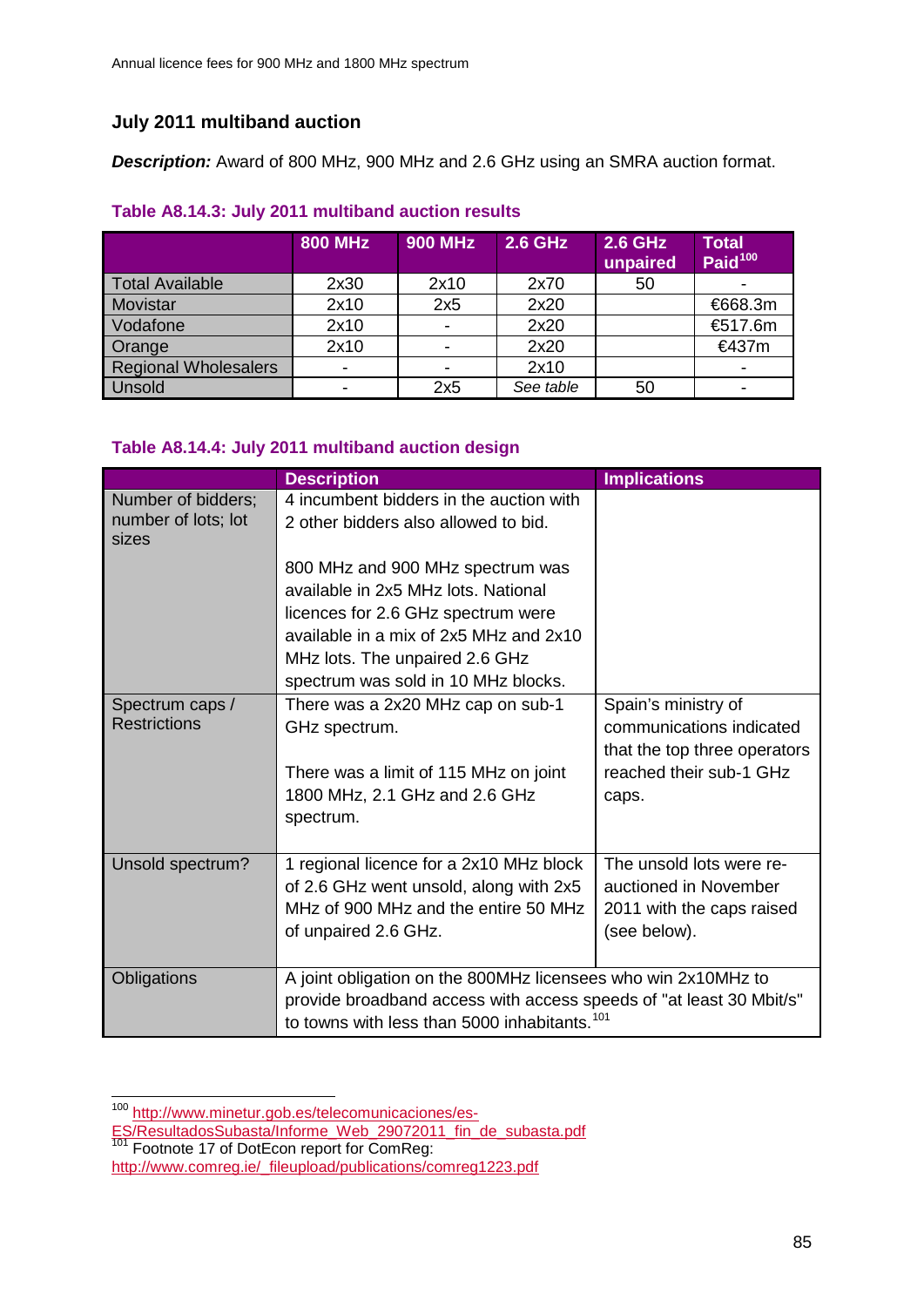# **November 2011 re-auction of unsold spectrum**

*Description:* Re-auction of the spectrum licences which went unsold in the July 2011 multiband auction, using an SMRA format.<sup>[102](#page-85-0)</sup>

# **Table A8.14.5: November 2011 re-auction results**

|                             | <b>900 MHz</b> | <b>2.6 GHz</b><br>unpaired | <b>Price</b><br>Paid <sup>103</sup> |
|-----------------------------|----------------|----------------------------|-------------------------------------|
| <b>Total Available</b>      | 2x5            | 50                         |                                     |
| Movistar                    | 2x5            | $\blacksquare$             | €169m                               |
| Vodafone                    |                | 20                         | €10.4m                              |
| Orange                      |                | 10                         | €5.2m                               |
| <b>Regional Wholesalers</b> |                | 10                         | €0.8m                               |
| Unsold                      |                | 10                         |                                     |

# **Table A8.14.6: November 2011 re-auction design**

|                                                    | <b>Description</b>                                                                                                                                                | <b>Implications</b>                                                                                                             |
|----------------------------------------------------|-------------------------------------------------------------------------------------------------------------------------------------------------------------------|---------------------------------------------------------------------------------------------------------------------------------|
| Number of bidders;<br>number of lots; lot<br>sizes | All 4 operators could bid for the<br>spectrum available in this auction.<br>There was one 2x5 MHz lot of<br>900 MHz available, and 5 lots of<br>unpaired 2.6 GHz. | There was potential for<br>competition for 900 MHz with<br>only 1 lot available.                                                |
| Spectrum caps /<br><b>Restrictions</b>             | The sub-1 GHz spectrum cap was<br>raised to 2x25 MHz for this<br>auction, while the higher<br>frequency cap was raised to 135<br>MHz.                             | Looser spectrum caps meant<br>that all operators (including<br>Movistar, Vodafone and Orange)<br>to participate in the auction. |
| Unsold spectrum?                                   | Some regional licences for 10<br>MHz of the unpaired spectrum<br>went unsold, as did a regional<br>licence for 2x10 MHz of<br>$2.6$ GHz. <sup>104</sup>           |                                                                                                                                 |
| Reserve prices                                     | The 900 MHz lot was sold at<br>reserve price.                                                                                                                     |                                                                                                                                 |

<span id="page-85-0"></span><sup>&</sup>lt;sup>102</sup> [http://www.dotecon.com/news/spanish-auction-for-the-award-of-licences-in-the-900mhz-and-2-](http://www.dotecon.com/news/spanish-auction-for-the-award-of-licences-in-the-900mhz-and-2-6ghz-bands-ended/) [6ghz-bands-ended/](http://www.dotecon.com/news/spanish-auction-for-the-award-of-licences-in-the-900mhz-and-2-6ghz-bands-ended/)  $\overline{a}$ 

<span id="page-85-1"></span><sup>103</sup> [http://www.minetur.gob.es/telecomunicaciones/es-](http://www.minetur.gob.es/telecomunicaciones/es-ES/ResultadosSubasta2/Resultados_segunda_subasta_10112011.pdf)

[ES/ResultadosSubasta2/Resultados\\_segunda\\_subasta\\_10112011.pdf](http://www.minetur.gob.es/telecomunicaciones/es-ES/ResultadosSubasta2/Resultados_segunda_subasta_10112011.pdf)

<span id="page-85-2"></span><sup>&</sup>lt;sup>104</sup> [http://www.dotecon.com/news/spanish-auction-for-the-award-of-licences-in-the-900mhz-and-2-](http://www.dotecon.com/news/spanish-auction-for-the-award-of-licences-in-the-900mhz-and-2-6ghz-bands-ended/) [6ghz-bands-ended/](http://www.dotecon.com/news/spanish-auction-for-the-award-of-licences-in-the-900mhz-and-2-6ghz-bands-ended/)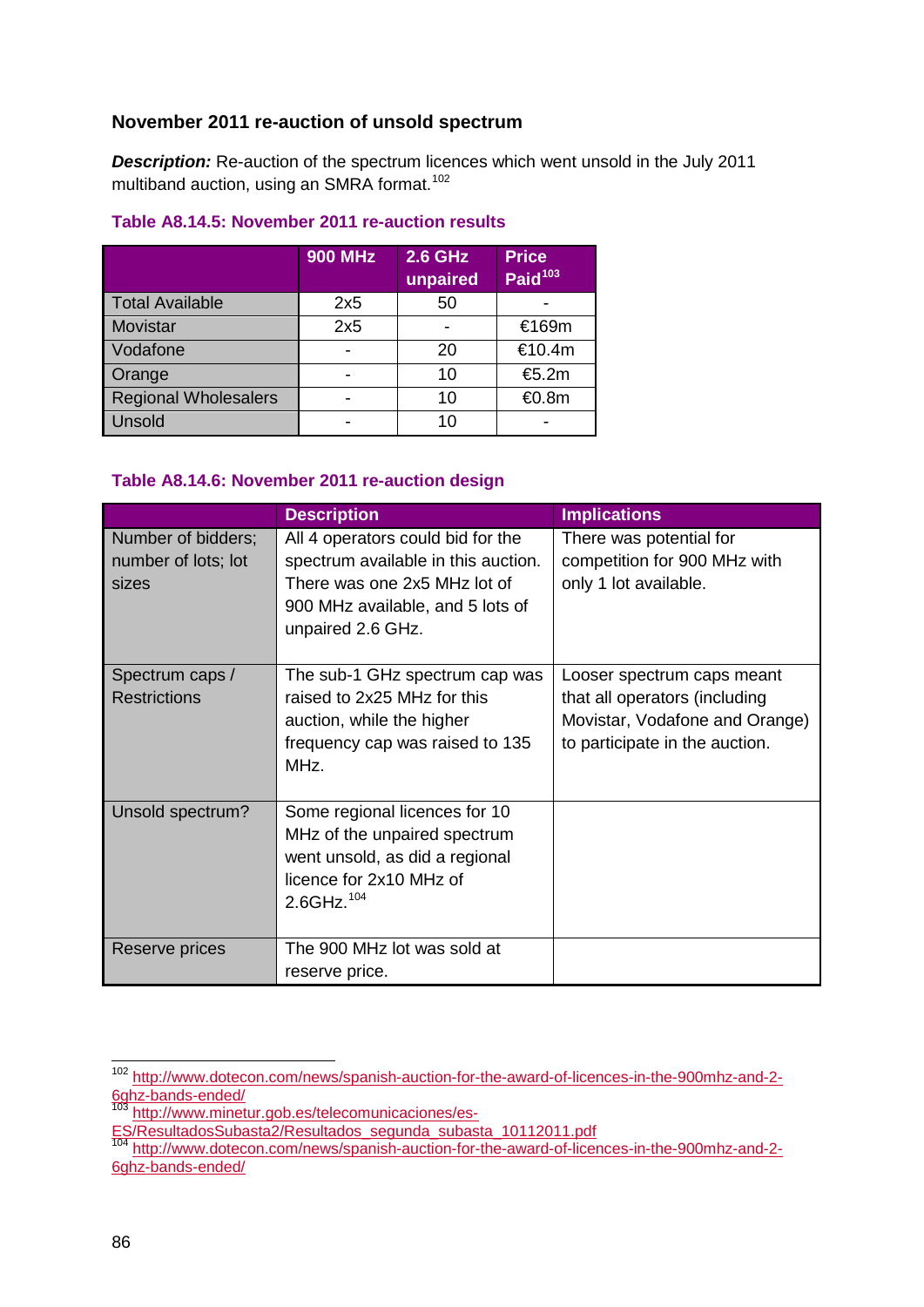# **Our position in the October 2013 consultation**

- A8.306In our October 2013 consultation we noted that operators bidding for 900 MHz in the July 2011 auction were bound by spectrum caps. These caps were raised for the November 2011 auction, potentially allowing competition for the re-sold 2x5 MHz lot of 900 MHz spectrum.
- A8.307We considered that the absolute value of 900 MHz from the November 2011 auction provided more important evidence in deriving ALFs for 900 MHz licences in the UK, but because it was sold at the reserve price there was a risk of understating the value of 900 MHz. We also considered that the 900 MHz / 800 MHz paired ratio (based on the November 2011 900 MHz result) represented more important evidence.
- A8.308Finally, we included the May 2011 auction results as part of our less important evidence base, as this auction was run as a 'beauty contest'.

### **Stakeholder responses**

#### Whether award outcomes are likely to reflect market value

### *900 MHz*

- A8.309Telefónica (page 60) said that the outcome of the May 2011 award is unlikely to reflect the market value of 900 MHz in Spain and that it likely understates market value, given the inclusion of the investment commitment in the licence. However, Telefónica did consider that the value of 900 MHz as awarded in May 2011 may have some value as a lower bound, noting that there was a credible bidder who had the opportunity to bid for 900 MHz spectrum but declined to do so at reserve price.
- A8.310Telefónica (page 27) commented that the reported spectrum allocations for the Spanish July 2011 multi band auction are incorrect: the table reports that a 2x5 MHz block of 900 MHz was won by Orange when this spectrum was in fact won by Movistar.
- A8.311Telefónica (page 61) and Vodafone (Annex 4, page 60) disagreed with our view that the November auction price risks understating the market value of 900 MHz. Telefónica said that there is evidence that marginal bidders were not willing to buy 900 MHz at the reserve price, and this implied that the 900 MHz band was priced above the market level. Vodafone (Annex 4, pages 60-61) similarly argued that the 900 MHz / 800 MHz paired ratio overstates the market value in the UK because 900 MHz sold at the reserve price, whereas 800 MHz spectrum sold above the reserve price.

#### *1800 MHz*

- A8.312AM&A (page 52) argued that the May 2011 Spanish award should not be considered as part of the evidence base for 1800 MHz, given that the three largest operators were not allowed to bid for 1800 MHz spectrum.
- A8.313Telefónica (page 84) considered it likely that the May 2011 auction price for 1800 MHz was understated due to the inclusion of the investment commitment. However,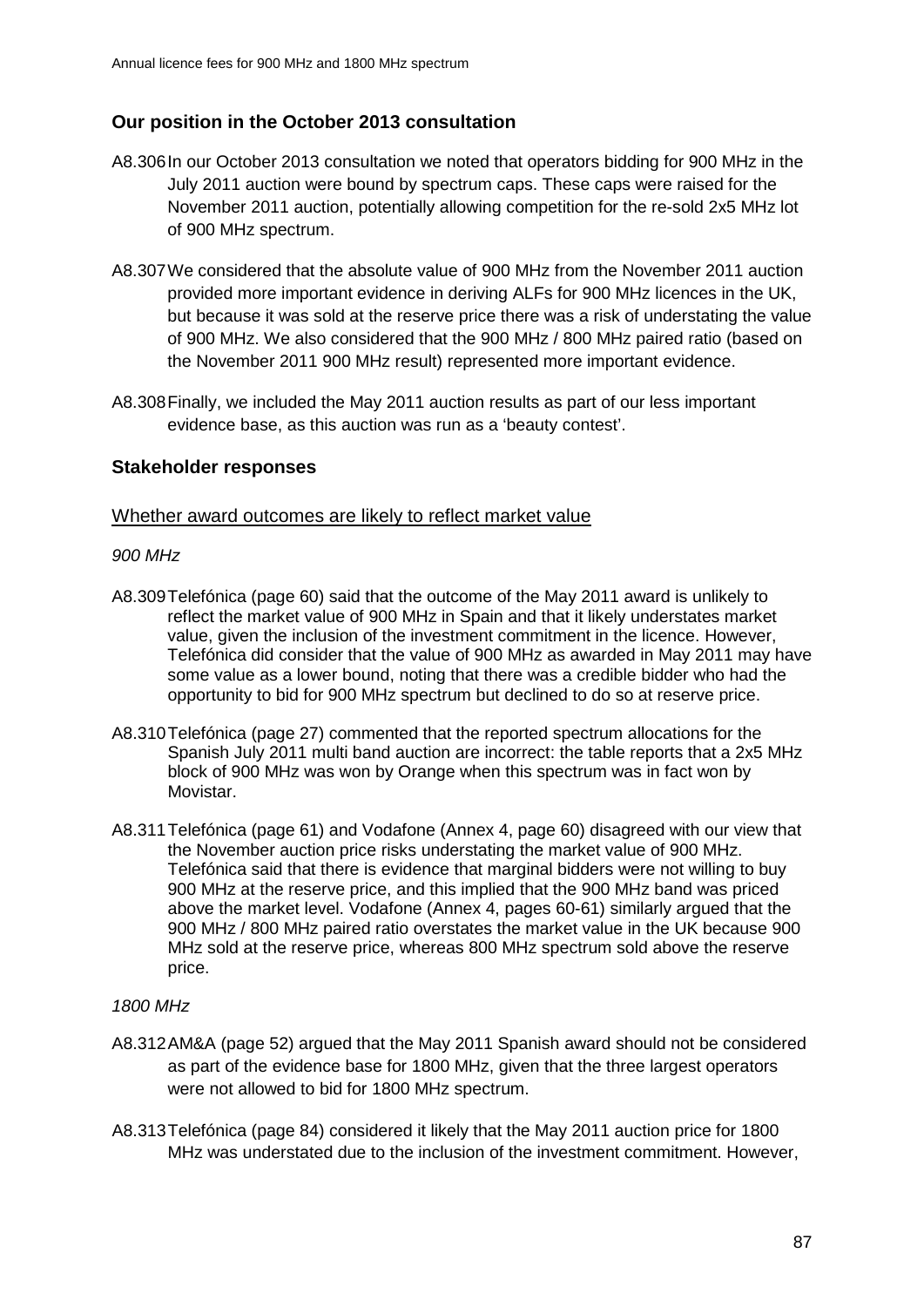Telefónica said that the benchmark may have some value as a lower bound for the value of 1800 MHz spectrum in the auction.

#### *800 MHz*

- A8.314Telefónica (page 61) said that the absence of a fourth bidder for 800 MHz is evidence that the price was set above the market level , but also considered the possibility that smaller bidders simply declined to bid for this band because there was a strong expectation that the three biggest companies would together win all 2x30 MHz.
- A8.315Vodafone (Annex 4, pages 60-61) said that the July 2011 auction for 800 MHz was competitive because the sub-1GHz spectrum cap was not binding for Orange, and also because one of the 800 MHz blocks is subject to interference, which meant that the three bidders were competing for the other five blocks of spectrum, pushing prices above reserve. It said that prices paid for 800 MHz spectrum can be seen as reflective of market value.

#### Likelihood of reflecting UK market value

A8.316Vodafone (Annex 4, page 61) commented that the absolute valuation of 900 MHz spectrum is likely to be higher in Spain than in the UK due to higher AMPU ( $[\times]$ ). It also commented that 2G penetration is higher in Spain ( $[\times]$ ) than in the UK ( $[\times]$ ), whereas voice usage per user is lower ( $[\times]$ ), leaving the overall effect of 2G spectrum demand on absolute and relative market values of spectrum unclear. Vodafone considered that the relative value would be a potentially good indicator for the UK market value, absent the distortion of auction outcomes by high reserve prices.

### **Assessment**

### Whether award outcomes are likely to reflect market value

#### *900 MHz*

- A8.317We note Telefónica's comment about the inaccurate spectrum allocations reported in the table on page 111 of the October 2013 consultation; Table A8.15.3 above now reports accurate lots won by Movistar and Orange.
- A8.318We consider that the May 2011 award is unlikely to be informative of market value, as the award was a beauty contest format with Movistar and Vodafone excluded from participating. We consider that, for Spain, the July 2011 and November 2011 auctions are likely to provide more information about market value and so we consider these auctions when deriving benchmark estimates for the LSV of 900 MHz from Spain.
- A8.319In the July 2011 auction, one lot of 900 MHz went unsold at reserve price. The unsold 2x5 MHz lot of 900 MHz was re-auctioned in November 2011 at the same reserve price. Spectrum caps were raised for this auction to allow all operators to bid. This lot was purchased by Movistar at reserve price, suggesting that the marginal bidders' valuation for 900 MHz was below reserve price. We therefore consider that the auction price of 900 MHz price carries a larger risk of overstating market value in Spain of an unknown scale (as we do not know the extent to which the reserve price exceeded the marginal bidder for 900 MHz).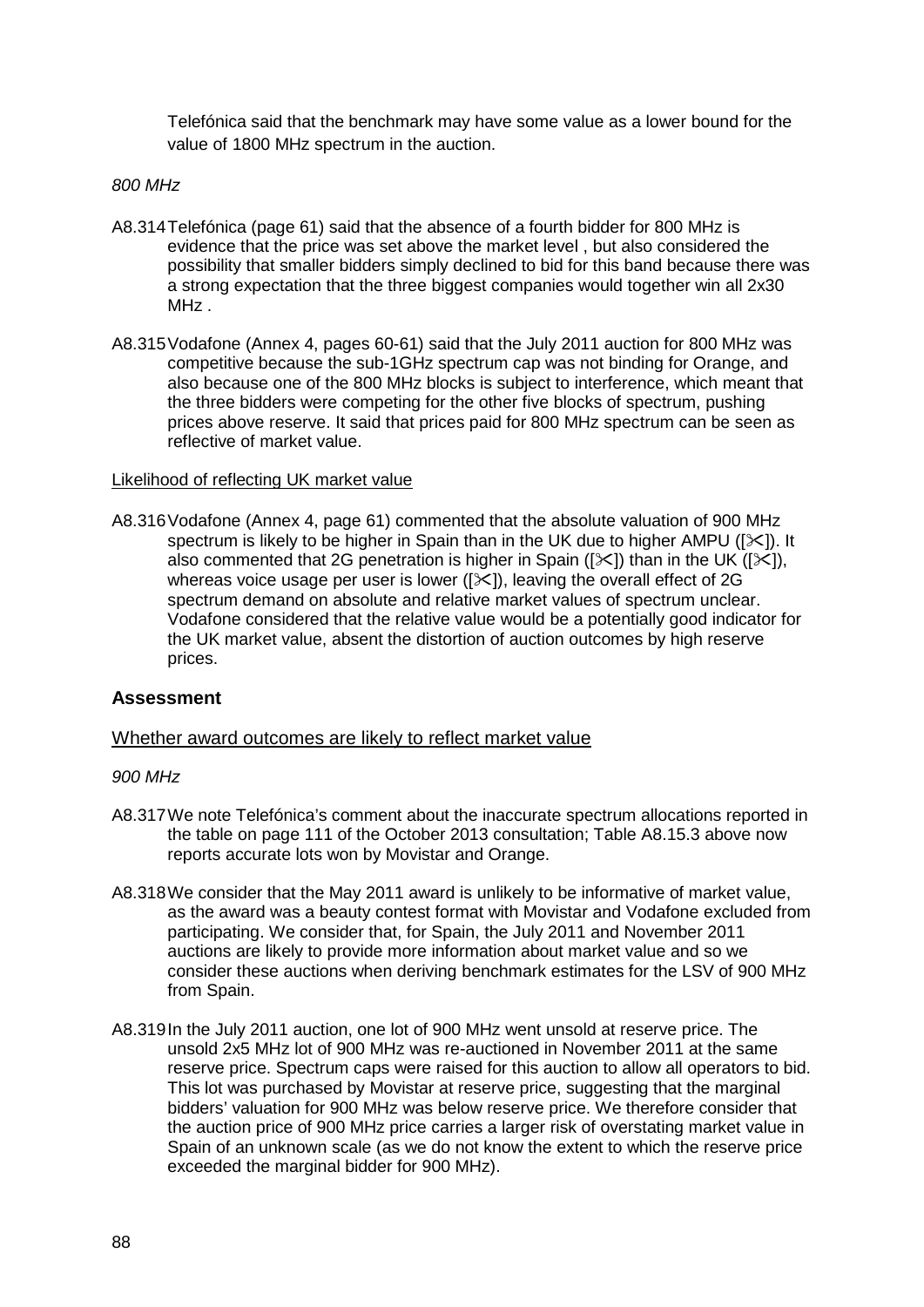### *1800 MHz*

*A8.320*We consider that the May 2011 award is unlikely to be informative of market value, as the award was a beauty contest format with Movistar and Vodafone excluded from participating. As a result we do not consider this benchmark when deriving our estimate of the LSV of 1800 MHz.

### *800 MHz*[105](#page-88-0)

- A8.321All the five 800 MHz spectrum lots unaffected by DTT co-existence costs sold above reserve price in the July 2011 auction.
- A8.322The combination of sub-1 GHz caps and existing sub-1 GHz holdings may have limited competition for 800 MHz spectrum to some degree, in that two of the three bidders could only win 2x10 MHz. However, Vodafone has argued that interference costs associated with one lot meant that the operators had to compete if they wanted to win two out of the five other lots. This view is supported by the price differential between lots A1 (with interference) and lots A2.
- A8.323Overall, we consider that the absolute 800 MHz benchmark is likely to reflect market value in Spain.

#### Likelihood of reflecting UK market value

A8.324As discussed in paragraphs A7.62 to A7.74, we do not consider that there are strong reasons, in principle, to expect a clear relationship between market profitability and spectrum values, or between demand for 2G services and spectrum value. In addition, the available evidence does not provide strong grounds for considering either such relationship to exist. In our assessment of the Spanish benchmarks, we do not consider differences from the UK in either of these factors to be a basis for considering that the market value in Spain overstates UK market value.

#### Relative benchmarks

- A8.325We derive a 900 MHz / 800 MHz paired ratio for Spain using the November 2011 900 MHz award and the July 2011 800 MHz award. We also use the absolute 900 MHz benchmark from the November 2011 auction as a cross-check.
- A8.326In interpreting these evidence points, we consider that the 900 MHz reserve price in Spain carries a larger risk of overstating market value in Spain, while the 800 MHz is likely to reflect market value. On balance, we consider that the 900 MHz / 800 MHz paired ratio carries a larger risk of overstating UK market value, but of an unknown scale.
- A8.327The following table summarises the available benchmarks (along with our interpretation of them) from the Spanish award:

<span id="page-88-0"></span><sup>&</sup>lt;sup>105</sup> Winners of 800 MHz spectrum are unable to deploy it until 1 January 2015, following the completion of the Spanish digital switchover. As with Austria, we have accounted for this delayed start date when calculating relative prices.  $\overline{a}$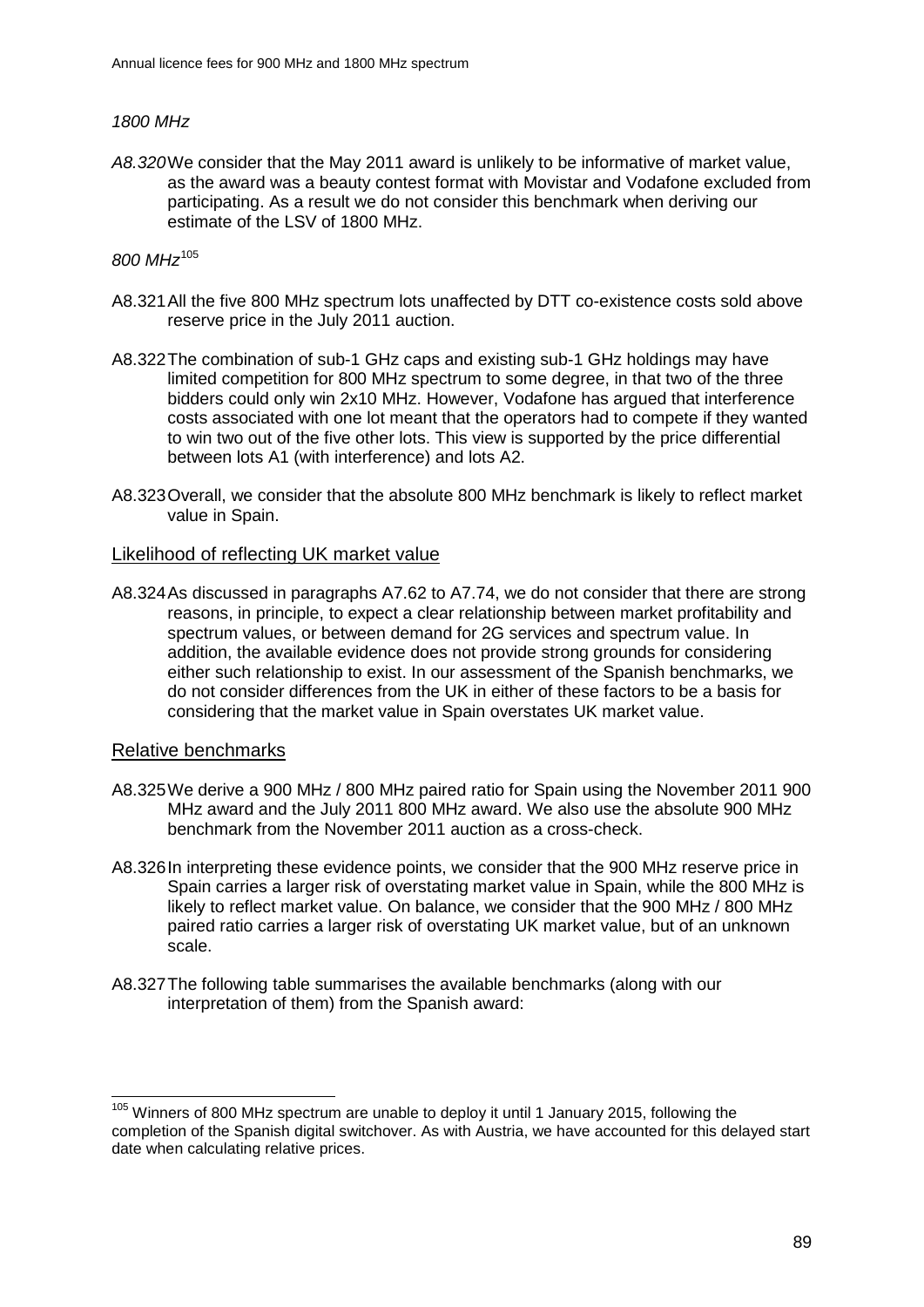|                      | 800  | 900            |         |
|----------------------|------|----------------|---------|
|                      | Abs. | 900/800        | Abs.    |
| <b>Values</b>        | 40.4 | 23.2           | 26.4    |
| <b>Tier</b>          |      | <b>Second</b>  |         |
| Likelihood           | None | Larger         | Larger  |
| <b>Scale of risk</b> | None | <b>Unknown</b> | Unknown |
| <b>Direction</b>     | None | Over           | Over    |

# **Figure A8.14.1: Summary of evidence points from Spain**



 $\triangle$  = Absolute values;  $\bullet$  = paired ratios;  $\angle$  = Distance Method benchmark **↑**= risk of understatement; **↓**= risk of overstatement; **↕**= risk of understatement or overstatement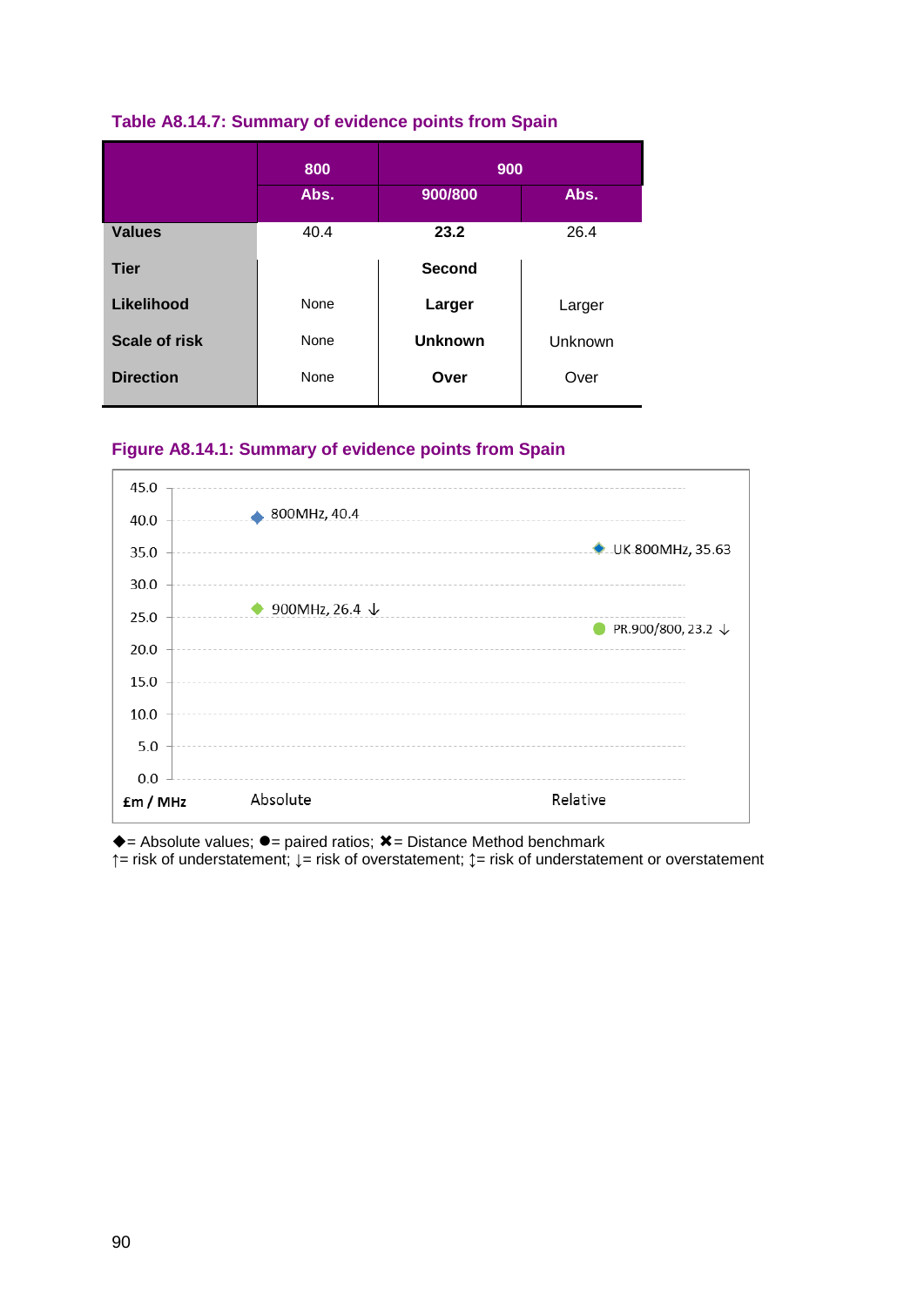# **Sweden**

 $\overline{a}$ 

# **March 2011 800 MHz auction**

*Description:* Award of 800 MHz spectrum through an SMRA.

**Context:** Sweden's mobile market has 4 MNOs: Teliasonera, Tele2, Telenor and Hi3G.

|  |  | Table A8.15.1: March 2011 800 MHz auction results |  |  |  |  |
|--|--|---------------------------------------------------|--|--|--|--|
|--|--|---------------------------------------------------|--|--|--|--|

|                   | <b>800 MHz</b> | Price Paid <sup>106</sup> |
|-------------------|----------------|---------------------------|
| <b>Total</b>      | 2x30           |                           |
| Available         |                |                           |
| Teliasonera       | 2x10           | <b>SEK 854m</b>           |
| Tele <sub>2</sub> | 2x10           | <b>SEK 469m</b>           |
| Telenor           |                |                           |
| Hi3G              | 2x10           | <b>SEK 431m</b>           |
| Unsold            |                |                           |

*Note: Net4Mobility, a joint venture between Tele2 and Telenor, won 2x10 MHz of 800 MHz in the auction.*

### **Table A8.15.2: March 2011 800 MHz auction design**

|                                                    | <b>Description</b>                                                                                                                                                       | <b>Implications</b>                                                                                                                                      |
|----------------------------------------------------|--------------------------------------------------------------------------------------------------------------------------------------------------------------------------|----------------------------------------------------------------------------------------------------------------------------------------------------------|
| Number of bidders;<br>number of lots; lot<br>sizes | There were five bidders for 800<br>MHz - Com Hem AB and Netett<br>Sverige AB also participated in the<br>auction but did not win any<br>licences. <sup>107</sup>         | There were five bidders for 800<br>MHz spectrum and six 2x5 MHz<br>licences available.                                                                   |
|                                                    | Lots were available in 2x5 MHz.                                                                                                                                          |                                                                                                                                                          |
| Spectrum caps /                                    | 2x10 MHz of 800 MHz applicable                                                                                                                                           | All winners won up to their                                                                                                                              |
| <b>Restrictions</b>                                | to all bidders. <sup>108</sup>                                                                                                                                           | spectrum cap.                                                                                                                                            |
| Obligations                                        | Coverage and rollout obligations<br>only apply to FDD6 which was won<br>by Hi3G and included a<br>commitment of up to SEK 300m to<br>meet the obligation. <sup>109</sup> | The lowest frequency block,<br>which was subject to usage<br>restrictions, sold for almost two<br>thirds of the value for the rest of<br>the band. $110$ |
|                                                    | The two bottom blocks of 800 MHz<br>were subject to usage restrictions<br>related to DTT coexistence.                                                                    |                                                                                                                                                          |

<sup>&</sup>lt;sup>106</sup> See:<http://www.pts.se/en-GB/News/Press-releases/2011/Press-release/>

<span id="page-90-1"></span><span id="page-90-0"></span><sup>107</sup> See:<http://www.pts.se/en-GB/News/Press-releases/2011/Press-release/>

<span id="page-90-2"></span><sup>108</sup> See: [http://www.pts.se/en-GB/News/Press-releases/2010/PTSs-invitation-to-auction-of-the-800-](http://www.pts.se/en-GB/News/Press-releases/2010/PTSs-invitation-to-auction-of-the-800-MHz-band/) [MHz-band/](http://www.pts.se/en-GB/News/Press-releases/2010/PTSs-invitation-to-auction-of-the-800-MHz-band/)

<span id="page-90-4"></span><span id="page-90-3"></span><sup>&</sup>lt;sup>109</sup> Full details at paragraphs 18-21: [http://www.pts.se/upload/Beslut/Radio/2011/10-10534-appendix](http://www.pts.se/upload/Beslut/Radio/2011/10-10534-appendix-a-to-decision-800mhz.pdf)[a-to-decision-800mhz.pdf](http://www.pts.se/upload/Beslut/Radio/2011/10-10534-appendix-a-to-decision-800mhz.pdf)<br>
<sup>110</sup> See paragraph 72, DotEcon 2012 Reserve price benchmarking report.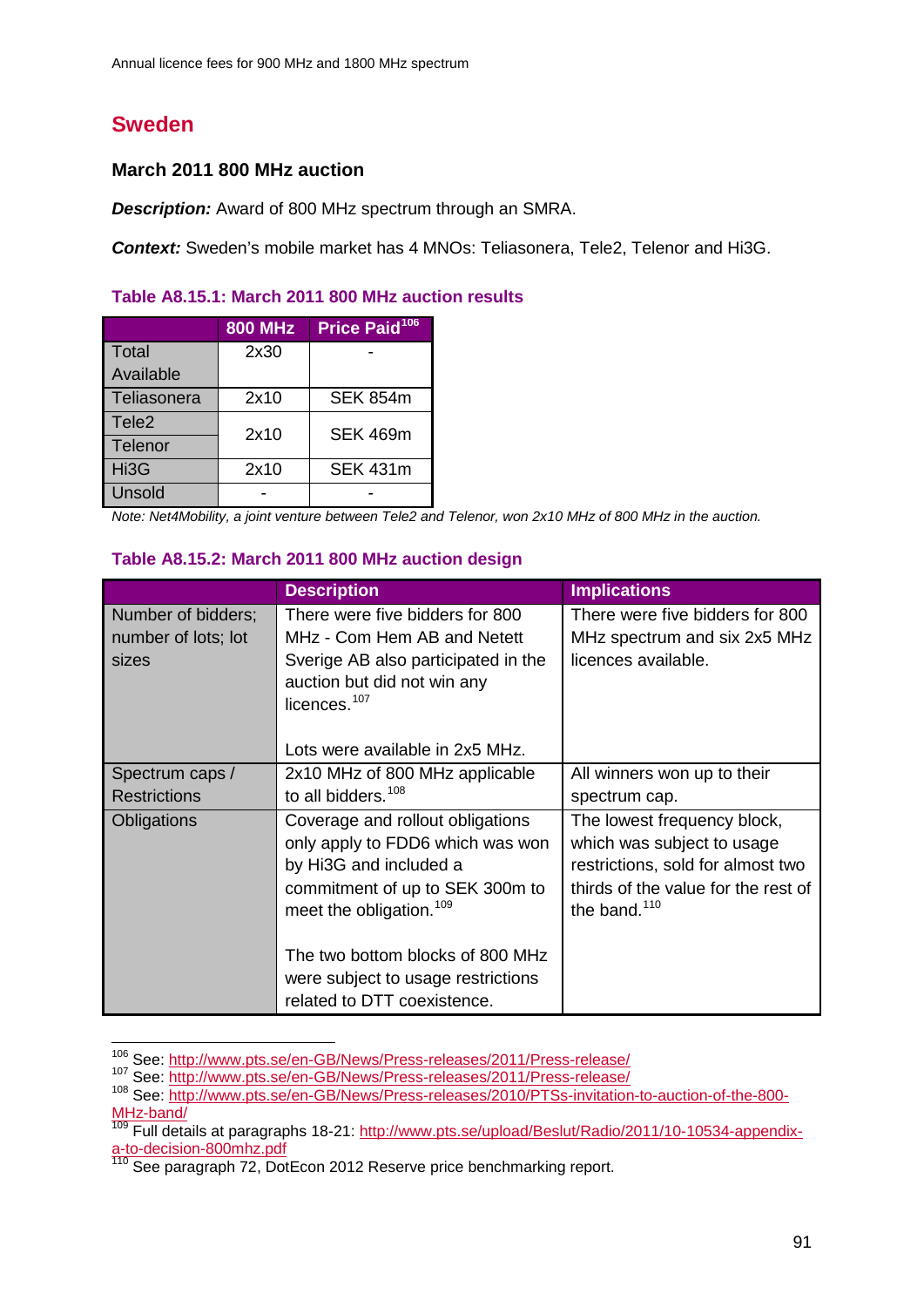# **October 2011 1800 MHz auction**

*Description:* Award of 1800 MHz spectrum through an SMRA.

# **Table A8.15.3: October 2011 1800 MHz auction results**

|                   | <b>1800 MHz</b> | Price Paid <sup>111</sup> |
|-------------------|-----------------|---------------------------|
| Total             | 2x35            |                           |
| Available         |                 |                           |
| Teliasonera       | 2x25            | <b>SEK 920m</b>           |
| Tele <sub>2</sub> | 2x10            | <b>SEK 430m</b>           |
| Telenor           |                 |                           |
| Hi3G              |                 |                           |
| Unsold            |                 |                           |

*Note: Net4Mobility, a joint venture between Tele2 and Telenor, won 2x10 MHz 1800 MHz in the auction.*

# **Table A8.15.4: October 2011 1800 MHz auction design**

|                     | <b>Description</b>              | <b>Implications</b>           |
|---------------------|---------------------------------|-------------------------------|
| Number of bidders;  | Three bidders for 1800 MHz.     | There were three bidders for  |
| number of lots; lot | Hi3G did not win any spectrum.  | 1800 MHz spectrum, with seven |
| sizes               |                                 | 2x5 MHz licences available.   |
|                     | Lots were available in 2x5 MHz. |                               |
|                     |                                 |                               |
| Spectrum caps /     | No spectrum cap on 1800 MHz     | N/A                           |
| <b>Restrictions</b> | spectrum. <sup>112</sup>        |                               |
|                     |                                 |                               |
| Obligations         | None $\overline{113}$           | N/A                           |
|                     |                                 |                               |

# **Our position in the October 2013 consultation**

- A8.328In our October 2013 consultation we considered that the absolute value of 1800 MHz provided more important evidence in deriving ALFs for 1800 MHz licences in the UK, but with a risk of understating this value because two operators bid jointly in the auctions.
- A8.329We also considered that the 1800 MHz / 800 MHz paired ratio provided more important evidence in deriving ALFs for 1800 MHz licences in the UK, but with a risk of understating or overstating the UK market value, because the 800 MHz absolute value also risked understating market value. In our overall assessment in Figure 4.5 of the October 2013 consultation, our view was that the paired ratio was more likely to overstate market value.

<sup>&</sup>lt;sup>111</sup> See:<http://www.pts.se/en-GB/News/Press-releases/2011/Auction-concluded/>  $\overline{a}$ 

<span id="page-91-1"></span><span id="page-91-0"></span><sup>112</sup> See: [http://www.pts.se/en-GB/News/Press-releases/2011/PTS-invites-interested-parties-to-the](http://www.pts.se/en-GB/News/Press-releases/2011/PTS-invites-interested-parties-to-the-spectrum-auction-for-the-1800-MHz-band/)[spectrum-auction-for-the-1800-MHz-band/](http://www.pts.se/en-GB/News/Press-releases/2011/PTS-invites-interested-parties-to-the-spectrum-auction-for-the-1800-MHz-band/)

<span id="page-91-2"></span><sup>&</sup>lt;sup>113</sup> See page 17: [http://www.gsma.com/spectrum/wp](http://www.gsma.com/spectrum/wp-content/uploads/2012/07/refarmingcasestudysweden1800mhz20111129.pdf)[content/uploads/2012/07/refarmingcasestudysweden1800mhz20111129.pdf](http://www.gsma.com/spectrum/wp-content/uploads/2012/07/refarmingcasestudysweden1800mhz20111129.pdf)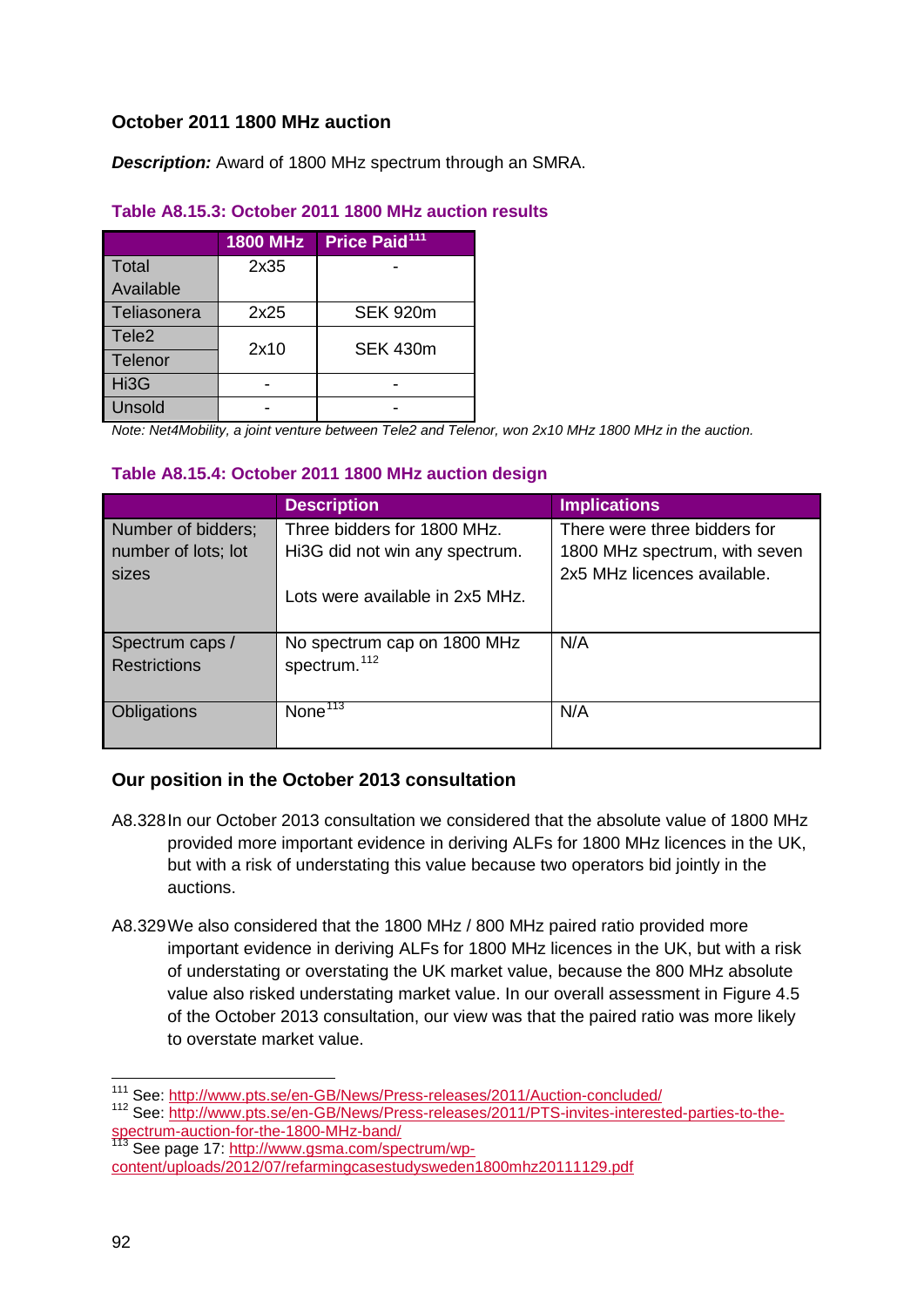# **Stakeholder responses**

### Whether award outcomes are likely to reflect market value

# *1800 MHz*

- A8.330Telefónica (page. 85) noted our view that the 1800 MHz auction price is likely to understate market value because of the joint venture. It said that this was not compelling, given that the joint venture approach was cleared by the regulator as not being anti-competitive. It also said that we did not consider the possibility that the joint venture may have strengthened Tele2-Telenor as a competitor, and may even have enhanced competition.
- A8.331Vodafone (Annex 4, page 76) considered that, although the joint venture reduced the number of participants from four to three, it can still be seen as a competitive auction due to Teliasonera wanting and being able to obtain a large amount of 1800 MHz spectrum.

# *800 MHz*

- A8.332Telefónica (page 95) said that "Ofcom appears to have been confused about who won which lots in Sweden and to have omitted the SEK 300m coverage spend obligation on uneconomic rural areas associated with one of the lots". It argued that the coverage spend obligation should be included as if it were auction revenue as, although the operator may be refunded up to SEK 300m for roll-out costs, these are real costs that the operator would not otherwise have spent without the obligation.
- A8.333Telefónica (pages 95-96) also said that "we share Ofcom's concern that the Swedish benchmark for 800 MHz risks understating UK value, owing to potential distortions created by lot-specific coordination requirements and coverage obligations. This view is supported by the huge variations in prices for individual 2x5 MHz lots in Sweden". It said that the 1800 MHz / 800 MHz paired ratio likely overstates the UK market value for 1800 MHz.
- A8.334Vodafone (Annex 4, page 76) argued that the appropriate comparator when deriving the 1800 MHz / 800 MHz paired ratio should be based on the average value across the five blocks without the highest frequency block, which carried an extensive rollout / coverage obligation. Vodafone said it would not be appropriate to exclude the lots affected by DTT coexistence costs as the estimated value of UK 800 MHz includes co-existence costs.

# *2.6 GHz*

A8.335AM&A (page 54) noted that 2.6 GHz had not been auctioned in the relevant time period but considered that the 2008 award for this band was likely to give the best indication of 2.6 GHz market value in Sweden, and in particular is likely to be more accurate than using a proxy of zero in the calculation of a distance method benchmark.[114](#page-92-0)

<span id="page-92-0"></span><sup>&</sup>lt;sup>114</sup> AM&A suggested that the lower value of 1800 MHz compared to 2.6 GHz is due to the falling value of spectrum in Sweden in the three year period between the two auctions. In this respect, H3G (page  $\overline{a}$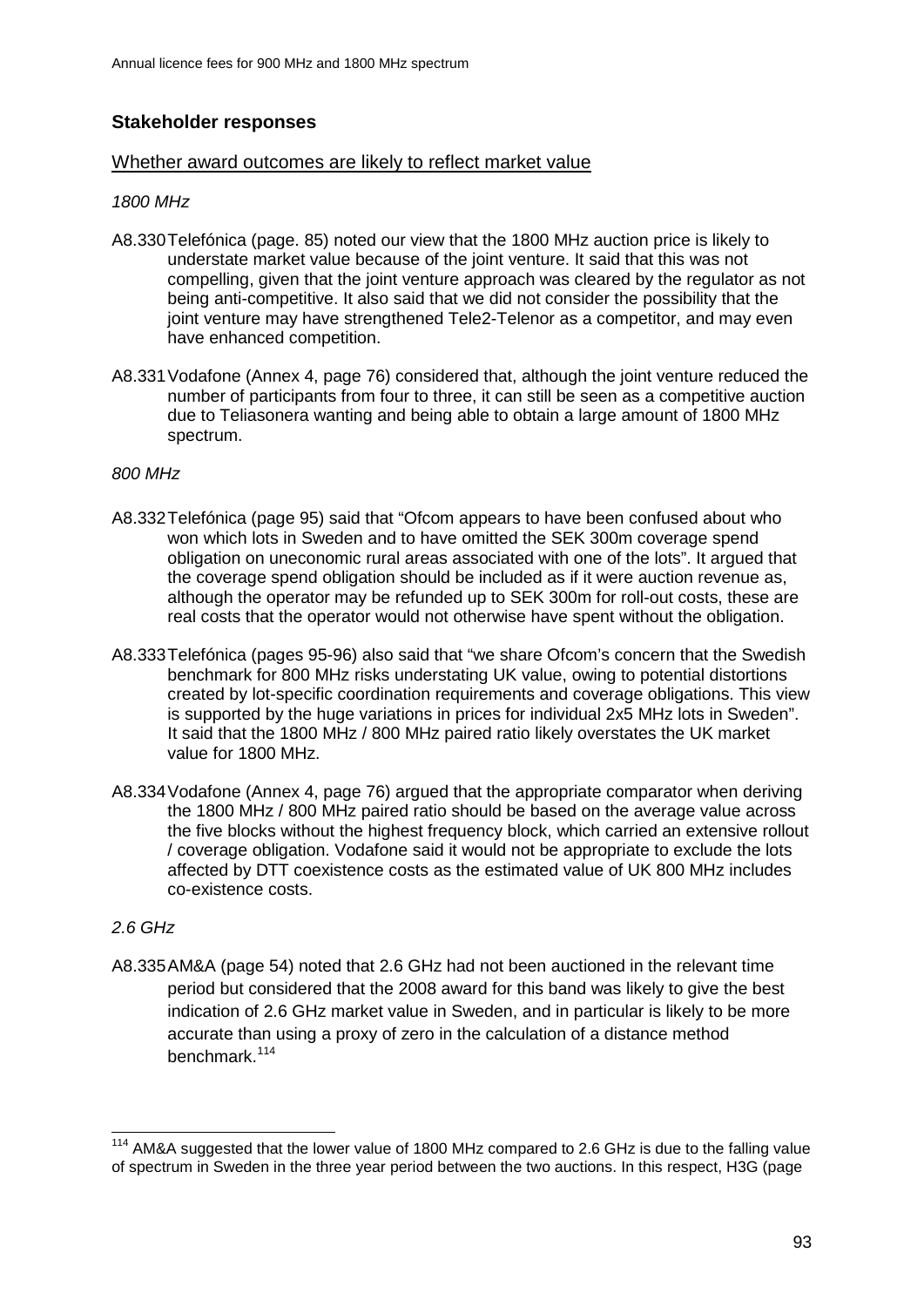# Likelihood of reflecting UK market value

- A8.336Telefónica (page 102) noted the values for 1800 MHz and 2.6 GHz reported in the October 2013 consultation but said that "as the auctions were conducted in, respectively 2011 and 2008, during which time there was marked change in LTE band development, we doubt the value of any comparison".
- A8.337 Vodafone (Annex 4, page 77) said that AMPU was  $[\times]$  higher in Sweden than in the UK whilst 2G penetration was significantly lower in Sweden at  $[\times]$ . compared to  $[\times]$ in the UK. It said that it is unclear to what extent the absolute auction outcomes in Sweden are likely to be reflective of market value in the UK, but that the 1800 MHz / 800 MHz paired ratio is likely to be a good benchmark for the market value in the UK.

# **Assessment**

### Whether award outcomes are likely to reflect market value

### *1800 MHz*

- A8.338In Sweden, 1800 MHz spectrum was sold above reserve price. Although the joint venture was cleared by the Swedish regulator as not being anticompetitive, this does not rule out the possibility that the price of 1800 MHz would have been higher had Tele2 and Telenor been also competing against one another.
- A8.339Telefónica argued that the joint venture may have enhanced competition by strengthening Tele2-Telenor as a competitor. However we consider it more likely that Tele2 and Telenor would have competed in the absence of a joint venture.
- A8.340We consider that the 1800 MHz price may understate market value in Sweden, but, given the uncertainty about the precise impact of the joint venture, the likelihood and scale of this risk is unknown.

#### *800 MHz*

- A8.341We have revised our calculation of the 800 MHz price in light of stakeholder comments about our methodology used in the October 2013 consultation. We now consider that the best estimate of the value of 1800 MHz is the average of the prices of the three blocks that are free from DTT co-existence costs and enhanced coverage obligations. This provides the closest possible comparison of spectrum value to UK circumstances (based on the price of lot A1 in the 4G auction). Using this methodology, there is no need to include the SEK 300m coverage spend obligation attached to the highest frequency 800 MHz spectrum block.
- A8.342In the 800 MHz band spectrum sold above reserve price and two bidders did not win any of the six available licences, indicating that there was competition among the five bidders. Having said this, the joint venture allowed each of the three winning bidders to acquire up to the 2x10 MHz spectrum cap just by outbidding the two losers, who were not established MNOs, rather than each other. In the absence of the joint venture, there would have been six bidders in total and four established MNO bidders all able to acquire 2x10 MHz with only 2x30 MHz available in total. This means that the joint venture may have led to lower final auction prices by reducing the intensity

<sup>13)</sup> considers that the 1800 MHz price being below the 2.6 GHz price is explained by the recession which occurred between 2008 and 2011. -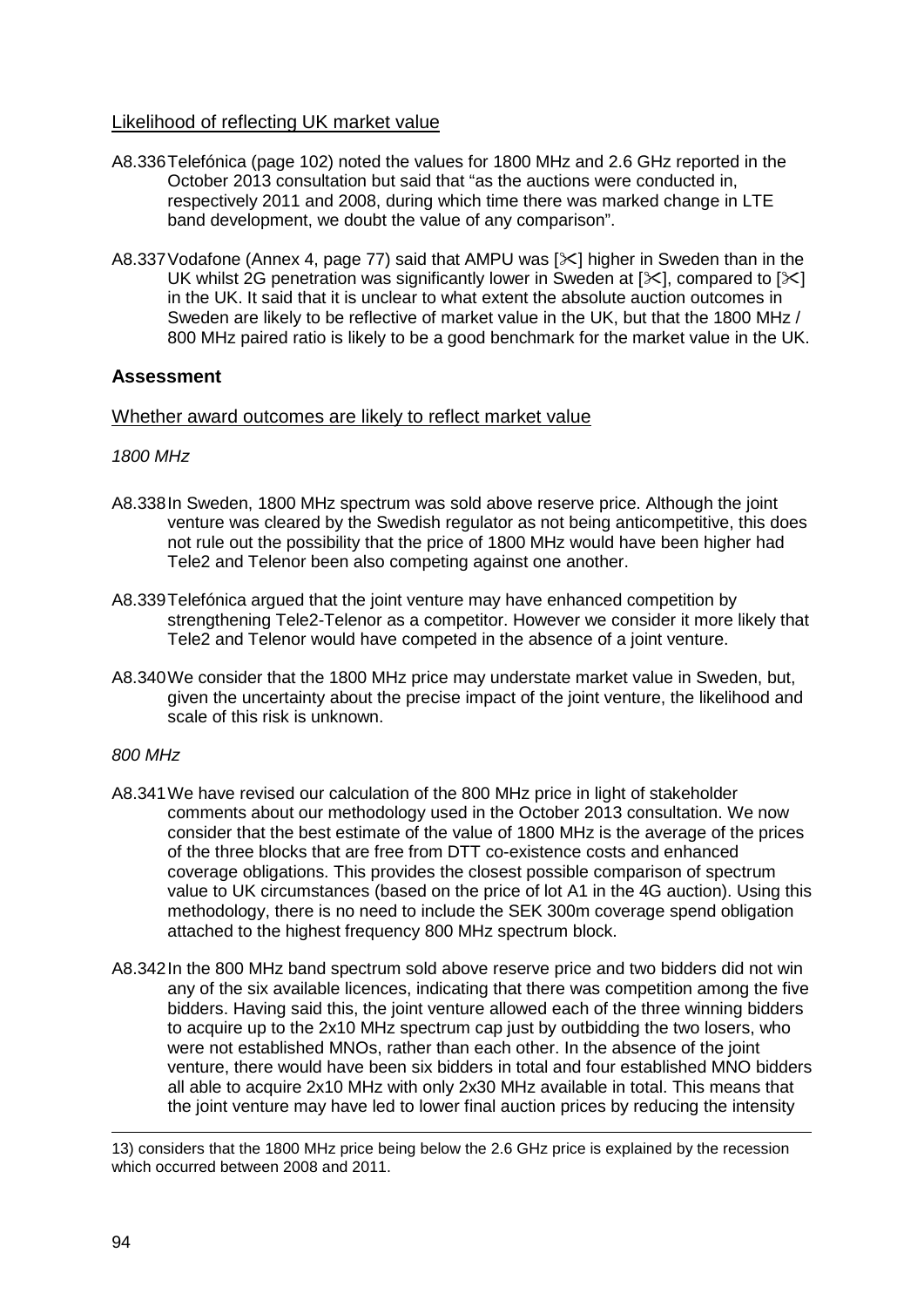of competition among the winning bidders, who are the established MNOs. We therefore consider that the 800 MHz price risks understating market value in Sweden, but the likelihood and scale of this risk is unknown.

### *2.6 GHz*

A8.343As mentioned, 2.6 GHz spectrum has not been auctioned for mobile use in Sweden since 2008. We agree with that using a value for 2.6 GHz from 2008, combined with 800 MHz and 1800 MHz auctions from 2011, introduces uncertainty into the relative values for 1800 MHz which use the 2.6 GHz band. We discuss below how we address the absence of a 2.6 GHz band price from within our time period (i.e. 2010 and later).

#### Likelihood of reflecting UK market value

- A8.344As discussed in paragraphs A7.62 to A7.74, we do not consider that there are strong reasons, in principle, to expect a clear relationship between market profitability and spectrum values. In addition, the available evidence does not provide strong grounds for considering such a relationship to exist. In our assessment of the Swedish benchmarks, we do not consider differences from the UK in this factor to be a basis for considering that the market value in Sweden overstates UK market value.
- A8.345We have considered the timing of the Swedish award relative to the UK. In paragraphs A7.83 to A7.84, we say that 1800 MHz was not fully acknowledged as a core LTE band until between late 2011 and early 2012, and that it is not clear whether or not operators would have anticipated the development of the LTE1800 ecosystem in 2011. Given that the Swedish auction took place in October 2011, we consider there to be an unknown risk that the market value of 1800 MHz in Sweden at the time of the Swedish auction is a smaller understatement of the UK market value today, because it may not fully reflect the potential for use as an LTE band.

### Relative benchmarks

- A8.346We have price information from the Swedish auction for two out of three relevant bands (i.e. 800 MHz and 1800 MHz) used in the distance method. For the 2.6 GHz band, there are no awards in the time period that we have considered in our sample. As discussed in paragraph A7.49, we consider that an appropriate proxy for 2.6 GHz is derived by applying the geometric average of the 800 MHz / 2.6 GHz ratios from all relevant benchmark countries to the absolute value of 800 MHz in Sweden.
- A8.347 We also use the absolute value of 1800 MHz as a cross-check.
- A8.348In interpreting the benchmarks, we consider that the absolute 1800 MHz benchmark may understate market value in Sweden as a result of the joint venture in the auction, while the market value of 1800 MHz in Sweden in 2011 may be understated relative to current UK market value. However, as the 800 MHz price also risks understating Swedish market value of unknown likelihood and scale, the distance method benchmark could potentially be an understatement or overstatement of UK market value.
- A8.349The following table summarises the available benchmarks (along with our interpretation of them) from the Swedish award: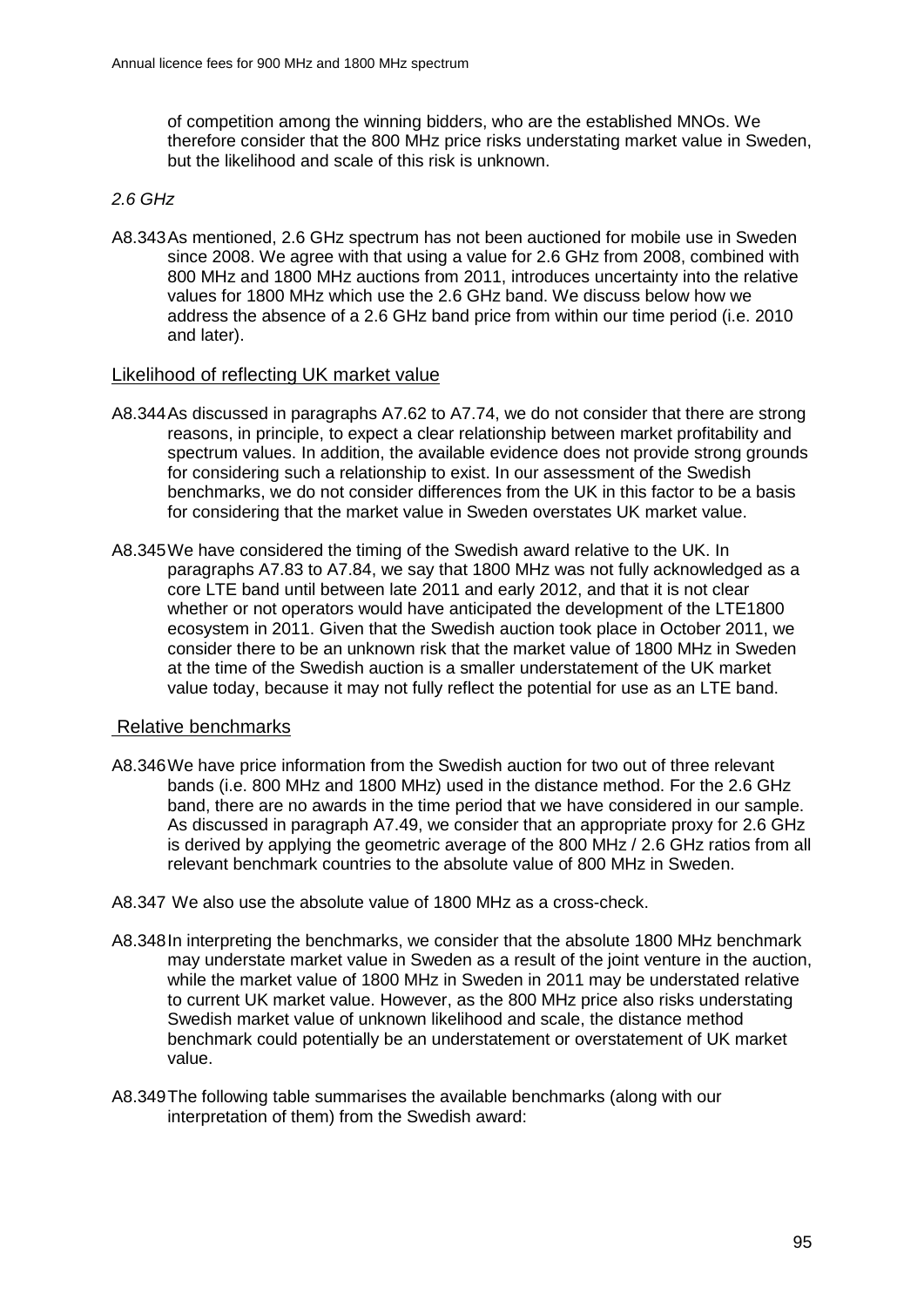|                  | 800     | 1800           |            |         |  |
|------------------|---------|----------------|------------|---------|--|
|                  | Abs.    | Dist. Meth     | 1800 / 800 | Abs.    |  |
| <b>Values</b>    | 21.2    | 17.5           | 16.3       | 9.7     |  |
| <b>Tier</b>      |         | <b>Second</b>  |            |         |  |
| Likelihood       | Unknown | <b>Unknown</b> | Unknown    | Unknown |  |
| Scale of risk    | Unknown | <b>Unknown</b> | Unknown    | Unknown |  |
| <b>Direction</b> | Under   | <b>Unknown</b> | Unknown    | Under   |  |

# **Table A8.15.5: Summary of evidence points from Sweden**

# **Figure A8.15.1: Summary of evidence points from Sweden**



 $\bullet$  = Absolute values;  $\bullet$  = paired ratios;  $\ast$  = Distance Method benchmark **↑**= risk of understatement; **↓**= risk of overstatement; **↕**= risk of understatement or overstatement;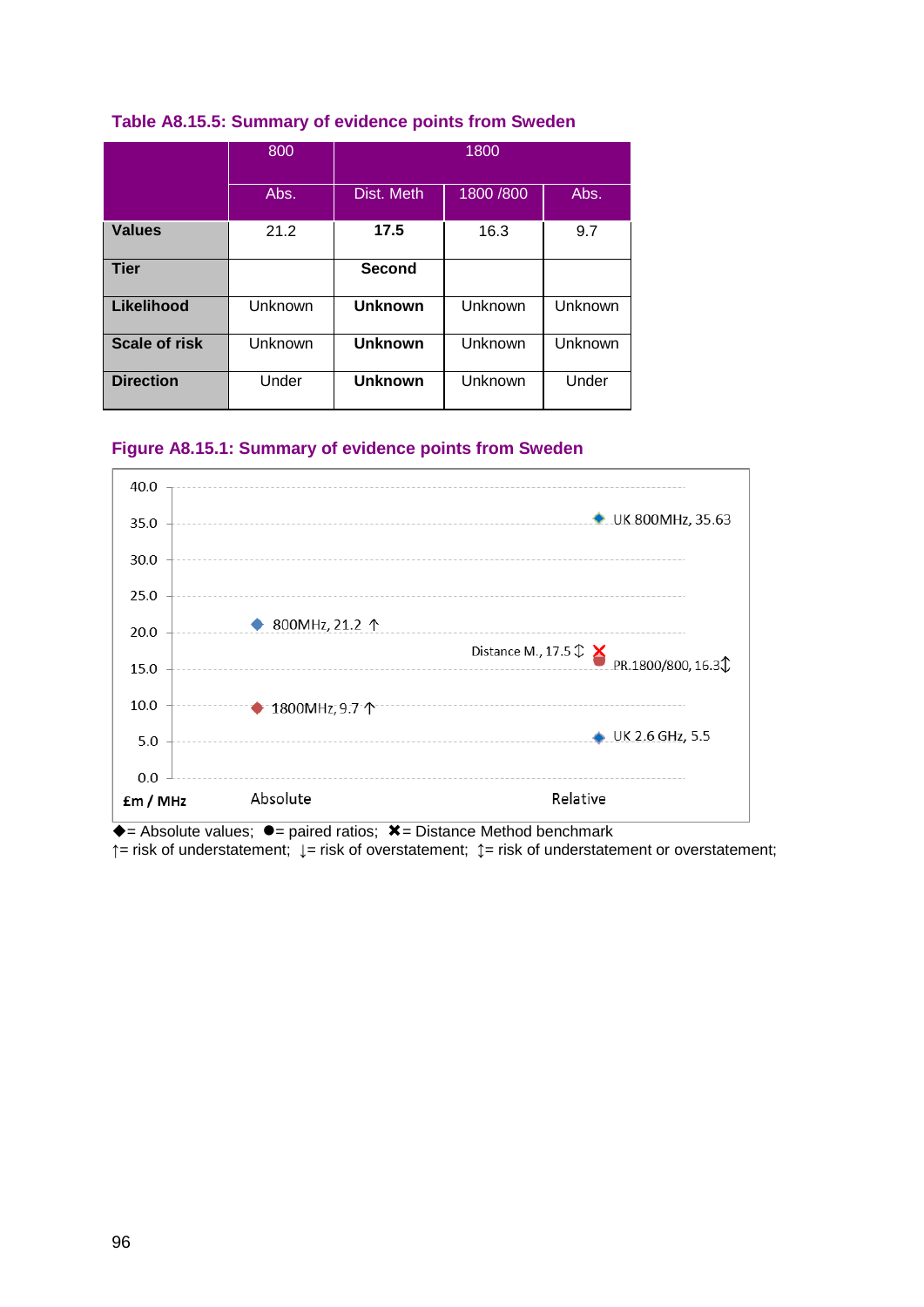# **Switzerland**

# **February 2012 multiband award[115](#page-96-0)**

*Description:* Award of spectrum in the 800MHz, 900MHz, 1800MHz, 2.1GHz and 2.6GHz bands using a CCA format. All spectrum suitable for mobile telecommunications services was offered in one combined award.

*Context:* The Swiss mobile market had four operators, one of which, In&Phone, failed to meet the entry criteria for the auction and subsequently ceased operating in the market.<sup>[116](#page-96-1)</sup>

|                    | 800<br><b>MHz</b> | 900<br><b>MHz</b> | 1800<br><b>MHz</b> | 2.1<br><b>GHz</b> | <b>Unpaired</b><br>2.1 GHz | 2.6<br><b>GHz</b> | <b>Unpaired</b><br><b>2.6 GHz</b> | <b>Price</b><br><b>Paid</b> |
|--------------------|-------------------|-------------------|--------------------|-------------------|----------------------------|-------------------|-----------------------------------|-----------------------------|
| Total<br>Available | 2x30              | 2x35              | 2x75               | 2x60              | 2x10                       | 2x70              | 45                                |                             |
| Orange             | 2x10              | 2x5               | 2x25               | 2x20              |                            | 2x20              |                                   | €154.7m                     |
| Sunrise            | 2x10              | 2x15              | 2x20               | 2x10              |                            | 2x25              |                                   | €481.7m                     |
| Swisscom           | 2x10              | 2x15              | 2x30               | 2x30              |                            | 2x20              | 45                                | €359.8m                     |
| Unsold             |                   |                   | -                  |                   | 2x10                       | 2x5               | -                                 |                             |

### **Table A8.16.1: February 2012 multiband auction results**

# **Table A8.16.2: February 2012 multiband auction design**

|                                                           | <b>Description</b>                                                              | <b>Implications</b>                                                                                  |
|-----------------------------------------------------------|---------------------------------------------------------------------------------|------------------------------------------------------------------------------------------------------|
| <b>Number of</b><br>bidders; number of<br>lots; lot sizes | 3 bidders.                                                                      | There was a substantial<br>amount of spectrum available<br>in this auction.                          |
| Spectrum caps /<br><b>Restrictions</b>                    | Spectrum caps of:<br>$2 \times 135$ MHz of the total available<br>FDD spectrum. | The sub 1 GHz cap was<br>binding for 2 of the operators,<br>and the cap on 2.1GHz for 1<br>operator. |
|                                                           | $2 \times 25$ MHz between 800 MHz and<br>900 MHz bands;                         |                                                                                                      |
|                                                           | $2 \times 20$ MHz for the 900 MHz band;                                         |                                                                                                      |
|                                                           | $2 \times 35$ MHz for the 1800 MHz band;<br>and                                 |                                                                                                      |
|                                                           | $2 \times 30$ MHz for the 2.1 GHz<br>band. $117$                                |                                                                                                      |
| <b>Unsold spectrum?</b>                                   | 2x10 MHz of unpaired 2.1 GHz;<br>2x5 MHz of paired 2.6 GHz.                     | N/A                                                                                                  |

<span id="page-96-0"></span><sup>&</sup>lt;sup>115</sup> Results source: http://www.news.admin.ch/NSBSubscriber/message/attachments/26004.pdf

<span id="page-96-2"></span><span id="page-96-1"></span><sup>116</sup> See page 369: [http://www.comreg.ie/\\_fileupload/publications/ComReg1225a.pdf](http://www.comreg.ie/_fileupload/publications/ComReg1225a.pdf)<br>117 See page 368: http://www.comreg.ie/\_fileupload/publications/ComReg1225a.pdf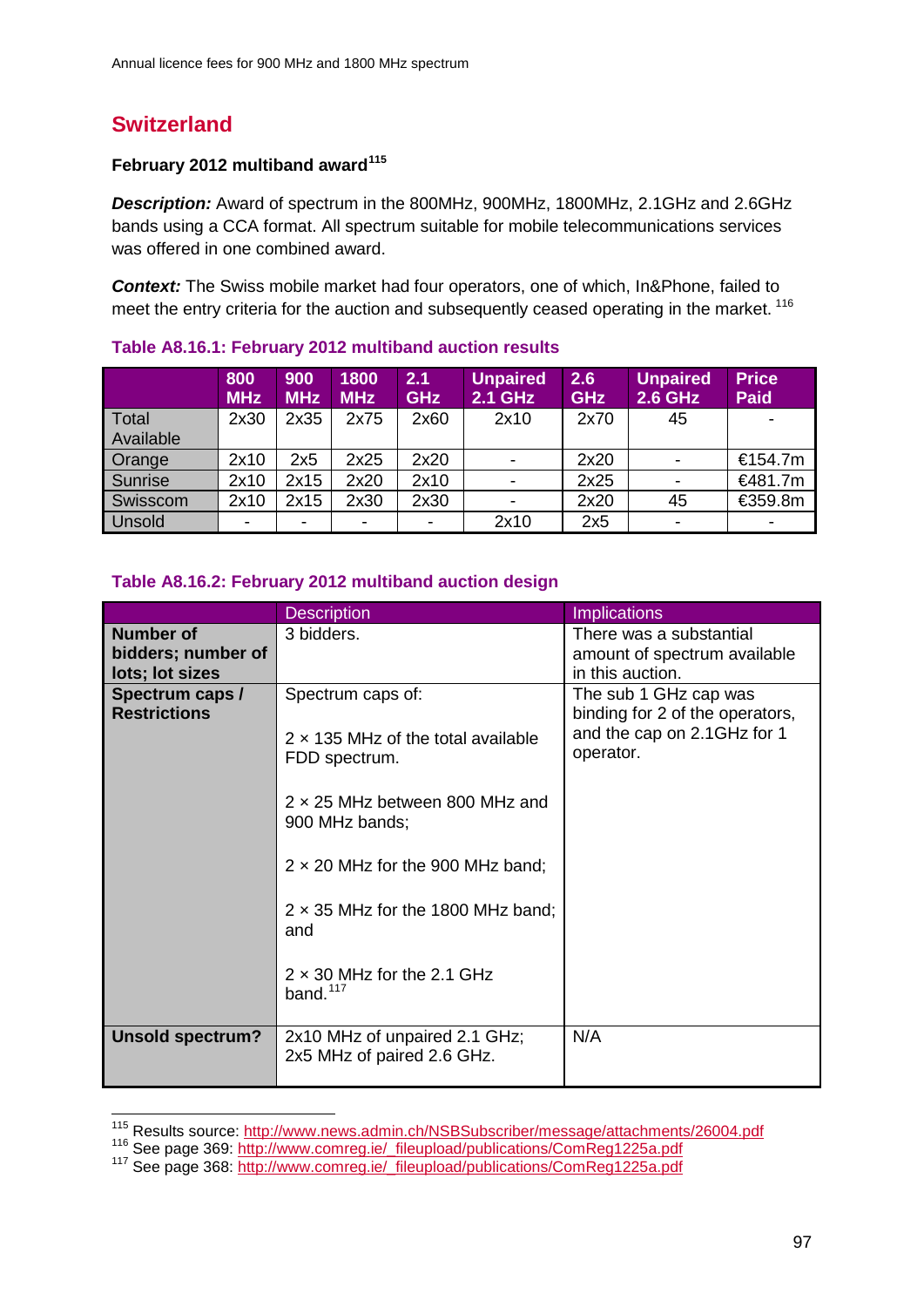| Licensees who have the right to use frequencies below 1 GHz are                                                                                                                                                                                                                |                    |                                                                    |
|--------------------------------------------------------------------------------------------------------------------------------------------------------------------------------------------------------------------------------------------------------------------------------|--------------------|--------------------------------------------------------------------|
| via their own infrastructure by 31 December 2018 (800 MHz) and 31<br>December 2020 (900 MHz); licensees for 1800 MHz have until 31<br>December 2020 to achieve 25% coverage; licensees of 2.1 GHz<br>spectrum have to achieve 25% coverage by 31 December 2021. <sup>118</sup> | <b>Obligations</b> | obliged to ensure coverage of 50% of the population of Switzerland |

# **Our position in the October 2013 consultation**

A8.350In the October 2013 consultation, we considered that the prices obtained in this auction could potentially have offered relevant evidence for deriving ALFs. However, given the CCA auction format we said that we were unable to determine bandspecific prices. As a result we did not include results from Switzerland as part of our benchmarking exercise.

# **Stakeholder responses**

# Whether award outcomes are likely to reflect market value

### *Cross-band comments*

- A8.351AM&A (pages 38-40) considered that some valuable evidence can be gleaned from the Swiss auction. They make the following observations about the auction results in Switzerland:
	- Overall (unadjusted) prices were low compared to other multiband auctions of similar scale (substantially lower than Austria, Ireland and the Netherlands, lower than Italy and slightly higher than Germany).
	- It is highly likely that the price for 900 MHz spectrum was high. AM&A compared the winning packages of Orange and Sunrise, and considered that Sunrise likely paid less for their additional 2.6 GHz lot than Orange's additional 1800 MHz and 2.1 GHz lots. They inferred from this that the price difference in operators' winning packages is an underestimate of the price Sunrise paid for two additional 900 MHz lots, which suggests a high minimum price for 900 MHz.
	- The price for 800 MHz, 1800 MHz and 2.6 GHz was at or close to reserve prices. In support of this point AM&A noted that:
		- o one lot of 2.6 GHz was unsold.
		- o Orange paid reserve price for its winning package that included two lots of 800 MHz and four lots of 1800 MHz, and AM&A considered that the price differences between Orange and Sunrise/Swisscom were unlikely to be explained by different amounts of 1800 MHz spectrum.

<span id="page-97-0"></span><sup>&</sup>lt;sup>118</sup> See page 369: [http://www.comreg.ie/\\_fileupload/publications/ComReg1225a.pdf](http://www.comreg.ie/_fileupload/publications/ComReg1225a.pdf)  $\overline{a}$